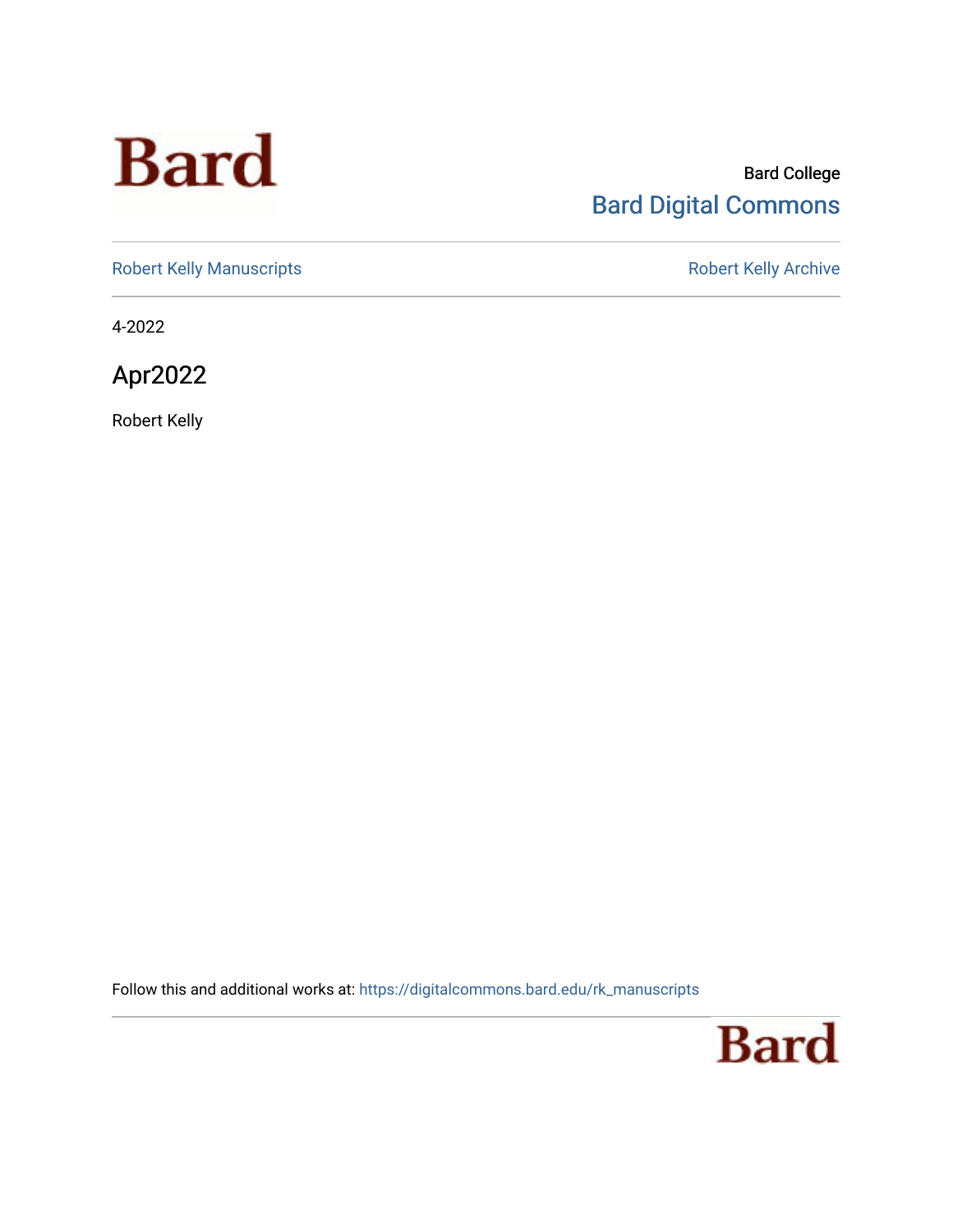### **April 2022 1**

**= = = = = =**

**Cast. As a stone. Or as a list of characters in your story, only yours. Or as in concrete, a heavy block to build your theater with, not grand, utilitarian, walls and a roof. But the roof must be a wing poised and sturdy to she;ter under. Now go write your play.**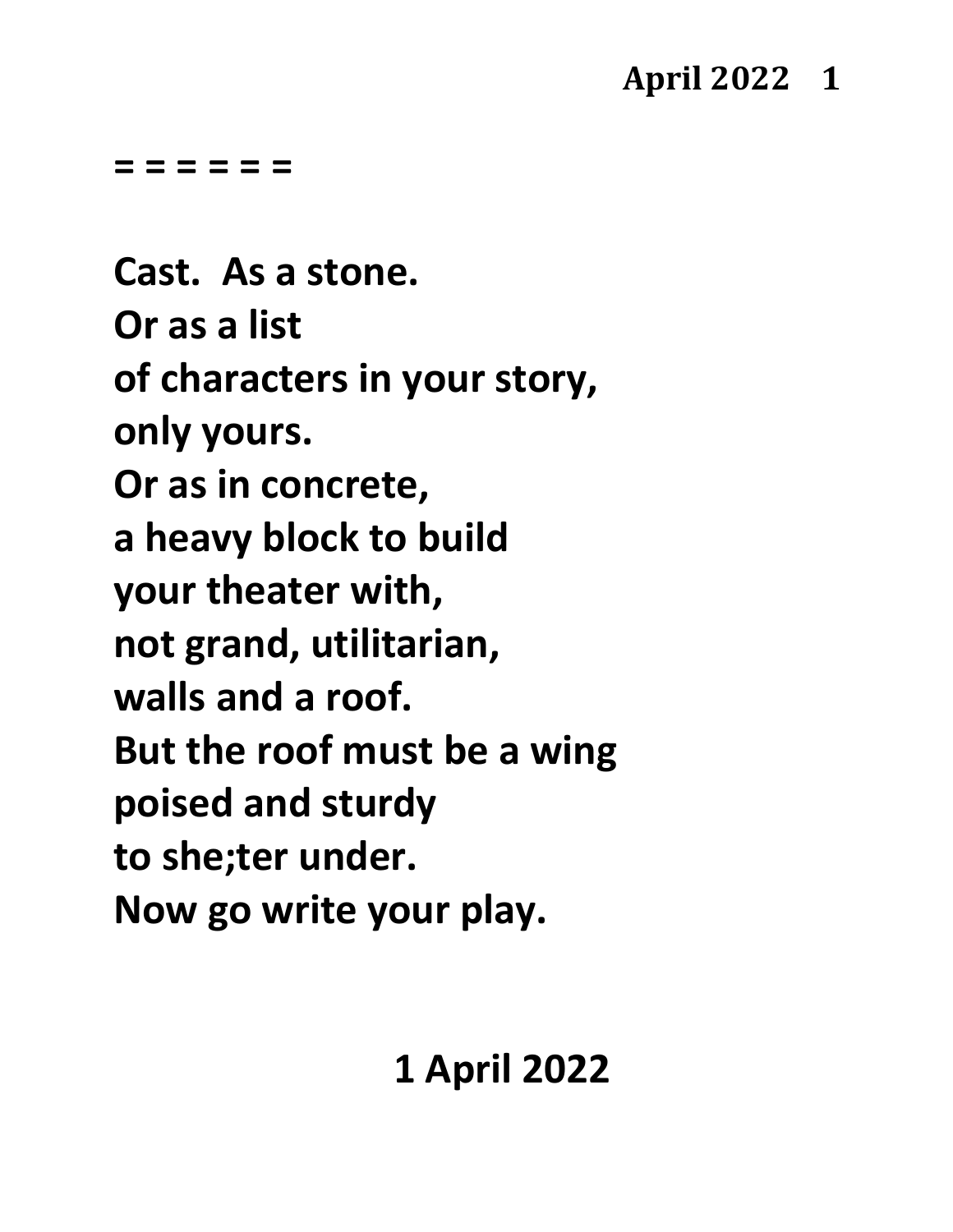**I was a baptist once or just a farmer, I'd sprinkle people as they [assed and call out new names on them until they stopped me and took ay my glass of water, now what can I do, all I can do is call you you.**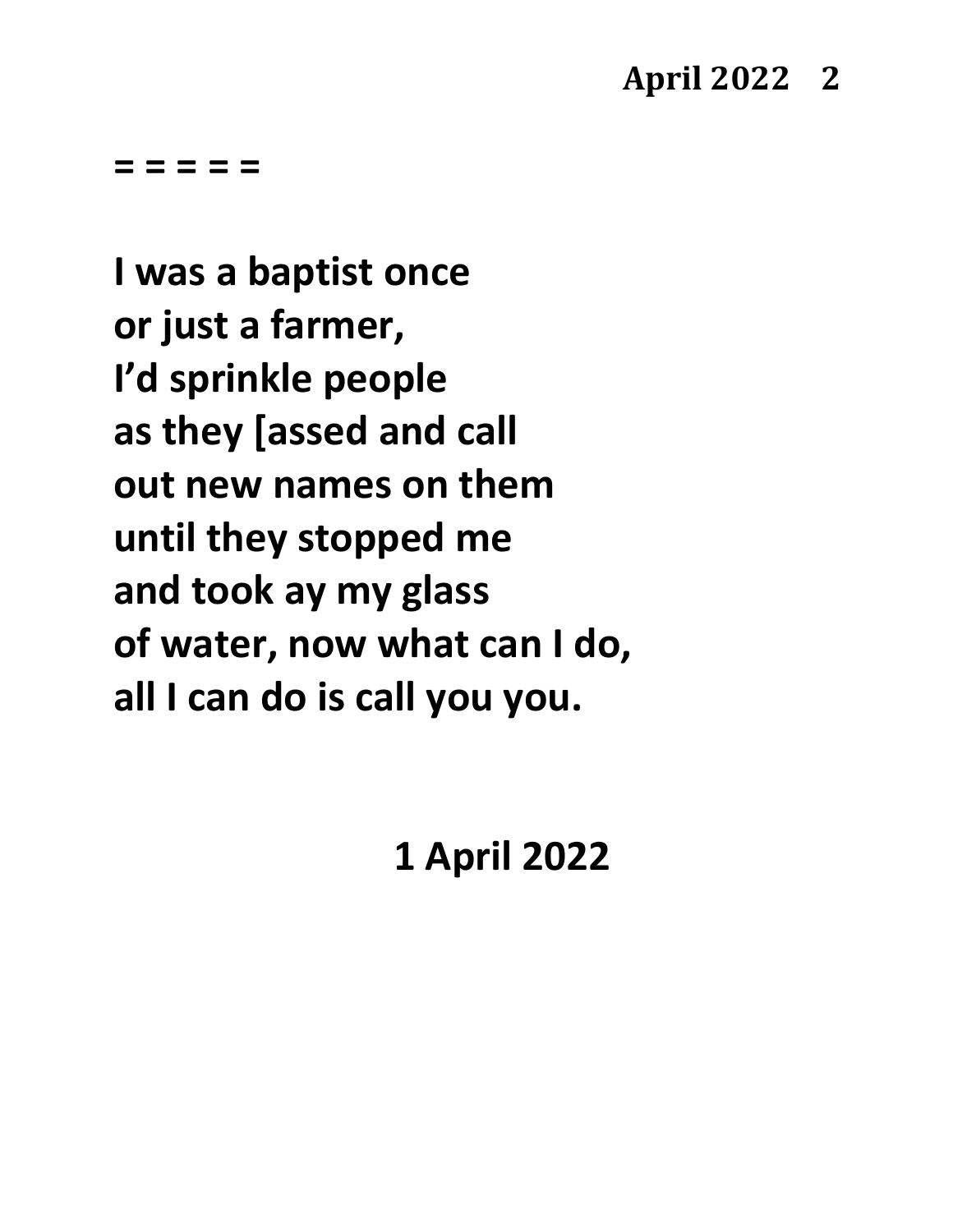**Of course it's April Fool Day but what day kisn't? I've been trying to fool you all for years, and you fool me. We end up even, and call it heaven.**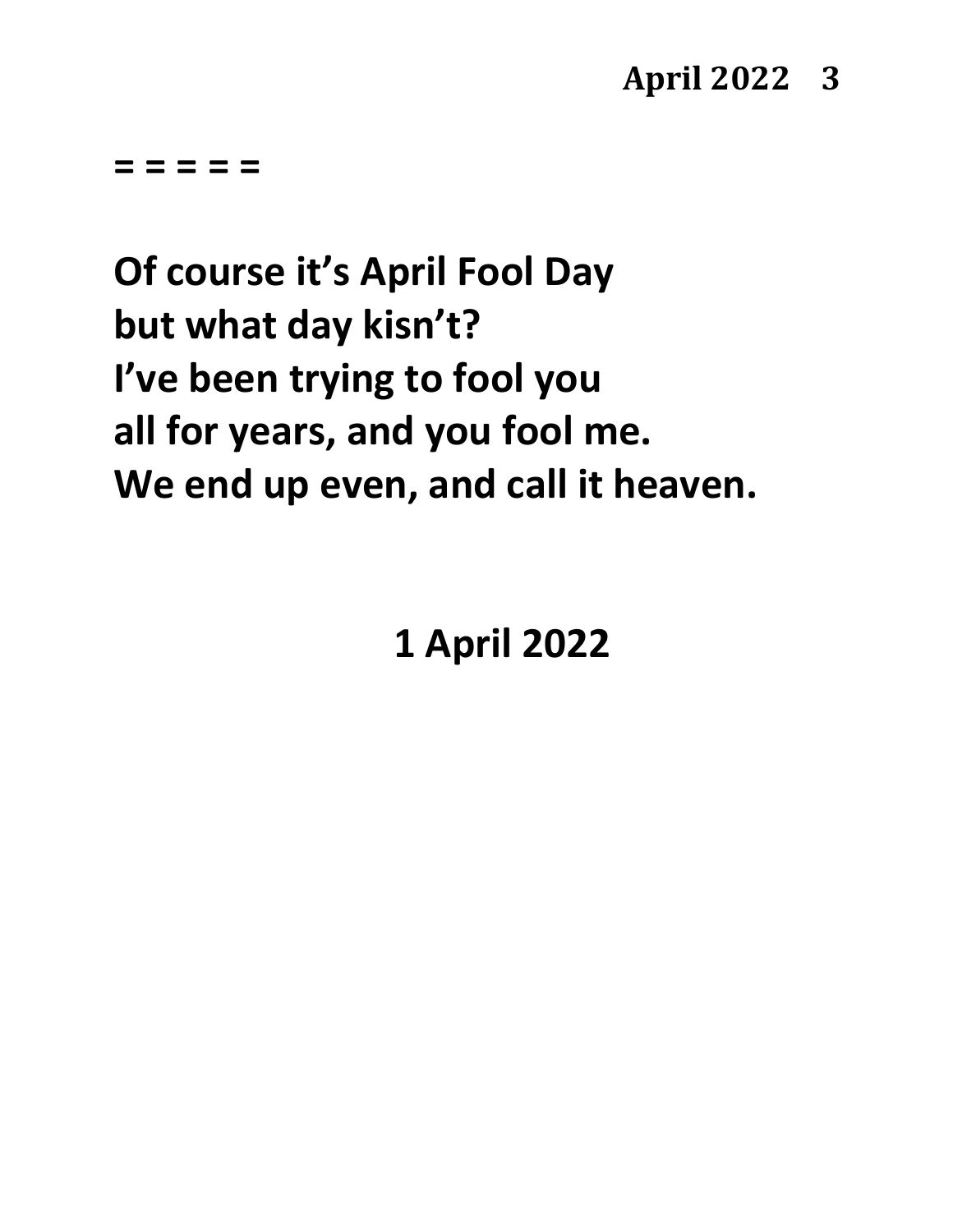### **April 2022 4**

**= = = = =**

# **How close can I come to the river and not get wet, to the honey and not get stung, to the truth and not get scared?**

**1.IV.22**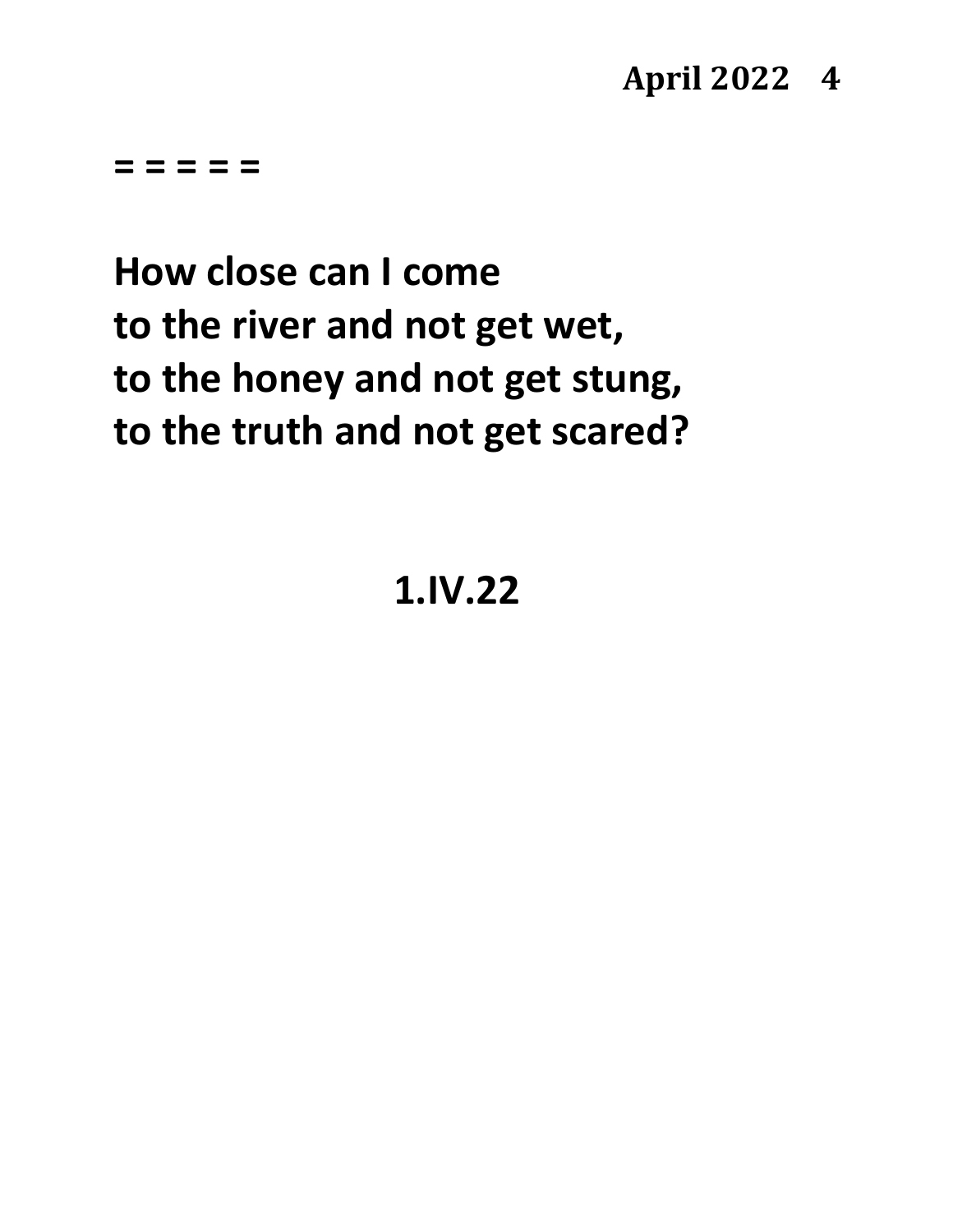**Wander needless in a week of mist, kiss your friends goodbye, watch their private jets take off for warmer climes, what the devil is a clime anyhow and why can't I have one, weekless month, monthless yers, palm tree with pineapples, bees leaving honey on the rocks for me. Pacific? The mist embarrasses the trees. Embraces I think I meant but truth will out. And where is Out and who doth dare to Will it? Am I a tragic clown gibbering**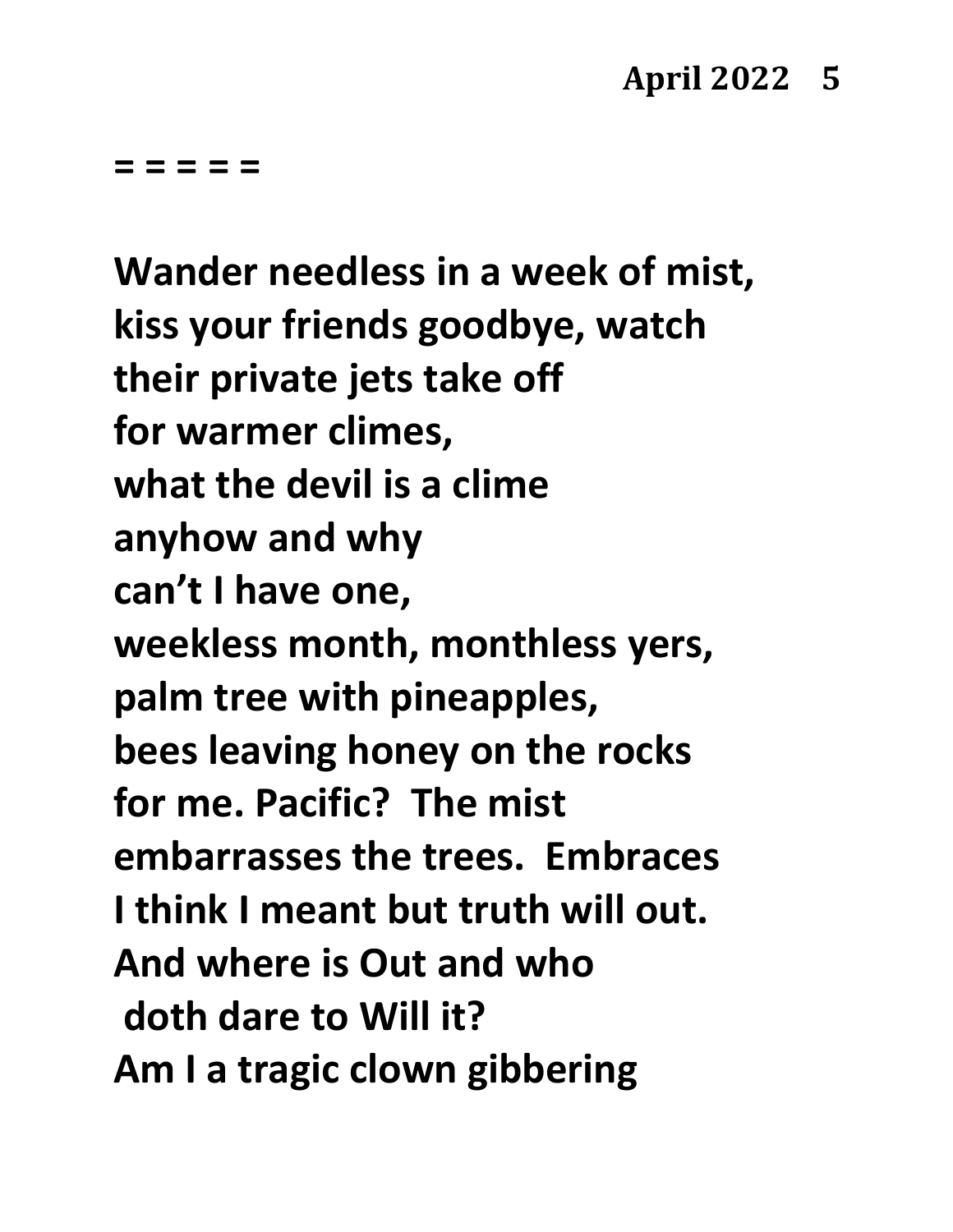### **April 2022 6**

**from a well-lost play? Somebody must have written me but here I am, spouting my lines, amazing the trees, I mean amusing.**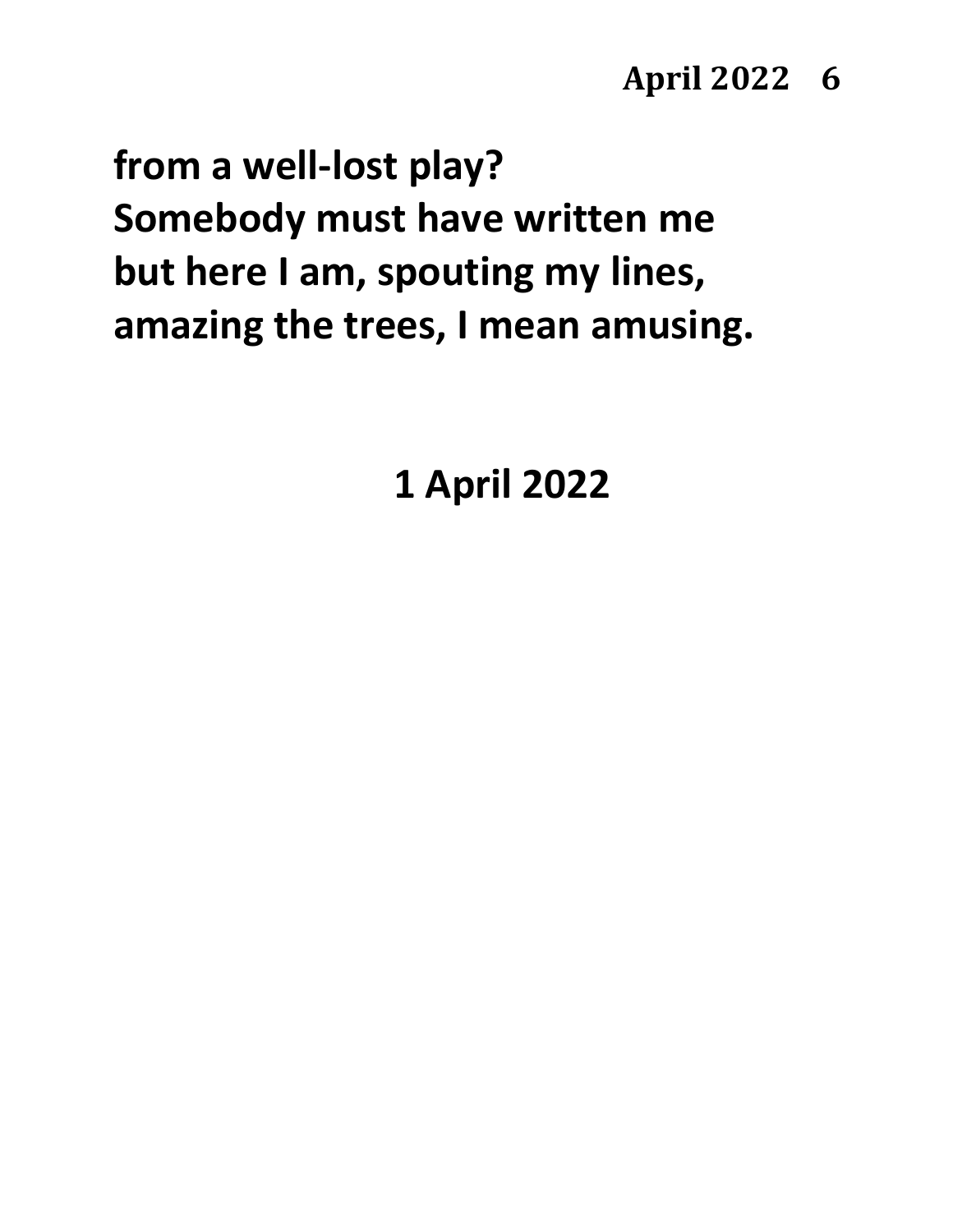**= = = = = =**

**Ostentatious as a cow alone in the middle of the wide green field. empress of Earth:** *She fives me all I need, I give her my majesty, my mystery, my milk.* Black and white cow. I saw her standing there when I was five ears old and already I understood.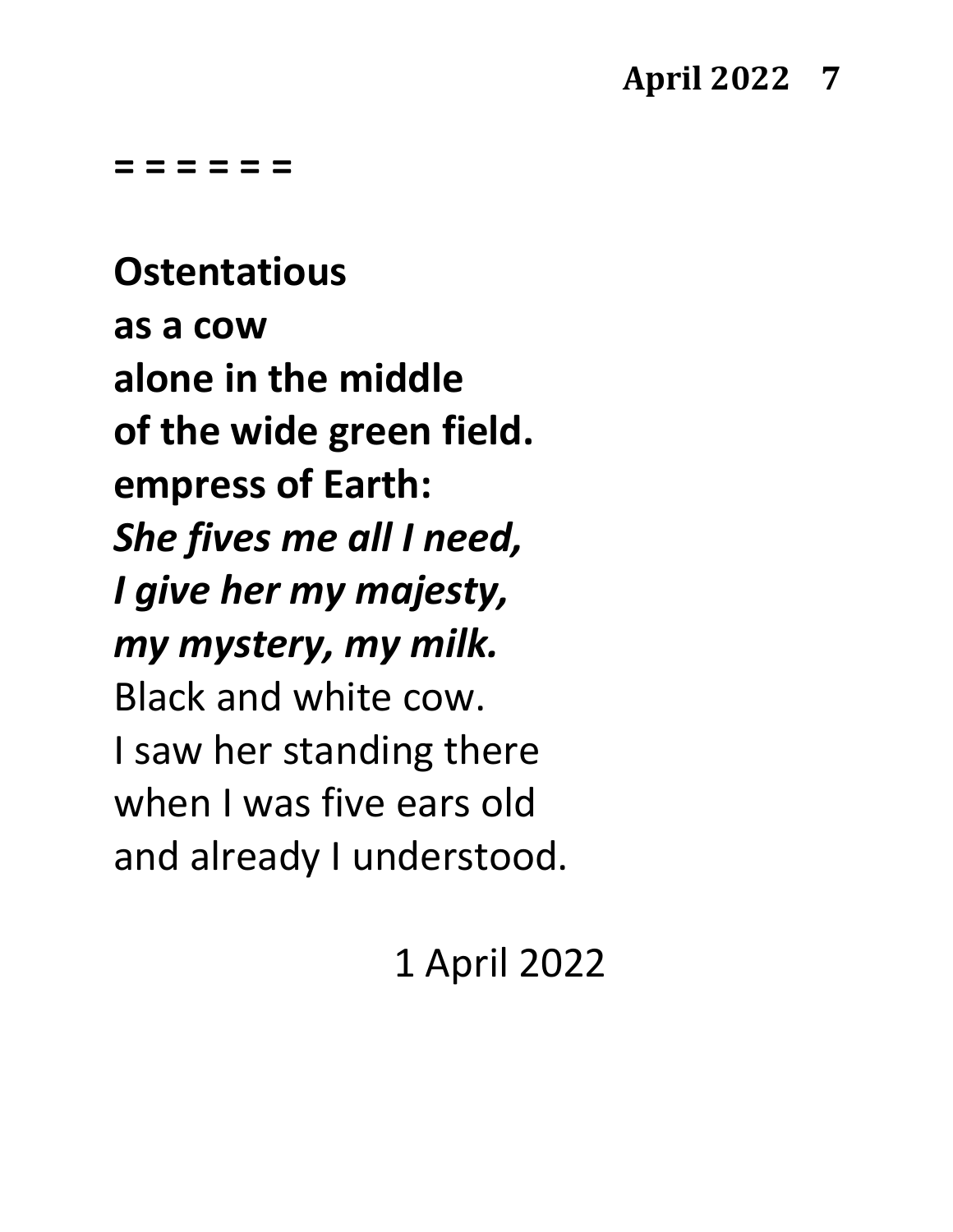**Don't dawdle, son– rush ahead through all your lucent approximations of desire and seize the stone, press against the rock so it turns back into her or her or whoever turned her back on you. Hurry, this is our only world.**

> **2 April 2022 [dreamt]**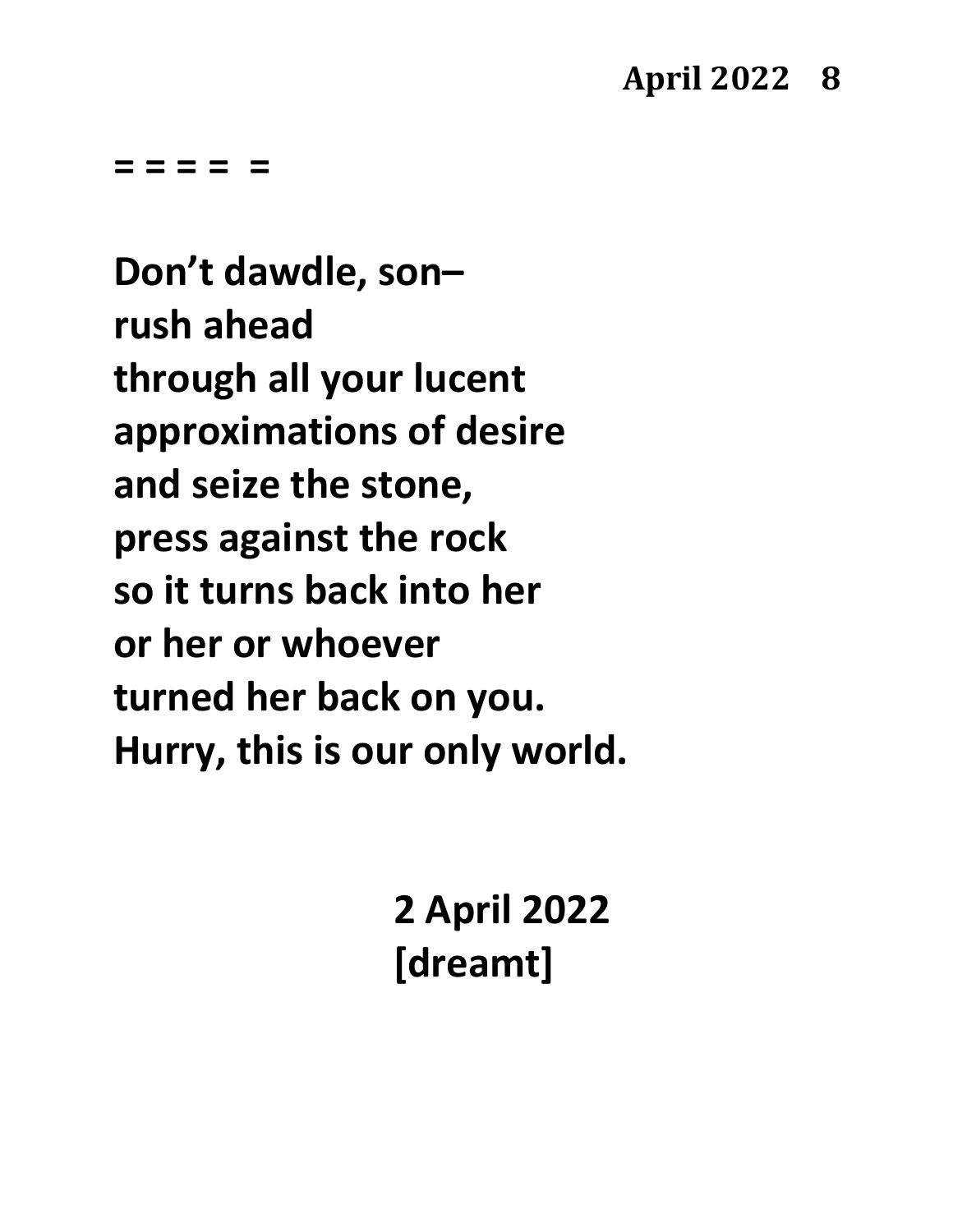**Let the sun shine all she wants, it's secular down here, car radios belching past quiet roadside cottages, mailbox full of catalogues, you know, the band plays on. But still I dream, barely one afternoon away is a palace of pure air arising on the meadow, a silent scripture teeming with ideas.** *Think me***, the world says,** *think me hard***.**

# **2 April 2022**

**= = = = =**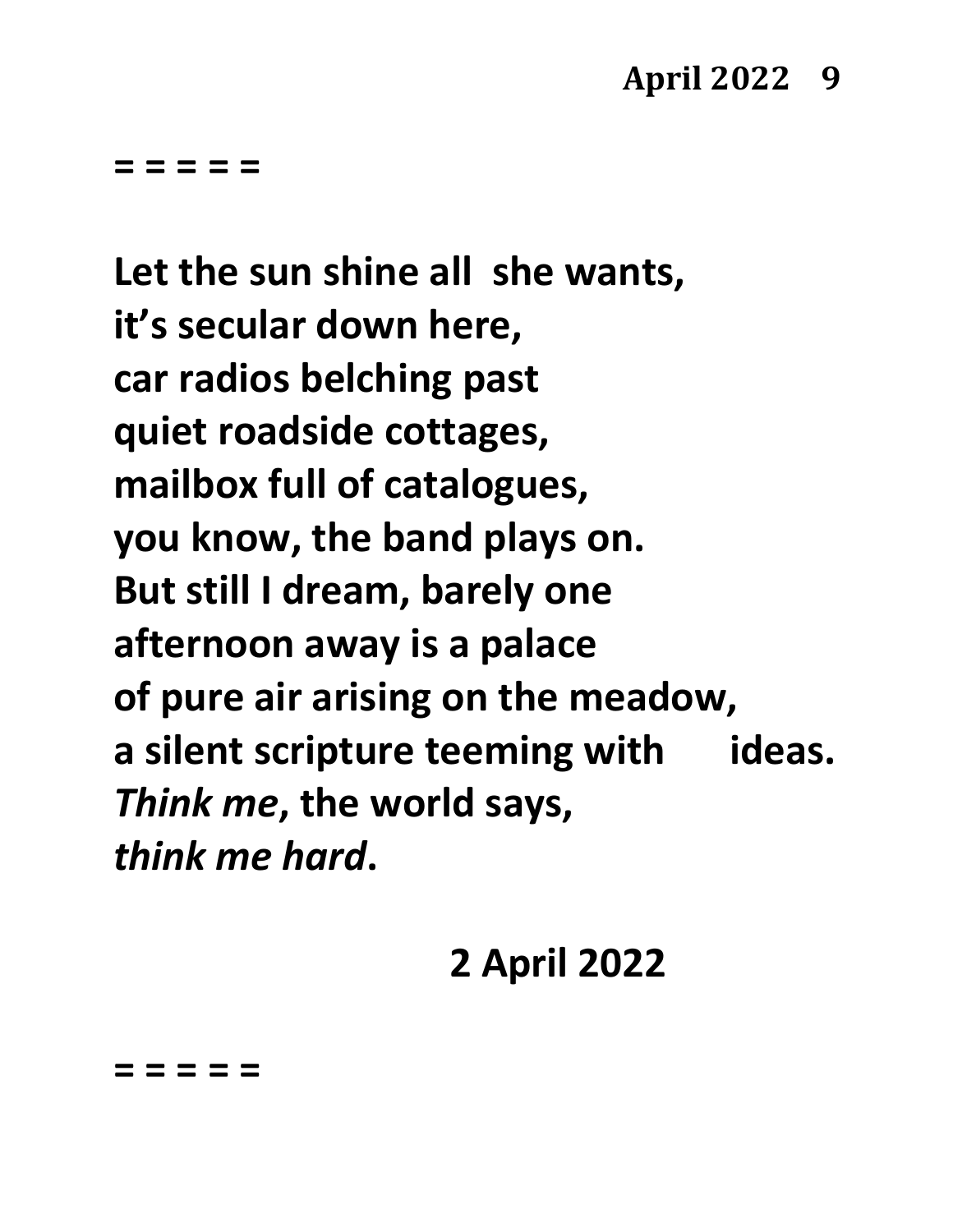### **April 2022 10**

**Only the words were gone. The rest were intact, stones, stamina of living beings, storm clouds over Cedar Hill, a dream of two crows. Windows but no words. Waterfall. Jogger in a yellow parka. Where did the words go?**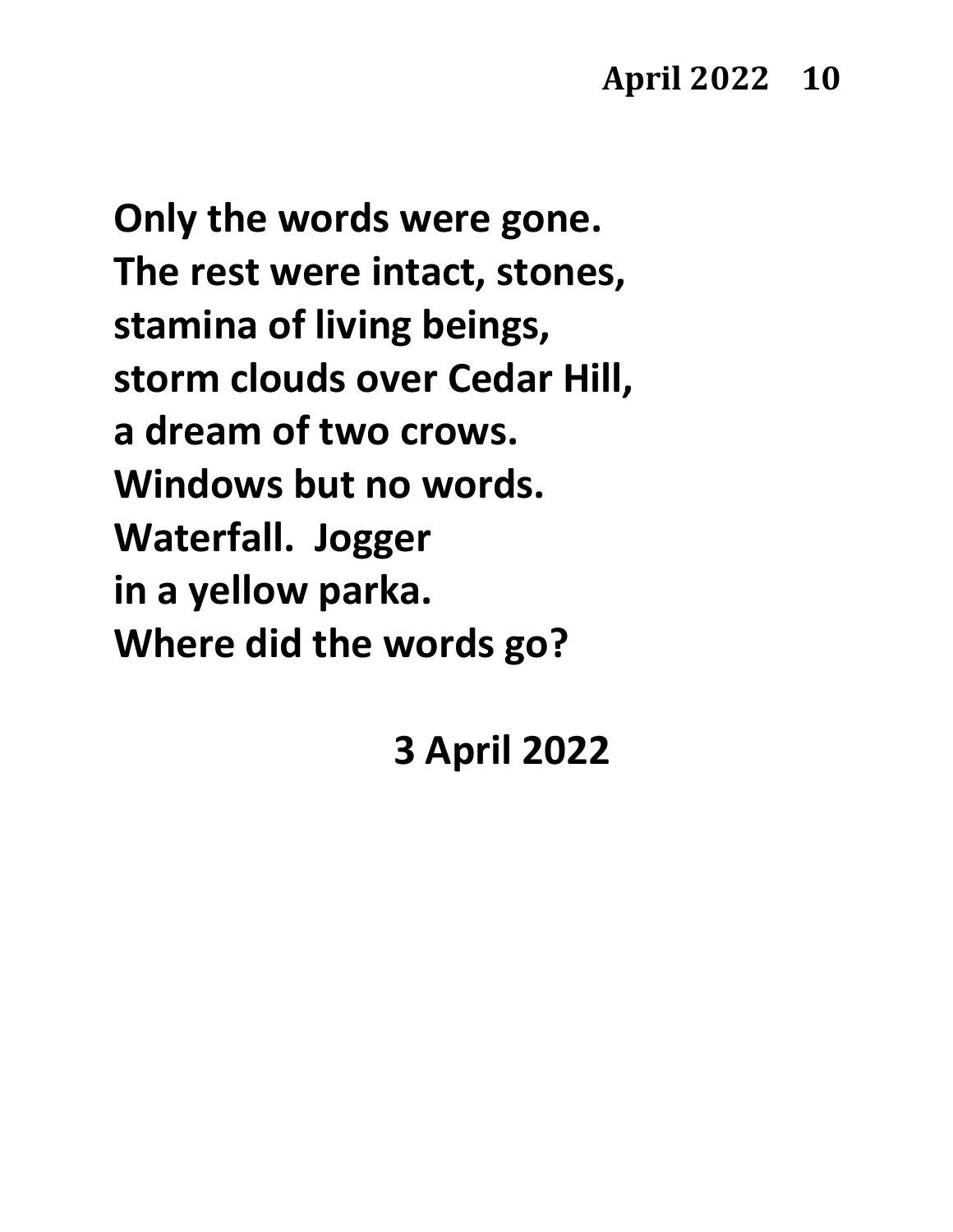**= = = = = =**

**The first song hadn't finished when the second song began. Conflict, their fingers entwined, elbows at each other's ribs, almost a dance. Can songs feel anger? It didn't seem so, seemed as if they knew each other long ago and knew how to get in one another's way in just the right way, and made it seem that music would never end**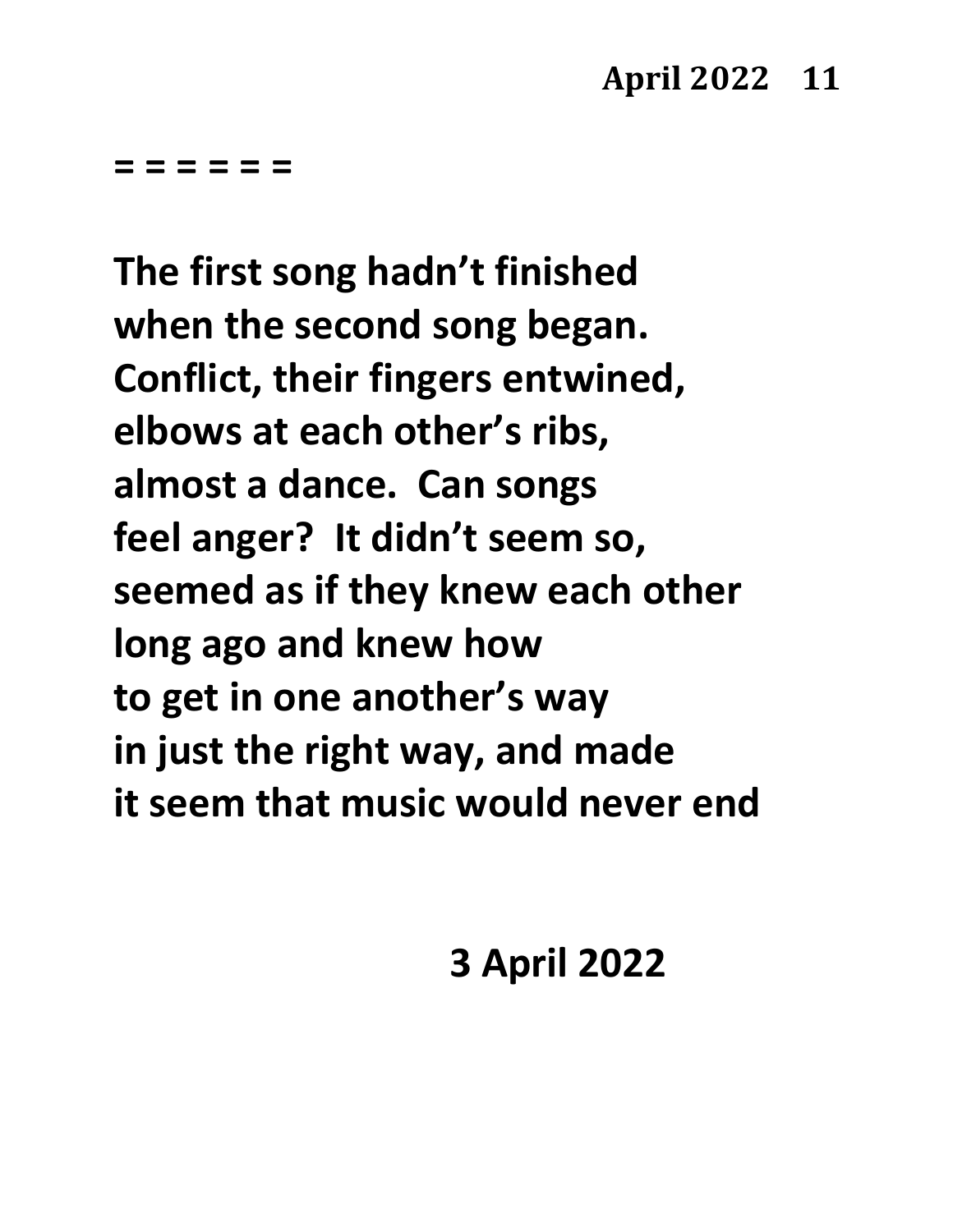**The sky looks grey but the grass seems to have sunshine in it. It seems a sweet contradiction, gives ne hope, cold as morning is. I hope everything else is listening.**

**3.IV.22**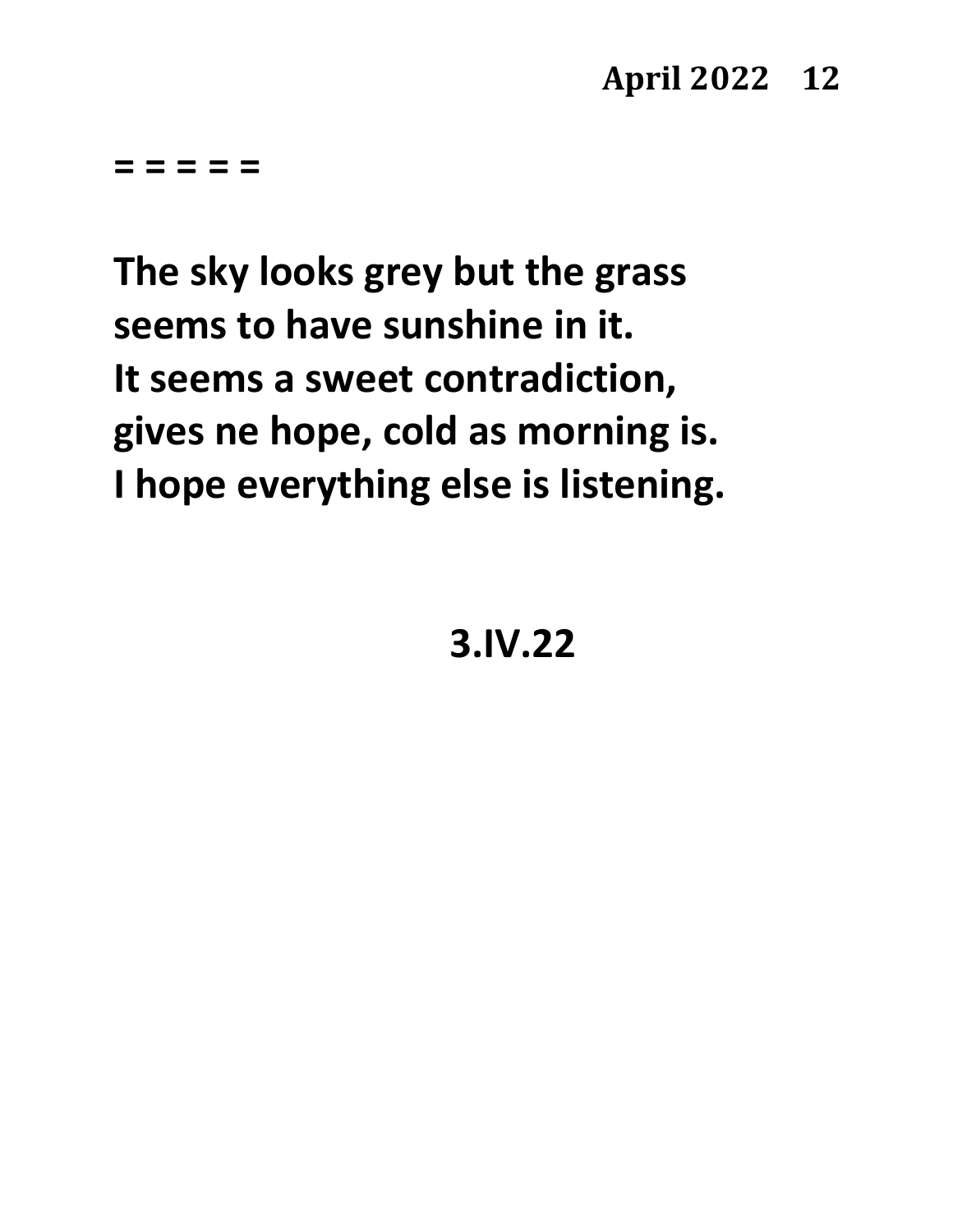**= = = = = =**

**Benedict Arnold went to heaven, went in through the Traitor's Door. Lots of them sitting around inside, praising their efforts at a miracle, being on two sides at once. Sometimes the saints came by and listened to their explications, marveled at these two-heart men, gently tried to ooze them into one so that someday they could leave the noisy room and enter the chatterless calm of all the rest of heaven.**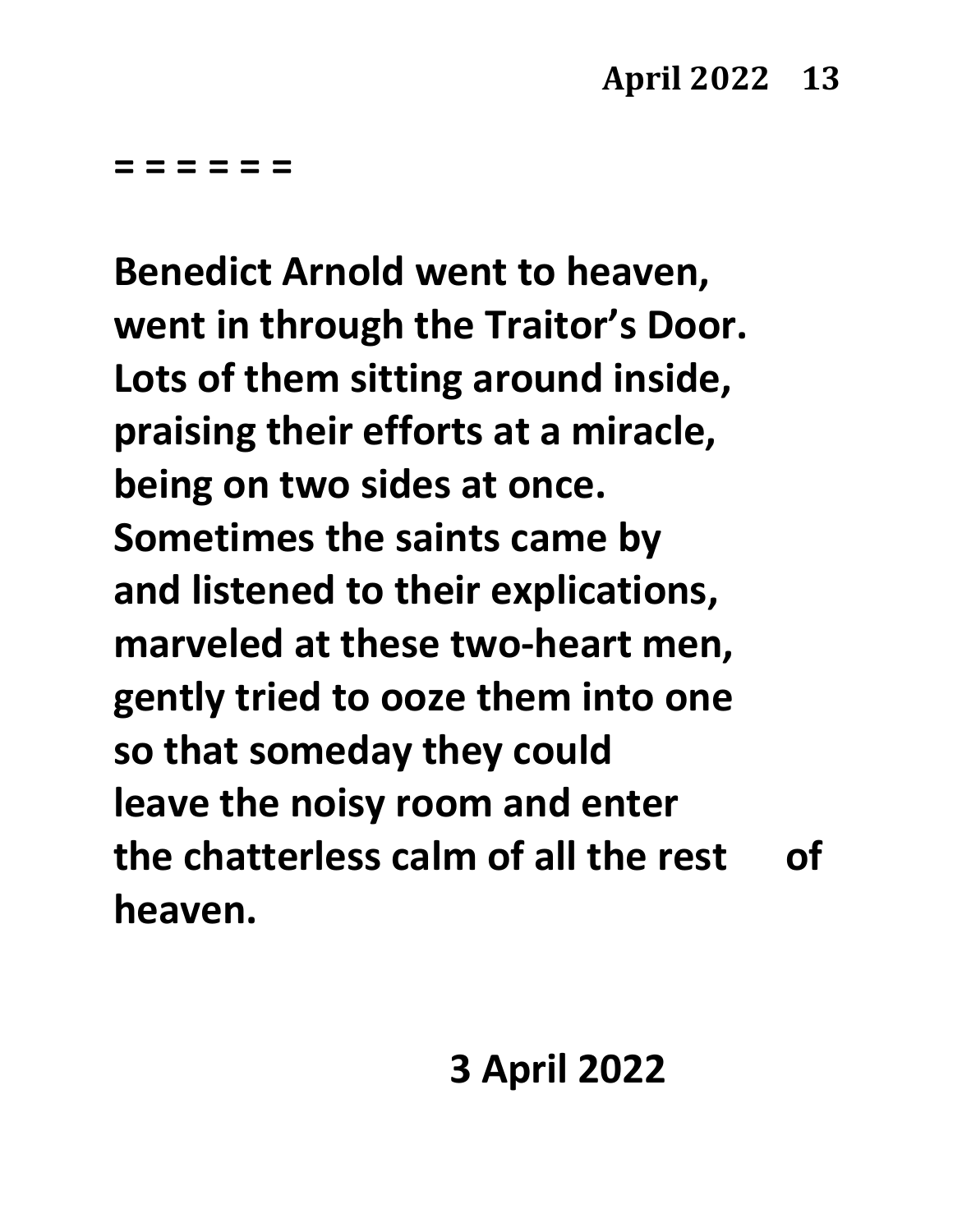**= = = = = =**

**Ballistic youth a trireme on the sea we never seem to get over this fighting thing, a ladder that leads nowhere, we climb all the way up and fall. What sense does it make, that stick in my hand, let it fall, let it fall, we're all just here. Think of what we could have built if we had made things and not killed one another. Think of what science and technology could do even now if we stopped, stopped war and wounding.**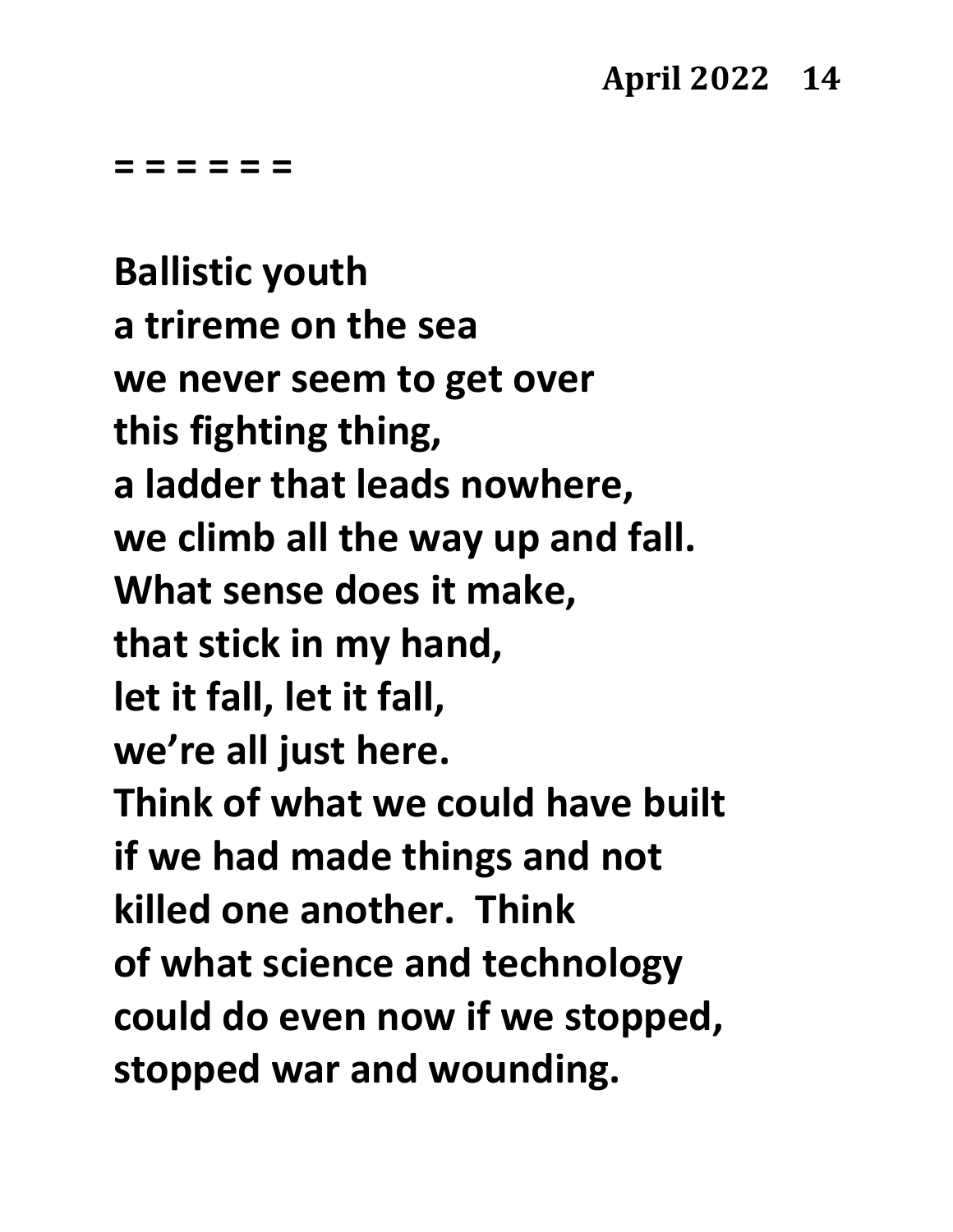**Think of what all the casualties could have written, invented, begotten had they lived. War is suicide.**

**3.IV.22**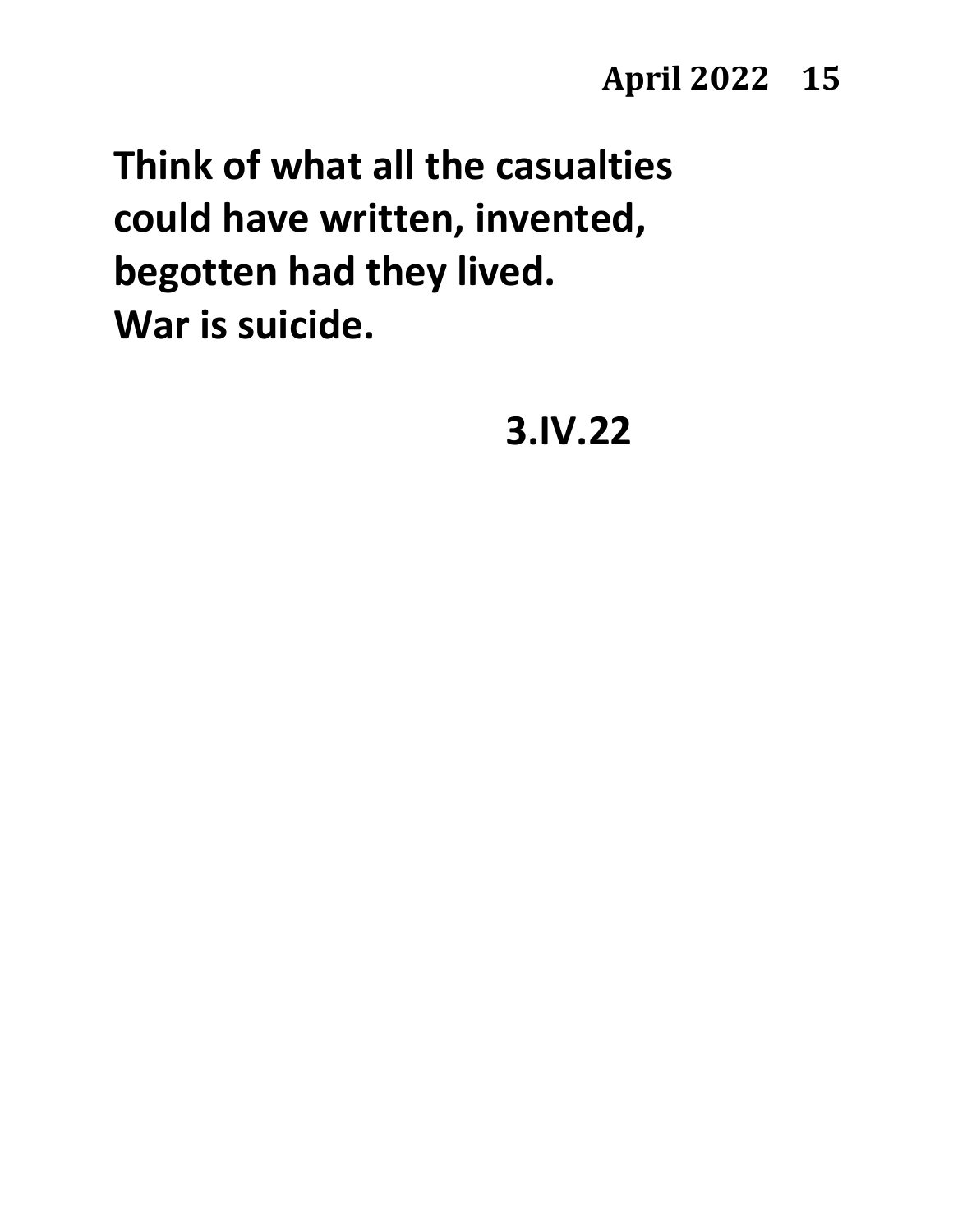**I followed her up the stairs, kept my eyes firmly on her shoes for fear of lust. And when I breathless reached the top she was not there. And no shoes either. Some dust sparkled in a corner and a broom to help it with.**

# **3.IX.22**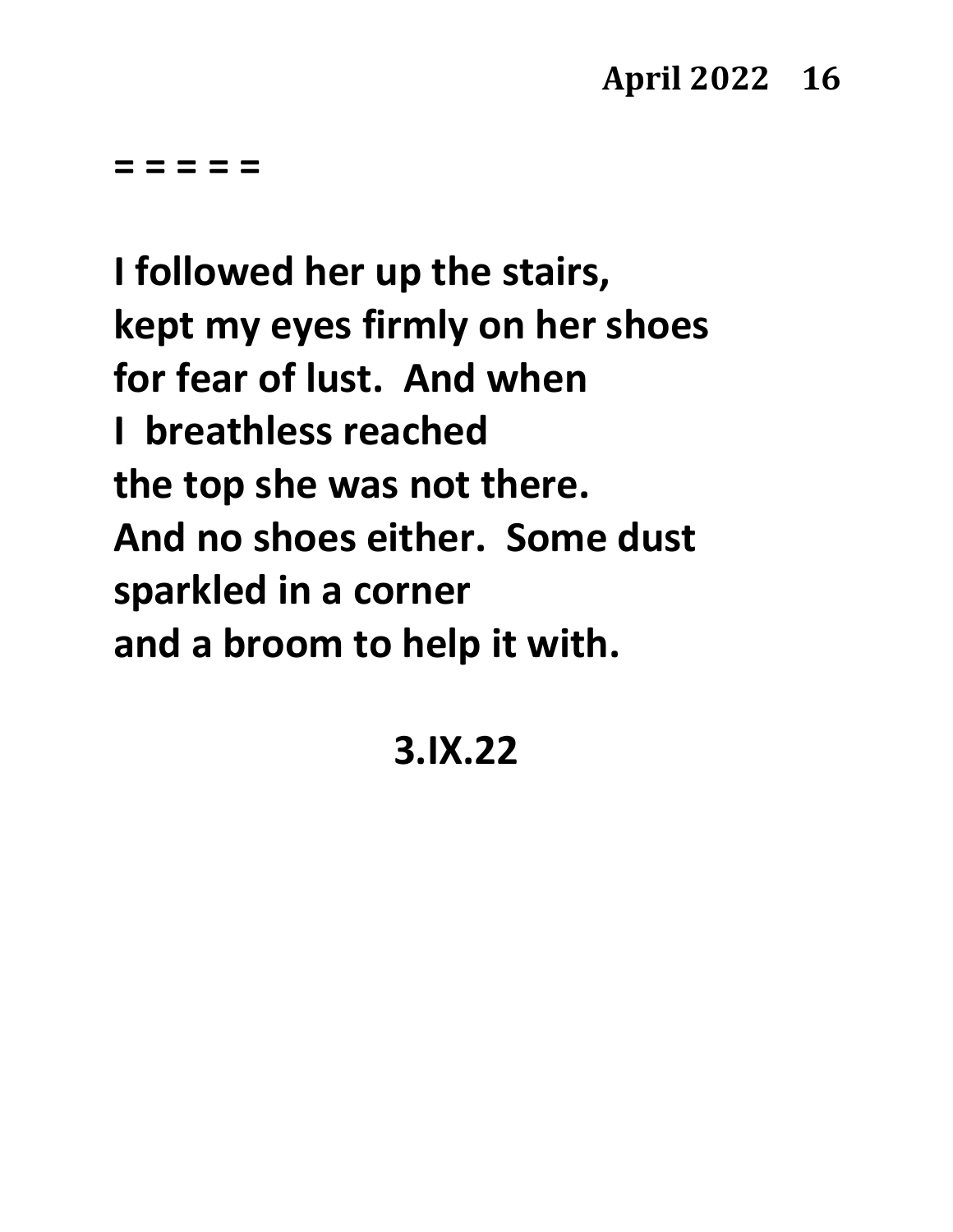**= = = = = =**

**44.4 degrees Fahrenheit the thermometer explains, pleased as I am by this rare single-mindedness in the number tribe when they look outside and hum and do their tricks and suddenly sing the same noye. 4.44 Long as 've lived I've never seen that number before. Thank you, weather.**

**3.IV.22**

**= = = = = =**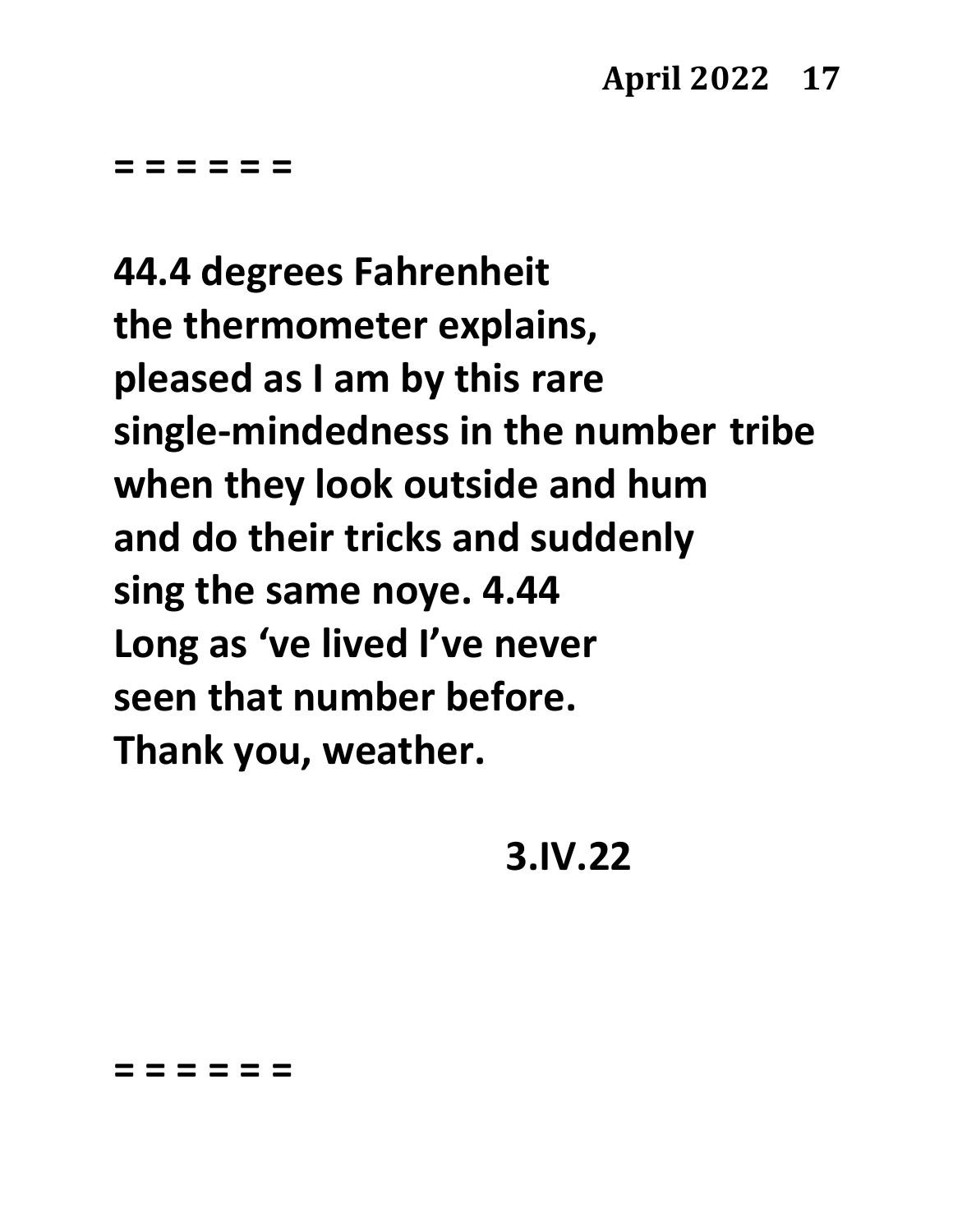**He carved his name into the air with huge letters then sank to his knees ontoin the soft grass. Since he was kneeling he thought he might just as well be praying so he prayed and this is his prayer.**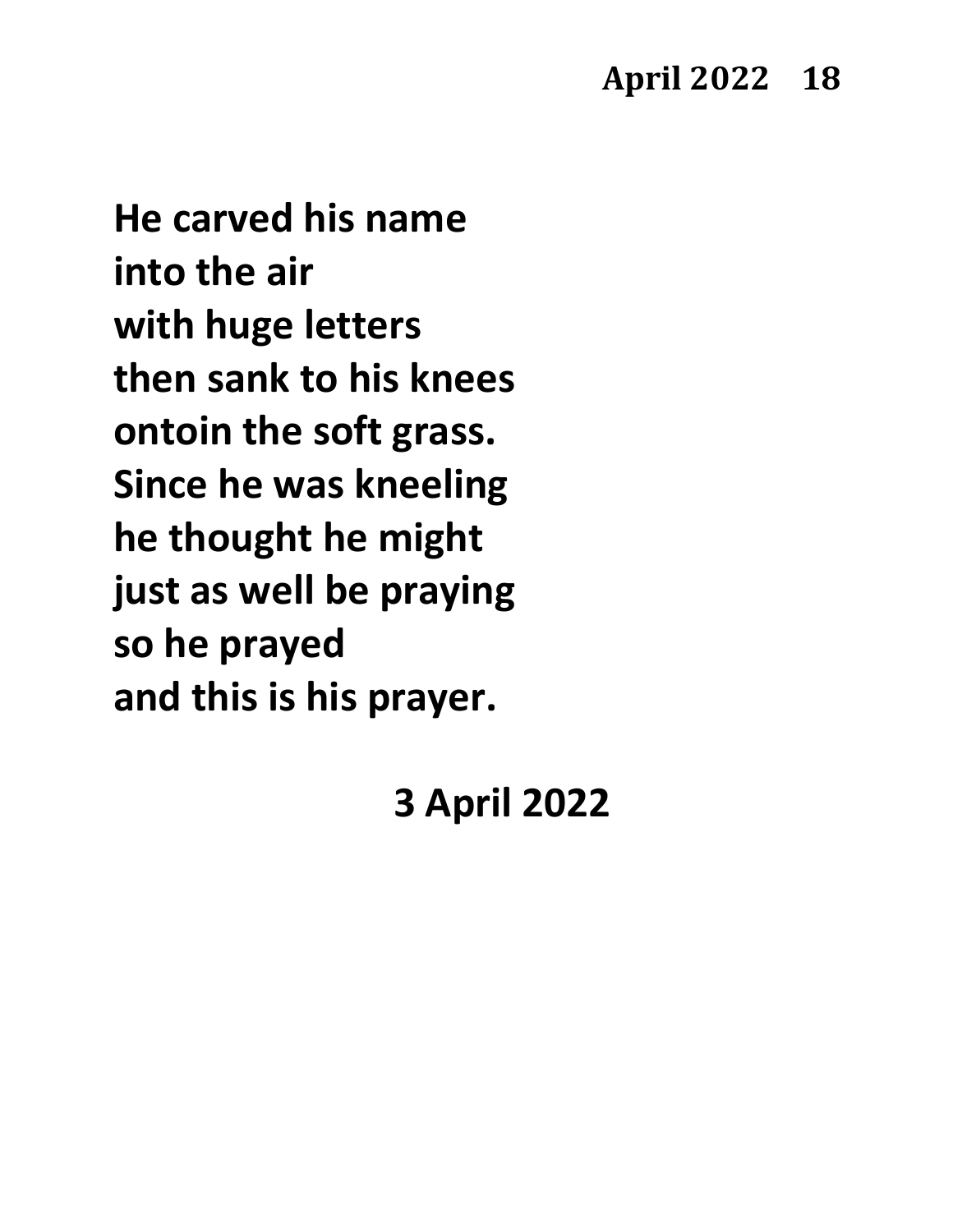**I woke in four o'clock in the dark and a voice, mine ir like mind, was speaking in my mind. There was no image at all, I saw nothing, knew then and know now nothing of who was talking olr to whom about what. But here are the words the voice said:**

*How can I survive our friendship, how can I endure all that I know about you and me and all of us, us, the single target of your mutiny?* **4 April 2022**

**= = = = =**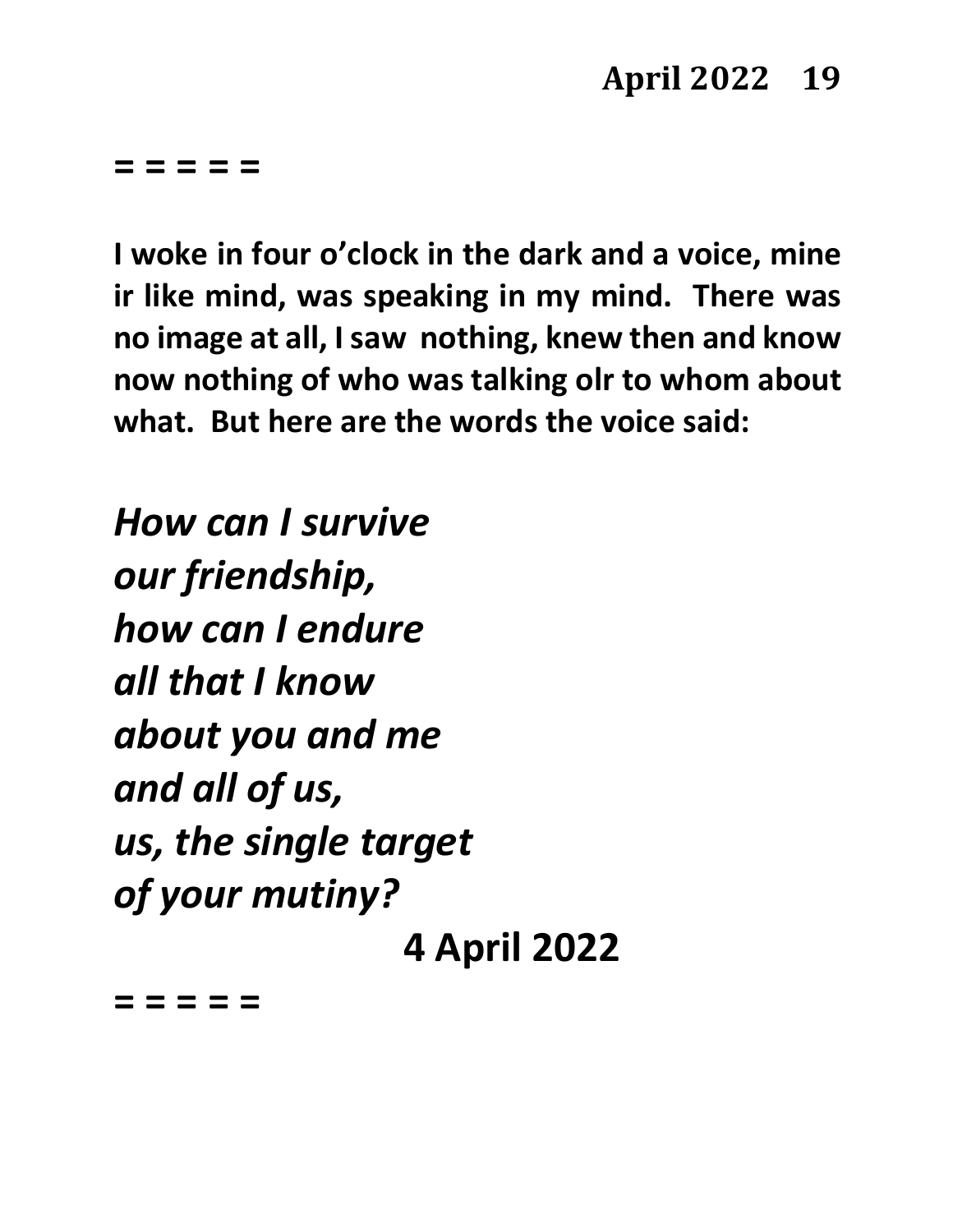**Let me listen to the other side of the record (remember records?) while this side is still playing.**

**That's one way of asking. Or how about a canoe with an armchair in it and a table with coffee cups.**

**We live in a world where air is free, oxygen, the only thing we need, gicen to us by The System. We can breathe anywhere. So why am I asking for favors,**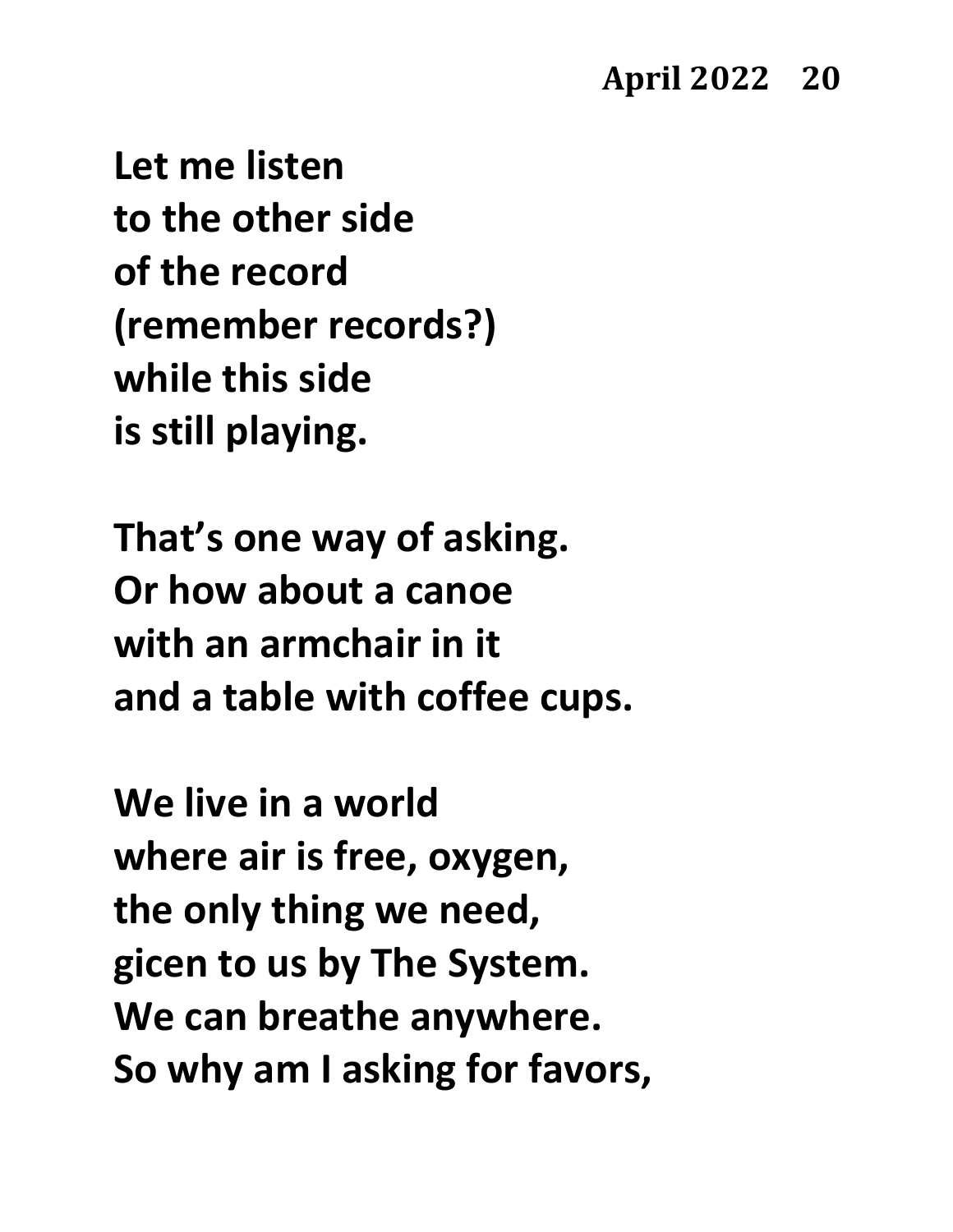**special coins o no real currency, who cares what I want when they so kindly give me everything I need.**

**Das** *Lied ist aus***. The son is over. Now flip the effing record and be normal. I can wait. First I I'll dig a lake for my canoe.**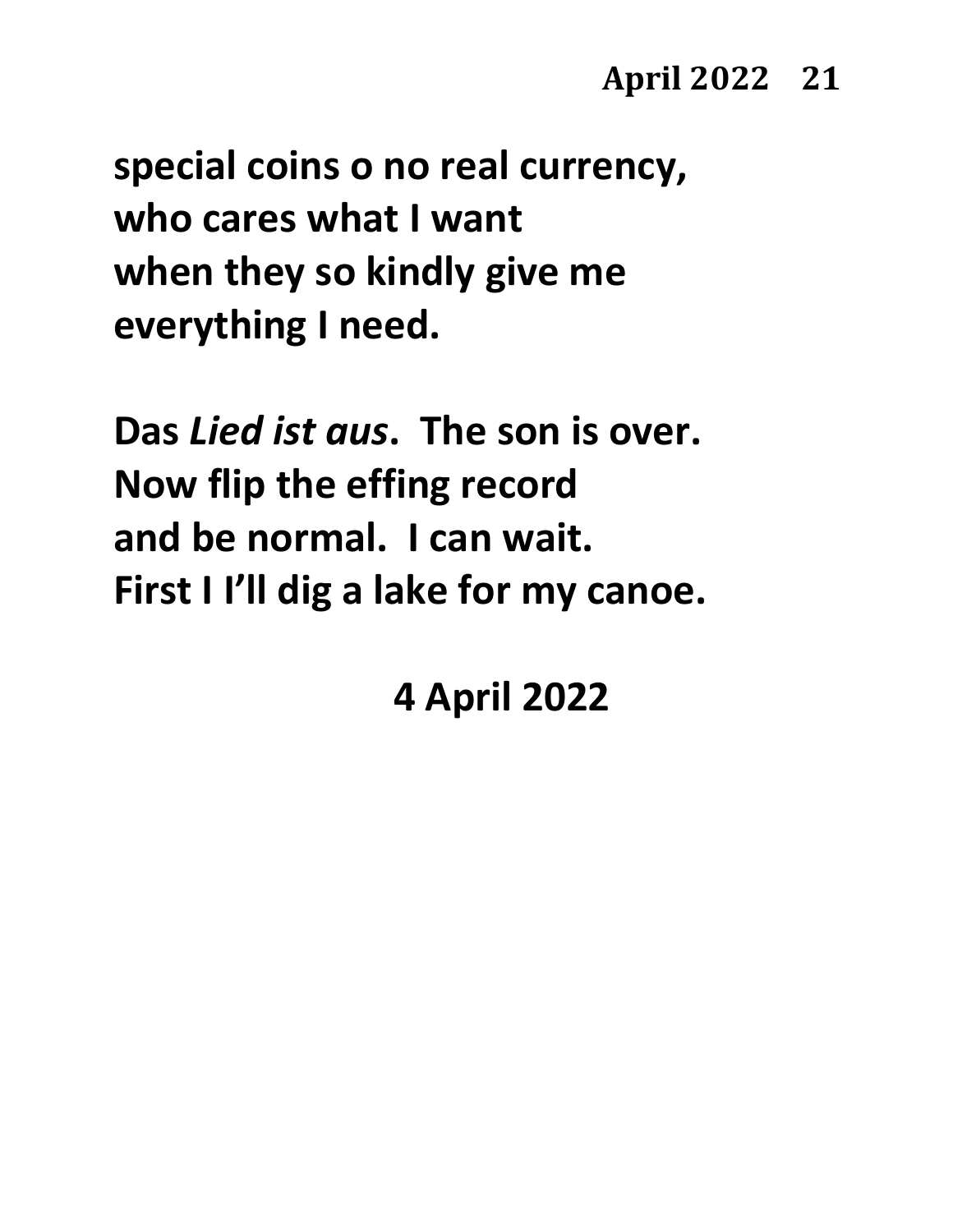### **THE BOOK I WANT TO READ**

**is hidden on your shelf. I want to leaf through it, let my fingers feel the pages as they ripple past, I want to feel the words rough and smooth long as hair or brief as breath, I want to squeeze the book shut, tuck it under my arm, bring it with me where I go. read it on the meadow or in the rain or in the crowded train, I want to savor every word of it in my own way until I understand it and it understands me.**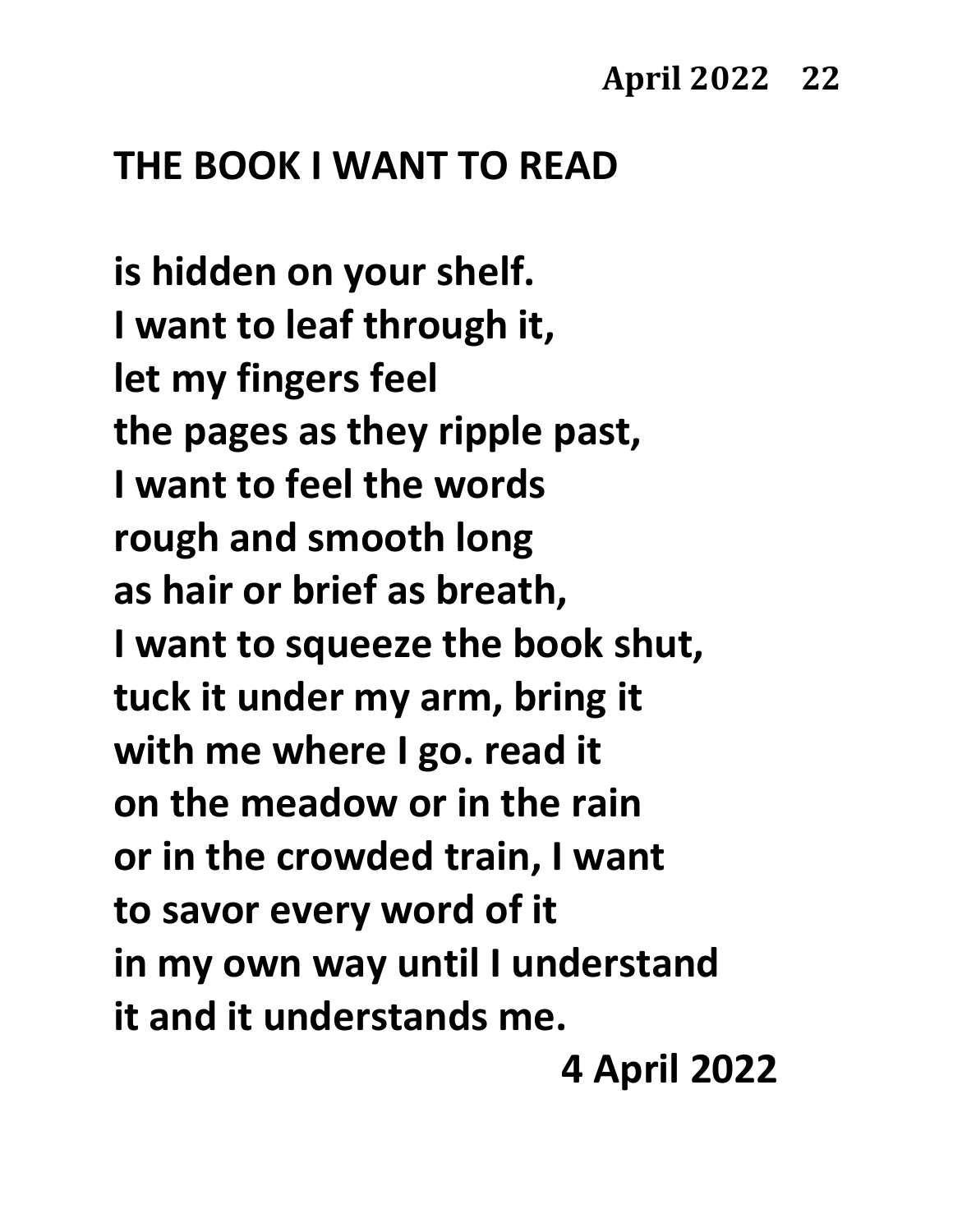### **A BIRD**

**has nested in the ventilator opens on the ceiling of the examination room where the patient stretches out uneasy on the cushioned slab and waits ti be dealt with and the bird chirps. The nurse says it's been there so long she doesn't even notice. The bird chirps again. The patient thinks: this is augury, this is ancient Rome and I'm still alive! Closes his eyes grateful as we are for any sign.**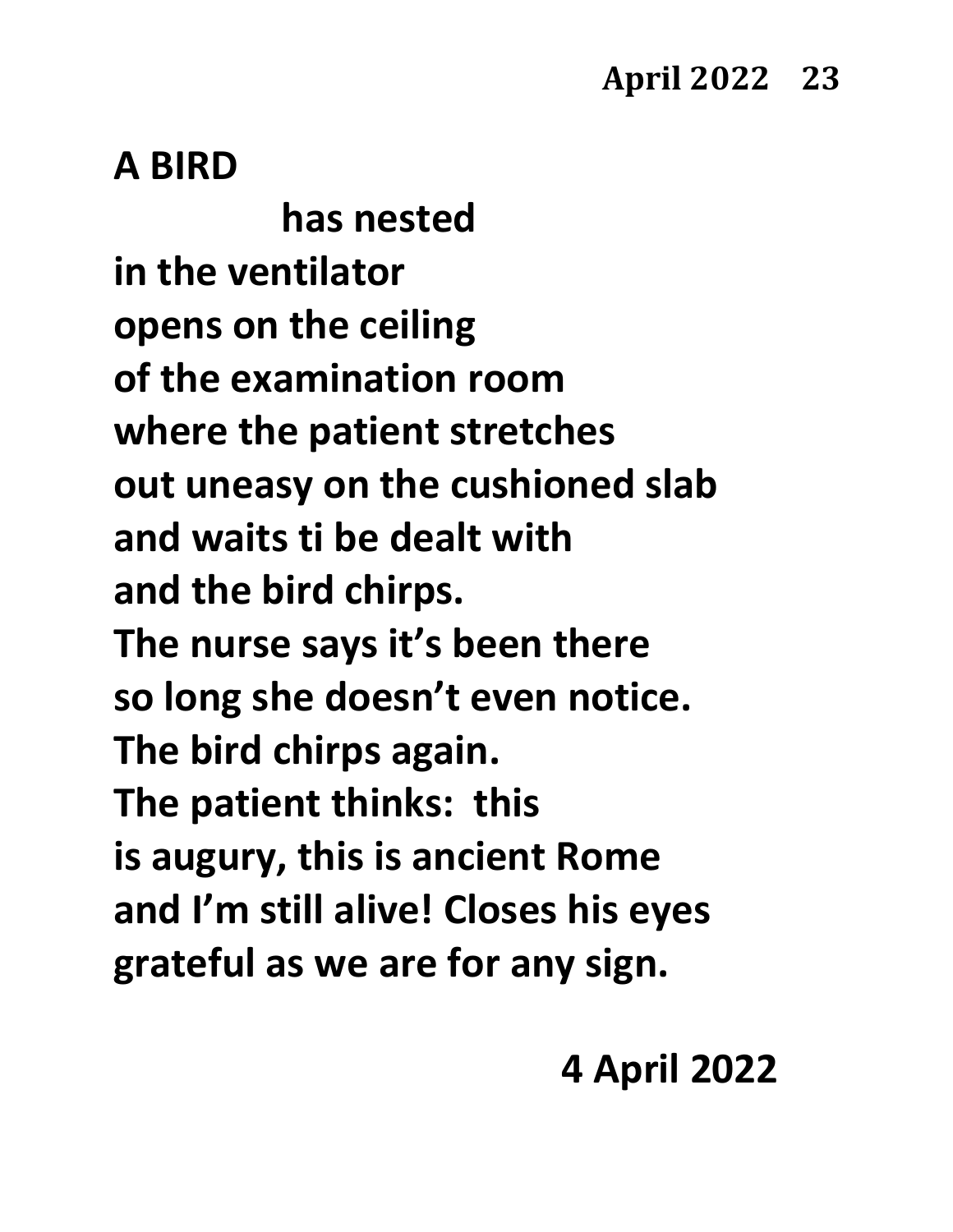**SHE SAID:**

*Feel free with all you have learned, stolen or borrowed from me– it isfor you to use.*

**It was a voice speaking from deep down in the ground, a voice that sounded like stone.**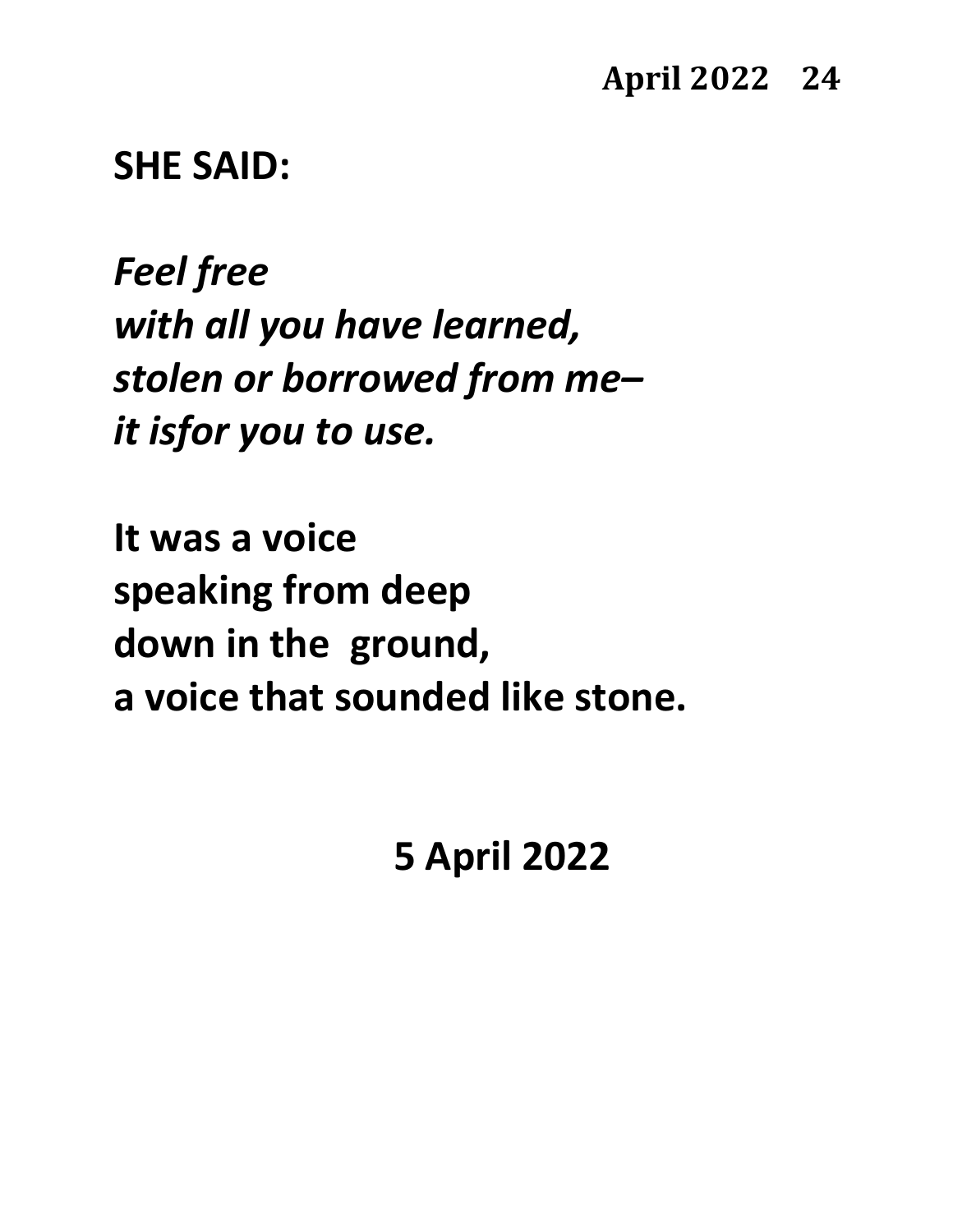**Make, use. Accuse.**

**A name is of the other, you have no name.**

**Why would you need one in the wolf world the cabbage world– no one is listening**

**and your body talks only to itself.**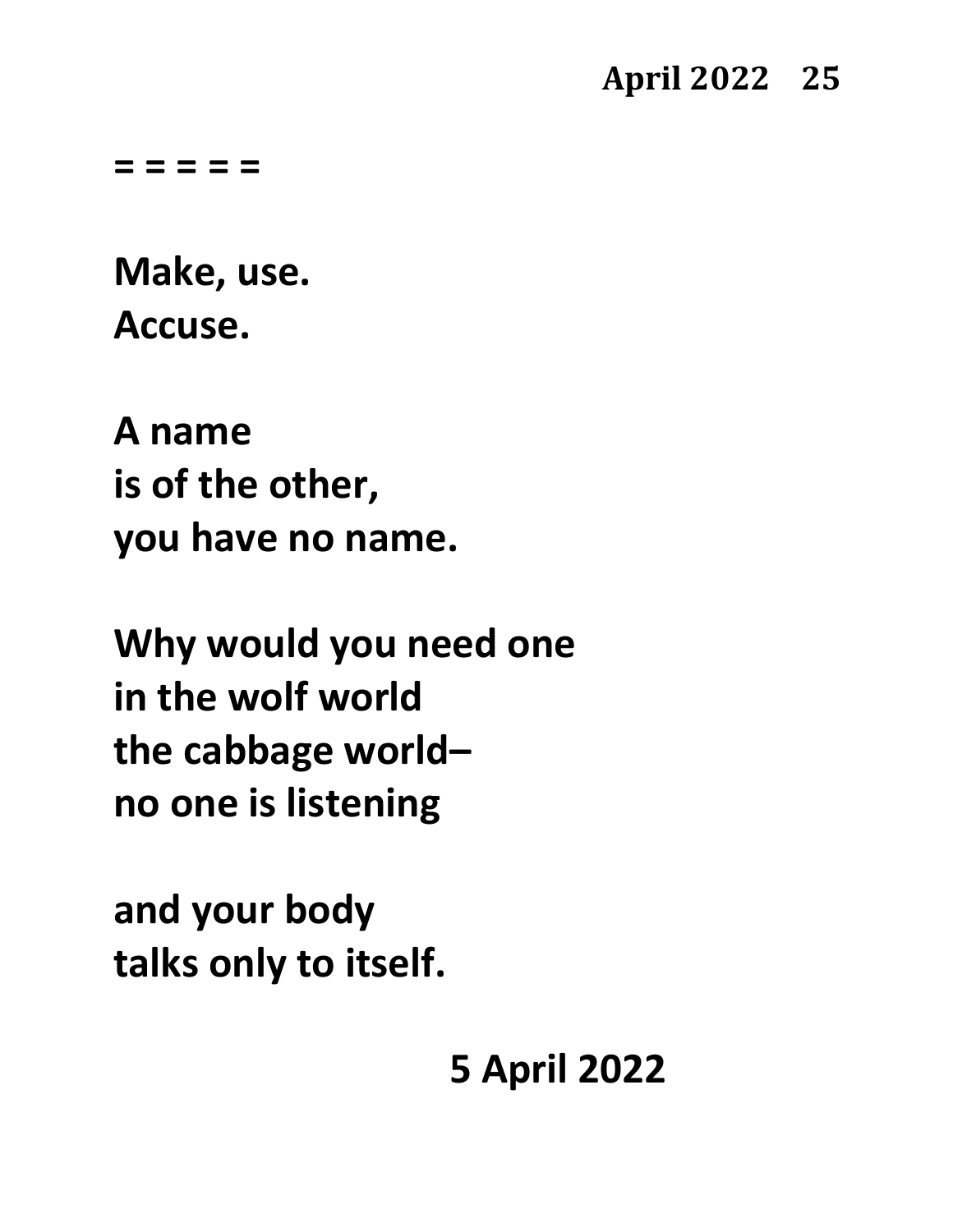**It's not despair it's a door propped open by a chair wedged under the doorknob.**

**It's not grief, it is a book to wander in among the words, even between the letters.**

**Dry your tears– the window is watching.**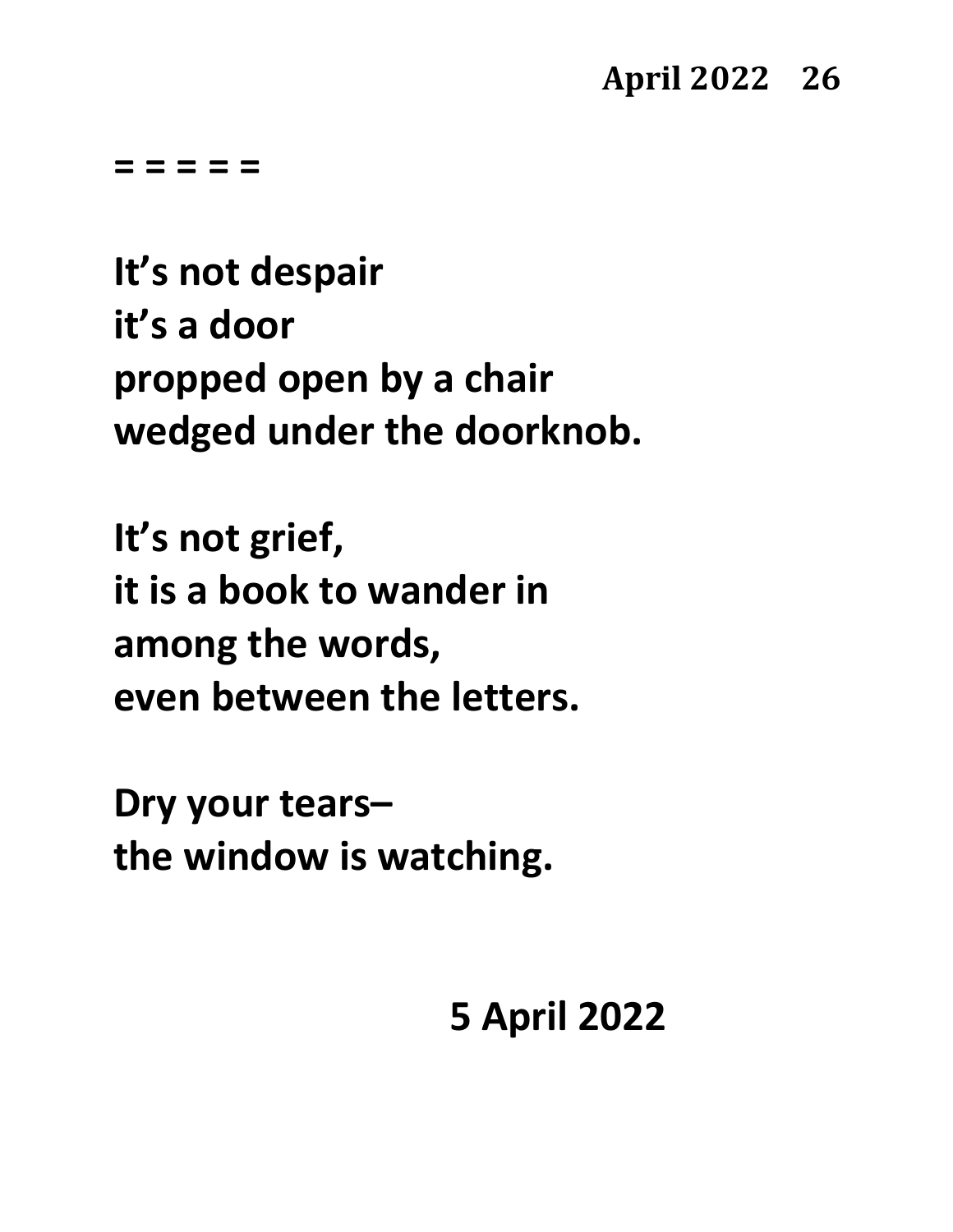**Peel the beginning away layer ny layer, lichen, time's lipstick left on stone, broken bandwidth, get beyond the elements, all the wise vascular improvisation we xall a living body, find the before, before the before, the little snicker of the oldest furthest, galactic synagogue where some togethering was intended and we did, we do, we came**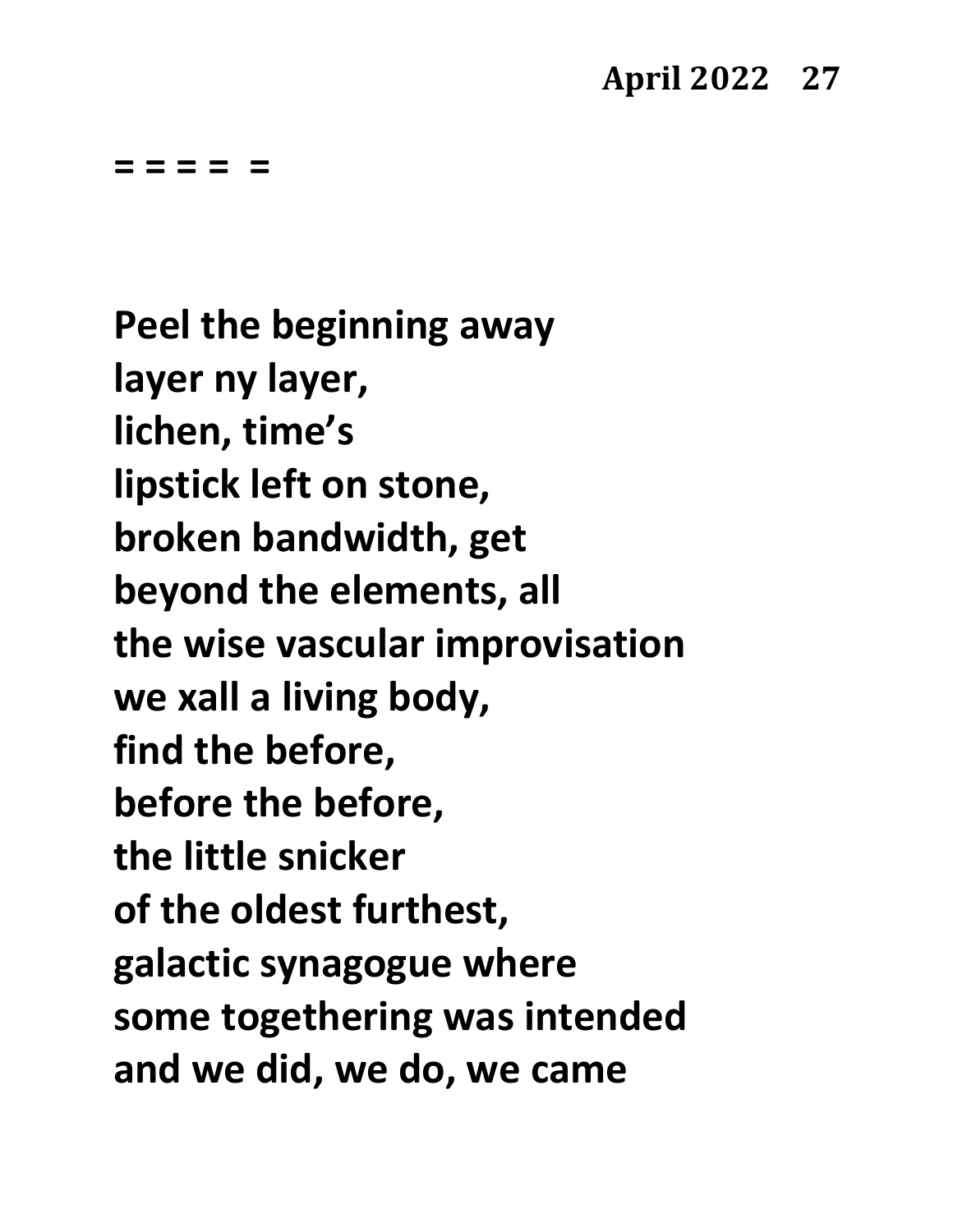**along and chanted, what else is human breathing but a canticle, our never-ending psalm praising the before the beginning. That it began.**

### **2.**

**Breath says I am praying though I seldom know it, praying undistracted by words, concepts, images, ideas– just praying, praying. Religions try to help you breathe, remind you bead by bead, word by word, sacred syllables to take your next breath and let that breath bring you**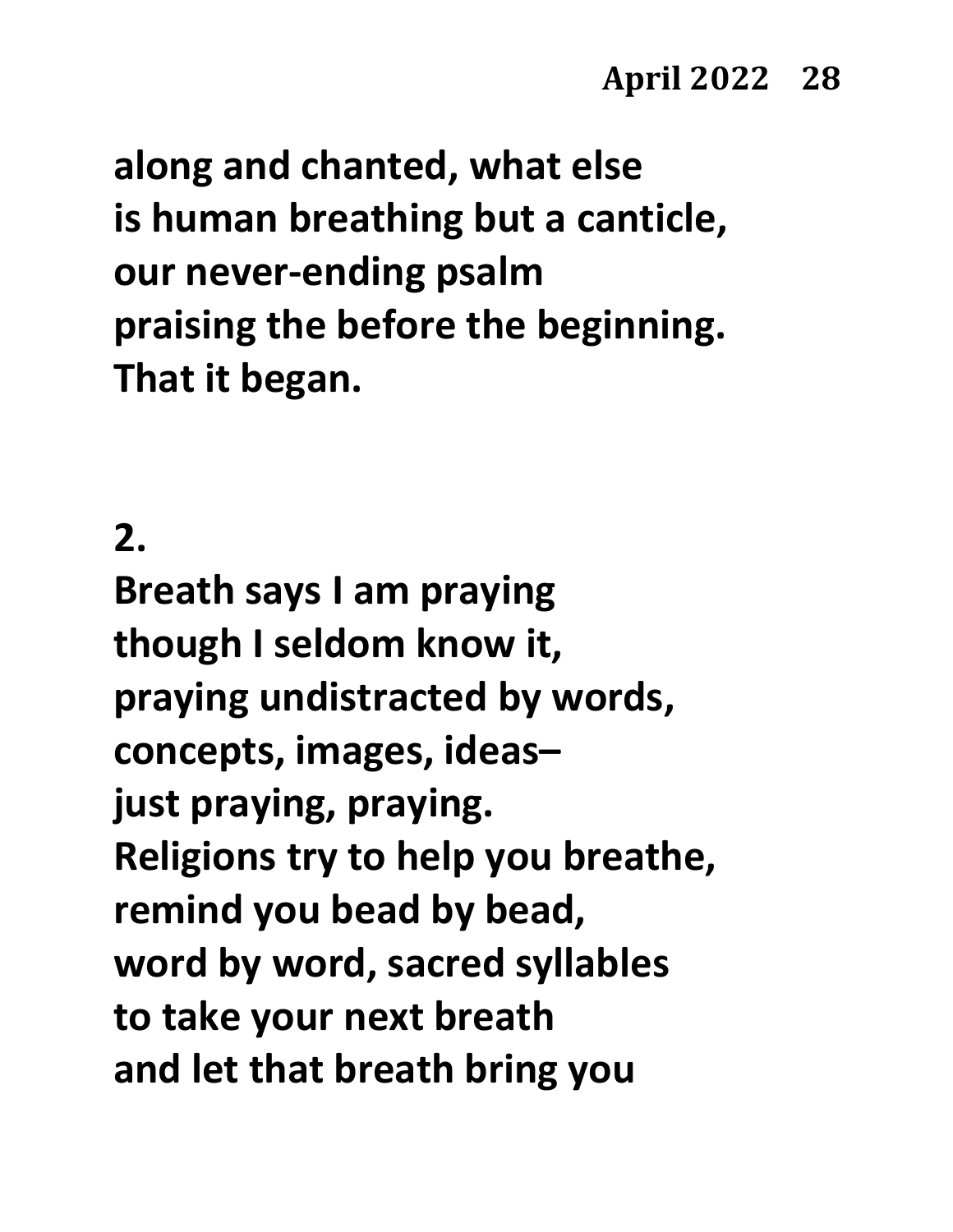**closer to before the beginning. And we know the sad thing that happens when someone stops praying.**

**3.**

**I saw it once in a hospital, the last prayer breathed out quiet, the blood stopped flowing, nothing happened, quiet, quiet, my dearest friend was done.**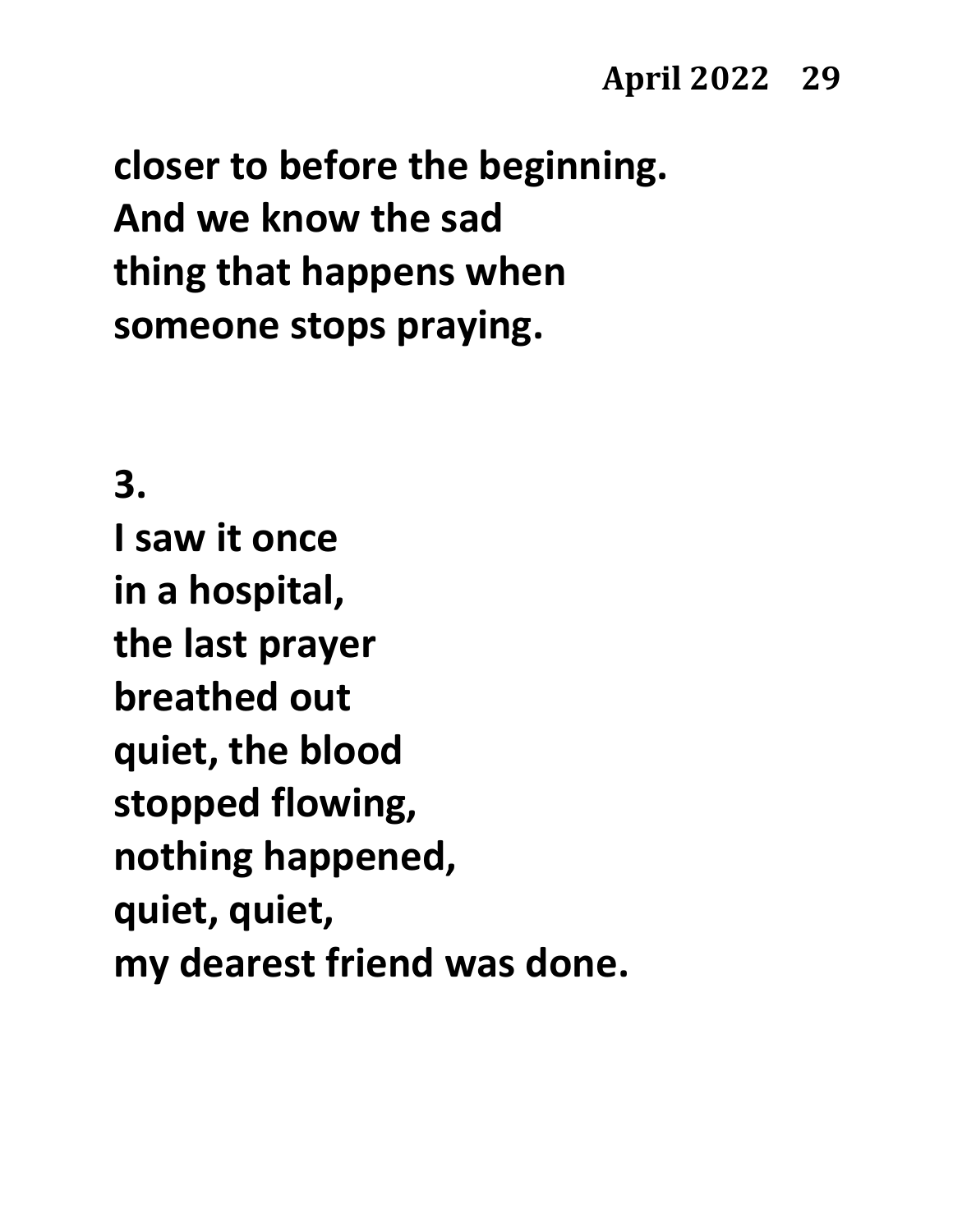### **4.**

**I grew up with a poem that kept quoting In my end is my beginning. Critics spoke of circles, sense of destiny, goal of living, afterlife as when we really start living, heaven and all that. Maybe maybe maybe do youlikemy mantra? all of them and none of me and what does my own breath tell me? Between breaths before spreads out, vast green meadow to the horizon where he next breath waits, but on this prairie I catch a glimpse**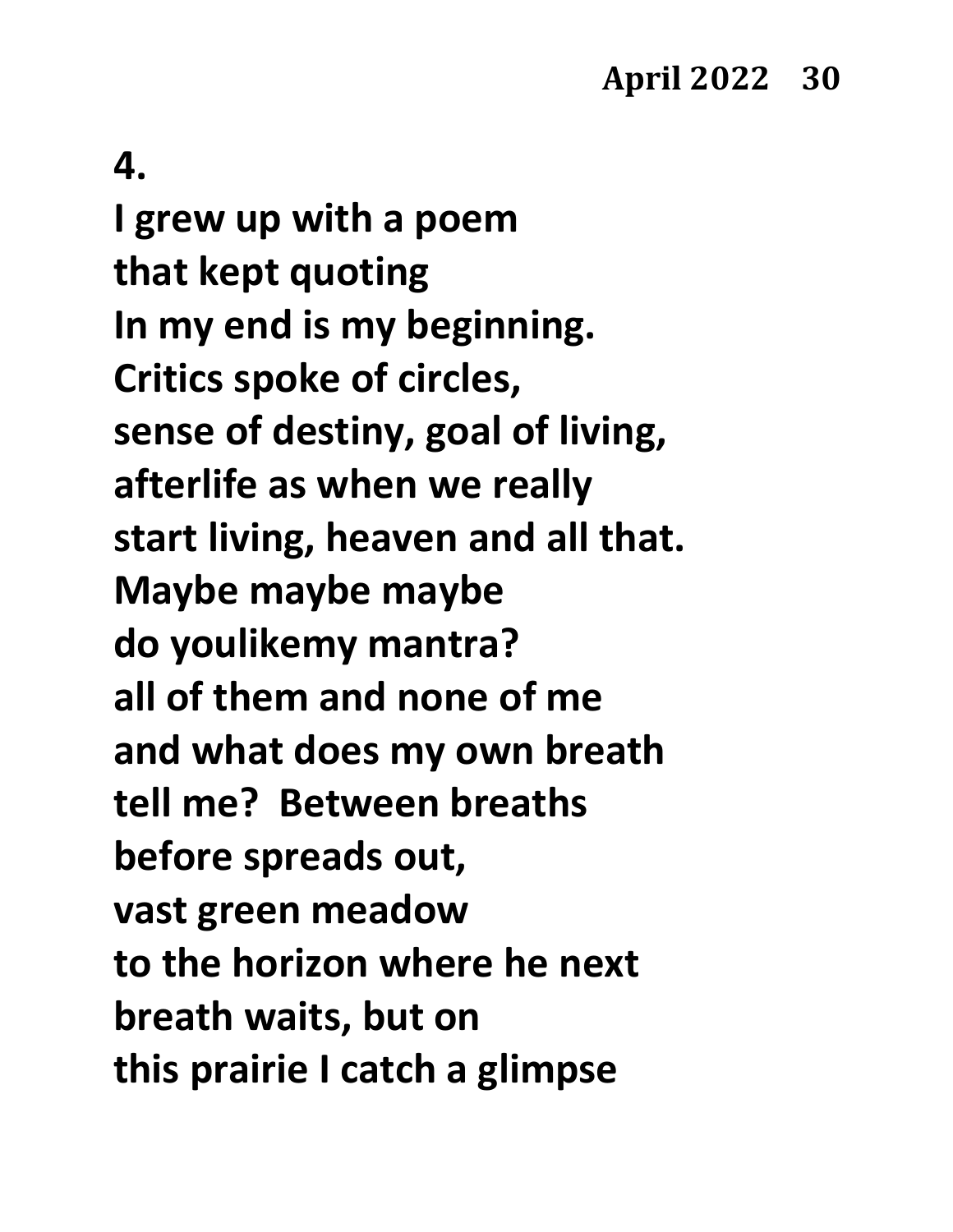**of someone waiting, not coming towards me, not moving much, turning like a child looking around. But not a child.**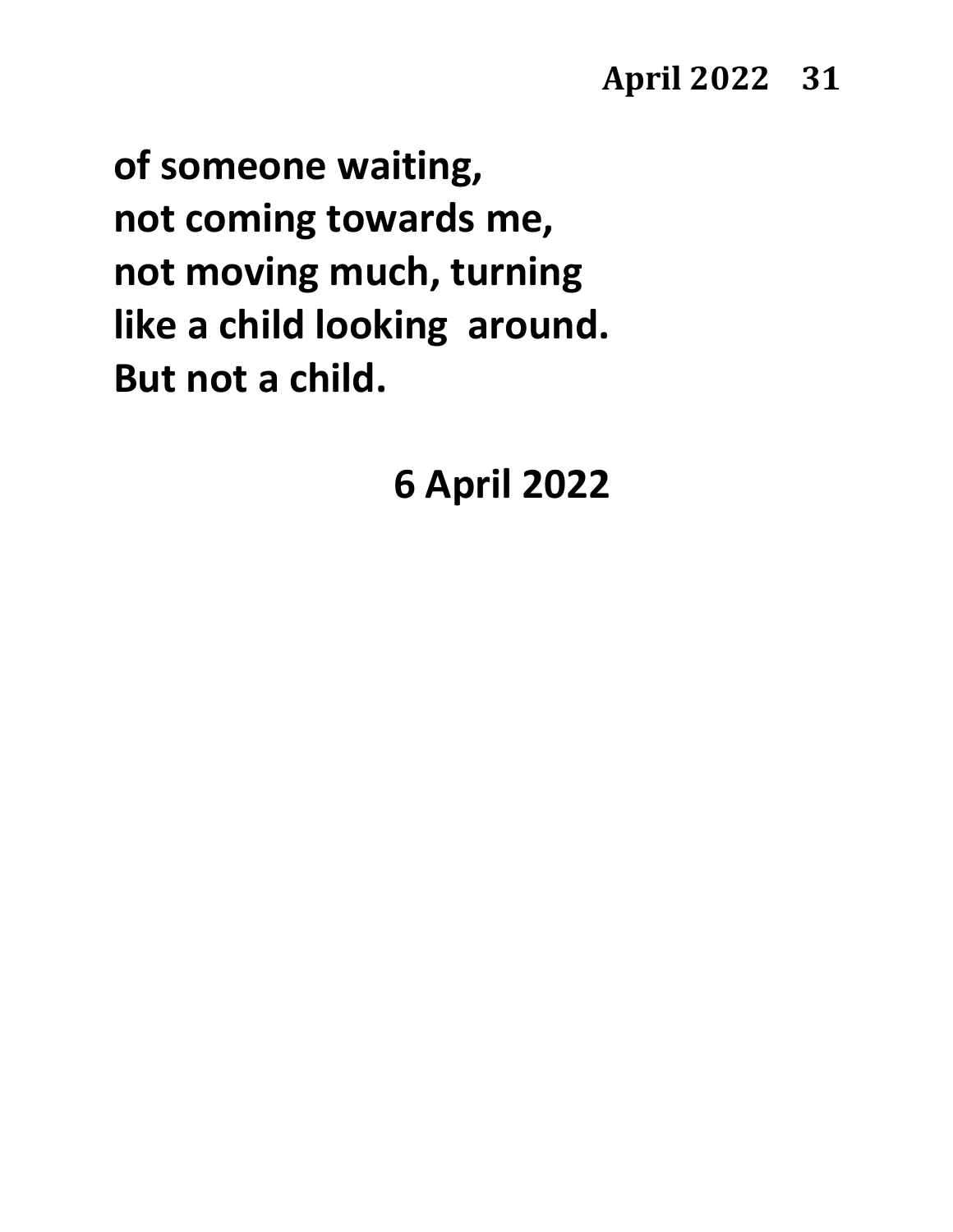# **THE CHOICES**

**Waking up is scattering. Now what. A hundred destinations proposed and my compass left behind in my sleep. In all the proffered goings which one is mine? Climb the hill, keep all the appointments some other me has made. Drink the grey light.**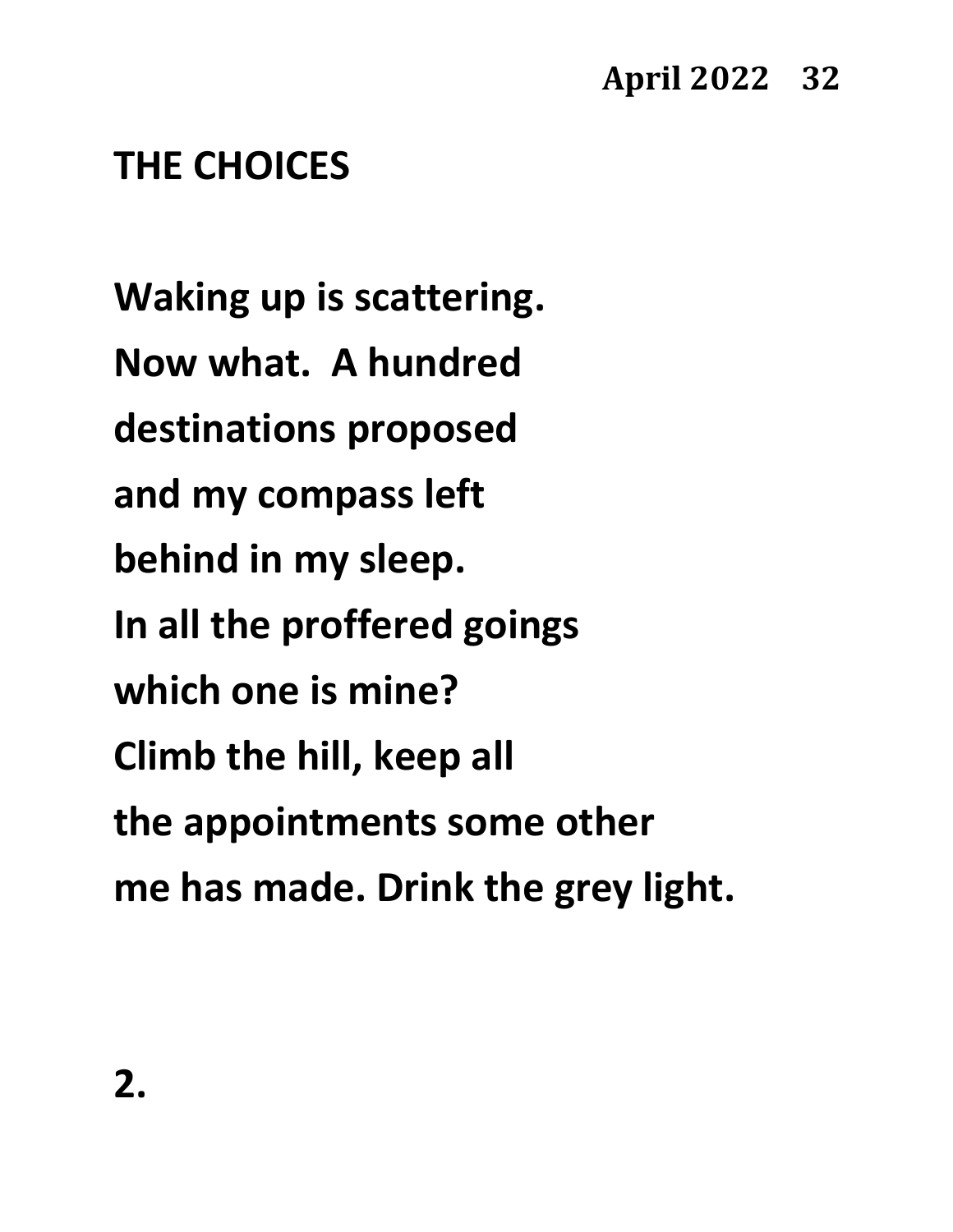**The beautiful superstitions we try to live by–democracy, liberty, justice–soothe even me this anxious morning. Anxious because a day to do and not sure what or how.. So many avenues in one null town.**

**3.**

**A man read to me in Hebrew, I picked up only one word,** *pachad***, fear. I knew then that cowardice is my truth.**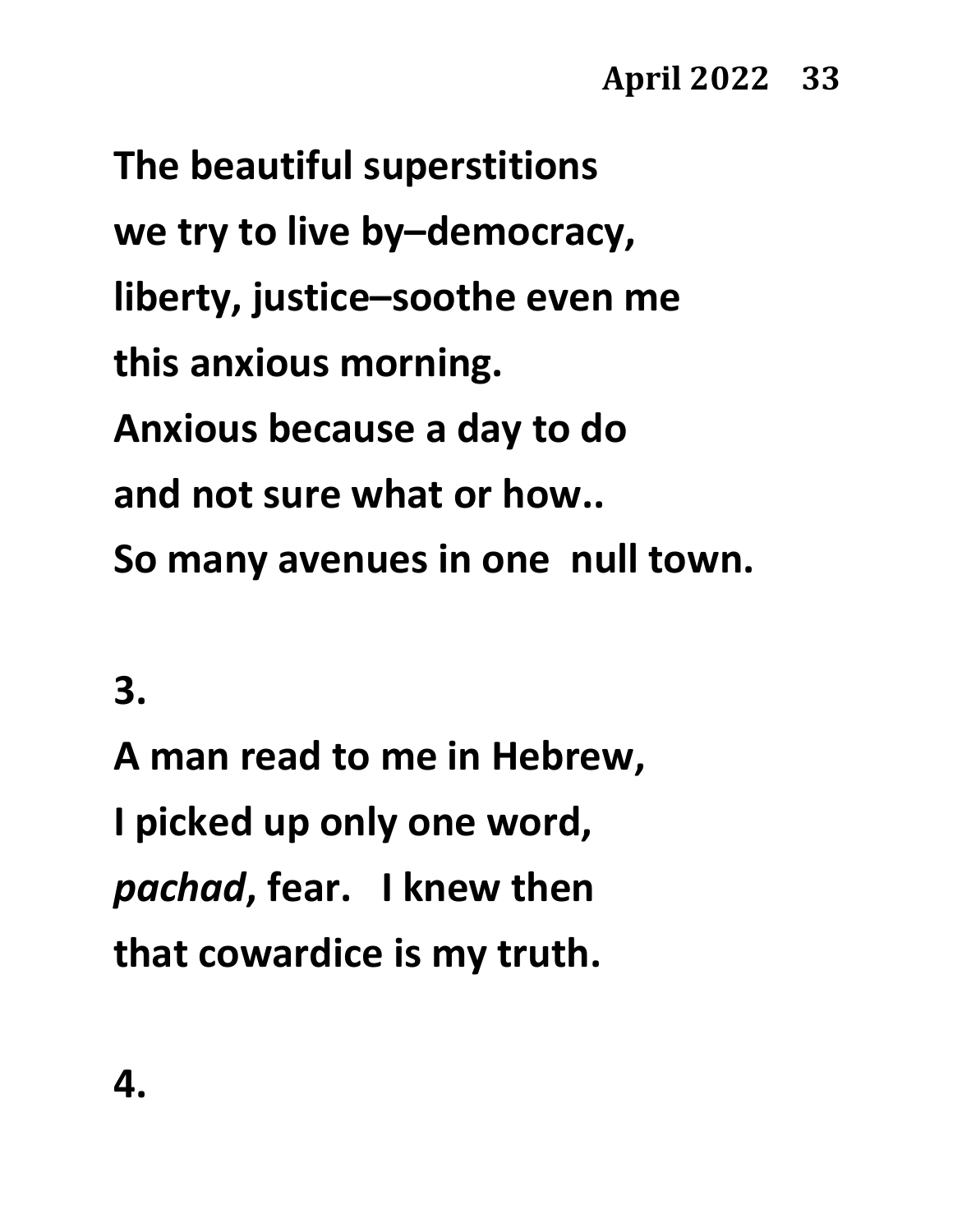**I don't want to write about frogs though I love to see them this time of year, hopping across back roads, chirping in the trees. I don't want to write about traveling though I love to ride always in the passenger seat and looking sideways out at the swift moving trees, meadows stretching tier backs up to the sky as I pass. The road has started to shine. The rain has begun. I will write about rain.**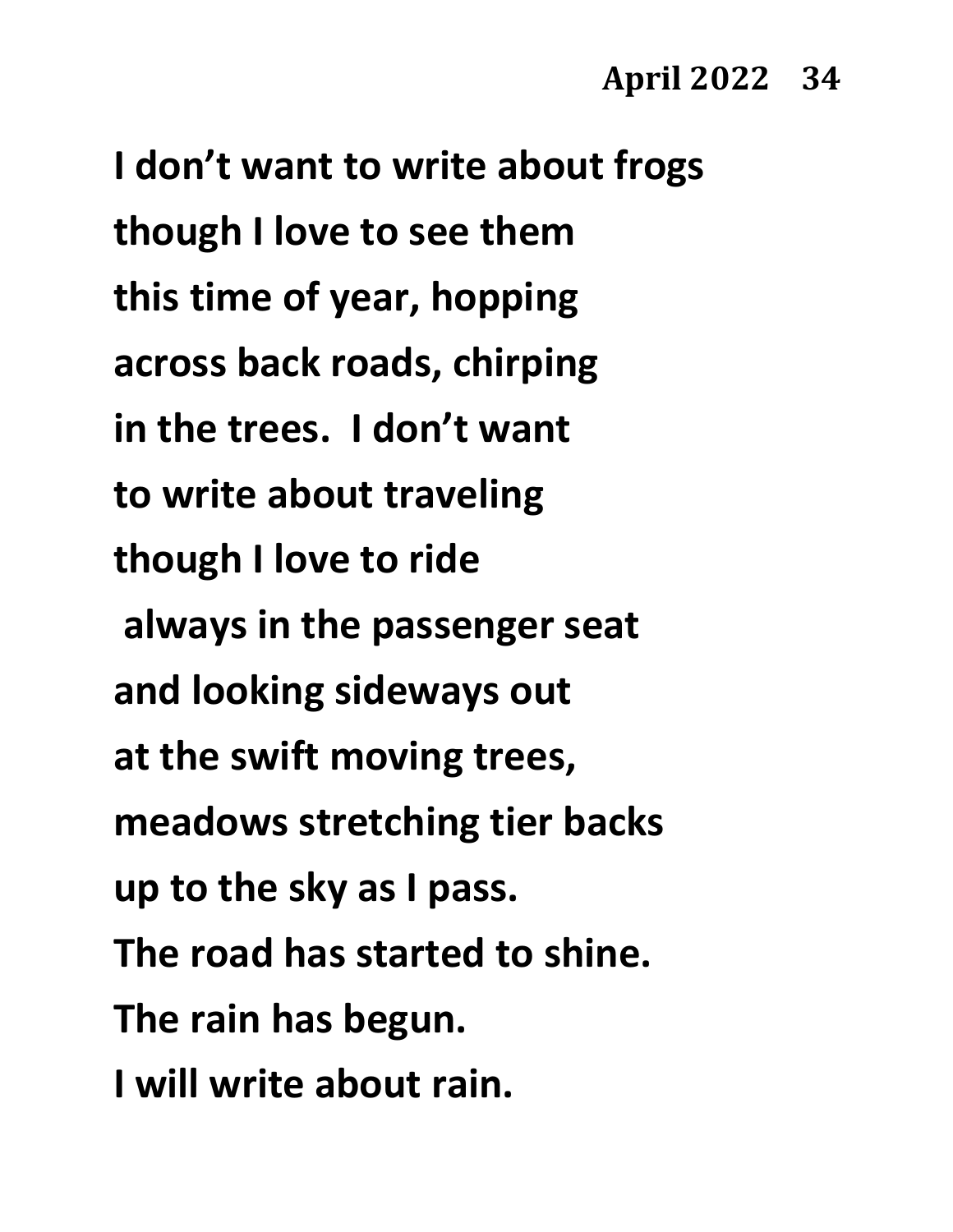# **April 2022 35**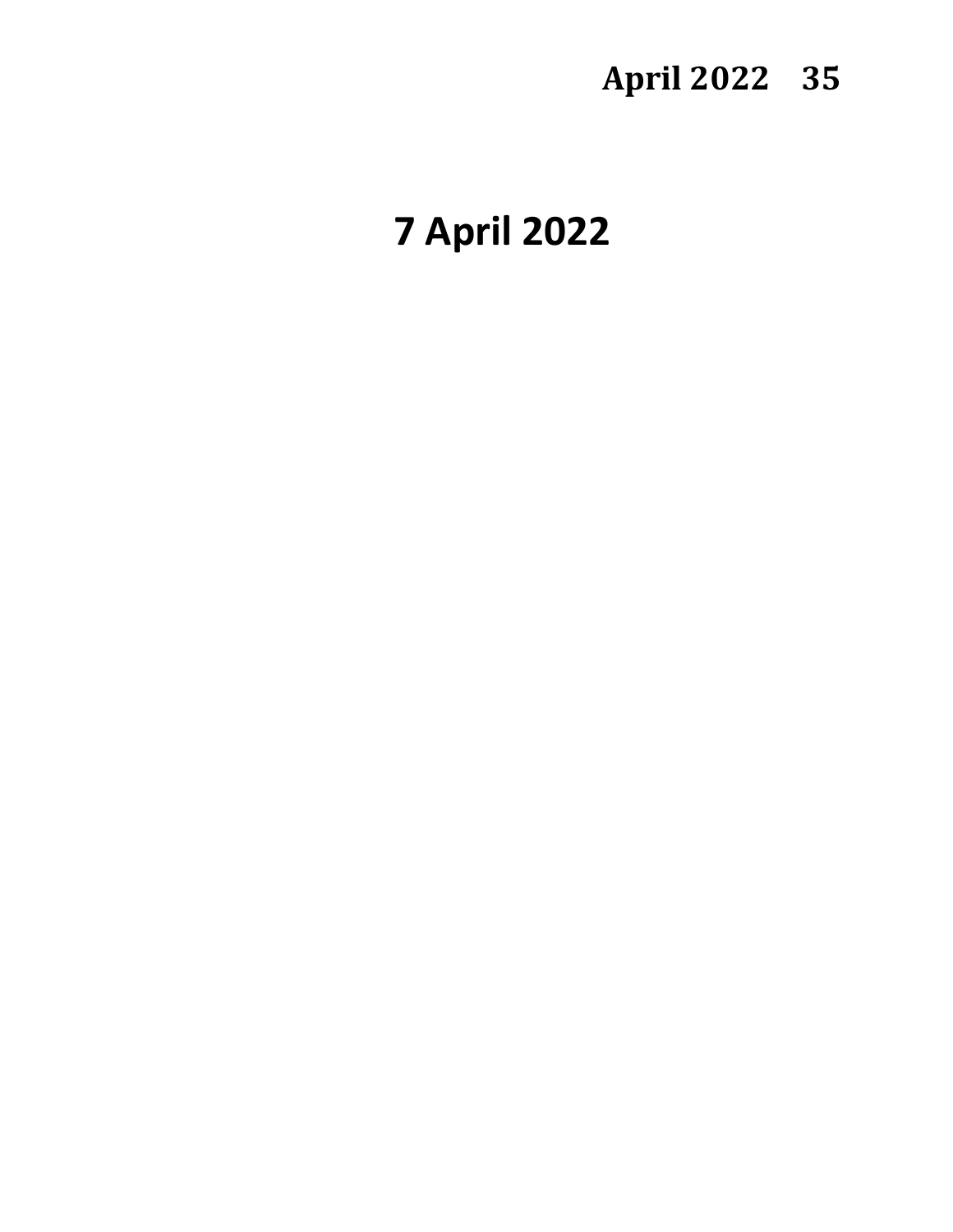**My mother was a silent woman, taught children all day in school and was quiet at home, chatted mildly with her many relatives but not too frequently. I learned silence from her but was myself a bad student of it. Still talking but I keep trying to shut up. I have never thanked her enough. Everything I do she made possible, can I let my feeble doings serve as thanks? Even words, even words like this?**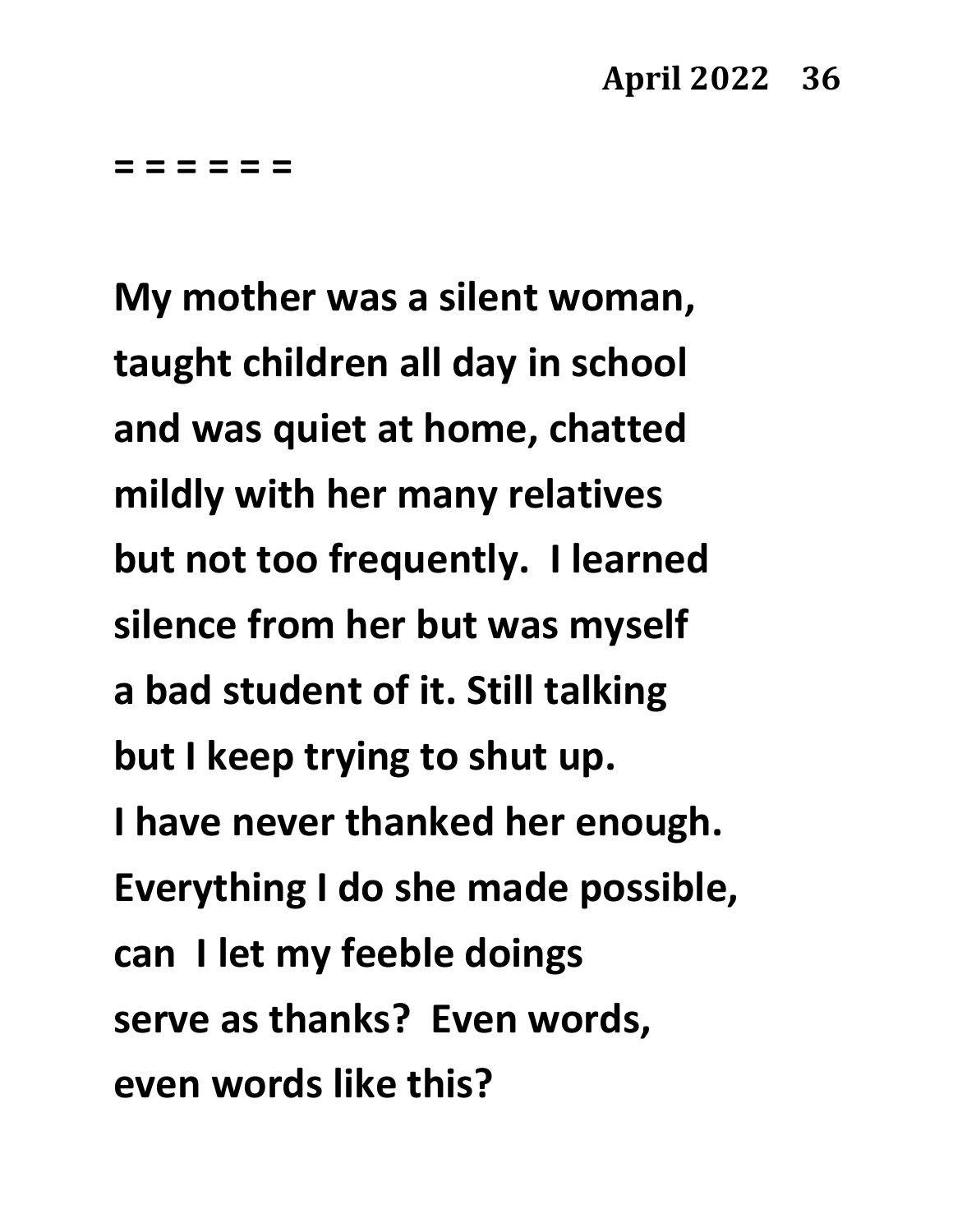**A hundred and twenty years ago she was born, when the forsythia hedges were in flower, and just yesterday I saw their yellow kindness beginning to light up these grey days. Once again I have said too much and not enough, my usual childish song.**

## **7 April 2022**

### **A GREETING CARD FOR VAISAKHA**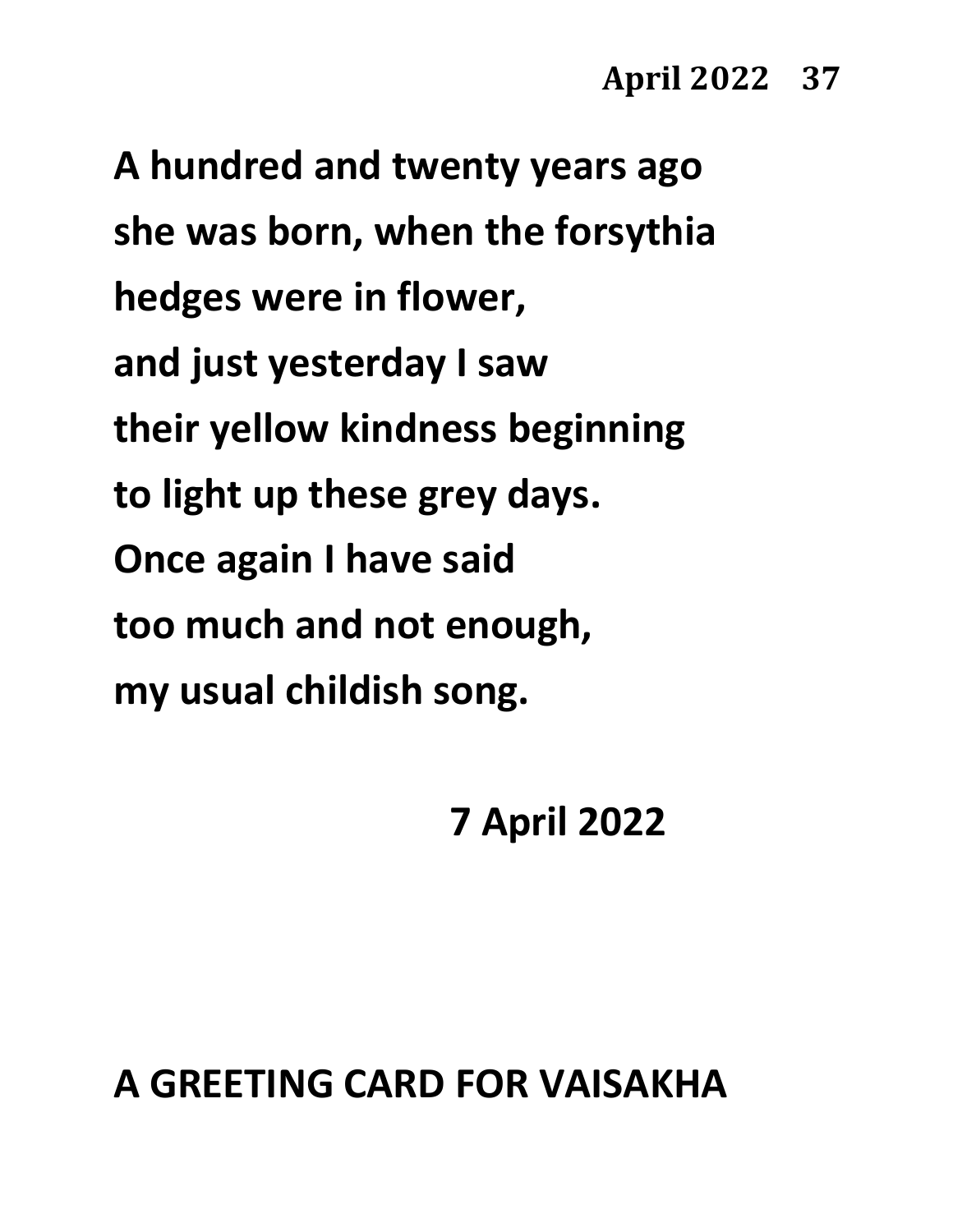**There never was a was there never will be will be. There is only now, glorious and now, the baby Buddha born right now in you pointing up and pointing down.**

**7 April 2022**

**= = = = = =**

**The lawn a lake,**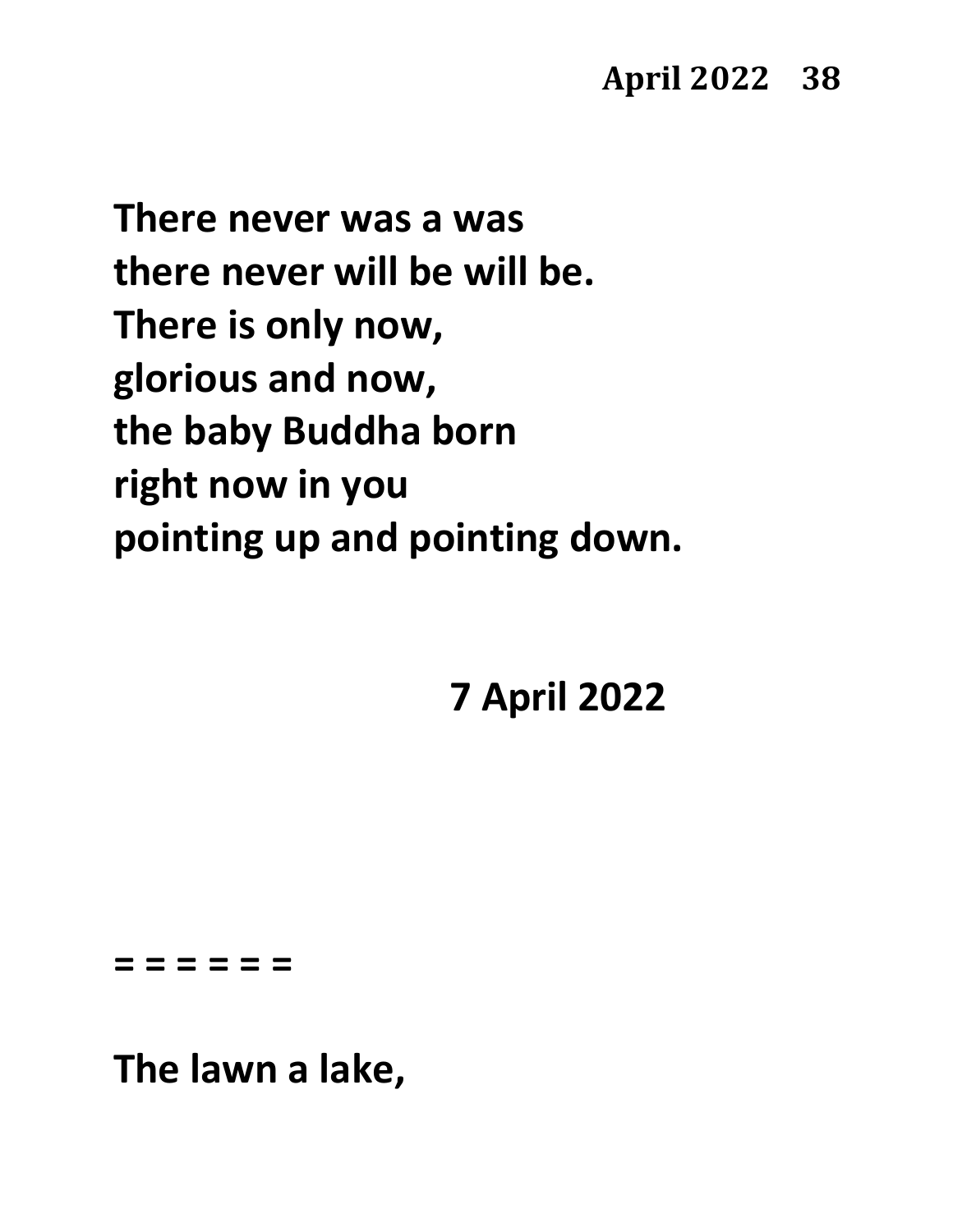**rain day all night and now the silver road glistens uphill. Paint this for me you brushy democrats of the color wheel, let what I see live after me.**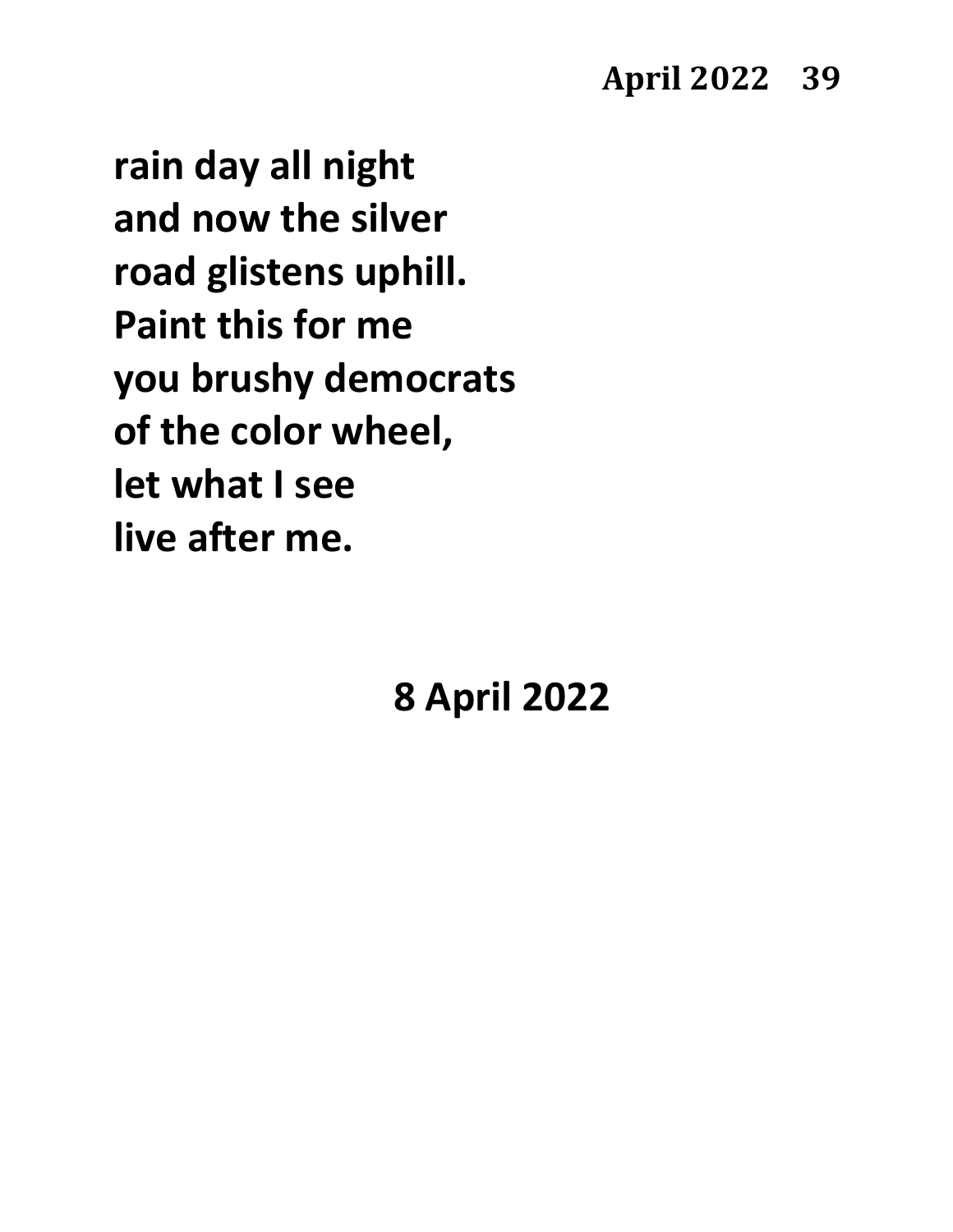**Lock the mailbox turn off the internet there's nobody out there, they're all in here, with you, in you, each pretending to be other but they're all just you. You give the funny faces or sleek hips, accents, attitudes, but they're all just you. Mow is the time for you to emigrate, out of this kingdom of selves, cross some fishy ocean to find a democracy of the actual Other. Now is the hour. The boat**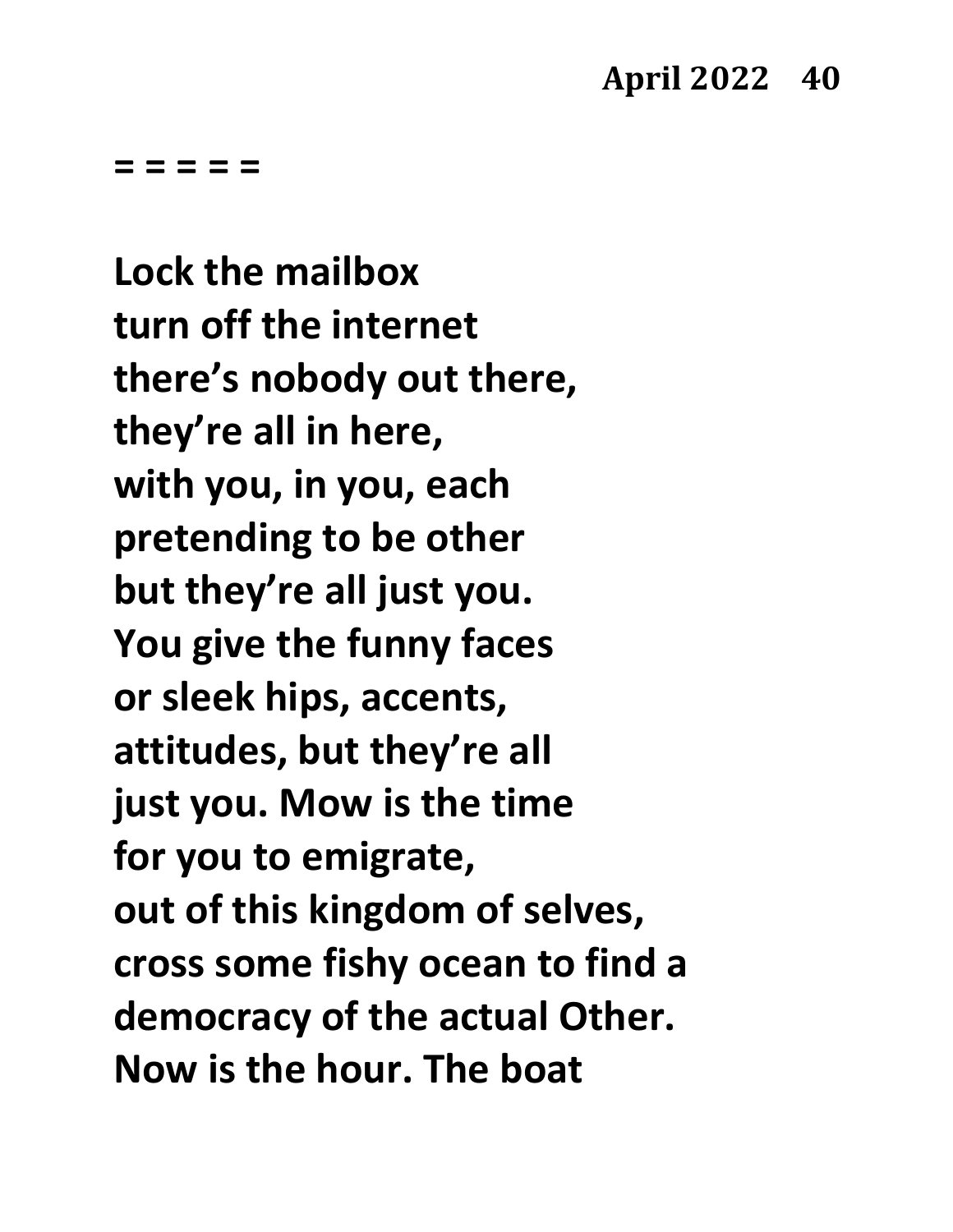**is loading at the back of your mind, hurry, everything you need is already aboard, hurry, this is your chance at last to flee the friends you've feigned.**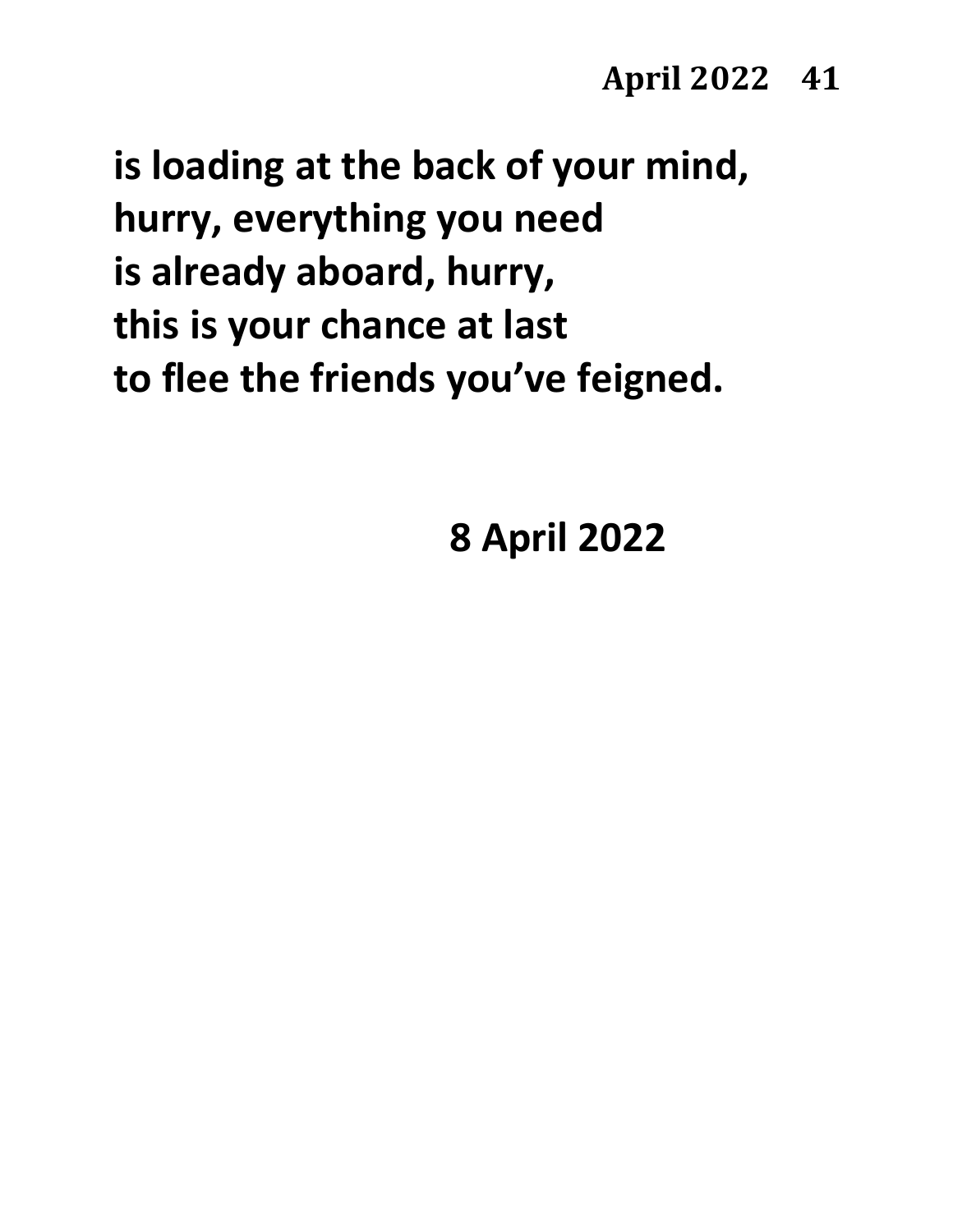**Spadework. Sympathy. Walk up the hill. Vista is wisdom enough for me. Seeing without knowing! What a liberty that is, the vast meadowing earth quiet in its own affairs lets me look and see. And when the road bends I am led to understand I too am a part of what it does, I will be quiet and be only your landscape now.**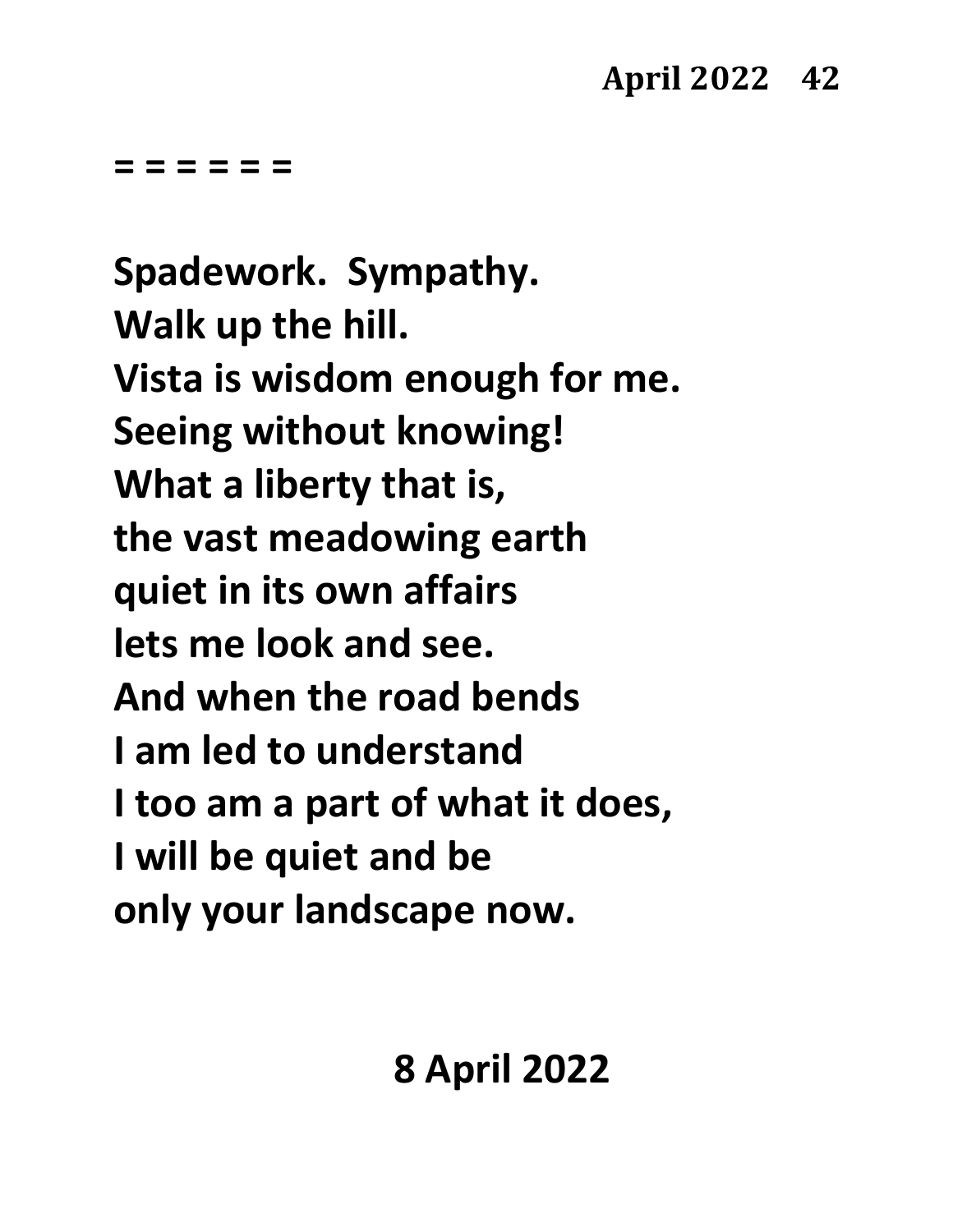# **I have something to say to the Sanhedrin**

**if I knew where they're in session, a discrepancy I noted in scripture, something important but now I can't remember.** 

**Maybe it will all come back to me when I face the bearded judges in satin robes and me on my knees before them,**

**it was something about weeping, something about a woman walking in a field of winter wheat,**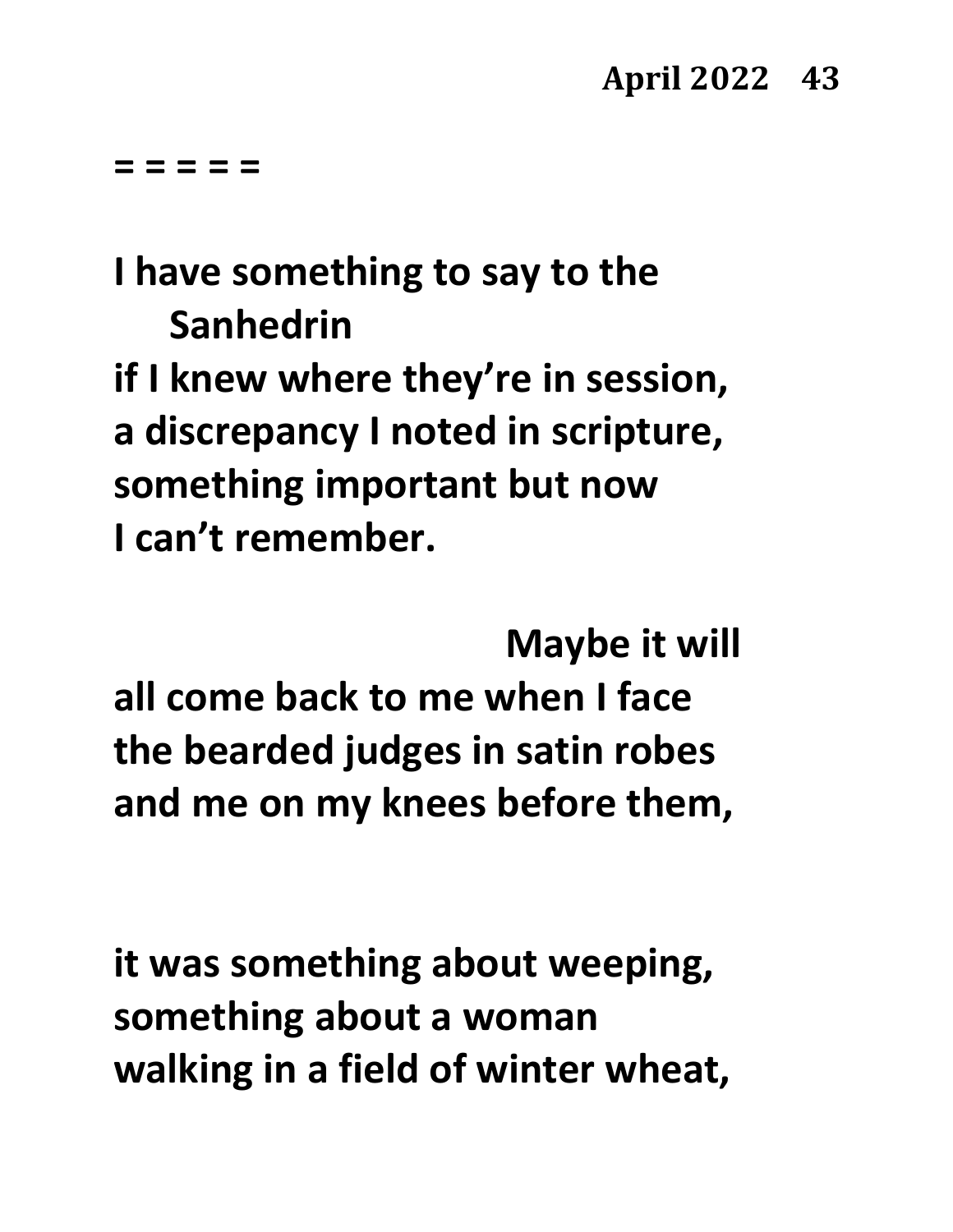#### **April 2022 44**

**something about a name misspelled, it will all come back eventually. Meanti.me I rest at roadside and watch all the slow chariots pass.**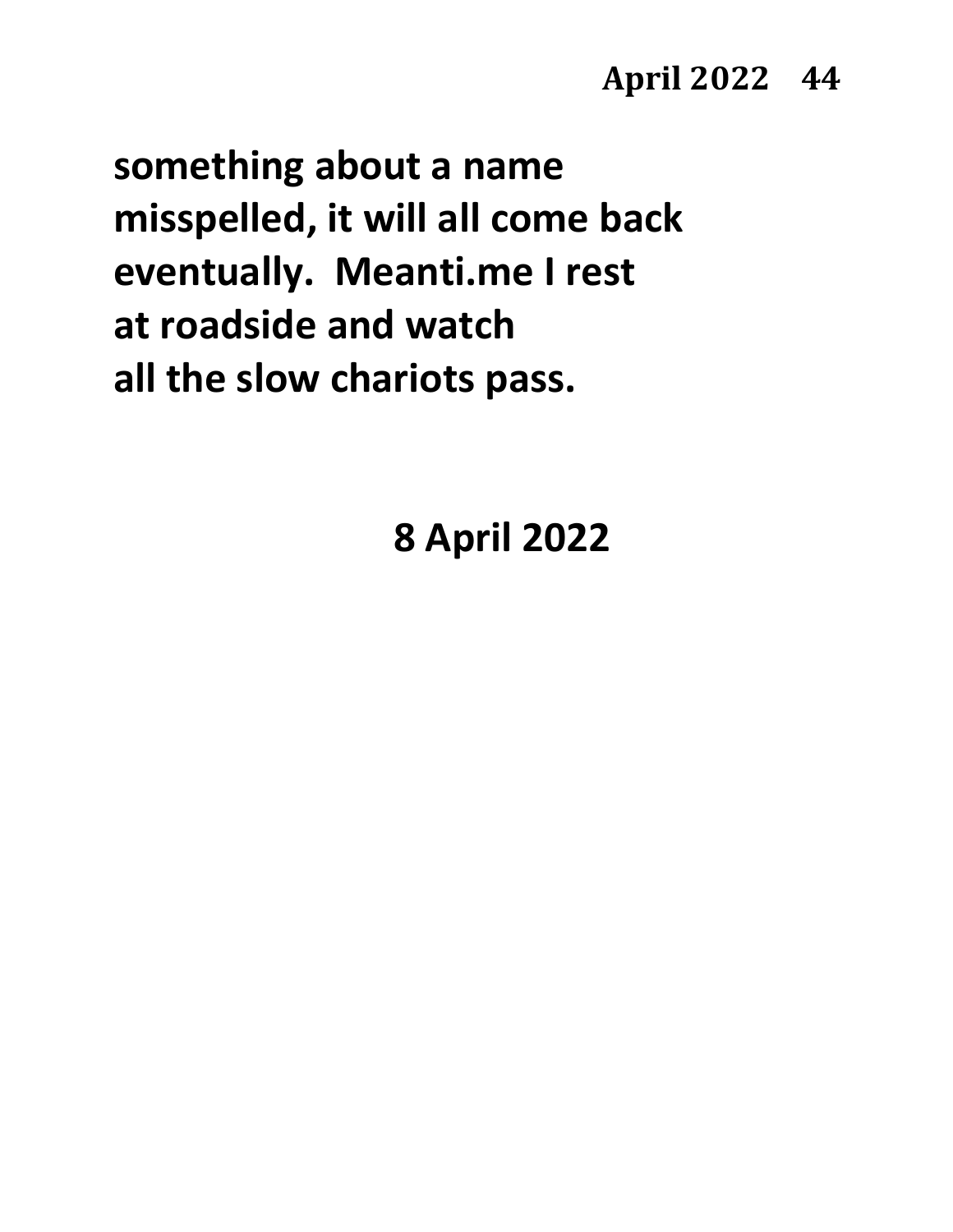**Rejuvenate. The light so dim in the leafless trees it looks like mist. No mist.** 

**Rejuvenate the obvious, make it sing like sunshine. Every morning a different taste: Monday milk and Tuesday tea, Wednesday raspberry, Thursday olive, Friday honey, Saturday salt, Sunday cinnamon,**

**we taste the petals fallen long ago from the flowering Sun, cool enough now to nibble**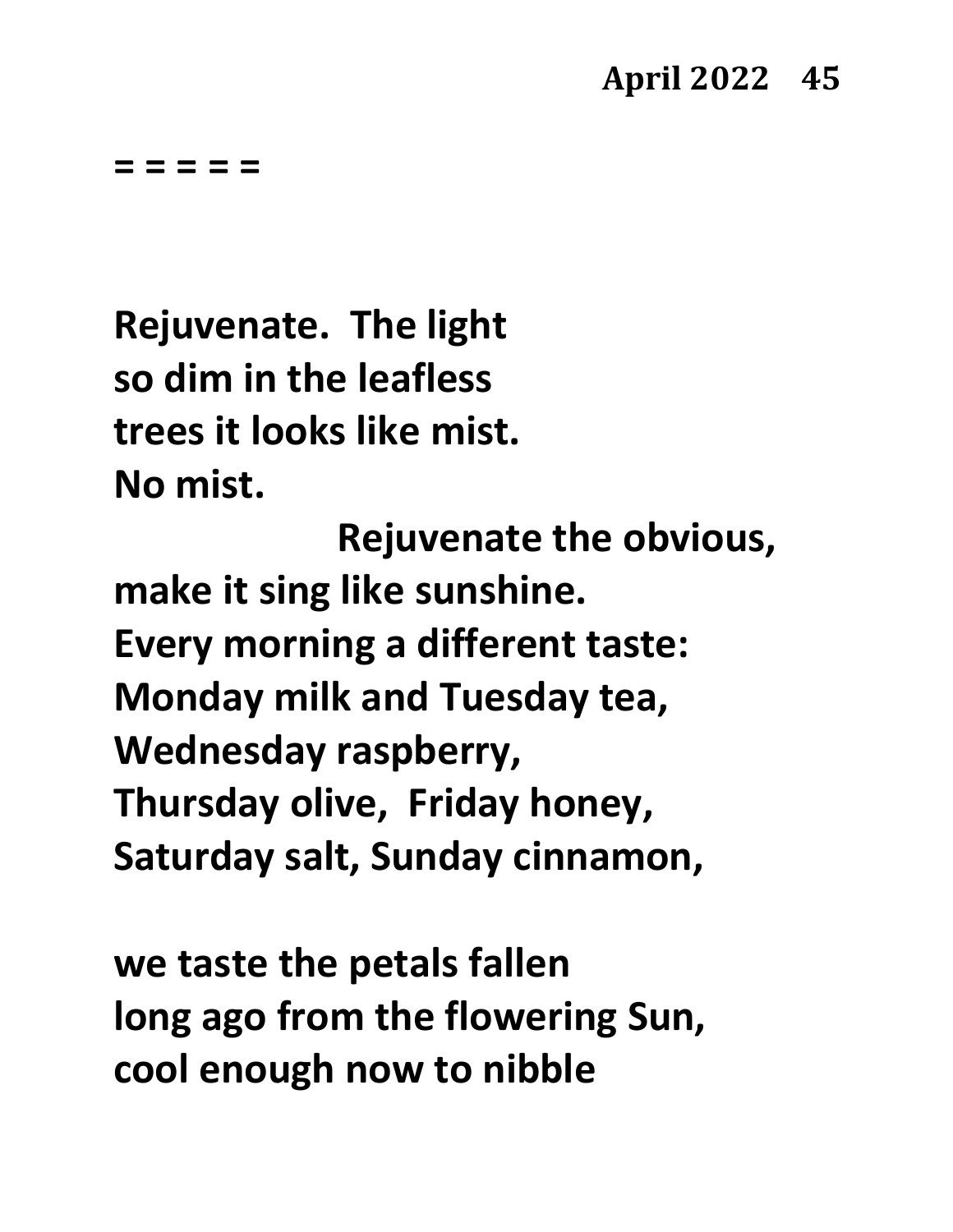#### **April 2022 46**

**the experience of time. Not time,** 

**but what we superstitiously imagine time is. The real time is hidden in the now.**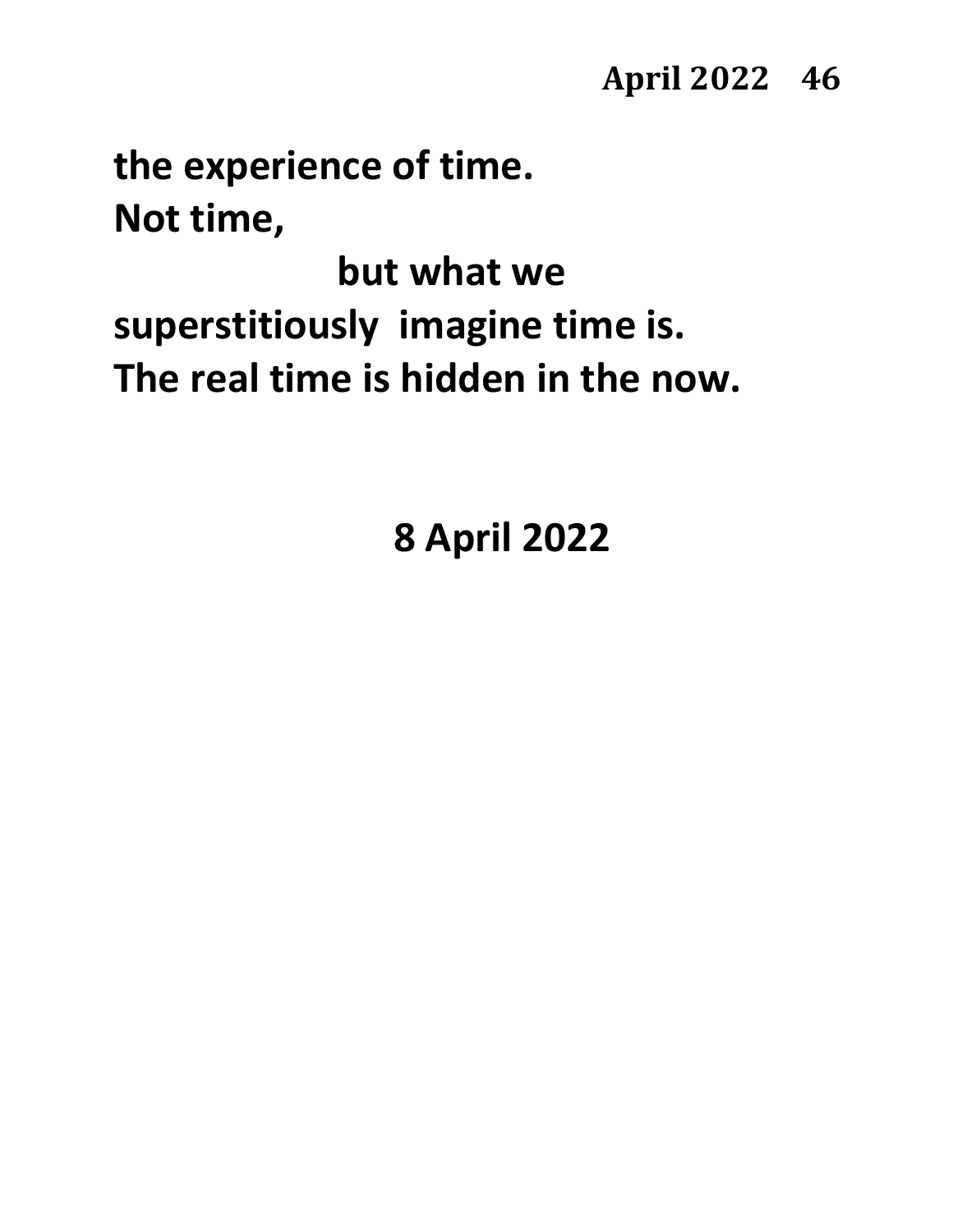**Drive slow to see what isn't me– that's my motto, elsewise the speed of my intention blurs what is here, not there, only here, this place, this sacred purposeless clump of trees my instant paradise.**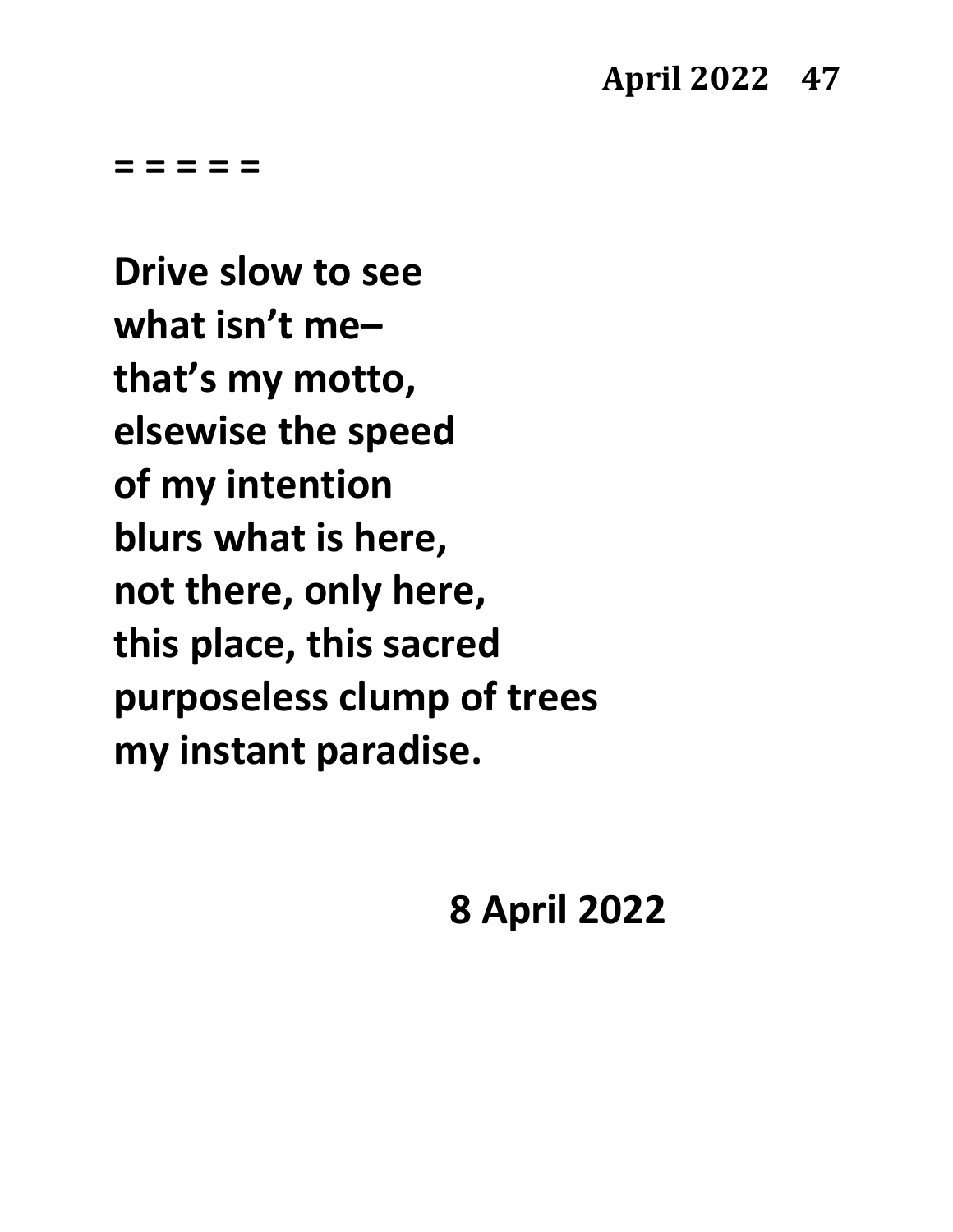**The cars are going– can I go q with them, a little piece of me stuck to each windshield and we go sailing up the hill? And all the places I will go more or less simultaneously! I am a divided man already, no reason not to go with aloof you and learn who I will become when they all get to all the wheres they're headed to, and i do mean you.**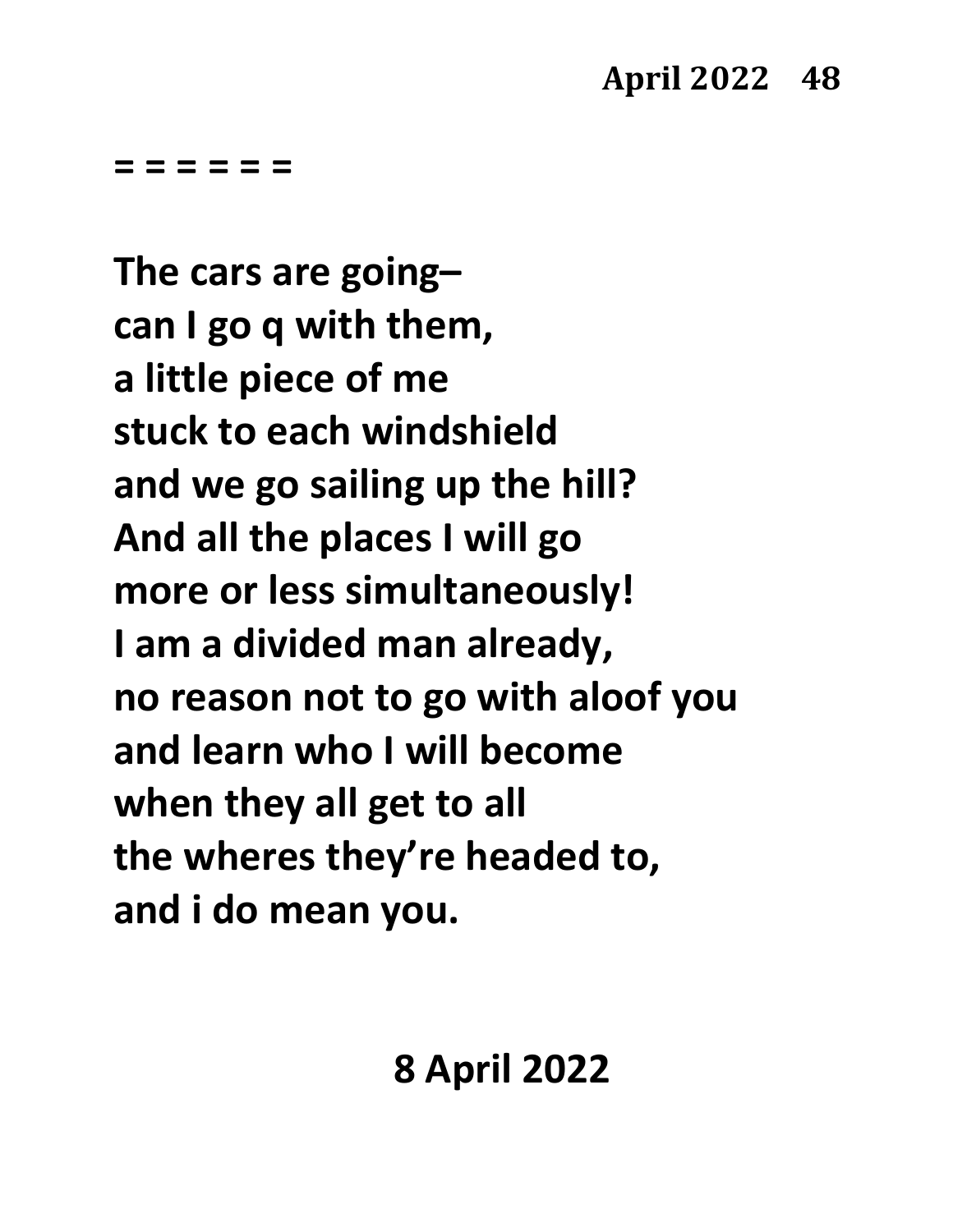**hat color are your eyes tonight what part of the spectrum as changed so that suddenly as you appear at me from the bottom of the stairs I see another person altogether one holding something in the right hand the left hand empty, its palm stretching out towards me as if to say put yourself here, come down the steps,**

**become something in my hand.**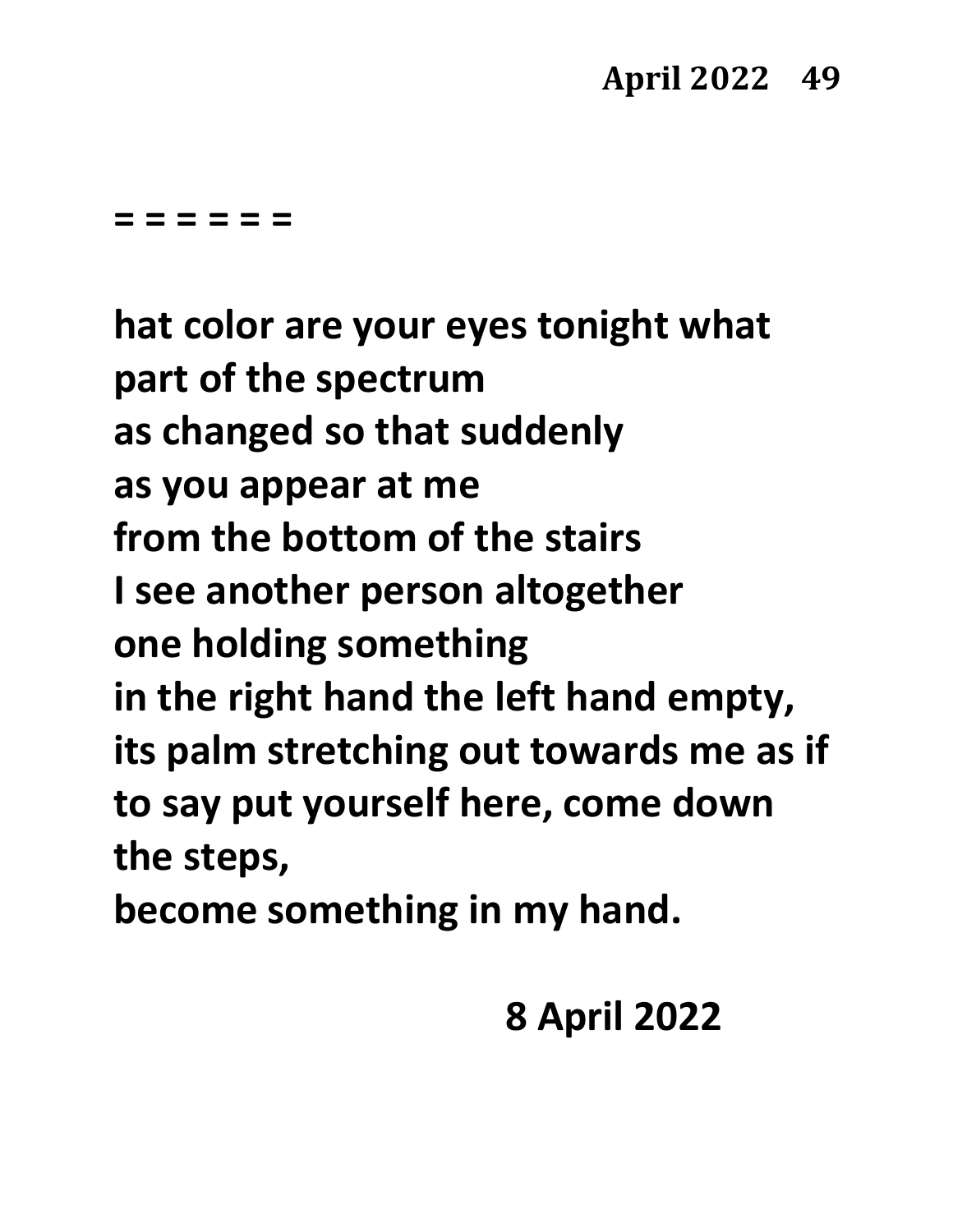### **N O T I C E**

**NOW HAS BROKEN. WE ARE WORKING VIGOROUSLY TO REPAIR THE MECHANISM, BUT FOR THE MOMENT WE URGE YOU TO BE USE EXTREME CAUTION WHEN YOU STEP–PIECES OF PAST AND FRAGMENTS OF FUTURE ARE DRIFTING IN ALL DIRECTIONS. WE HOPE TO HAVE EVERYTHING BACK TO NORMAL BY SUNSET. THANK YOU FOR YOUR PATIENCE.**

**—YOUR TIME COMPANY**

### **9 April 2022**

**= = = = = =**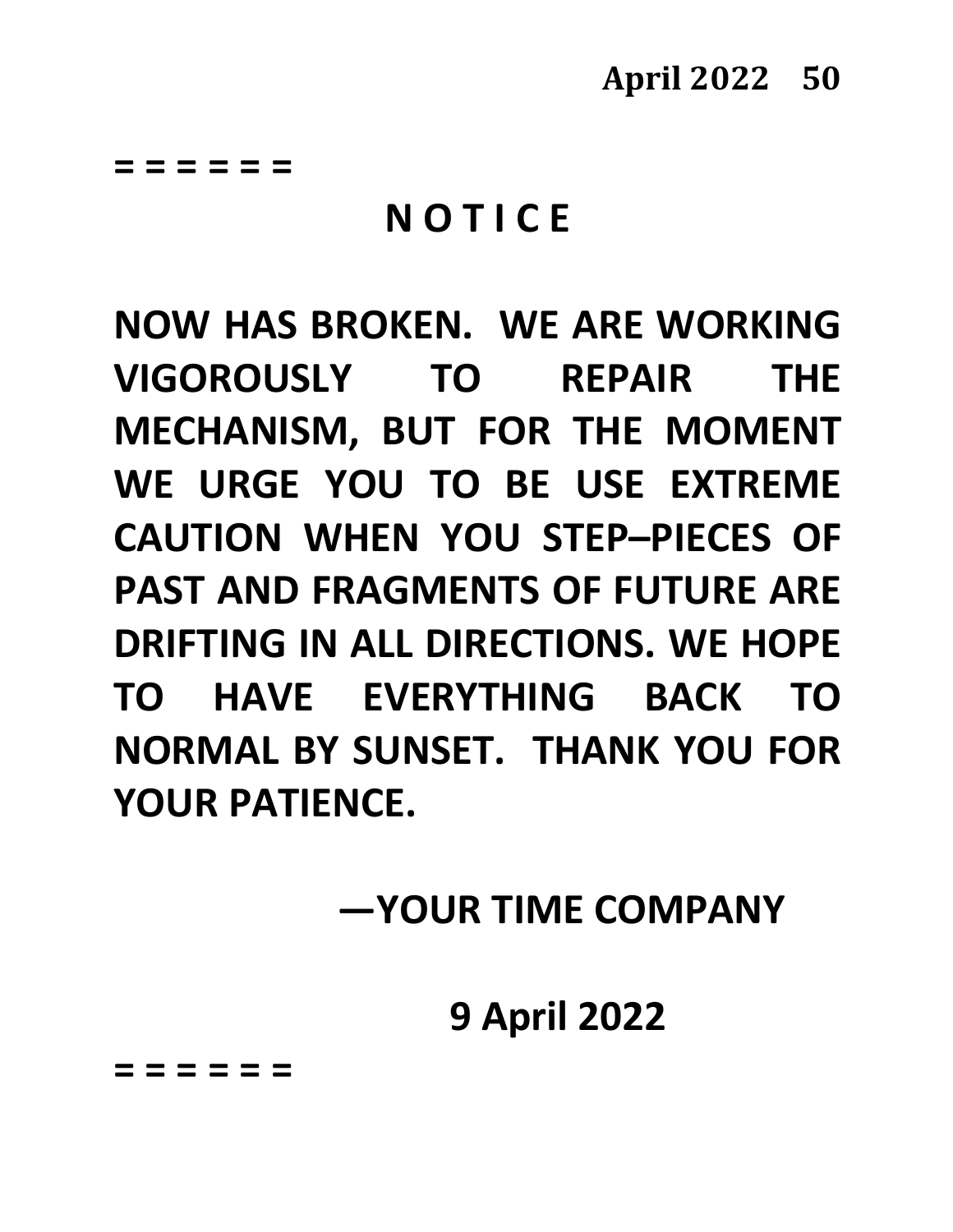**What more can I tell you, stone lasts a long time but time lasts longer. II know London and Paris, Vienna and Berlin–not Rome, not Athens. Doesn't that tell you something? The road is wet but the rain pool gone, the flowing away , that old song. There must be something I can guive you, random letters cast out of silver or tin, tin is easier to stik on the wall, magnets on the fridge, what are the letters spelling now? Why do we do this to ourselves, the clock, the calendar,**

**.**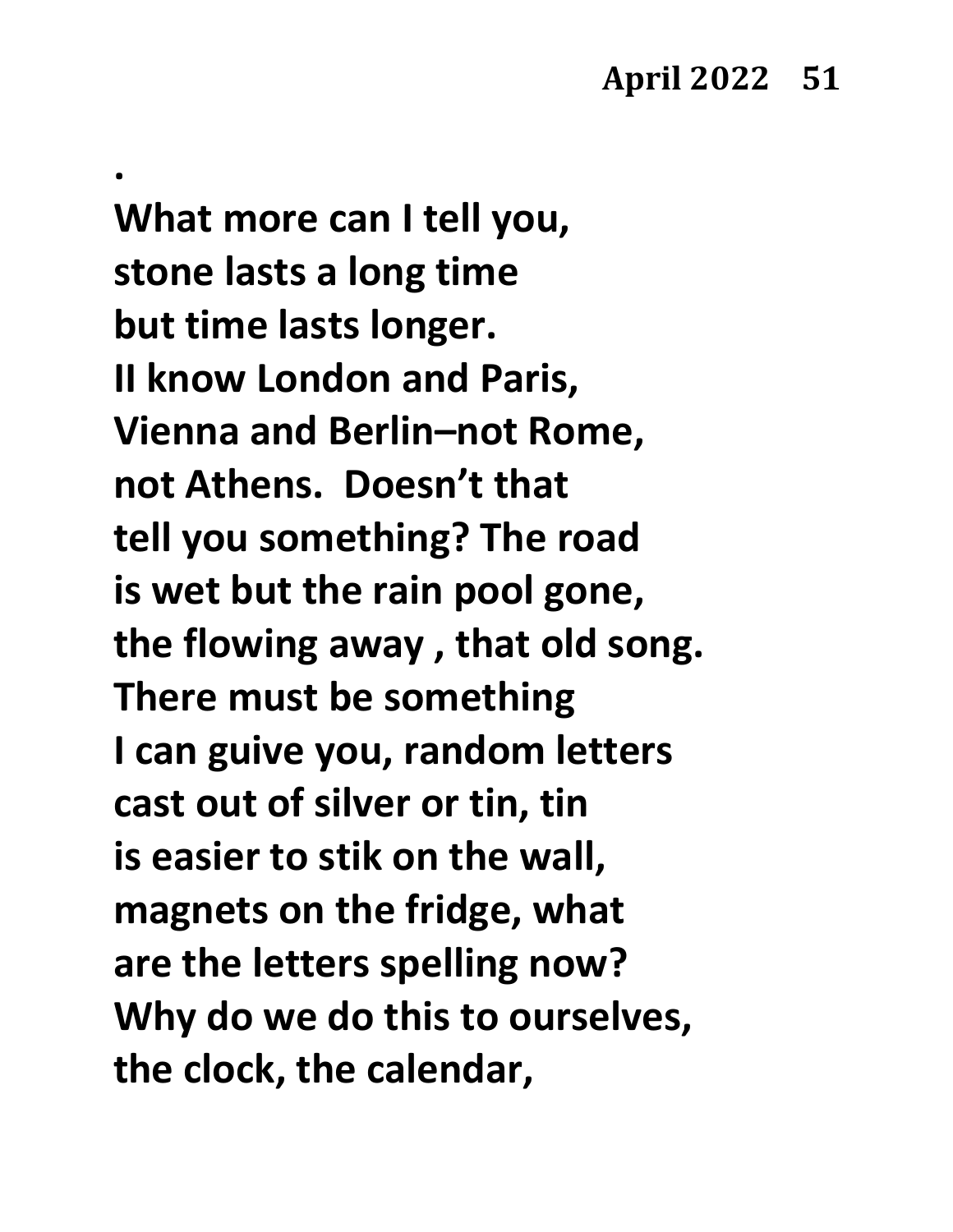**the names we glue on newborn, all our ever-afters? And why do I think I have to say anything at all about this, or have anything to say? The words inist. O brothers and sisters, the words nsist. 9 April 2022**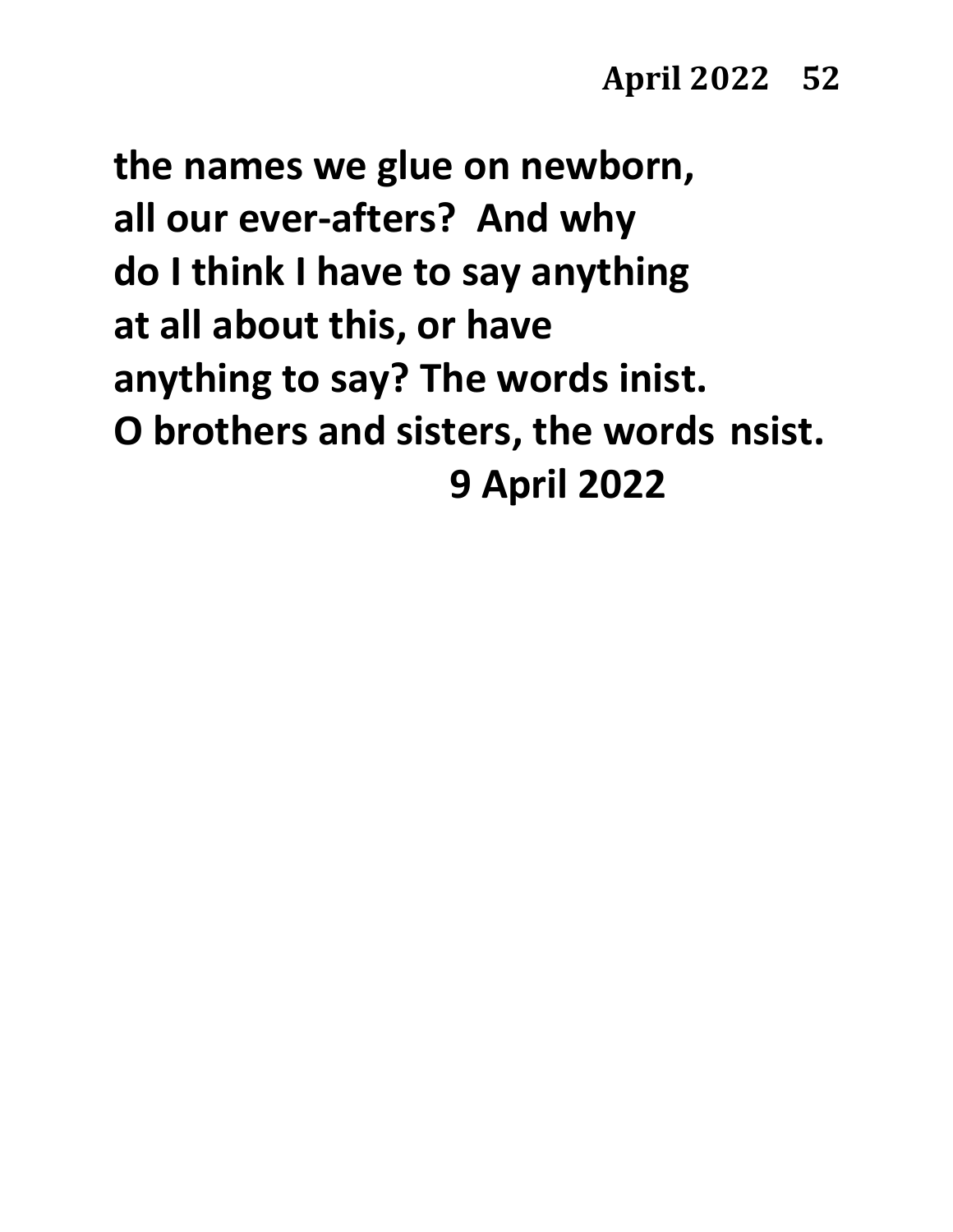#### **April 2022 53**

**= = = = =**

**Somebody's son somebody's brother nobody's father or are you my child?**

**9.IV.22**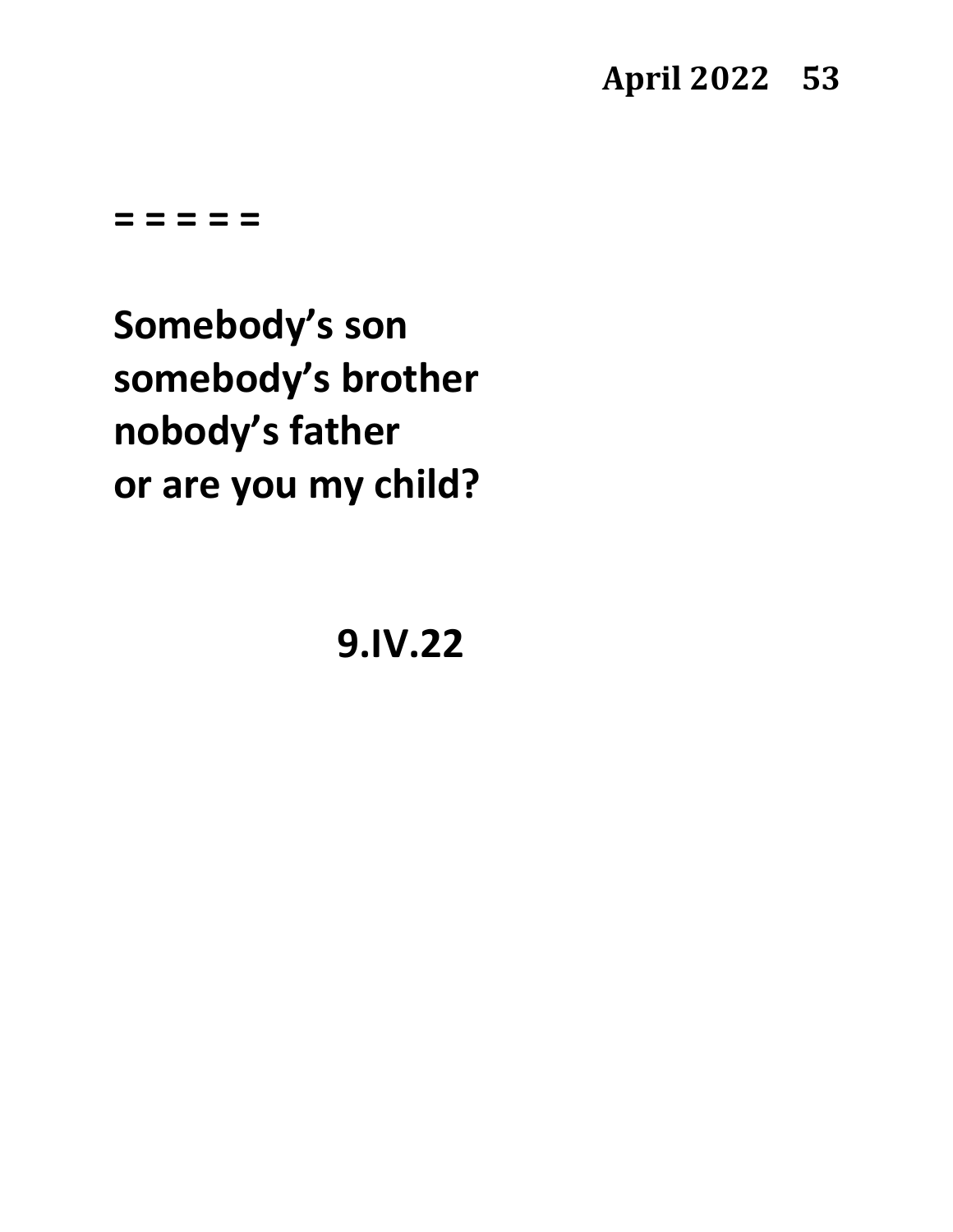**Not a wanderer, a wave of its own brine uplifted.**

**Now speak to me in Gaelic, spread the chestnut tears around the stone table,**

**set an urn on it with fire in it, a flame. A name is s[eaking.**

**Haunted by habit. tii mskilled at grieving, or too weary to mourn**

**Lau down your ideas and then sleep.**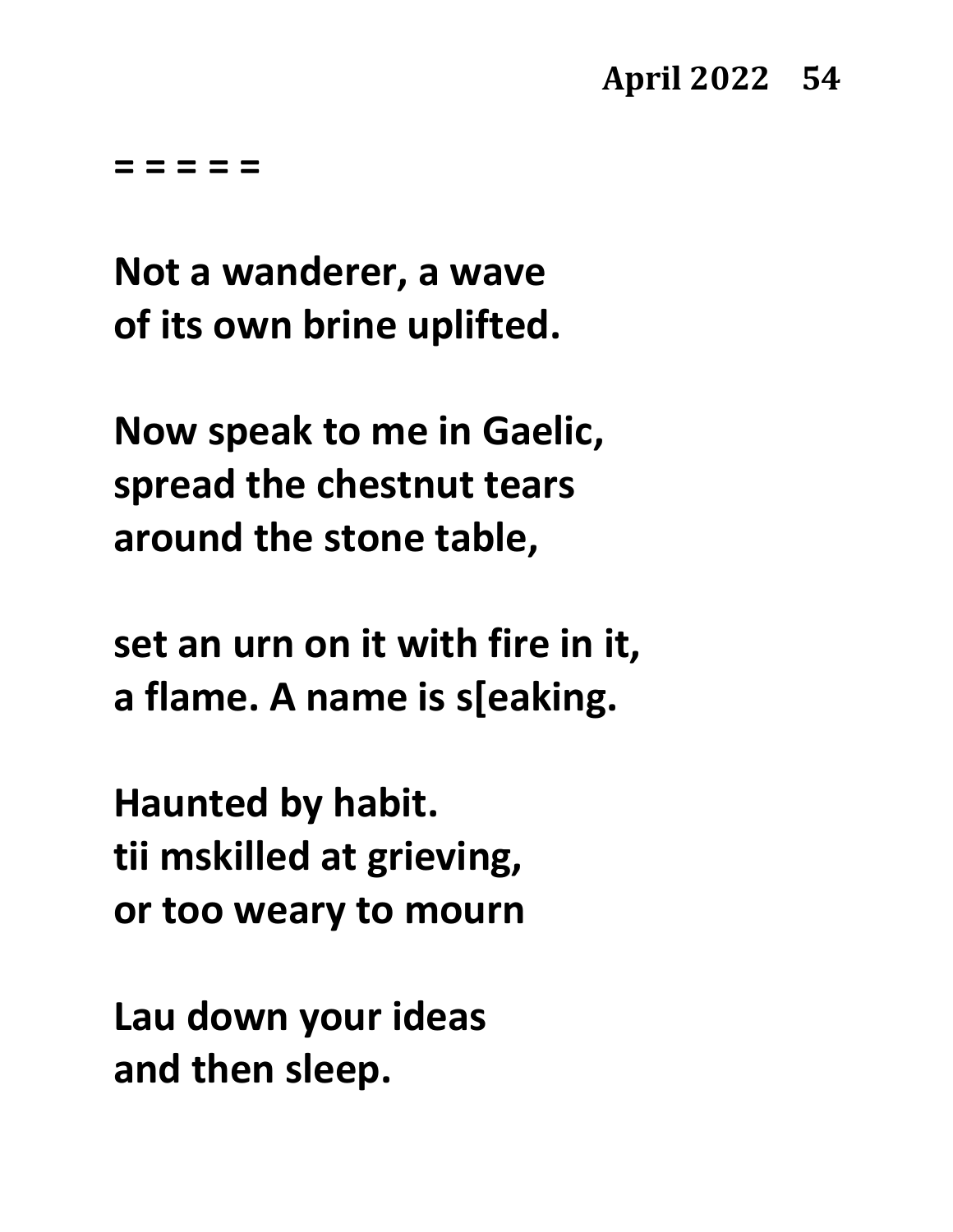# **The dark is a great democrat, the anarchic flame, lifts its protest,**

*see, see, at least see me.*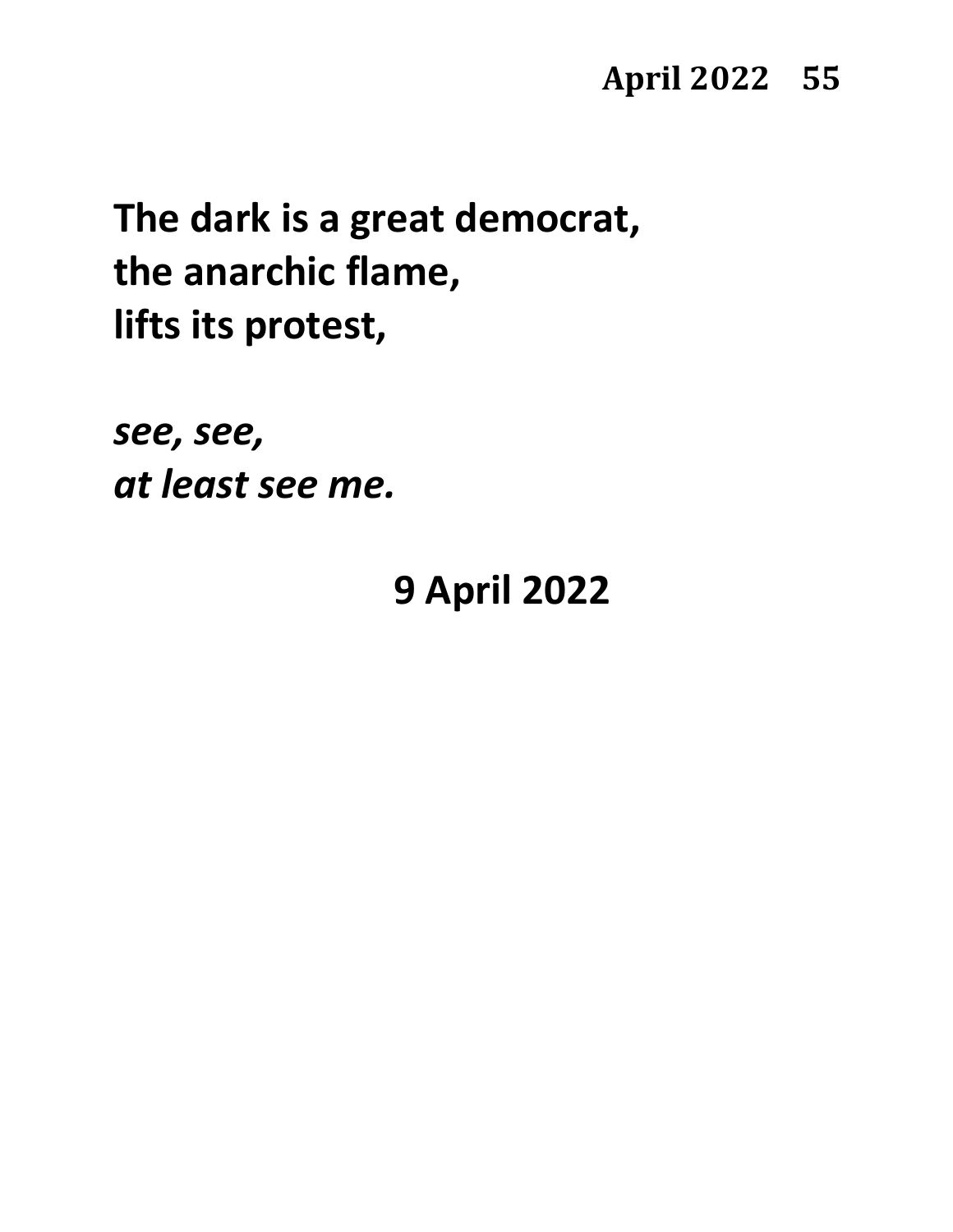#### **April 2022 56**

**= = = = = =**

**Nobody here, nobody there. Only body lone making moan.**

**End of story, start of chapter, listen for a bird a bird always knows you know.**

**Listening makes a loud noise in heaven.** 

**Hear me it says, I want**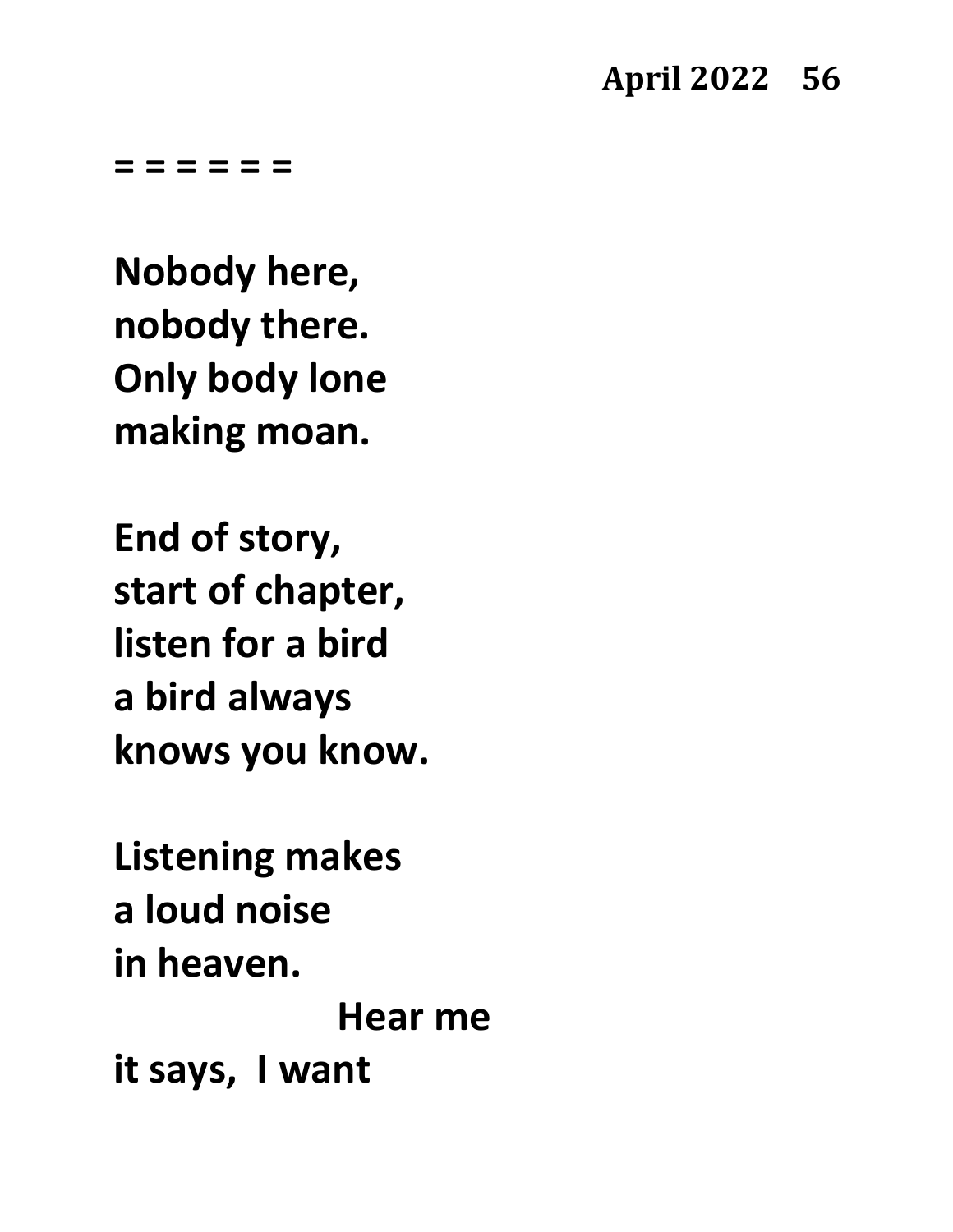#### **April 2022 57**

**to hear you. Nobody home, birds are sleeping, even the door is fast asleep.**

#### **10.IV.22**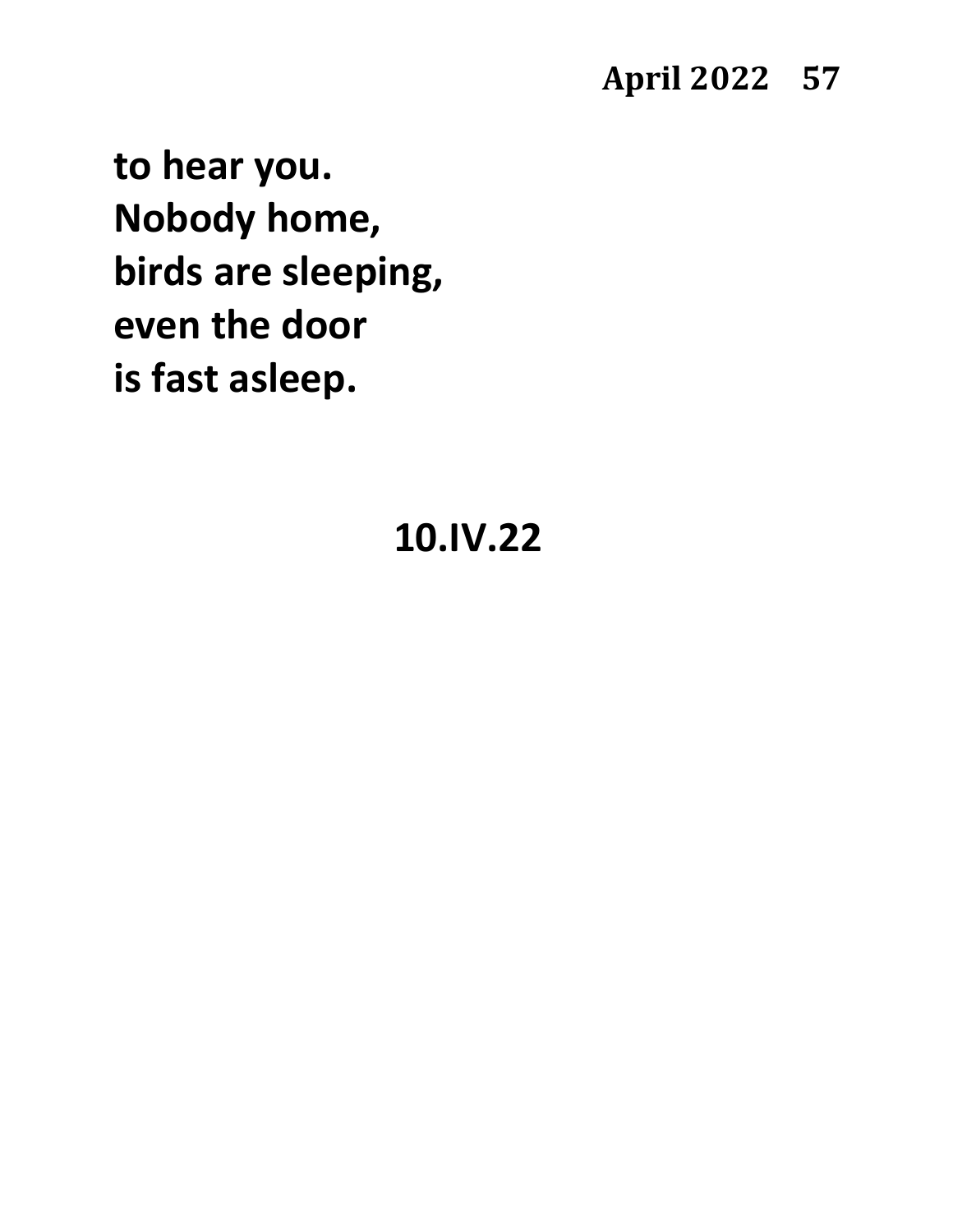**It sounds like wind but why. Under the grass earth, under earth stone– no noise there and the train went by hours ago. If it was a train. Recall how we even we used to go lay our ear on the track to hear far off the thrill of its coming. No wind, but the sound of wind. Why. Do the trees shudder? Does the wide earth yawn?**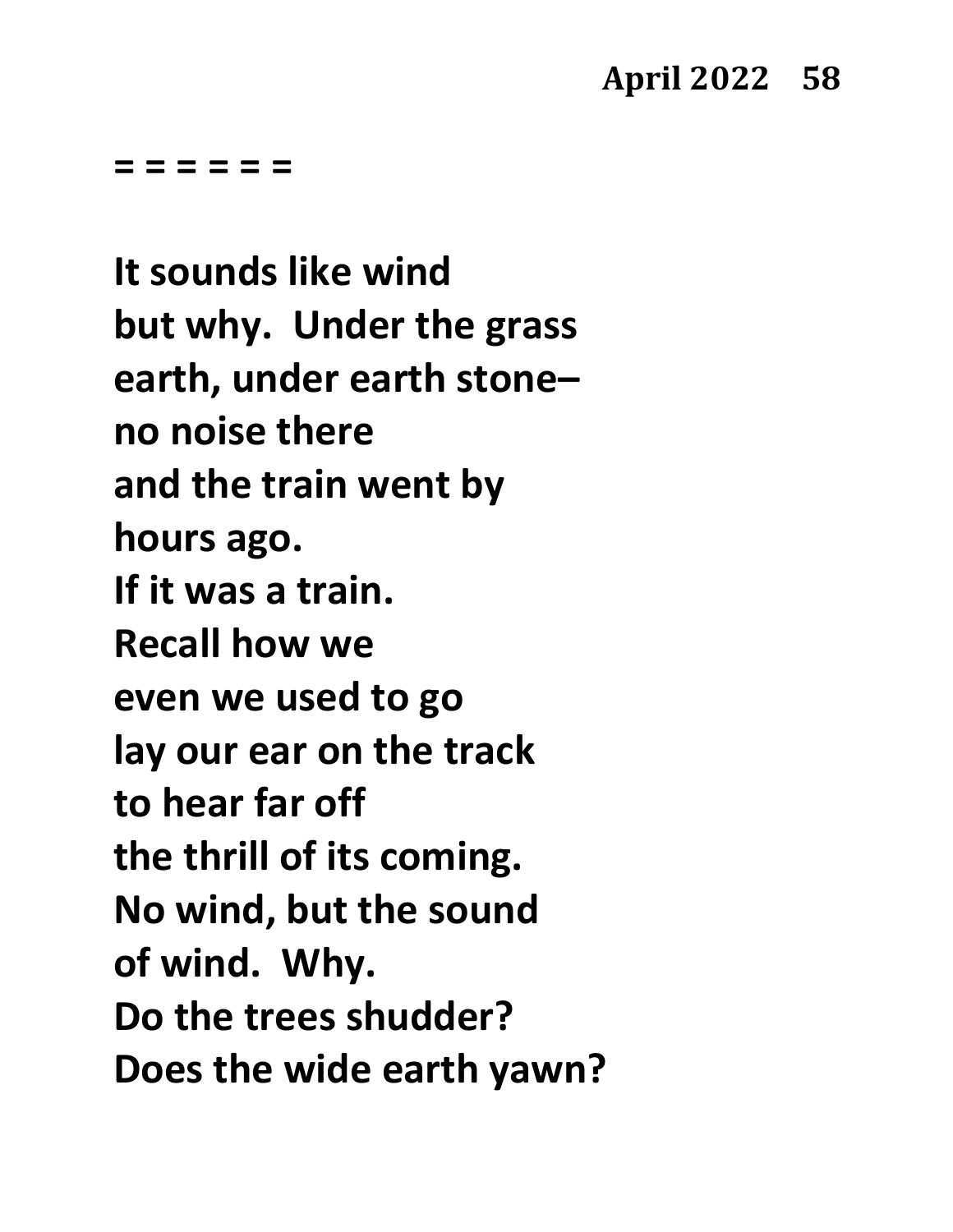### **April 2022 59**

**What is sleep anyway and why does every living thing have to have it or do it or let it be done? Why can't we be all the time? Maybe it's wolves prowling through the woods like they used to, breathing loud to give small beasts a chance to run away. Wolves. Remember the one passed us so politely, on the sidewalk yet, we and wolf veered apart, gave each other room to pass. No sound. No wind even then.**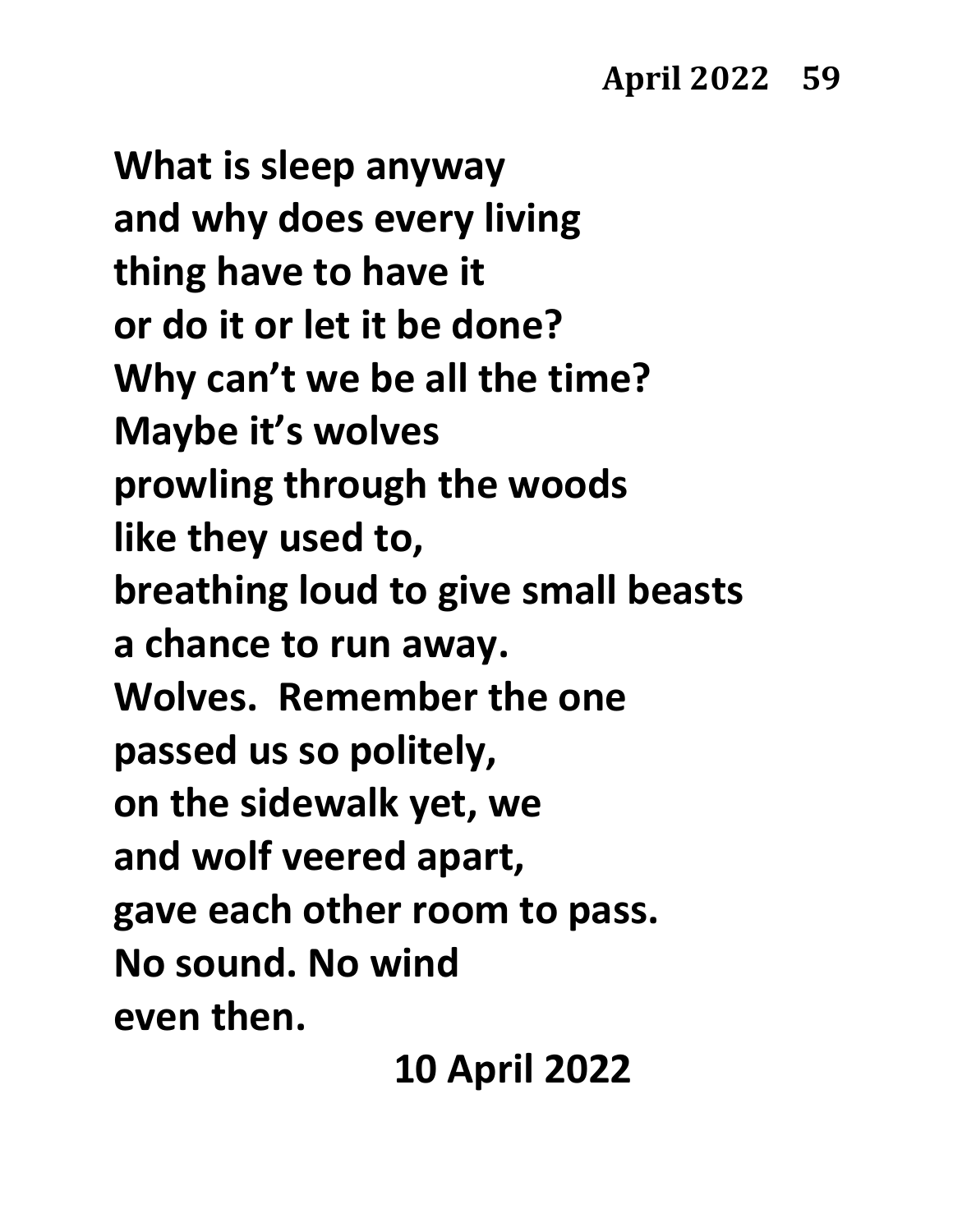**Remember this: Spanish coin in island sand. You hope silver, you're not sure. It's morning now so it won't matter much longer. Bronze is the day. I resist that language, something to do with someone else's life, a life ago, one more thing fallen from a hand.**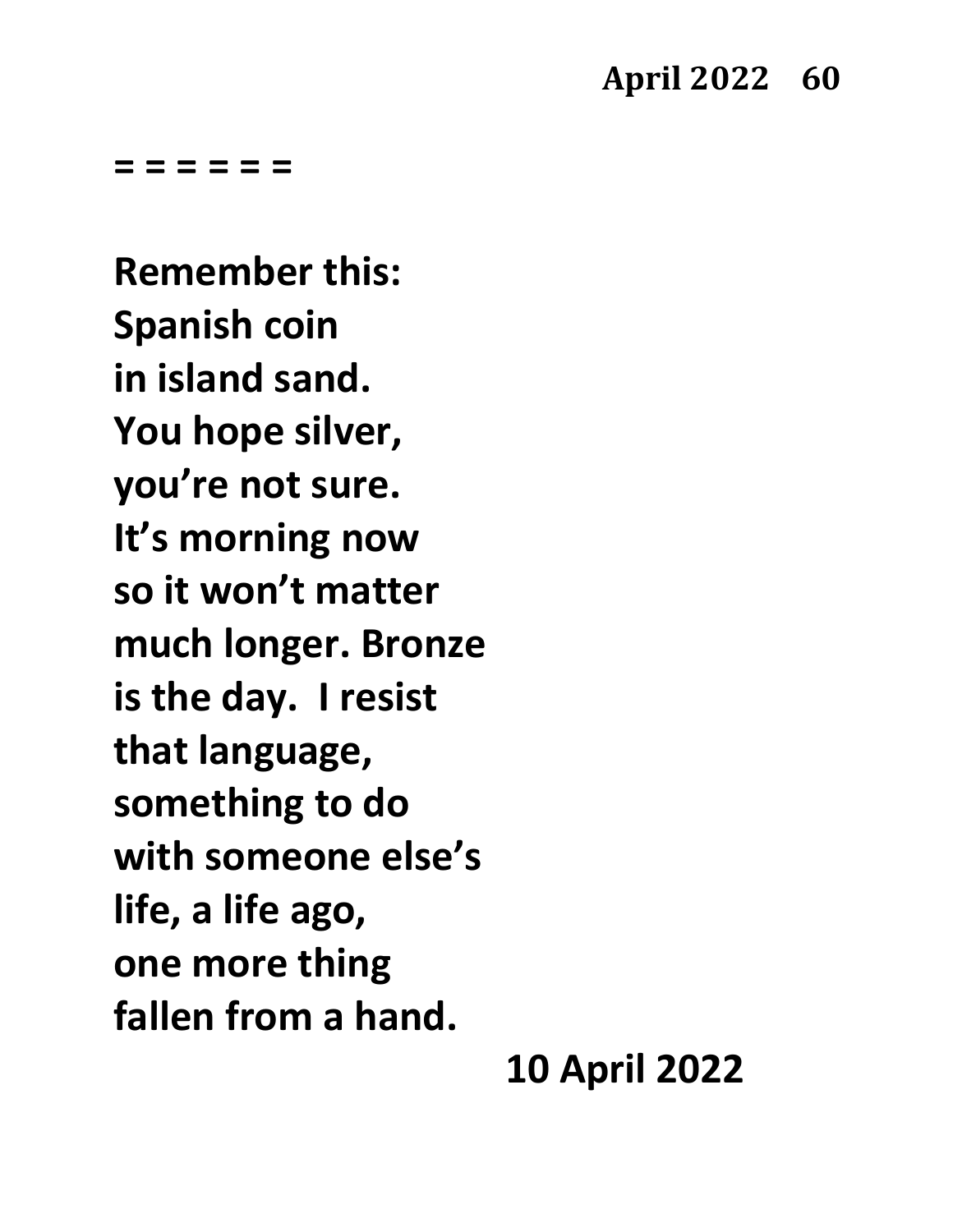**Palm Sunday. The week begins, the week of horror that we call Holy Week.**

**It ends well, a rising up, a victory. But today slices of palm leaf, long stiff yellow strips children carry our of church in their happy hands,**

**If there are churches, children, it all seems so long ago, my own life seems like something I read in a book.**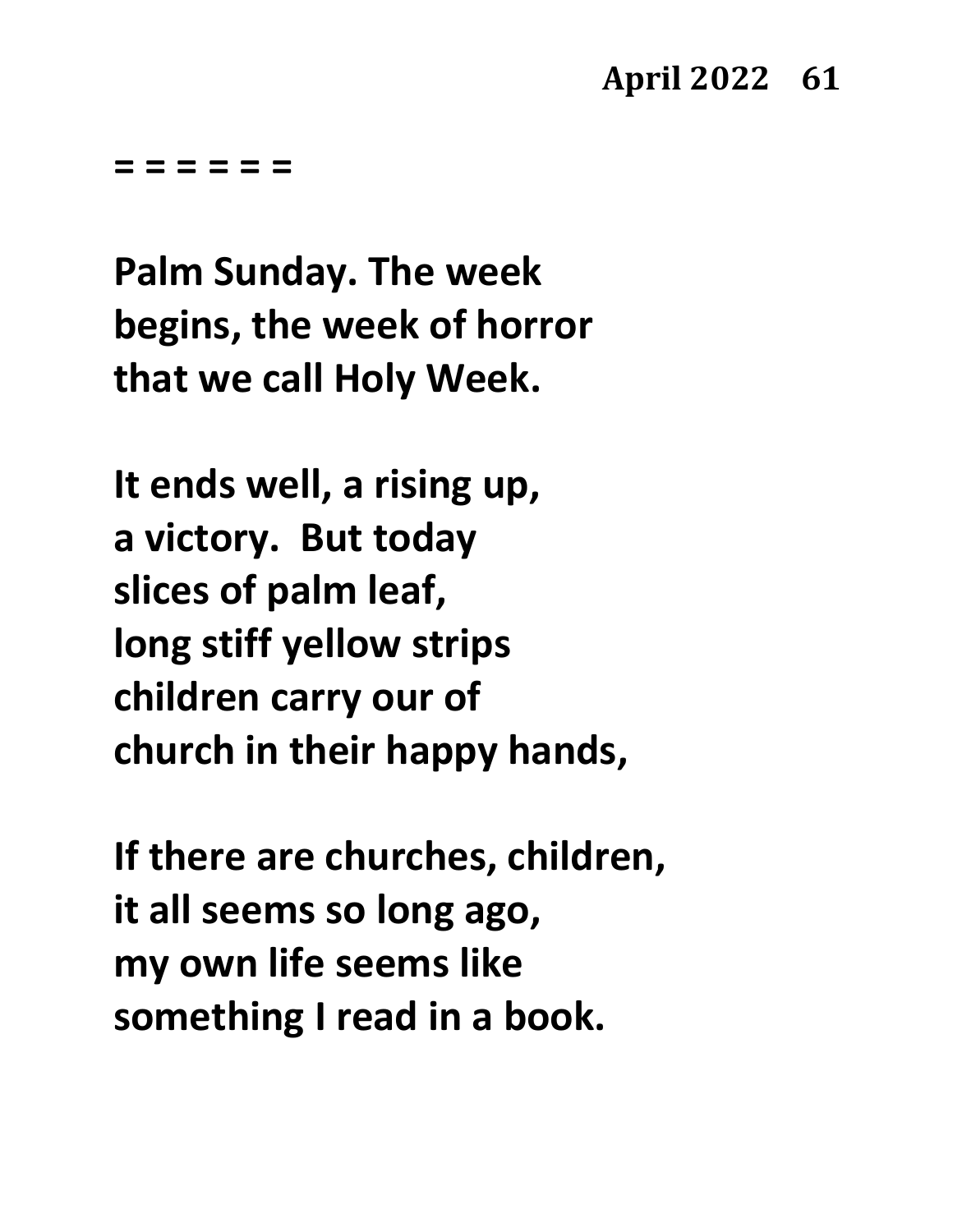**A hint of blue in the cloud, who knows what the day will bring. Cold April. Valiant flowers. Resurrection only one more week away.**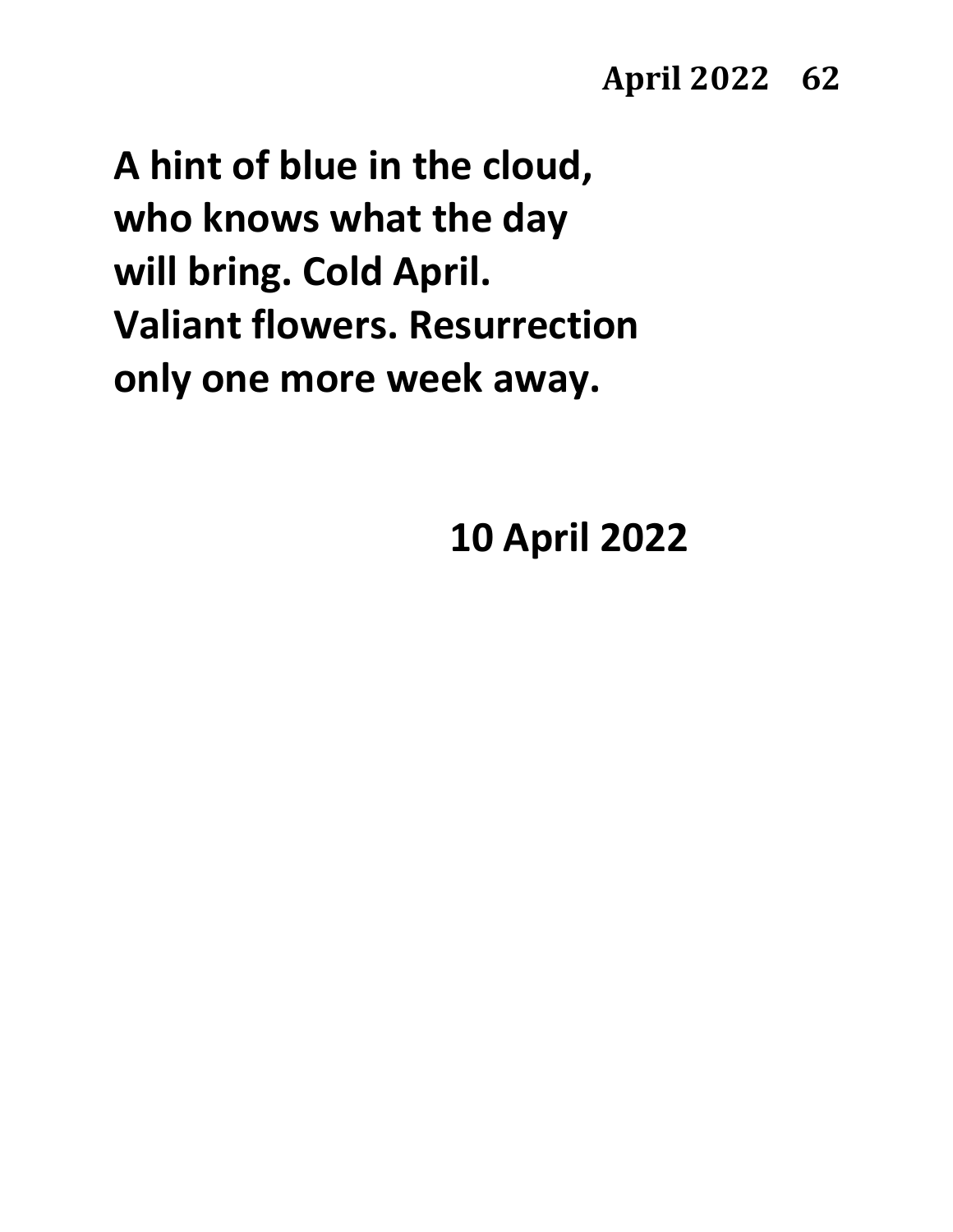**The golden chariot goes by with no one in it, goes by overhead, its horse is the wind, a fierce shadow pounding by silently overhead. Its passage is news enough, it wakes what sleeps inside us and suddenly we are filled with that alertness we call knowing, just knowing. Be careful– what we know might send us back to sleep.**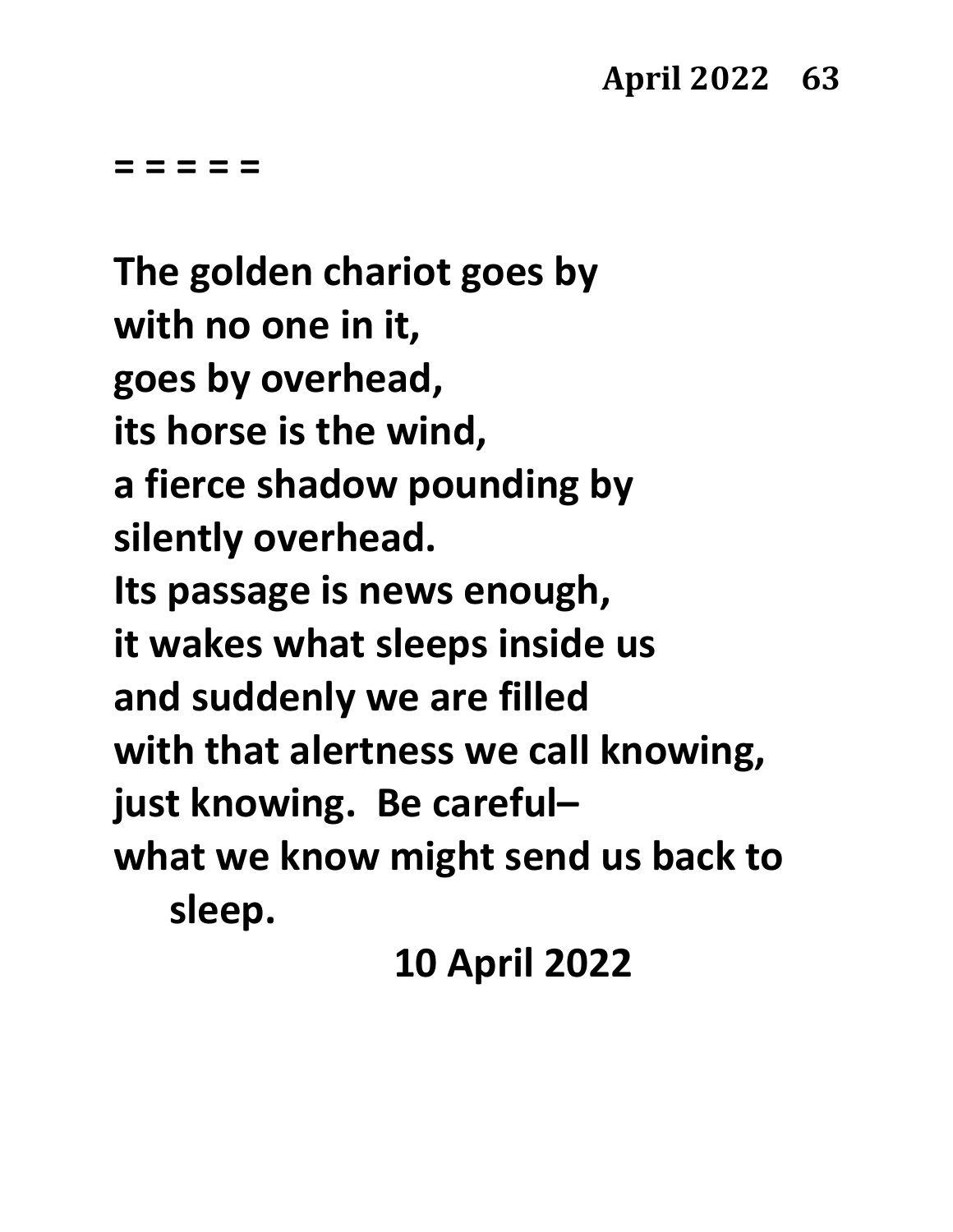**Vegetate hotel internal move from suite to suite rent inside yourself, you re the furniture in every room.** 

#### **Or stand**

**roadside midnight meadow bathed by the headlights of six cars and perform.** *Pain makes me***. Light tickles skin, nipples, necessities.**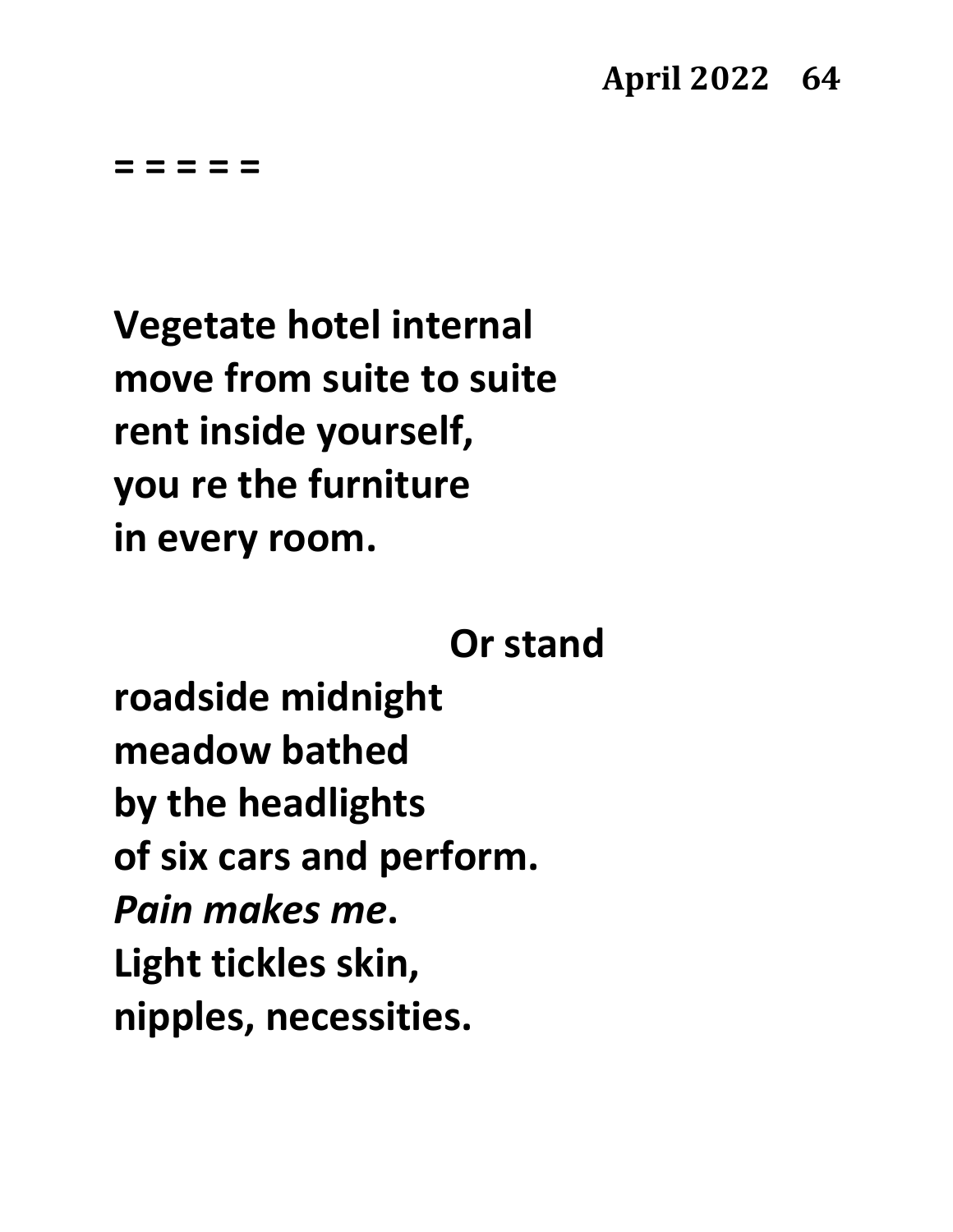#### **April 2022 65**

**Who can answer now? There is no way out of what you mean.**

**The desk clerk always watching that newspaper is transparent he pretends to be reading, watch what he does if he sees you move even slowly towards th revolving door.**

**Go back upstairs, bring the forest with you, dance in the elevator maybe,** 

**maybe, so many floors until you're here**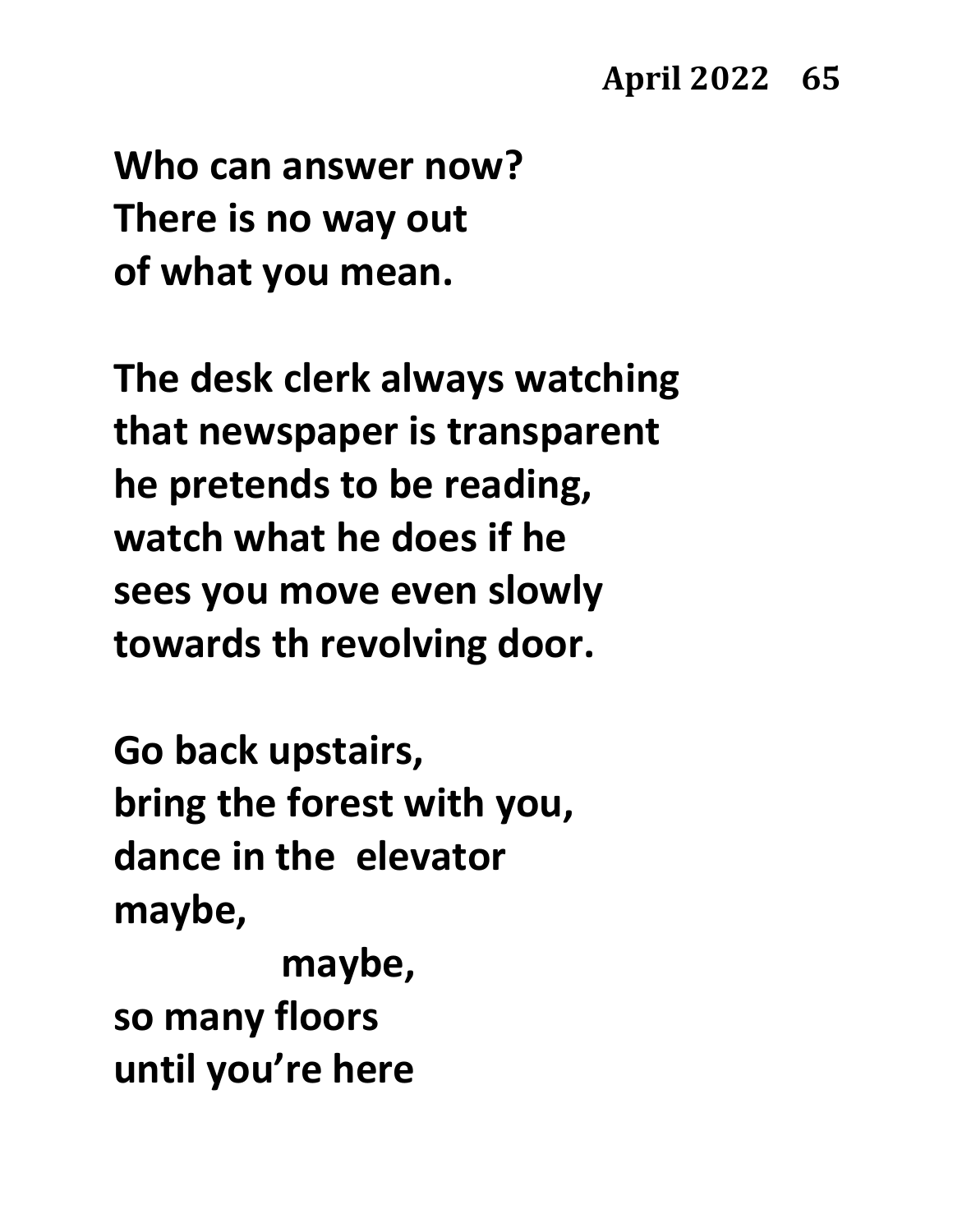**all over again. The key feels soft, wrm in your hand.**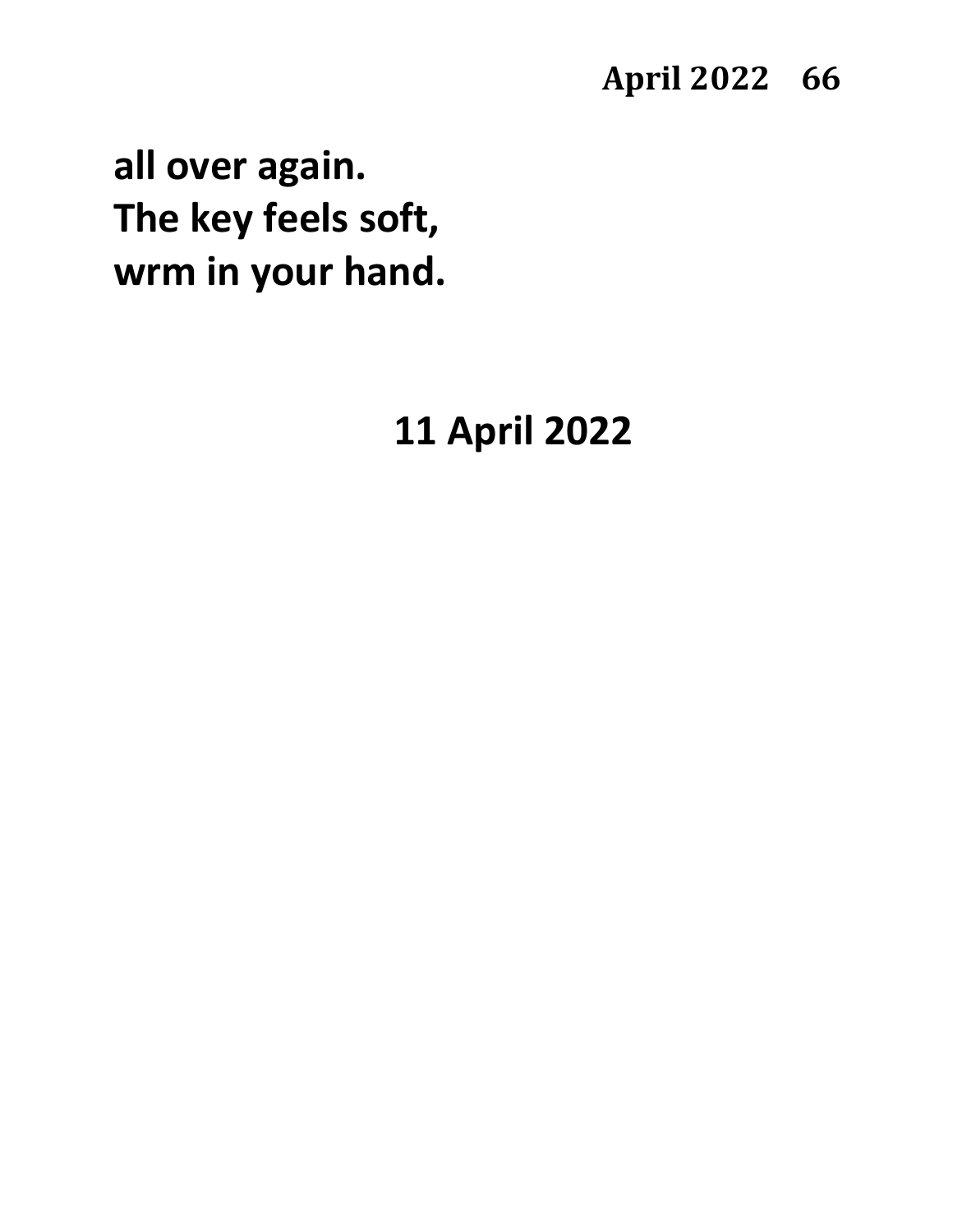**The armorial bearings of the present hour have prehistoric pedigree.**

**Blue green grey, spring but chill, Lent relenting, little joke, flowers small make their blue way.**

**Remember to forget winter, inherit your rights to go outside unarmed. Soon, soon.** 

**Weather**

**is n ancient kingdom,**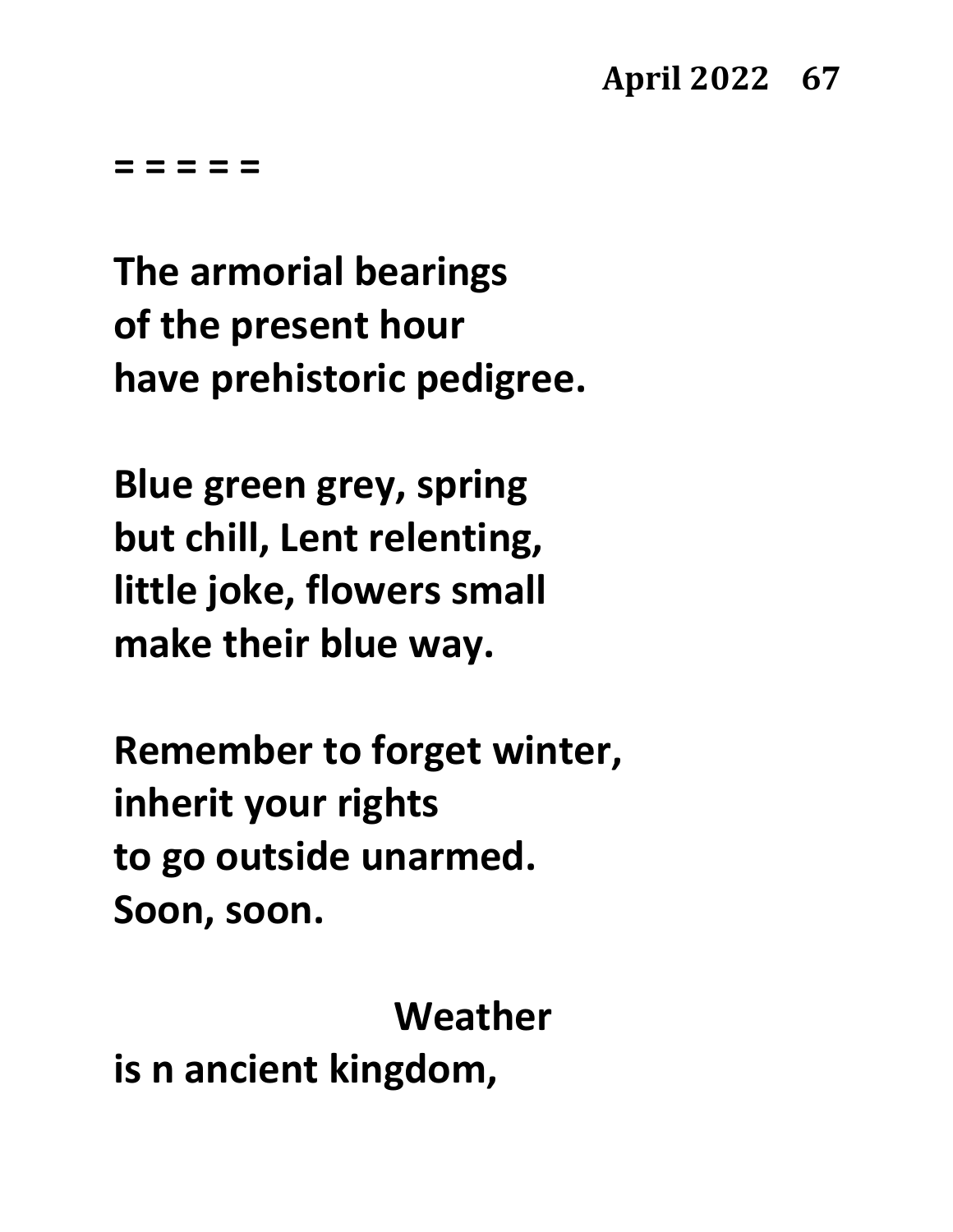**we are its thralls, ineffective revolutionaries. They feed us blue skies when we groan too loud. Or one pretty little cloud over sleepy tree.**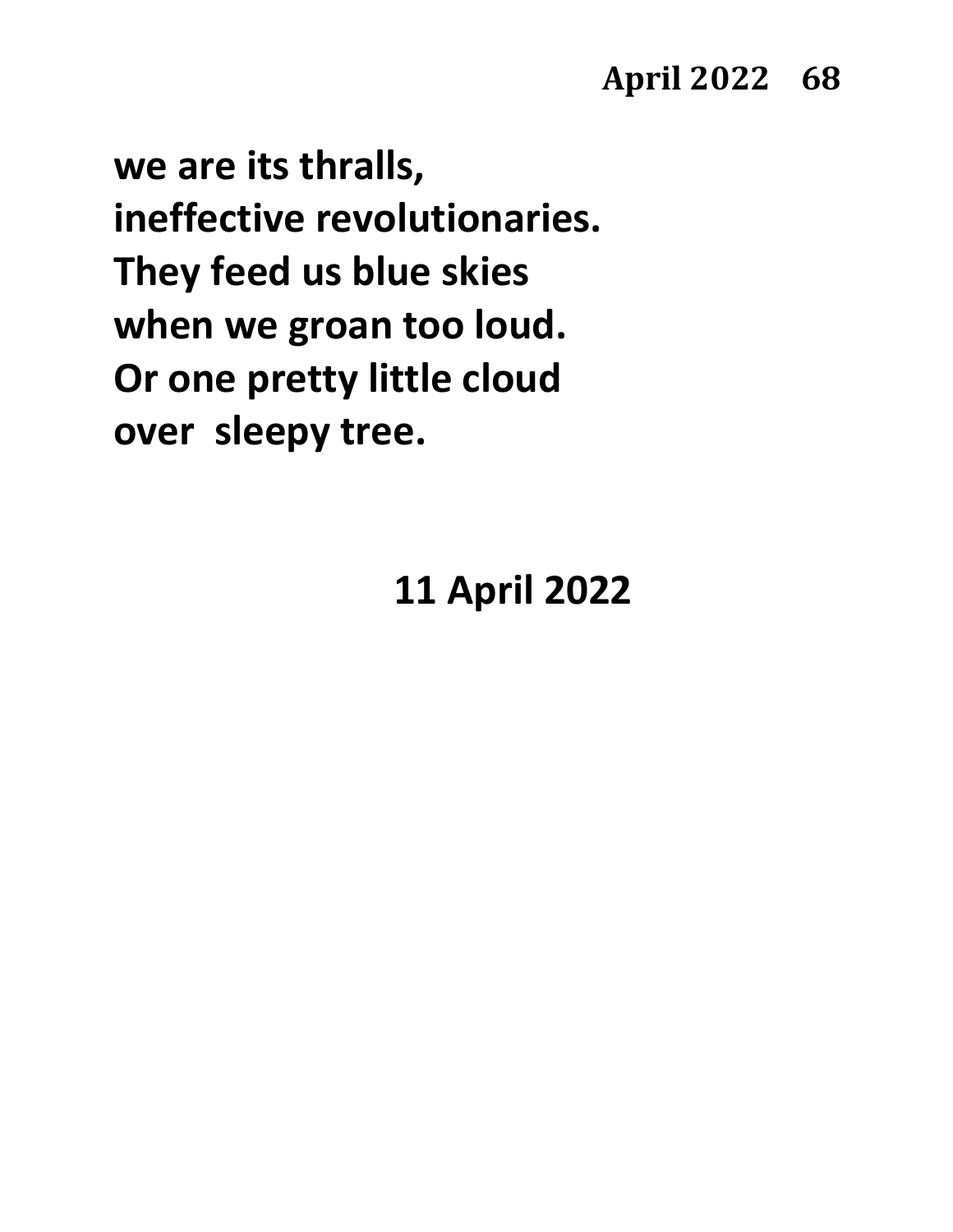**It was my fault– I looked the other way and they were gone like starling from the lawn all at once, a wave of them ascending, departing.. Where are they now? Whose meadow are they meaning?**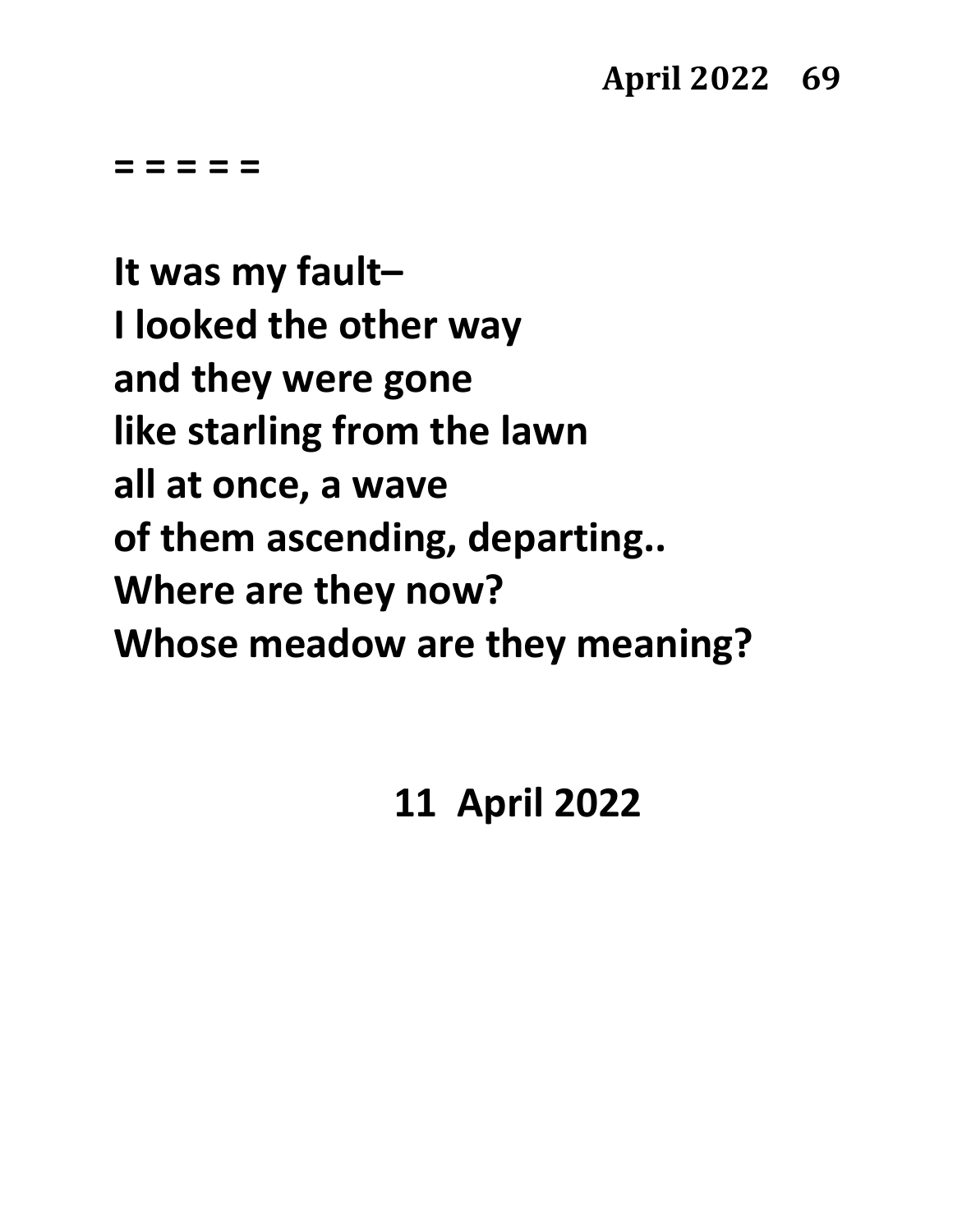**= = = =** 

**Every time you close your eyes you are asleep. Technically speaking. Dream finds you instantly. Hold tight to it and wake. What you beheld helps. Blink again.**

#### **11.IV.22**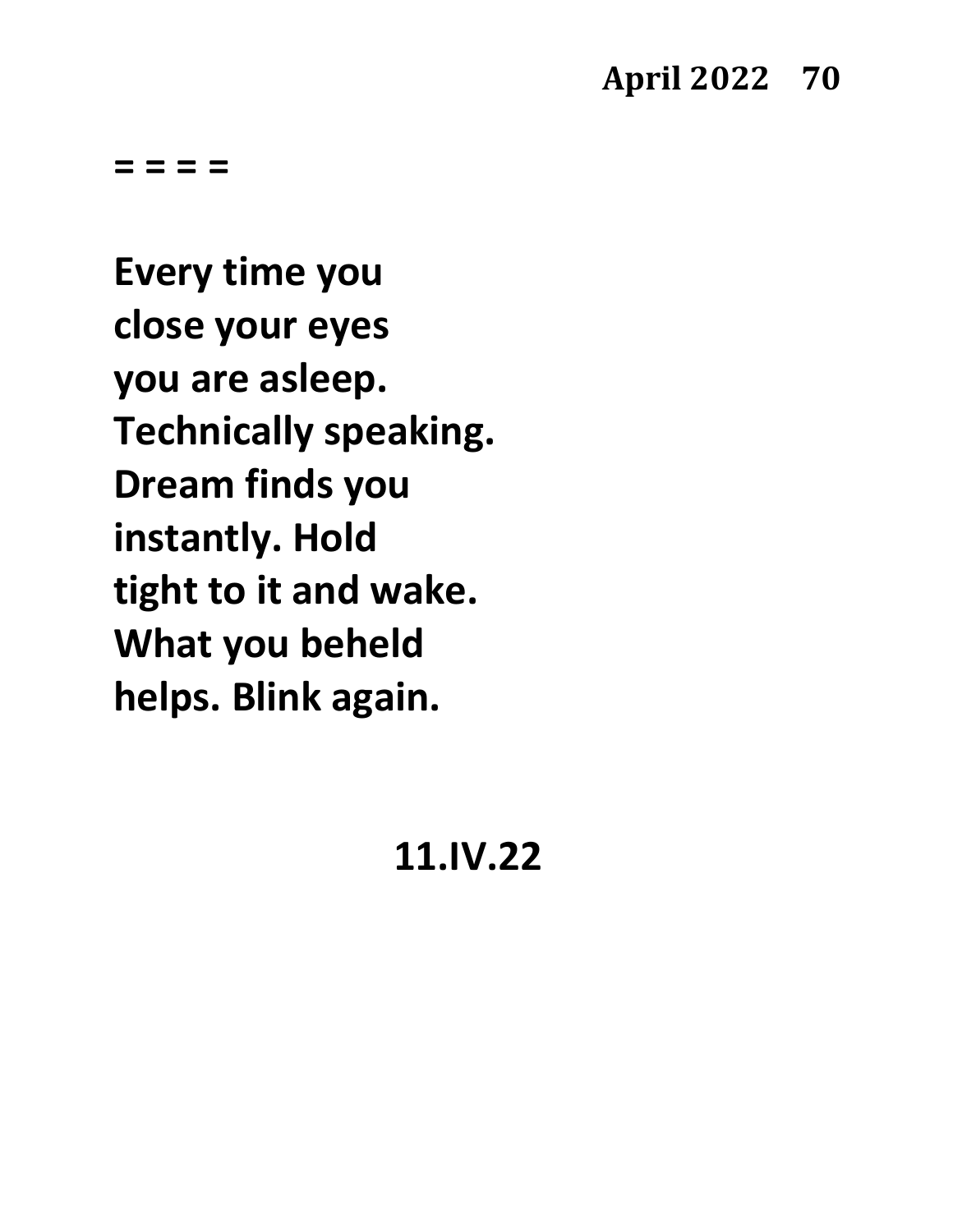**They come to my office but my hat's out on my head. They call me on the phone but I'm in the shower. They text me on my cellphone but I can't find my glasses. This is the national anthem of a man trying to be free.**

### **11.IV.22**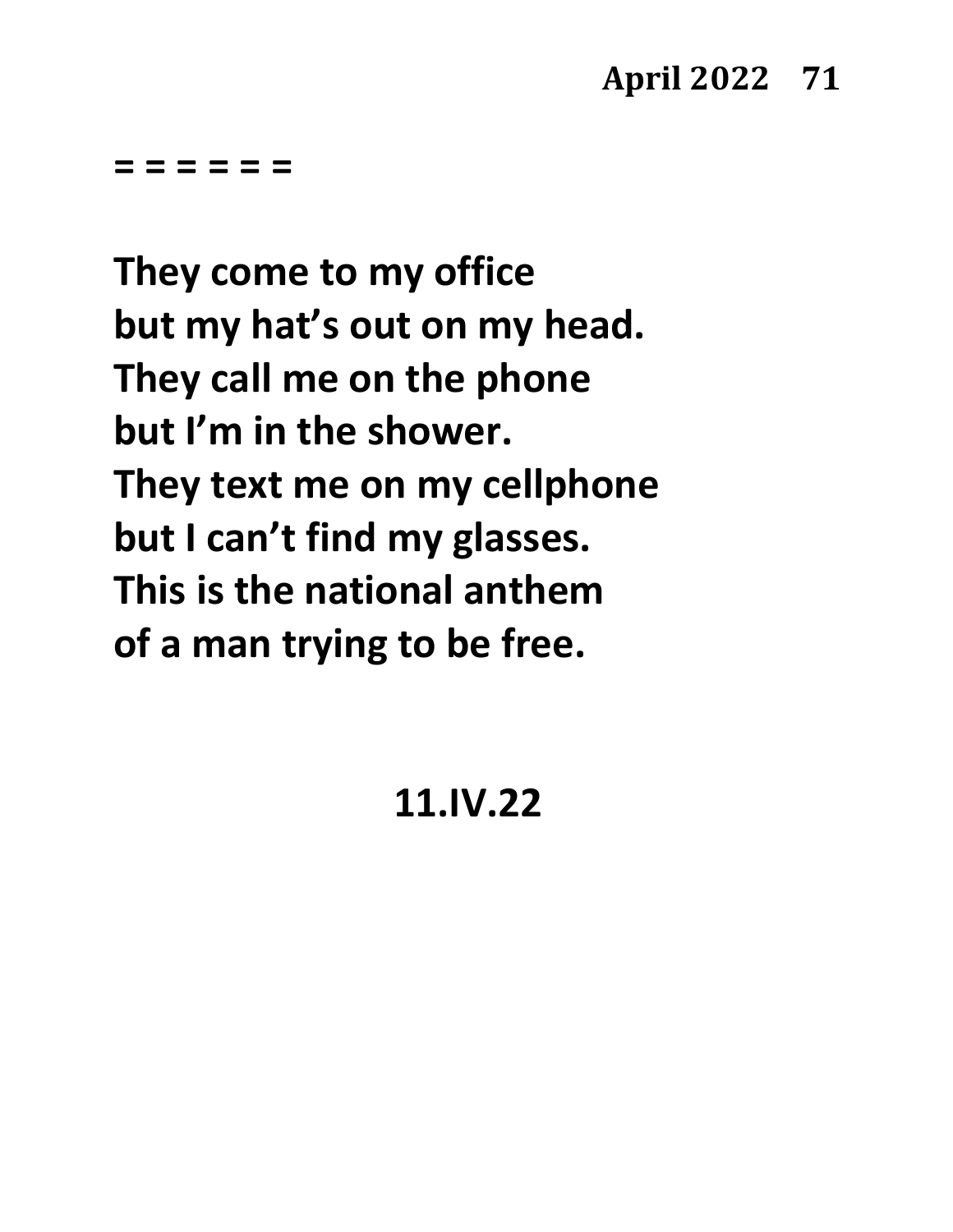**Susan, isn't it wonderful we share the world with birds, and that you share your birds with us? One flew past my window just now, glistened almost silver in sudden sunlight, I know you know what kind it is, it must have come from you. Please leave a few with us if you really have to go.**

# **11.IV.22**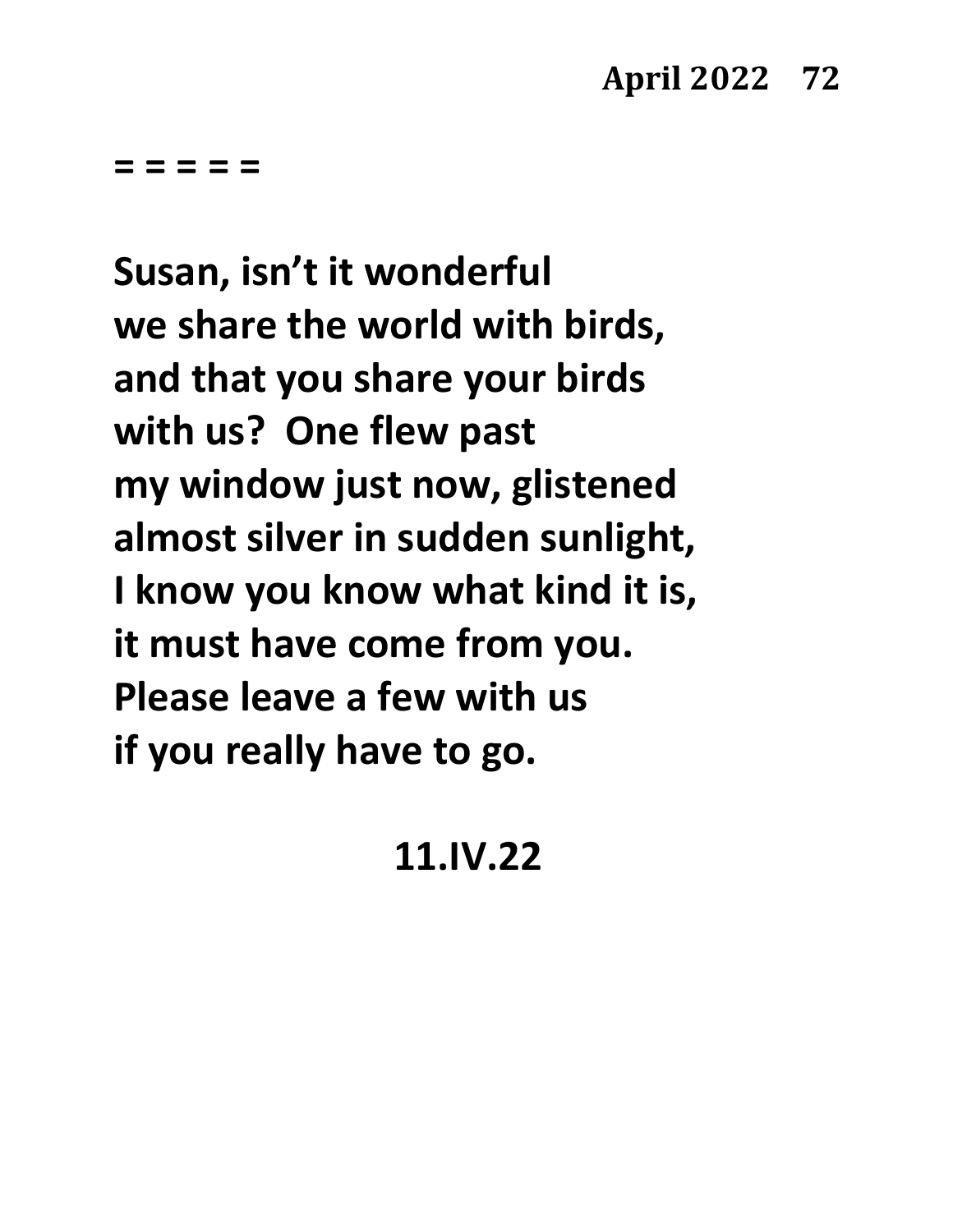**Winter wilting in the trees, greenish haze where branches cluster. Grass soaks up more light.**

**It's happening again, the great April consolation, the promises, crocuses, flocks of blackbirds, I never thought when I was young that I would welcome spring or even say its name with fervor or understand what the old poem meant with its** *Quando***– when will my springtime come? Winter was a good teacher.**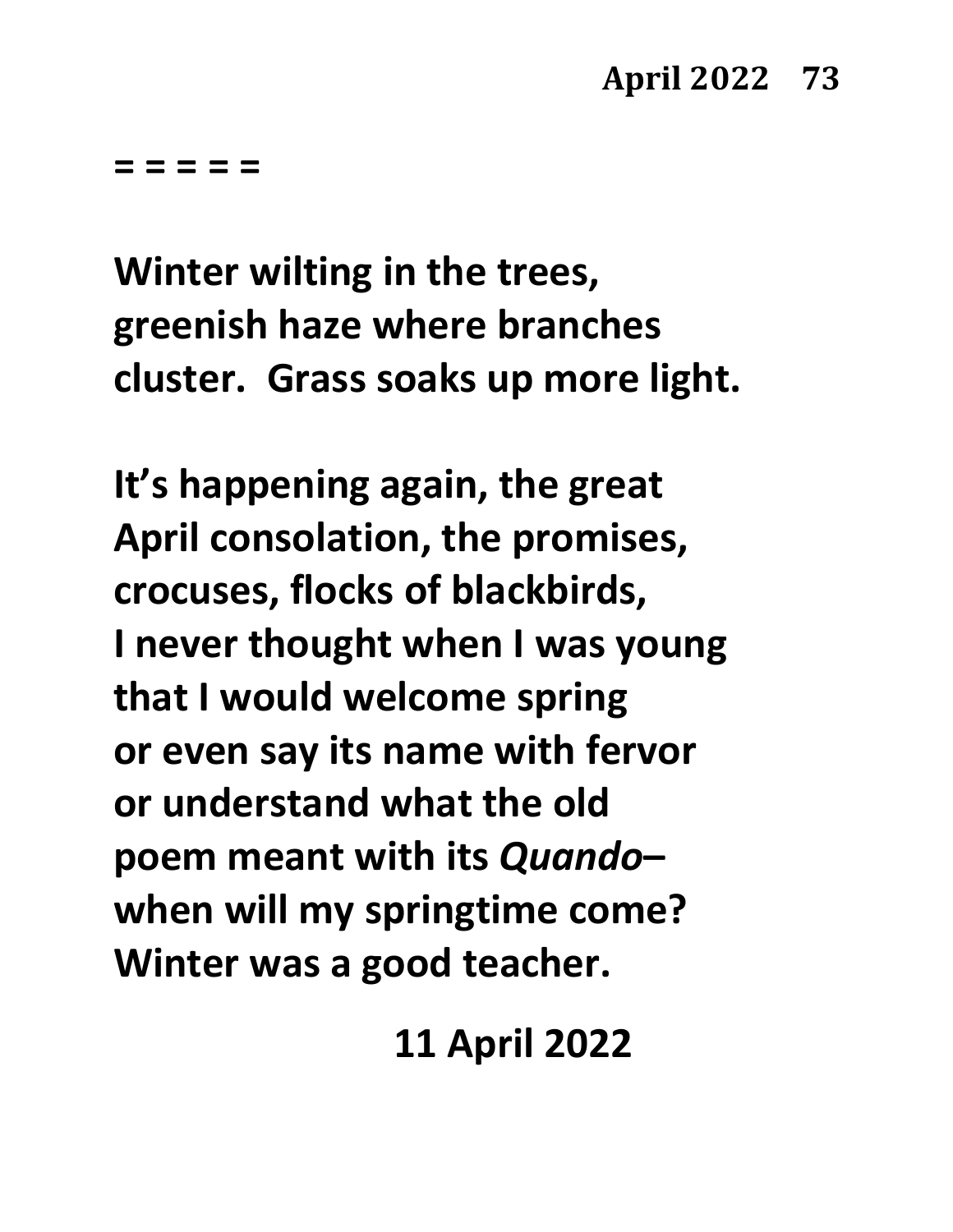**= = = = = =**

**Asphodels, the Dutch called them daffodils and they have just arisen, new world in our new woods in this old Dutch colony the English overwhelmed and then we came along carried upstream on the river of language, whoever we are. Yellow daffodil by the ferns, the lawn lively with blue Siberian squills. Neighbors told me that these small beings began life on this very lawn and slowly spread up the road**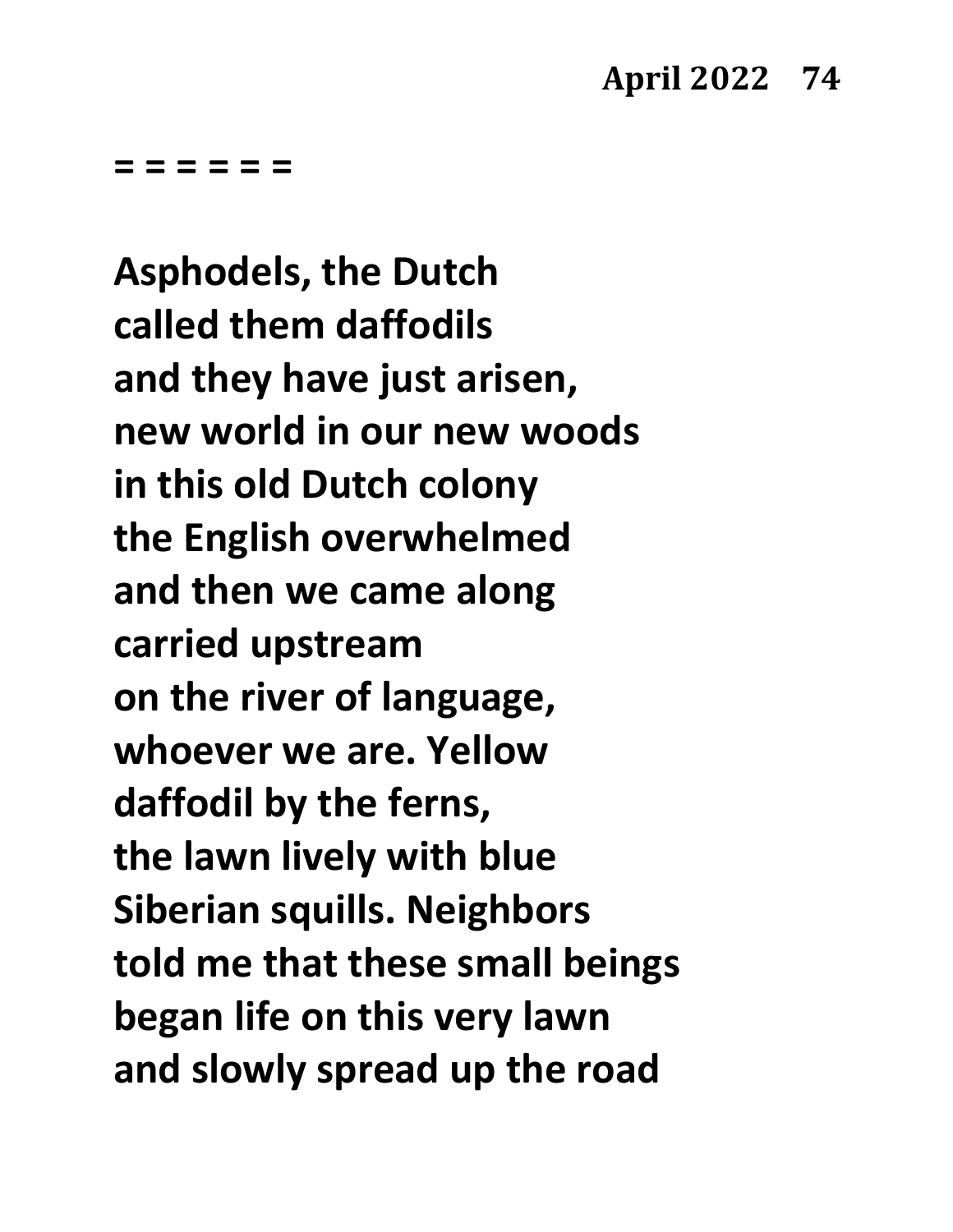**until three-quarters of a mile away, over the river, these blue eyes wink up this year, took them close to a century to get there. And I don't think the river even helped. Not them, but it brought the rest of us, of the whole story, the freight at midnight grinding south.**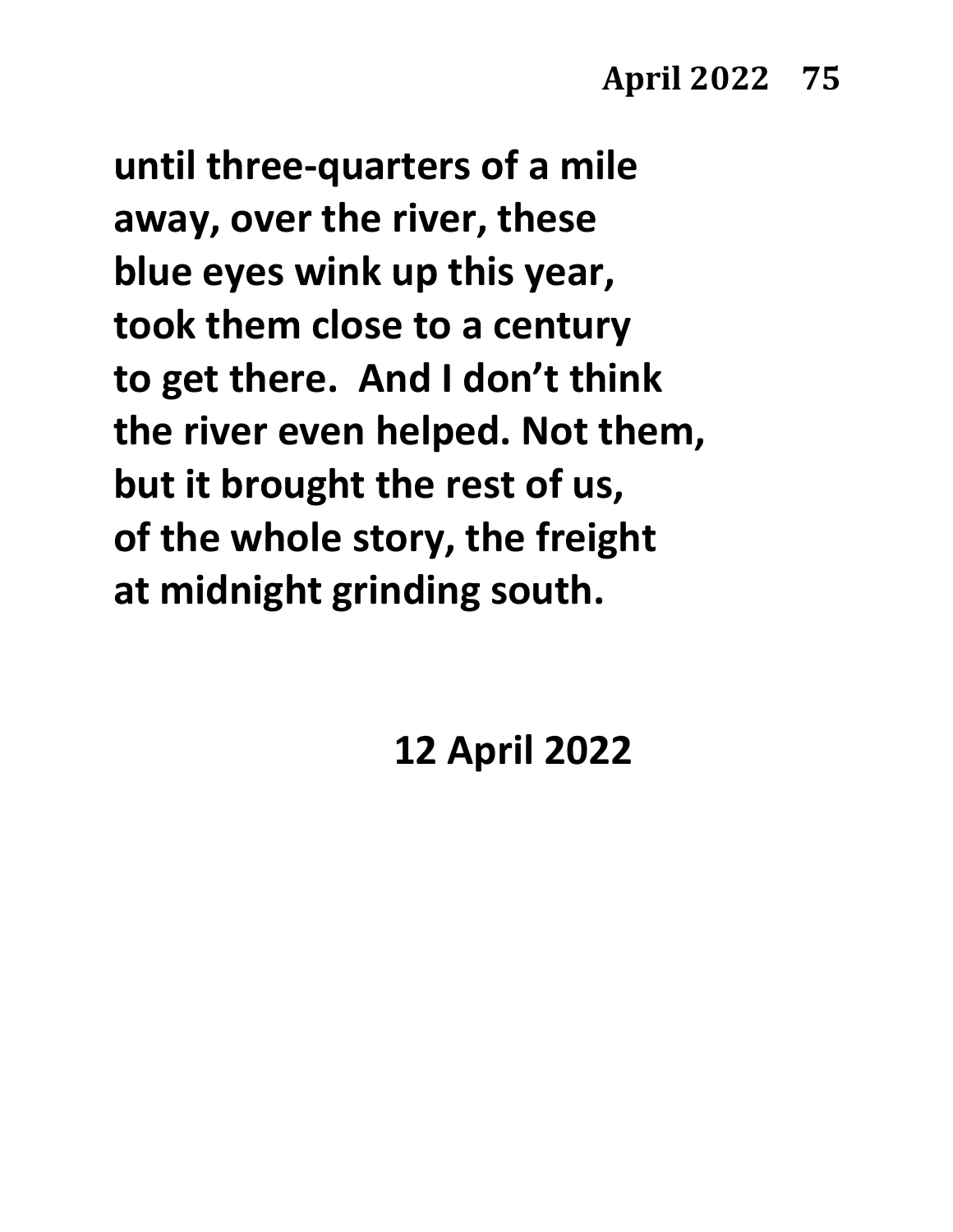**I decided this morning we have to secede. And not just us. Find the actual primal sacred** *temenos***, the true precincts of the neighborhood and pick or be an emperor for it. Secede. I'll take this sprawl from North River to Stissing Mt. and rule it justly with imagination. See if the birds pay attention, and the mailman hardly noticing slips through customs.** 

**What will I call this place stolen from Lenape by new Americans who stole it from us,**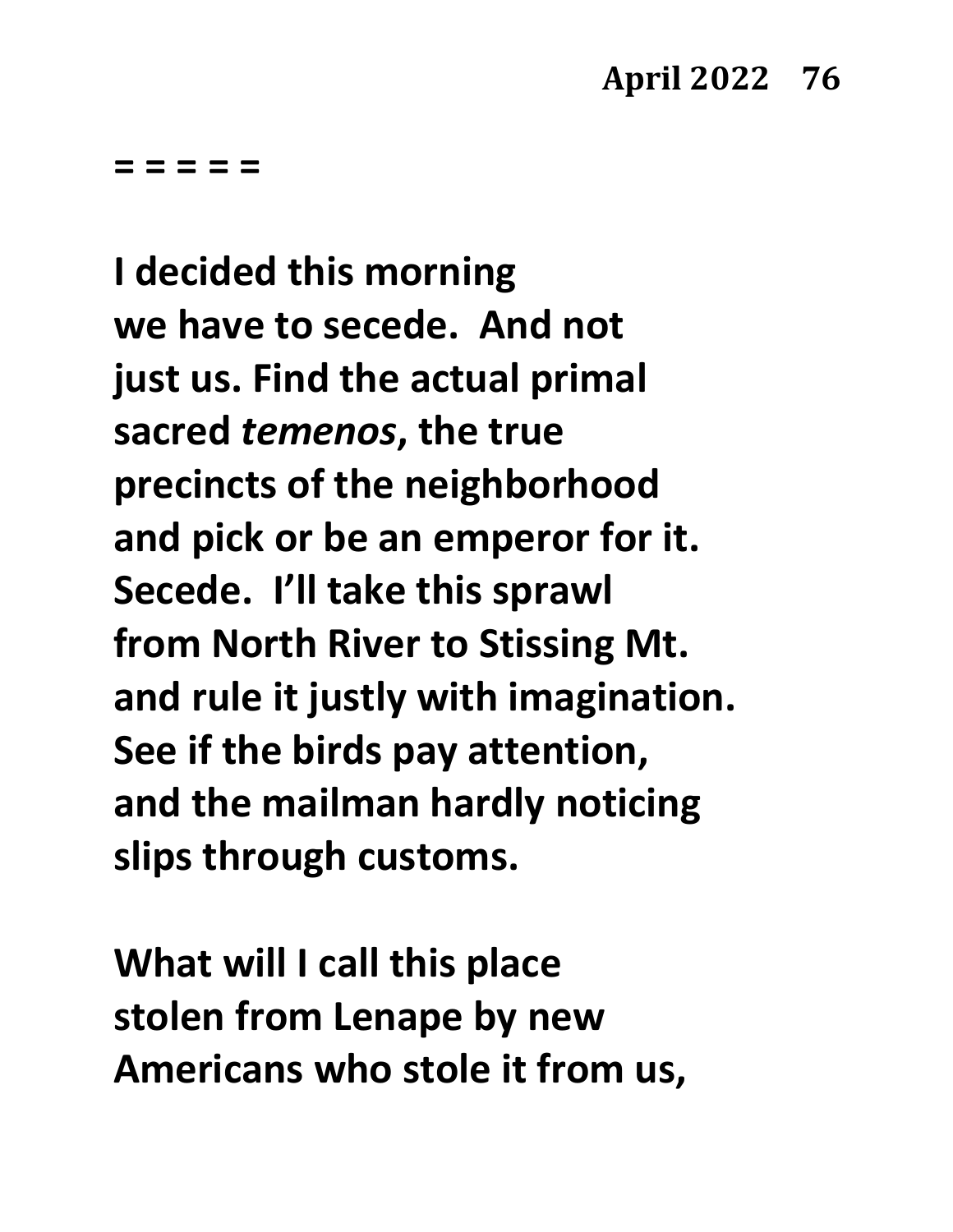**we latecomers, evening people, goers of the gloaming, rebels who ask for no more than lawn, trees, a freshest rushing by.**

**I own the rain! My flag waves over the shuttered church where once my father sang Ave Maria to the empty nave, and really empty now, the priests have slipped away, rich newbies buy the holy bricks make cafes and studios. But my flag flies from the steeple, my flag is every crow that flies, my flag is the color of the morning sky and made of its pure air.**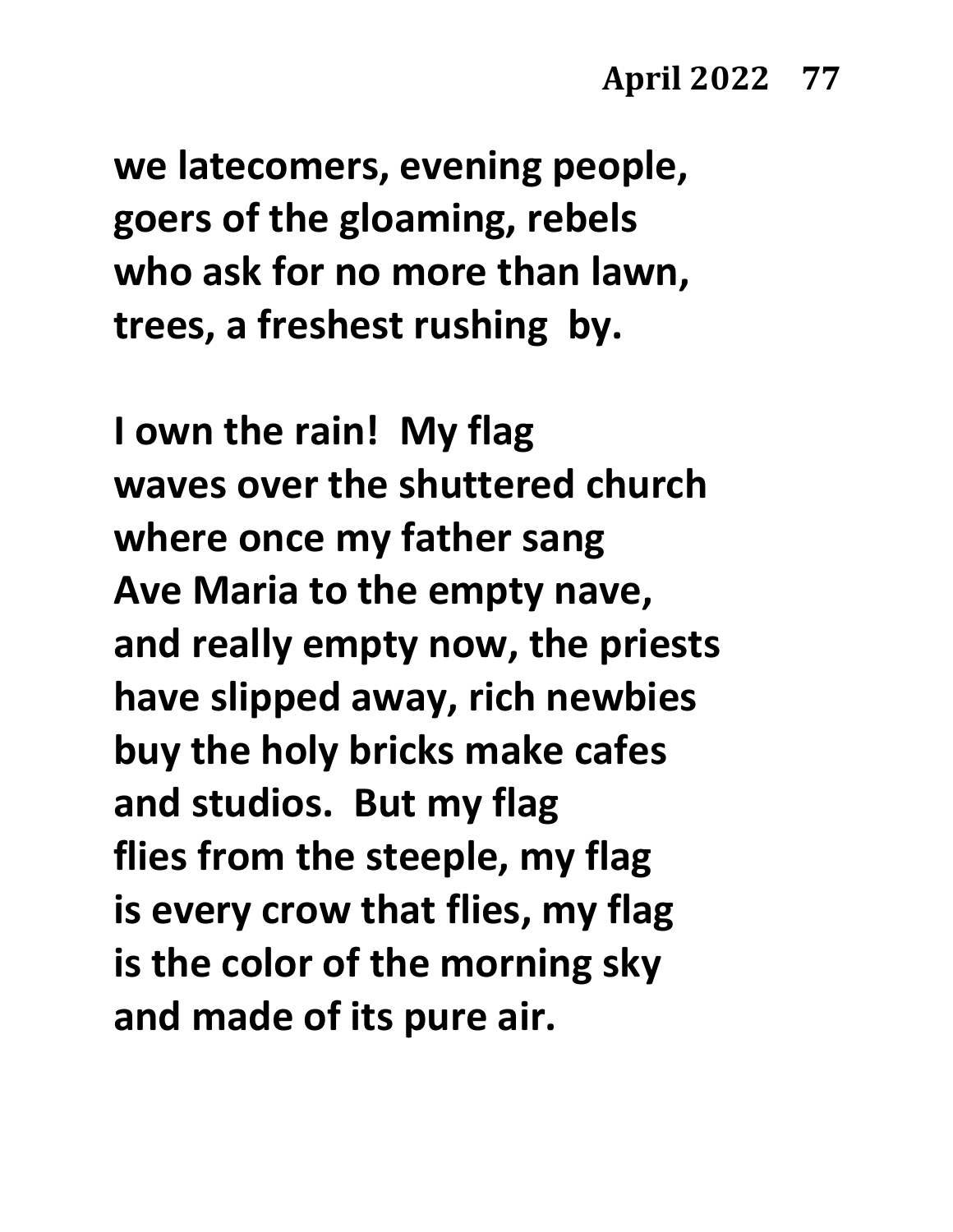```
I own
```
**this country! And you do too! Everything you see belongs to those who see it, think it, need it, walk it, wake up telling the rocks to stand firm, teaching the flowers how to grow.**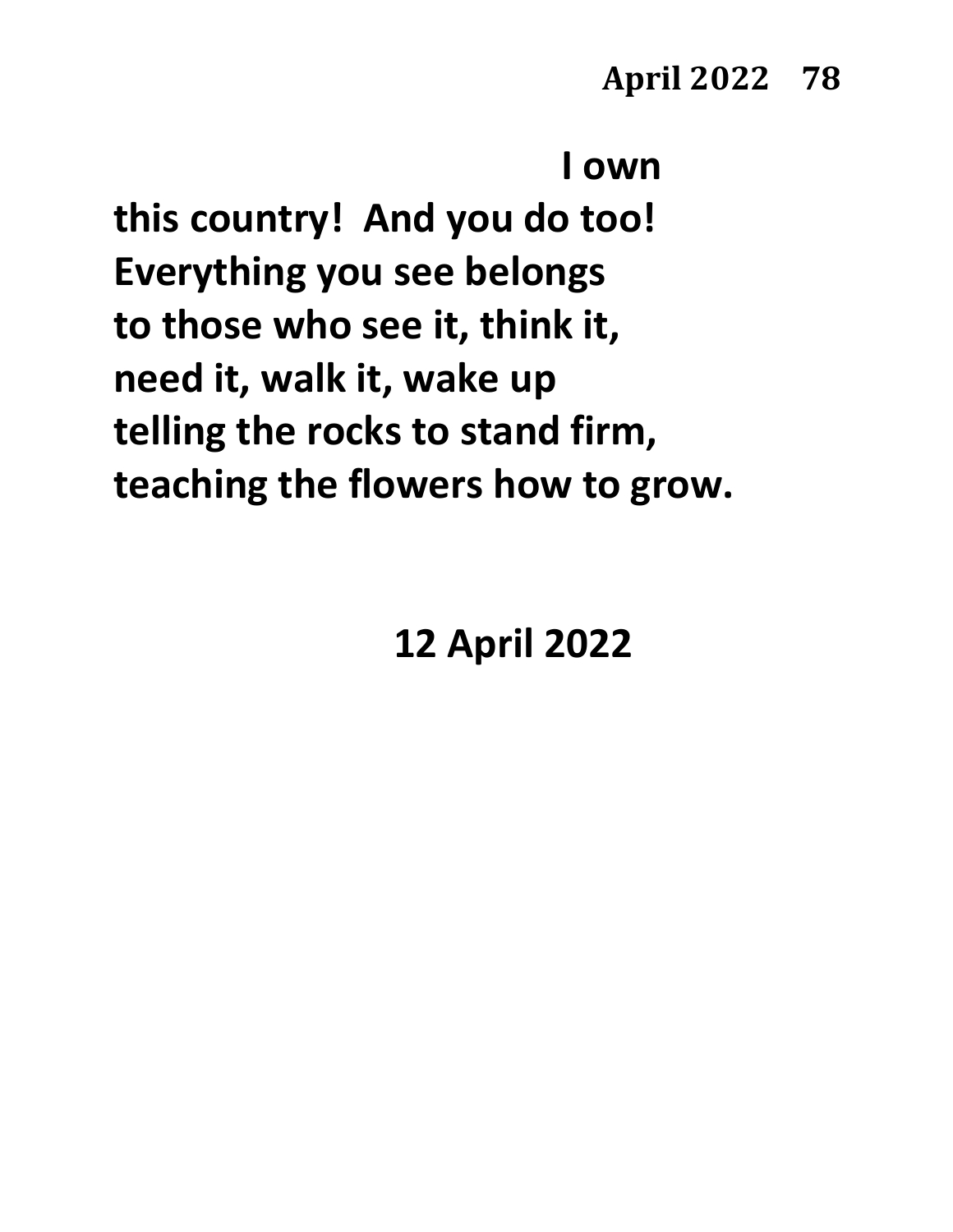**The roads are veins and arteries at once. How the slim grey cars slip down the hill or go panting up the other side. But then the city comes along and makes its one-way streets, pure arteries, no turning back! No wonder sometimes my ankles hurt when I look our the window.**

**12.IV.22**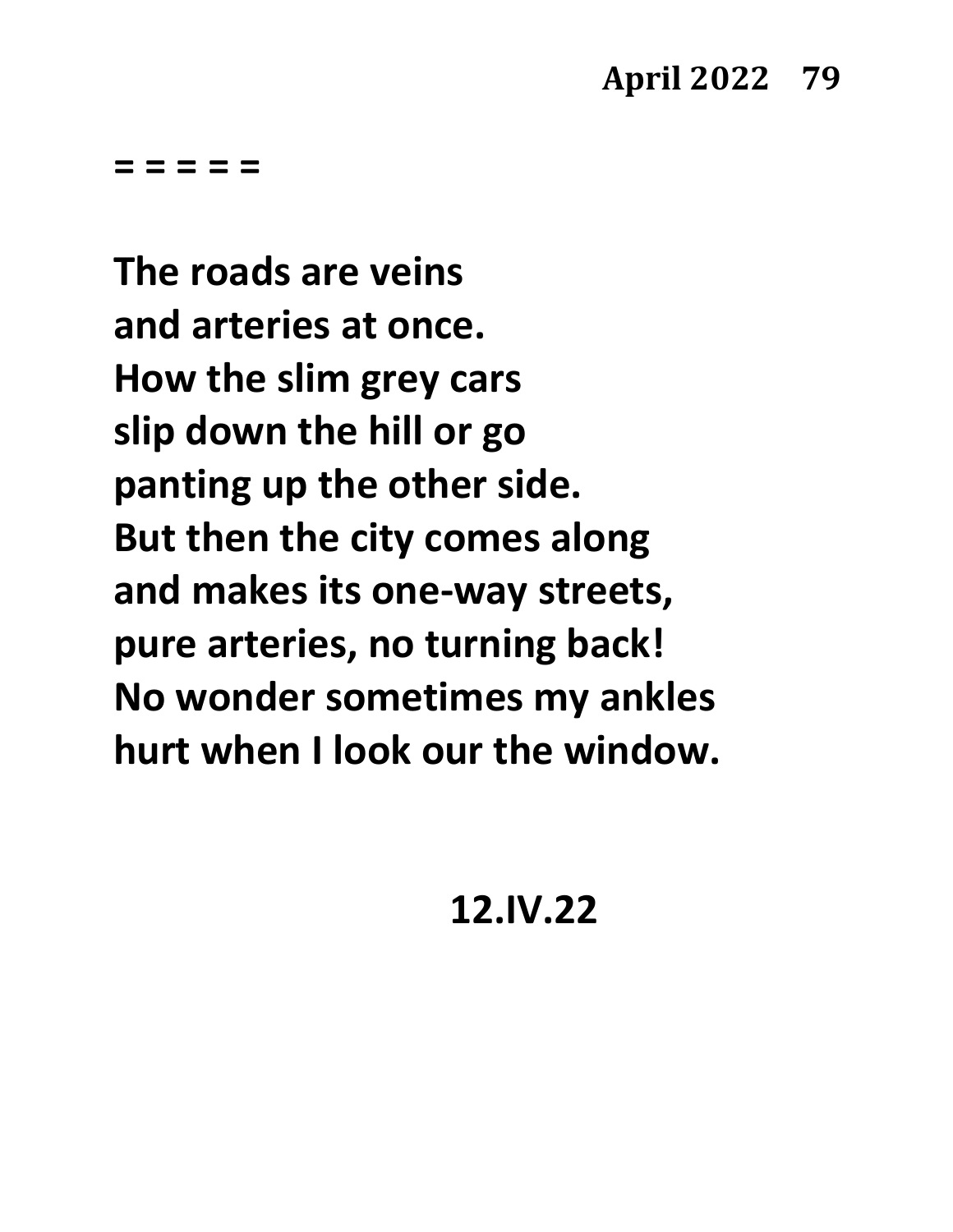#### **= = = = = =**

#### **1.**

**Watch the old window walk around the woods the world the weeds and everything between– everybody has one good window, everybody has a tree it takes maybe, maybe more than one life to climb. Guess what it means, don't make me do all the work although I dearly want to, your bark under my hands.**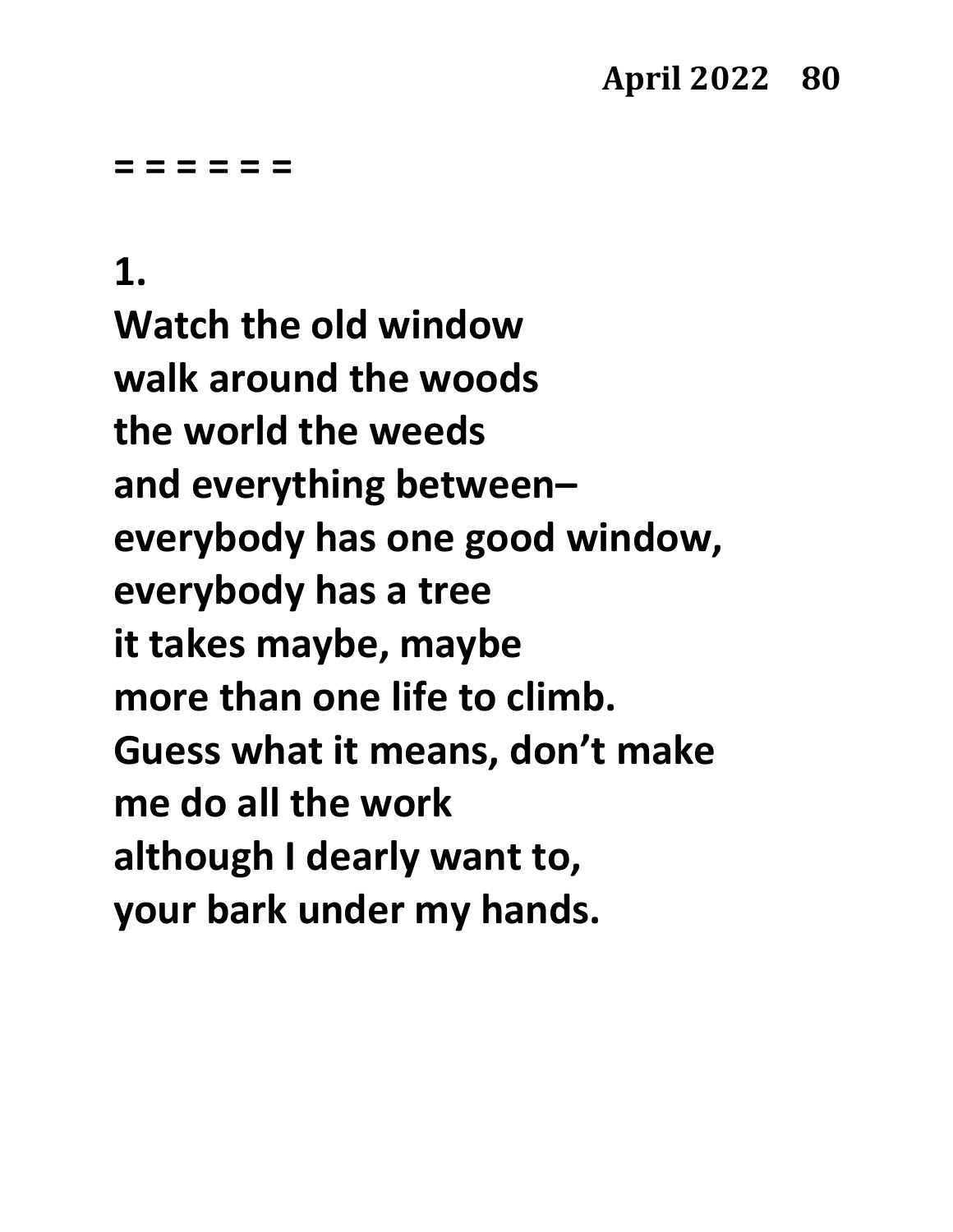# **2.**

**But the window is watching, it pays to behave– sit by the fire, sing to your mother, and when that sun is shining remember rain just so that your other hand feels something like love.**

### **3.**

**That little word that means** *complete***. Finish the drawing, fill the glass, drag my river all the way to your sea. Without you I am only me.**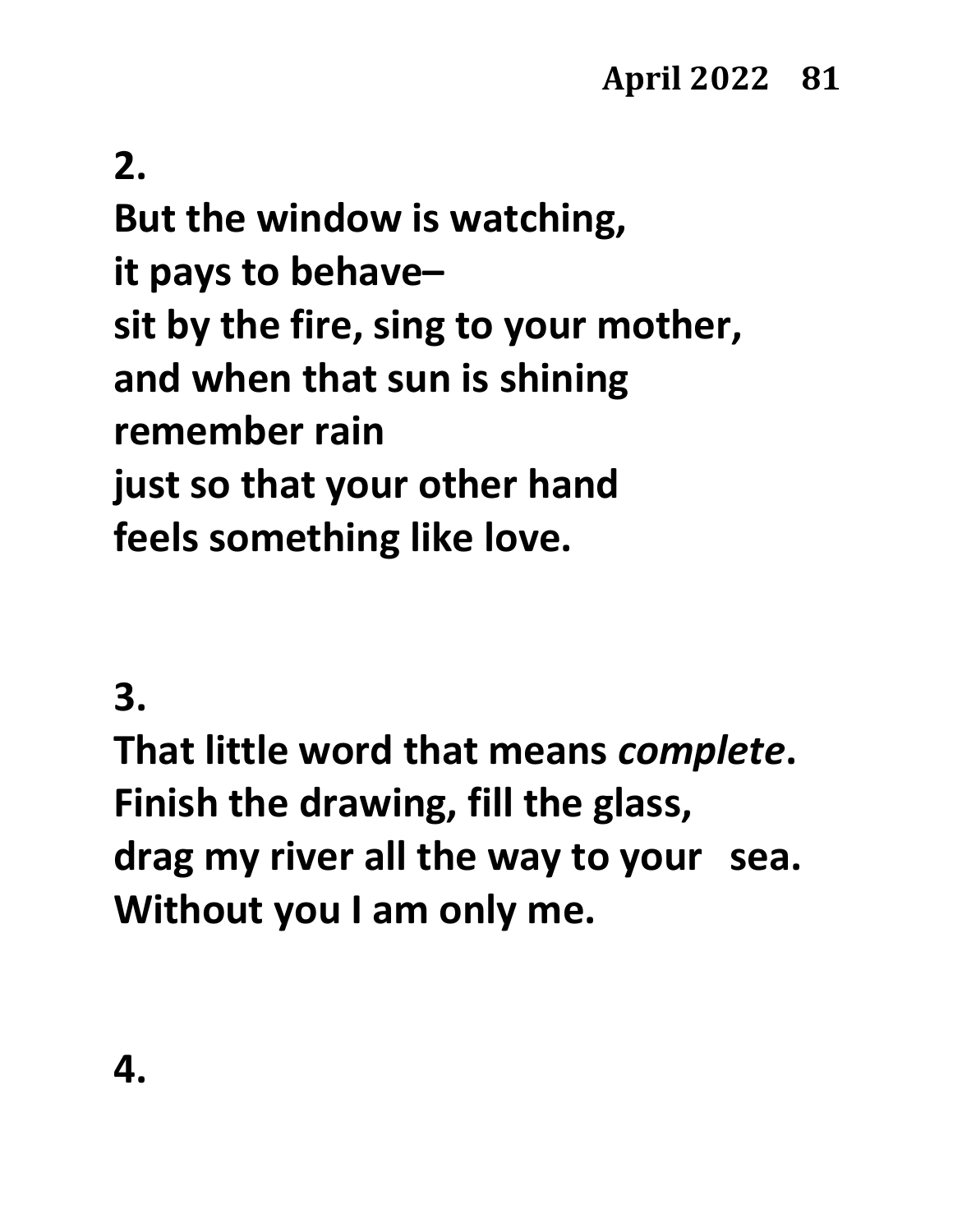**Forgive the intrusion of theory, theory likes to slither into poetry to make the reader think instead of reading, relaxing into the real what is read. Thinking has been bothering us two thousand years since angry Greeks invented it, ran our of Troys to destroy and turned their spears on the sounds that come out of our mouths, all those myriad pronunciations of a angle kiss– language. Forget the yelping of those cynics, tear up their treatises, just listen to lust and love and trust one word at a time. The word will do you.**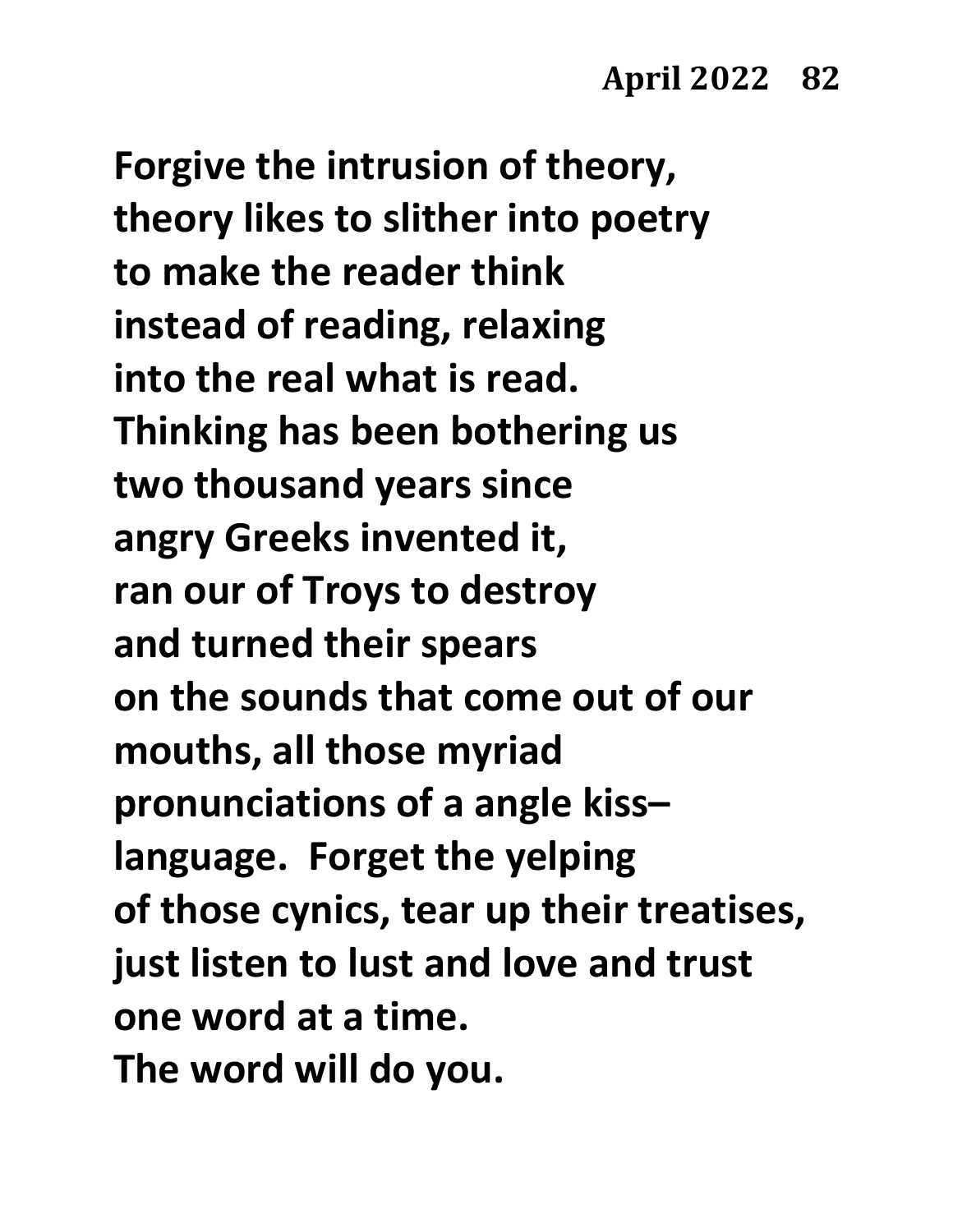**5. If I'm not mistaken that's what the window says. I am what happens, I am what you see. What I mean is what you do with me. But I might be wrong, I too sometimes forget to listen and when you don't listen you hear the strangest things. So listen hard and listen soft and sometimes let the word listen for you.**

**6. End of sermon, Sorry, the sun made me do it,**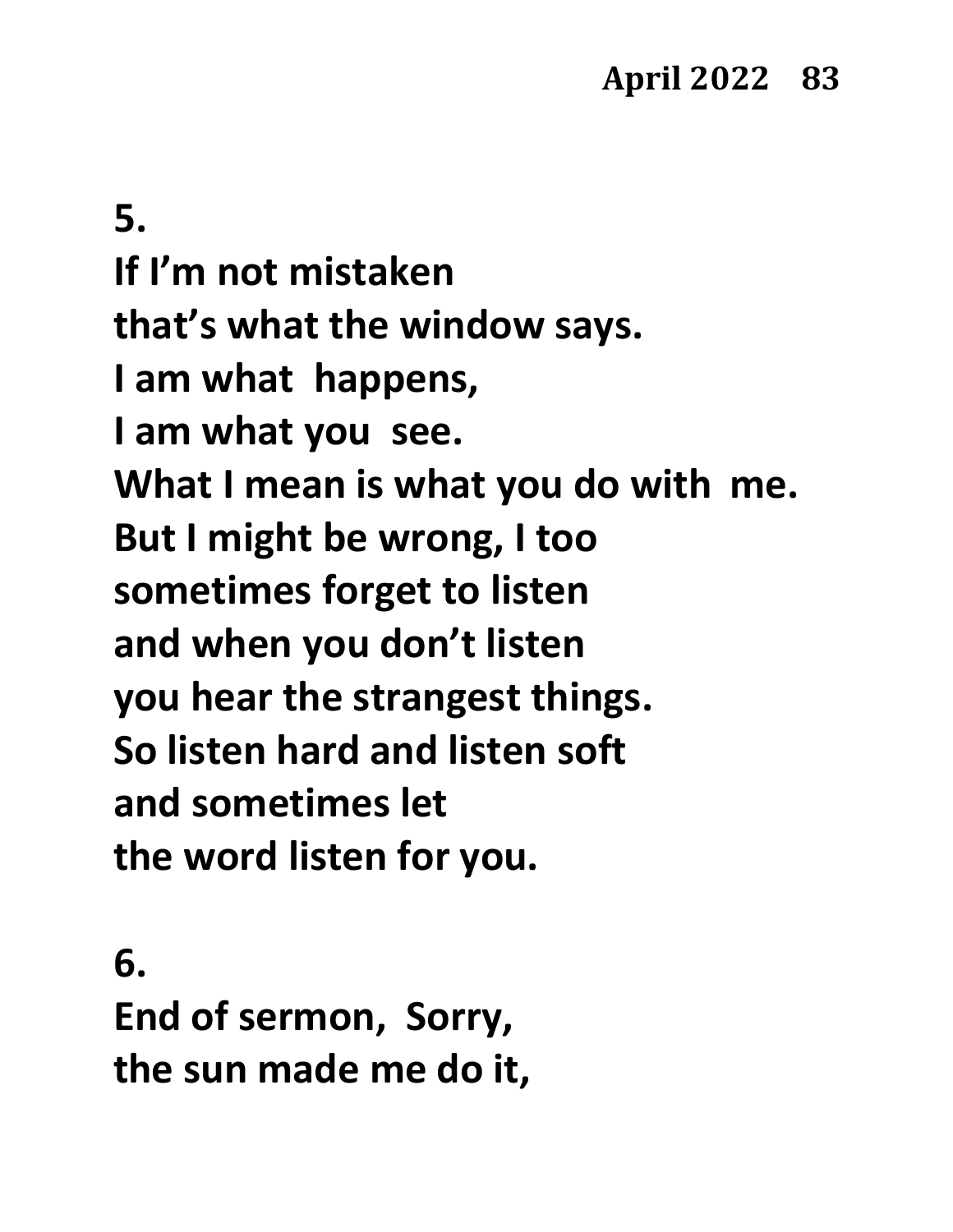**it seems so clear, so spring, so flowering. A tiny sprig of lilac scented the whole room lst night when friend brought it, the first of the season, blossoming on the first really warm day, when you came back from a walk even hot and even I dared sit out in the sun and all night the scent of lilac did our thinking for us.**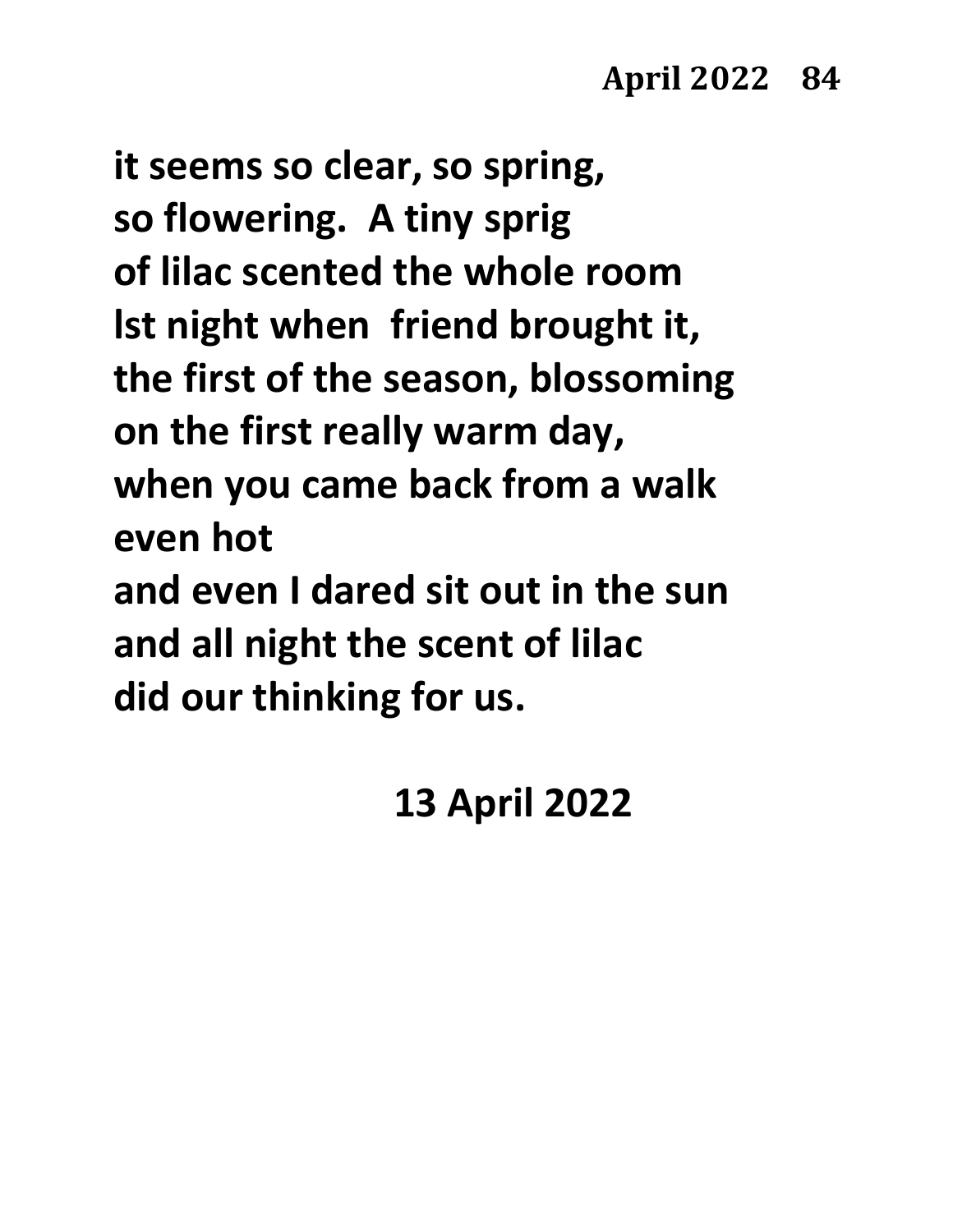**Save all you can, be spring with me he said to the robin here all winter but shy to show, be loud now, Sir Visible, flutter my eyes from tree by thee to tree– just let me see you so I know this is now again, red breast in a green time.**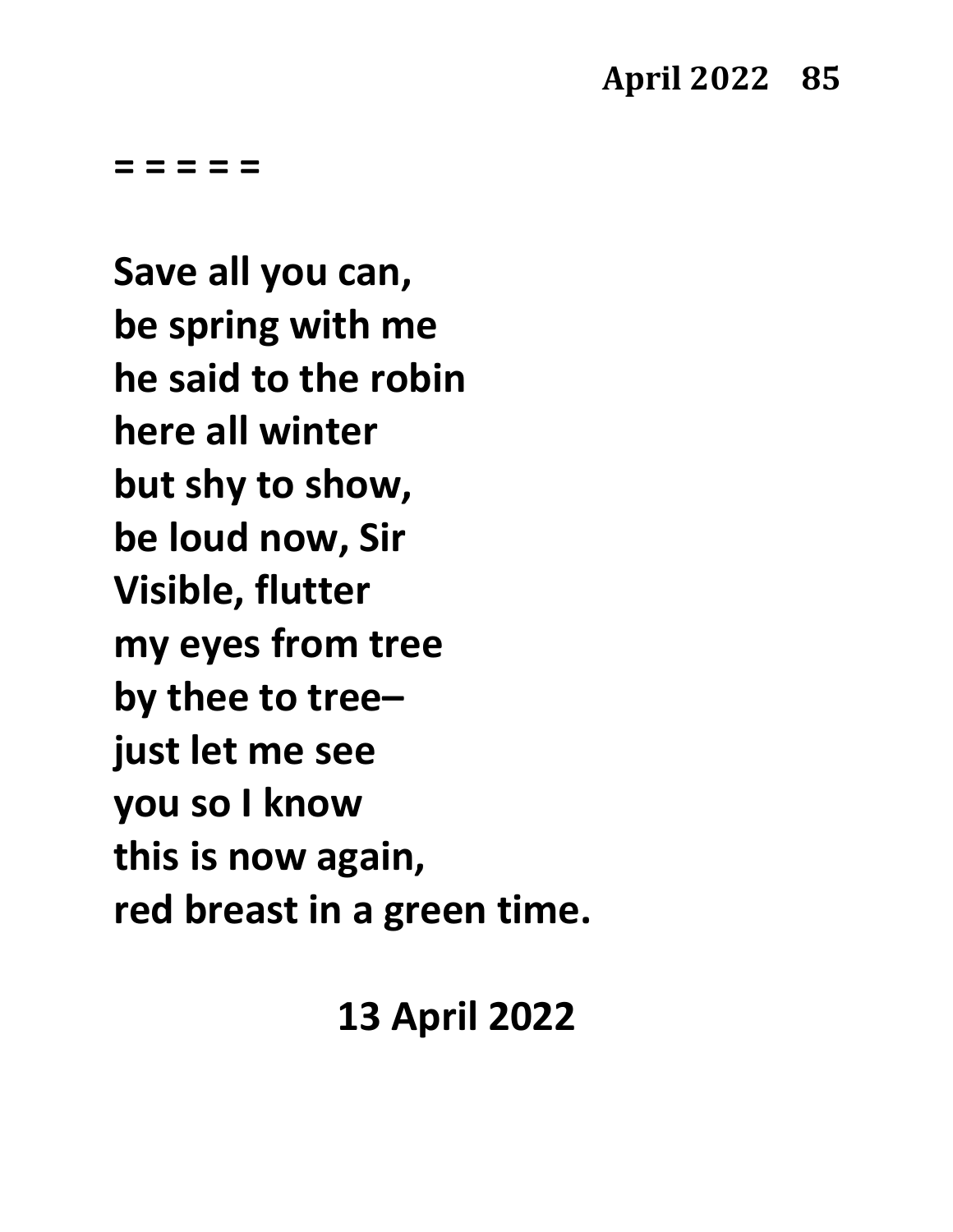#### **= = = = = = =**

**The alternative is obvious. It always is. That's why wothing random. Waiting is a method, an instrument, somehow it summons. We can't all have pretty eyes but most of us can see. At least for now. Wait harder. Try to know deeply people you see at roadside when you drive past not so fast. I'm trying to say Go on living without daring to say so.**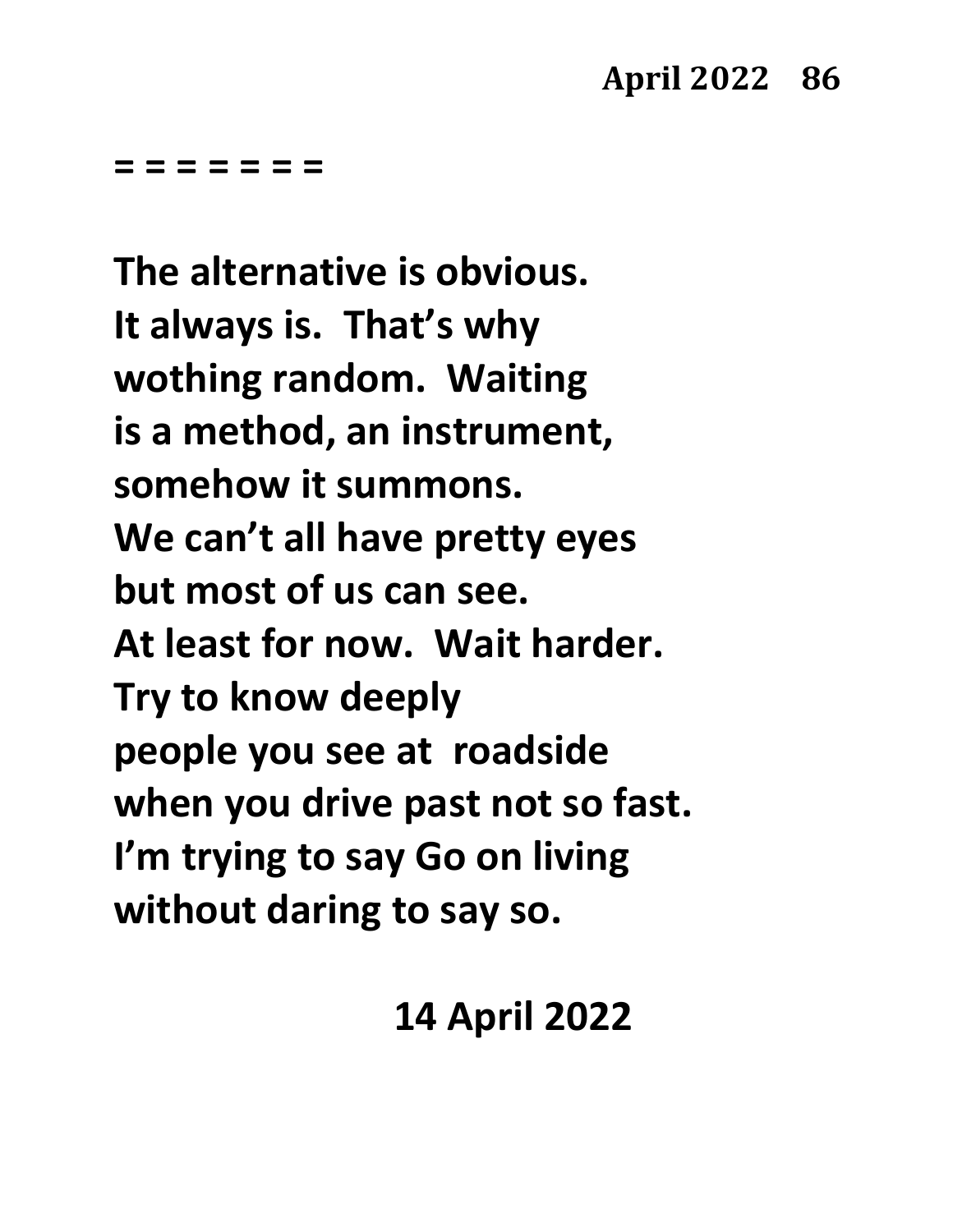#### **April 2022 87**

# **MAUNDY THURSDAY**

**You know the rule– do for others what I do for you, Sounds simple when he said it. Being for the other is how to be you. I wish I could set it to music and hum it always as I walk along, letting the words sing in my heart.**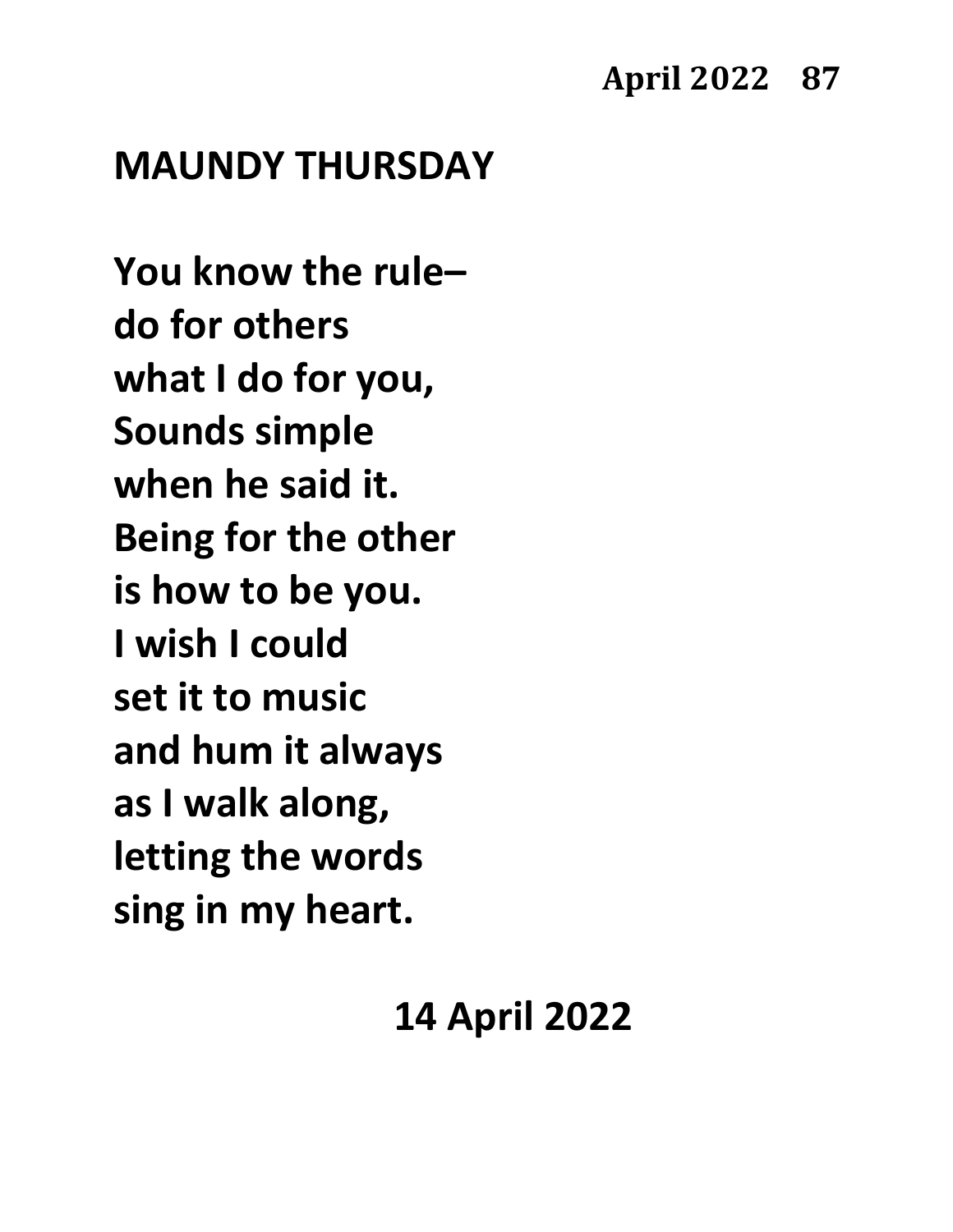**= = = = = =**

**Outside edge– a spinning disk does not have one. Yet even at rest it is always going away further and further in.**

**14.IV.22**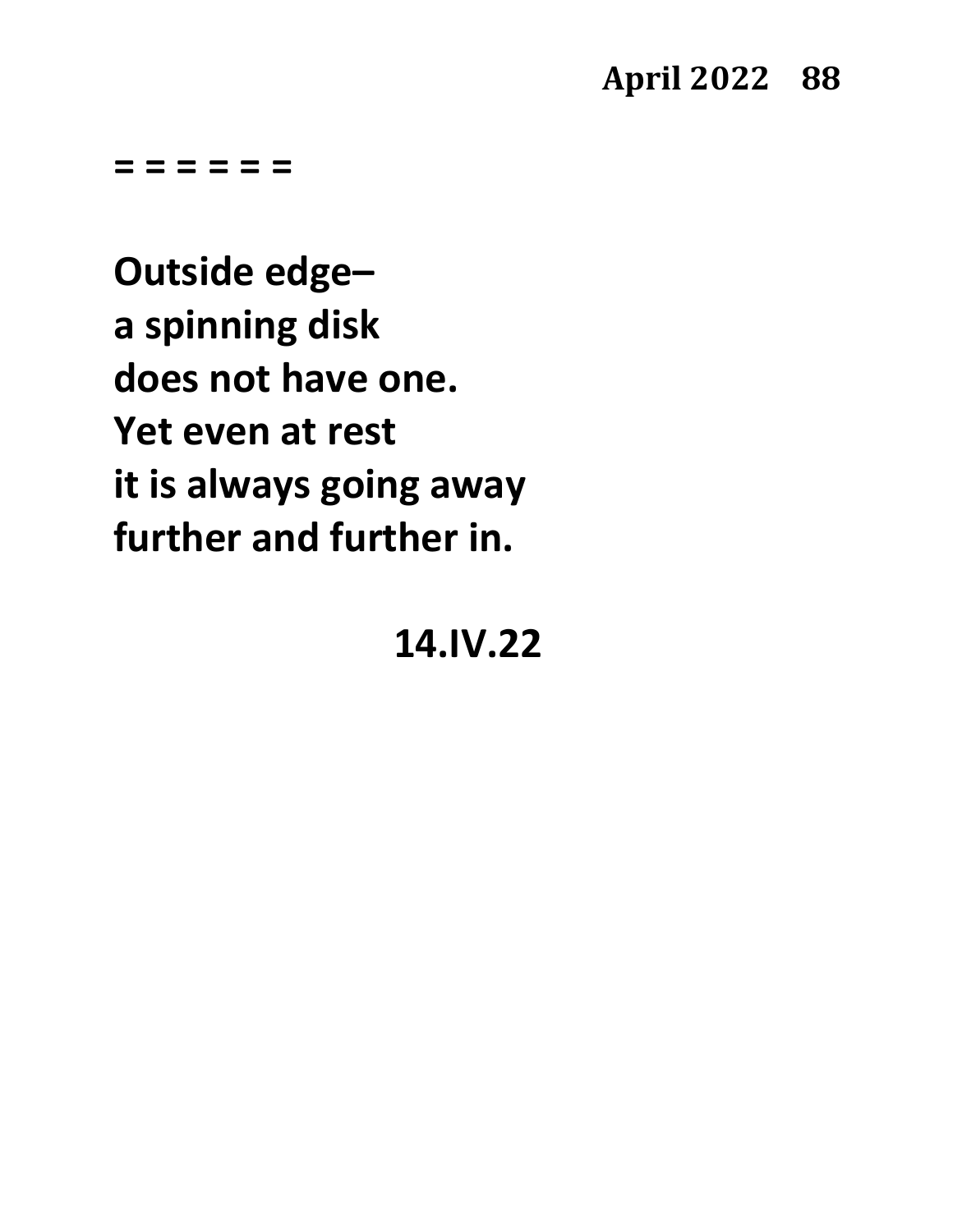# **1.**

**Change the subject. At least flip the record, vinyl is single-minded, out of fashion, only the few still do. But really, turn the other cheek, get that cat off your lap, wake up, Ro-Bear, make it all different again.**

### **2.**

**Pain is not the opposite of pleasure. The two form base of a triangle whose apex is mind,**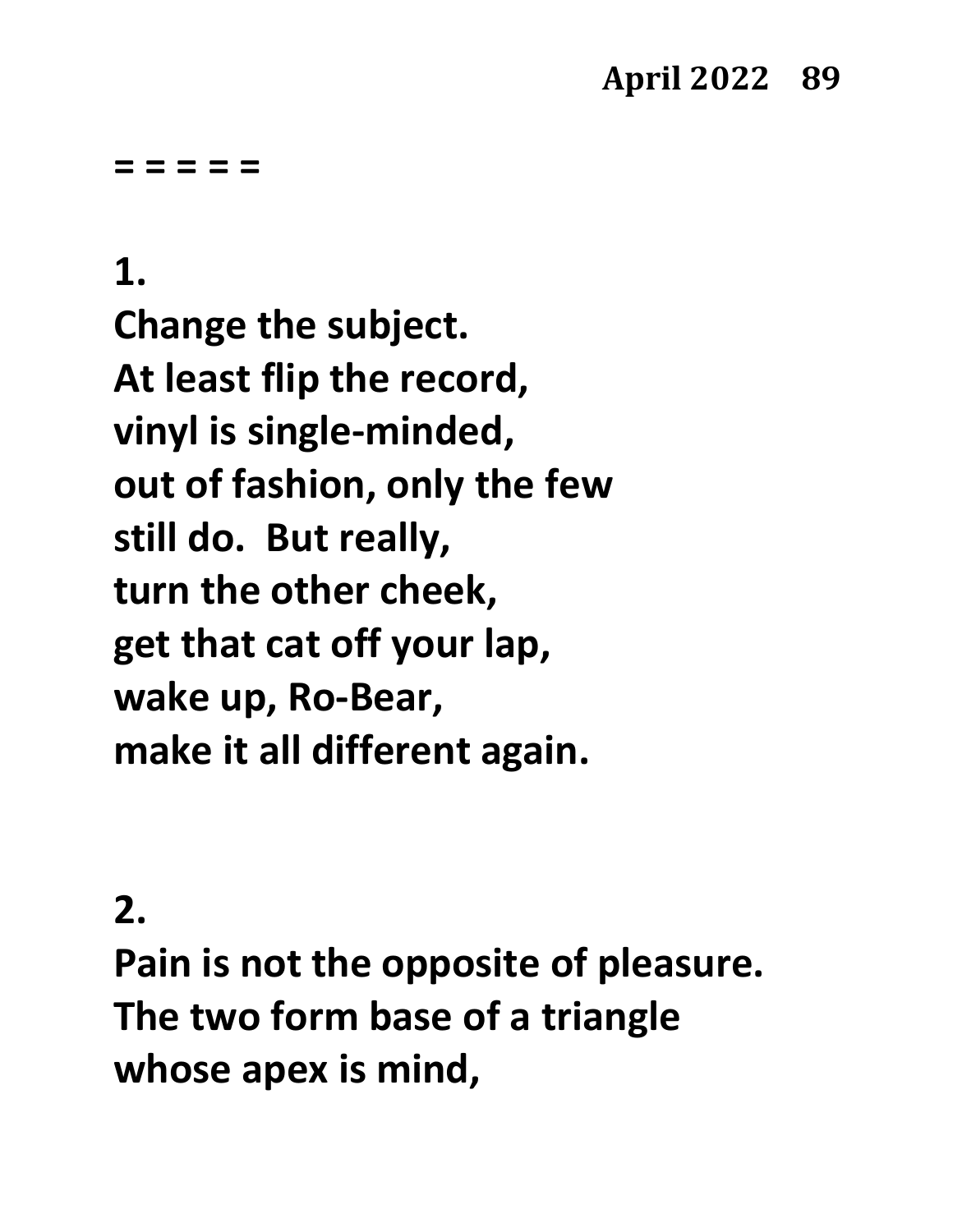### **April 2022 90**

# **or in the mind, serenity with no self to bother it.**

**3.**

**=**

**Find that peak just after waking when you remember not who but what you are, newborn, pain slipping away.**

# **14 April 2022**

**= = = = = =**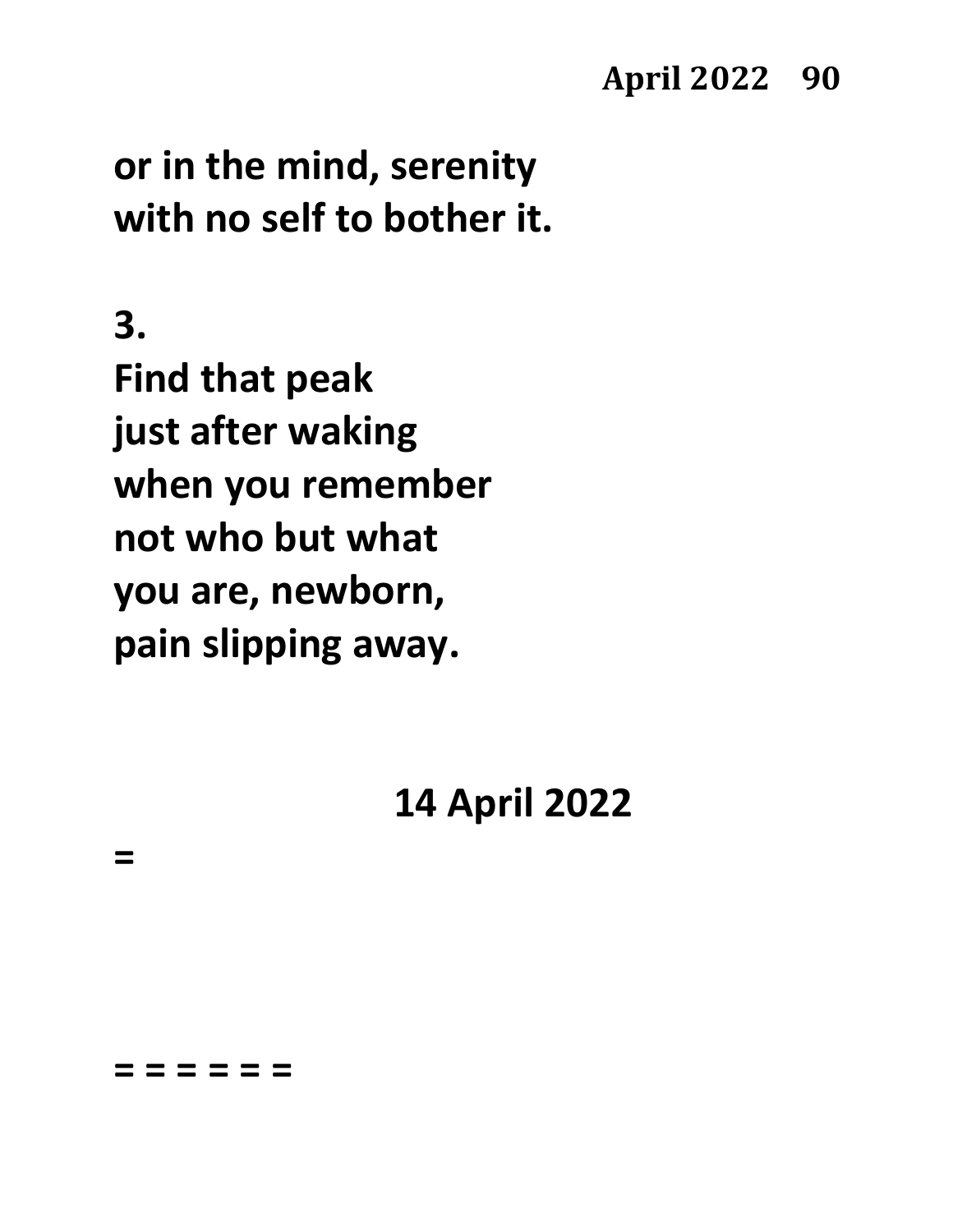#### **Trees**

**on the near horizon, elms I guess from the wine-glass shape like Cambridge long ago but here, tall, no leaf yet but here, where I am, in this soft waiting, with a spring breeze.**

### **2.**

**Parking lot, this wordless** *agora* **of our cracy, now there's a word for what rules over us—**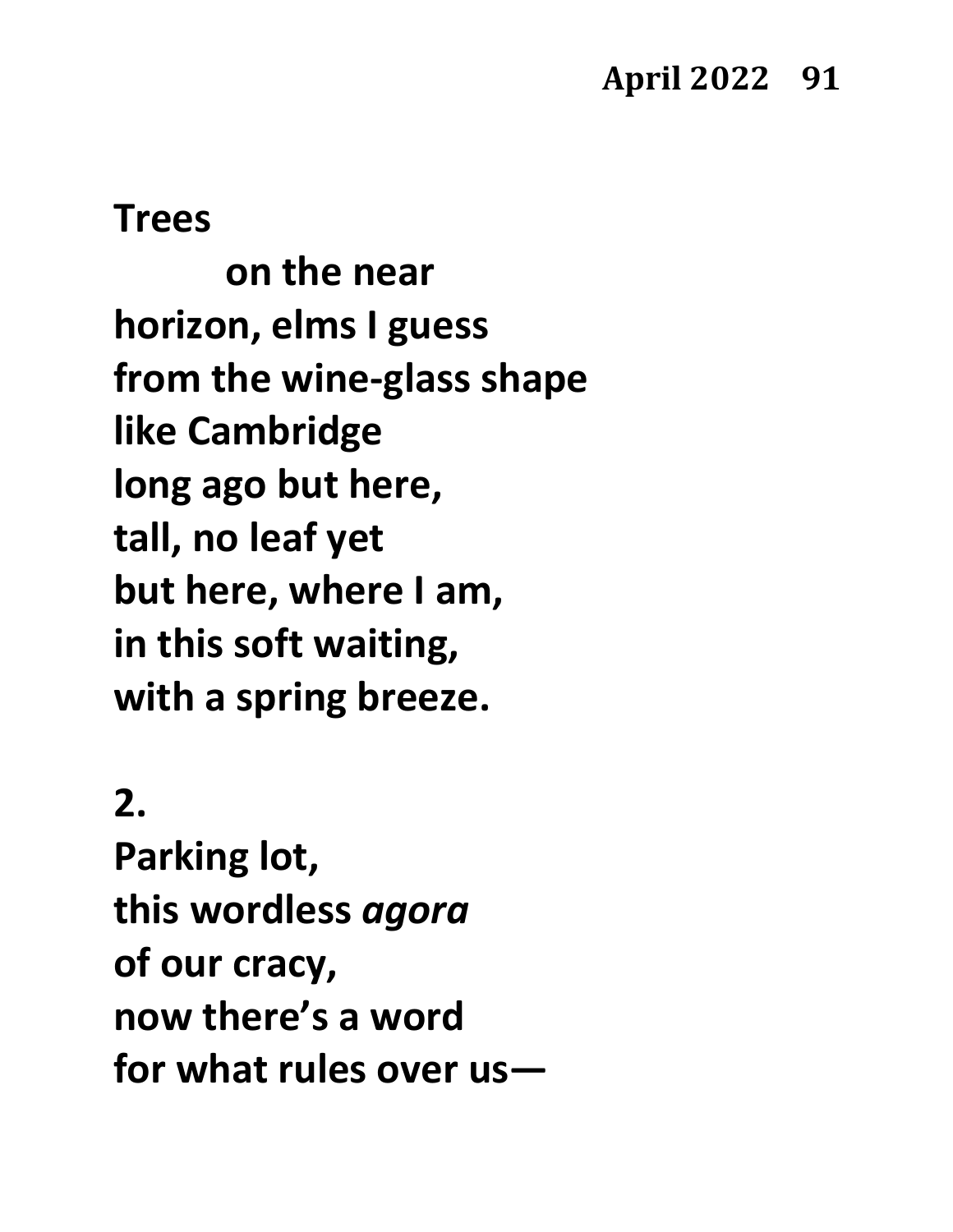#### **April 2022 92**

**the road. Bless us for our endless mutiny stopping the car wherever we feel like it, standing still, being where we are.**

**= = = = = =**

**14 April 2022 Red Hook**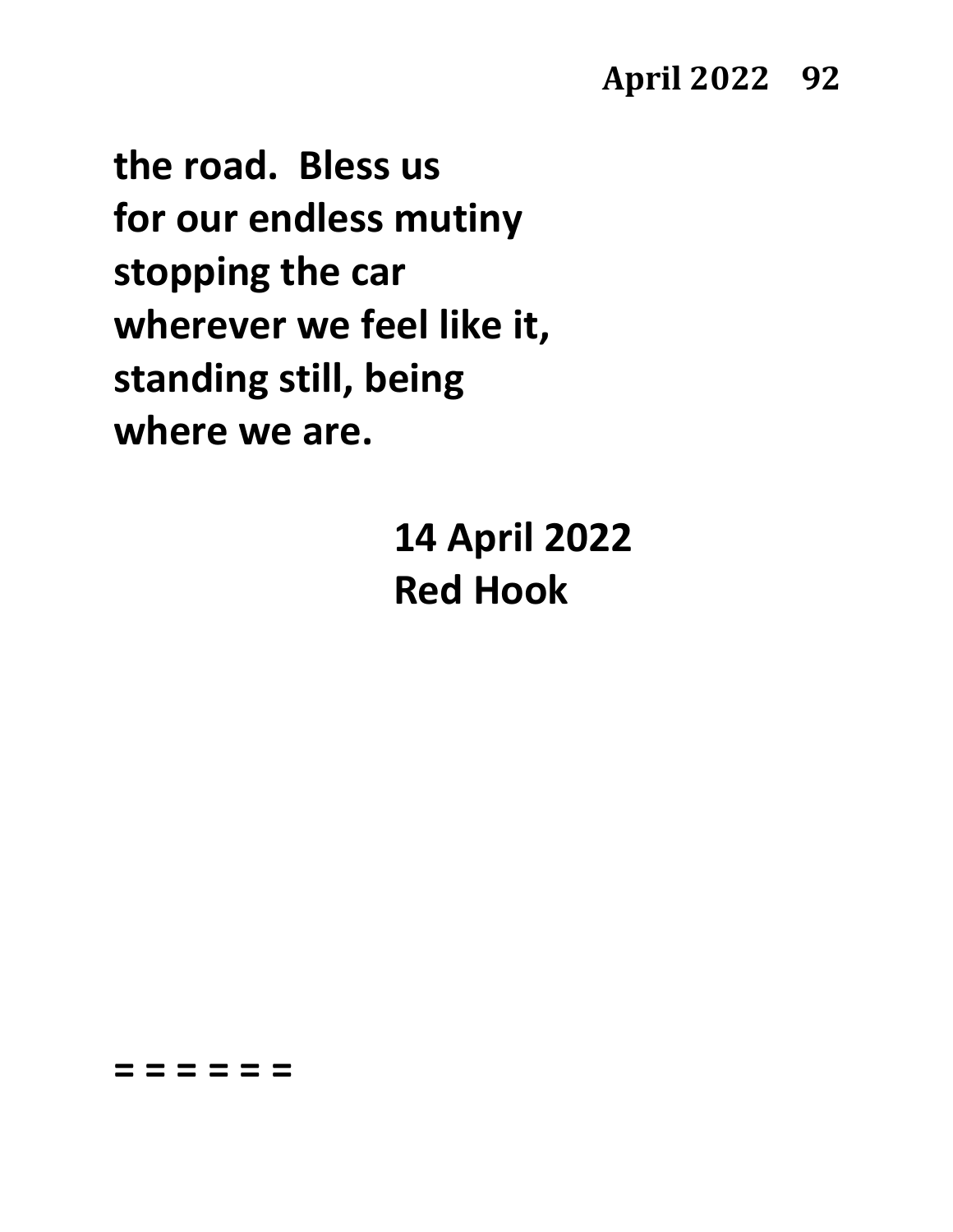**So many tales tell from one happening. Picture a man standing by the road and a woman walks by. Nothing said, nothing done, but what can tell in the minds of each and the deeds of both go on forever. Gay or straight, young or old, we'll never know, and so have to go on telling until they're done.**

**15 April 2022**

**GOOD FRIDAY**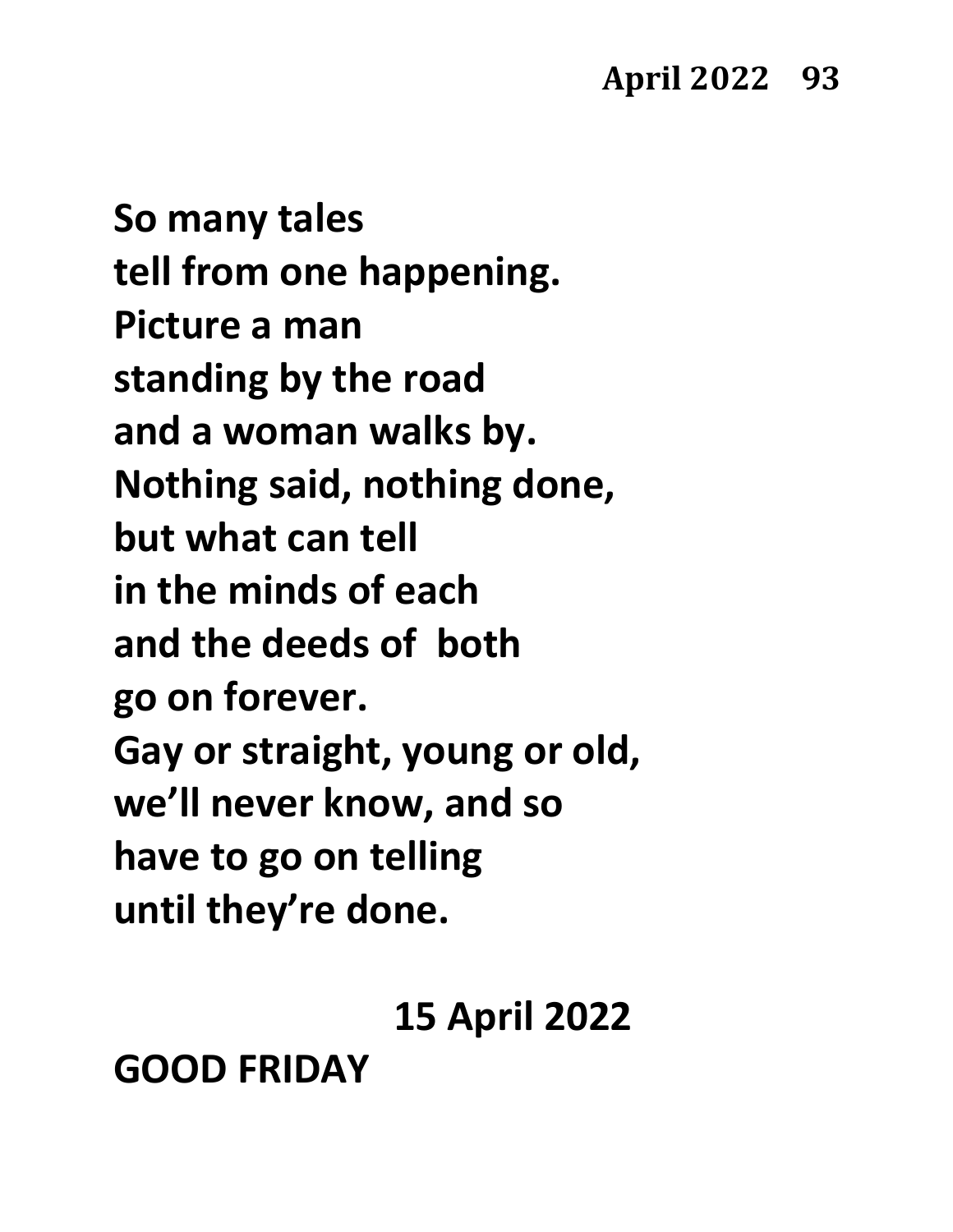**The pain of it lingers still. So hard to understand how people could do such things, that someone would let it be done. We usedto sit in church from oon till three,** *Tre Ore* **they called it, three hours of Christ's suffering. until his quiet came. Centurion's spear then we stumble out into springtime, thirsty, wiping our eyes, forsythia offering its gold. Or so often huge grey skies turbulent with cloud and no wi/nd, a sky like ruin, end of the world, we walked**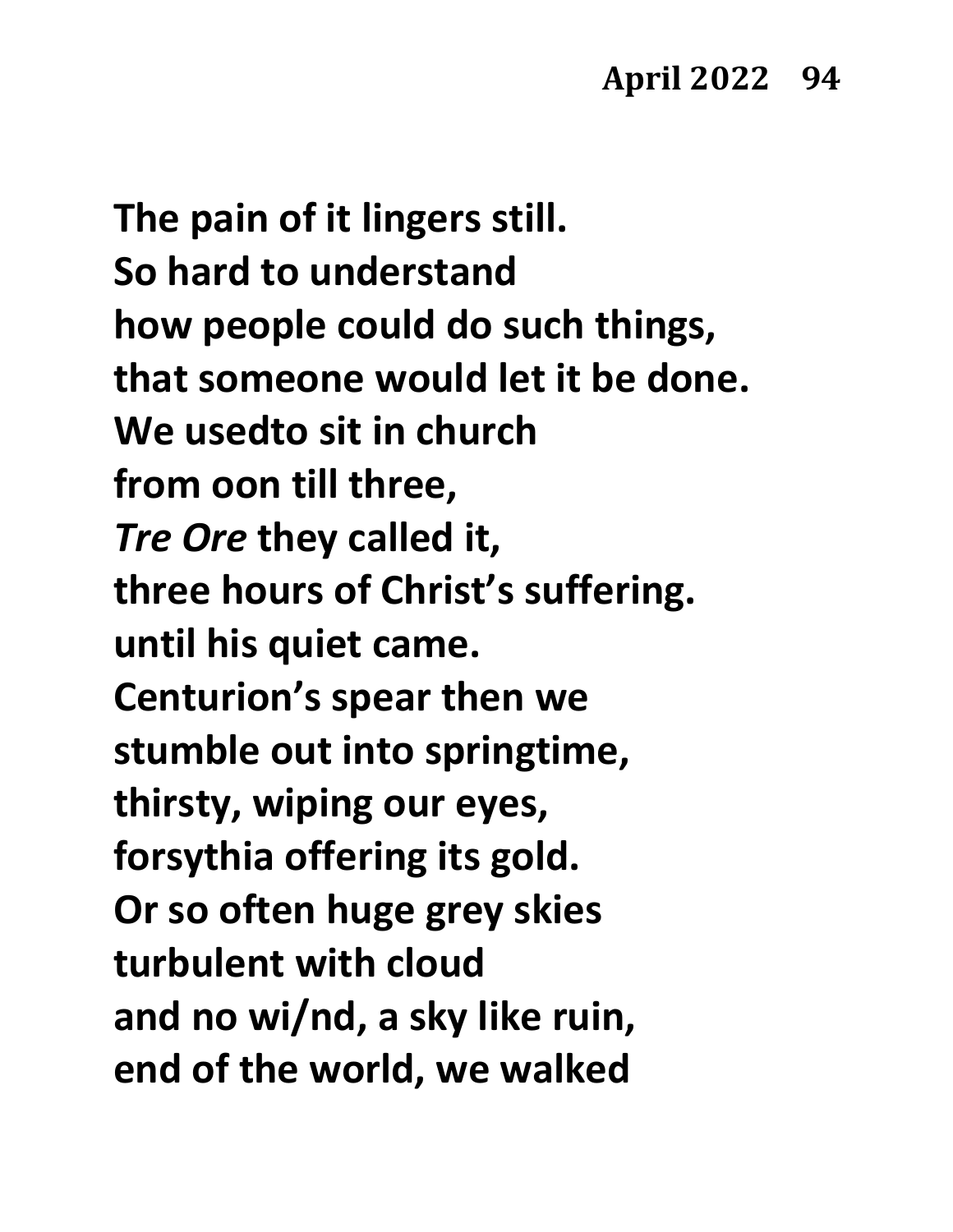**from one fear to another. But a bus would go by and then it was just another day.**

# **2.**

**Today on the other hand nothing happens. Sky pale blue, calm sun on the lawns. Slow change of register in the neighborhood. Barns with no cows, silos with no grain. What is this tune the relaxed meadow sings to its horizon? Why is it, so quiet?**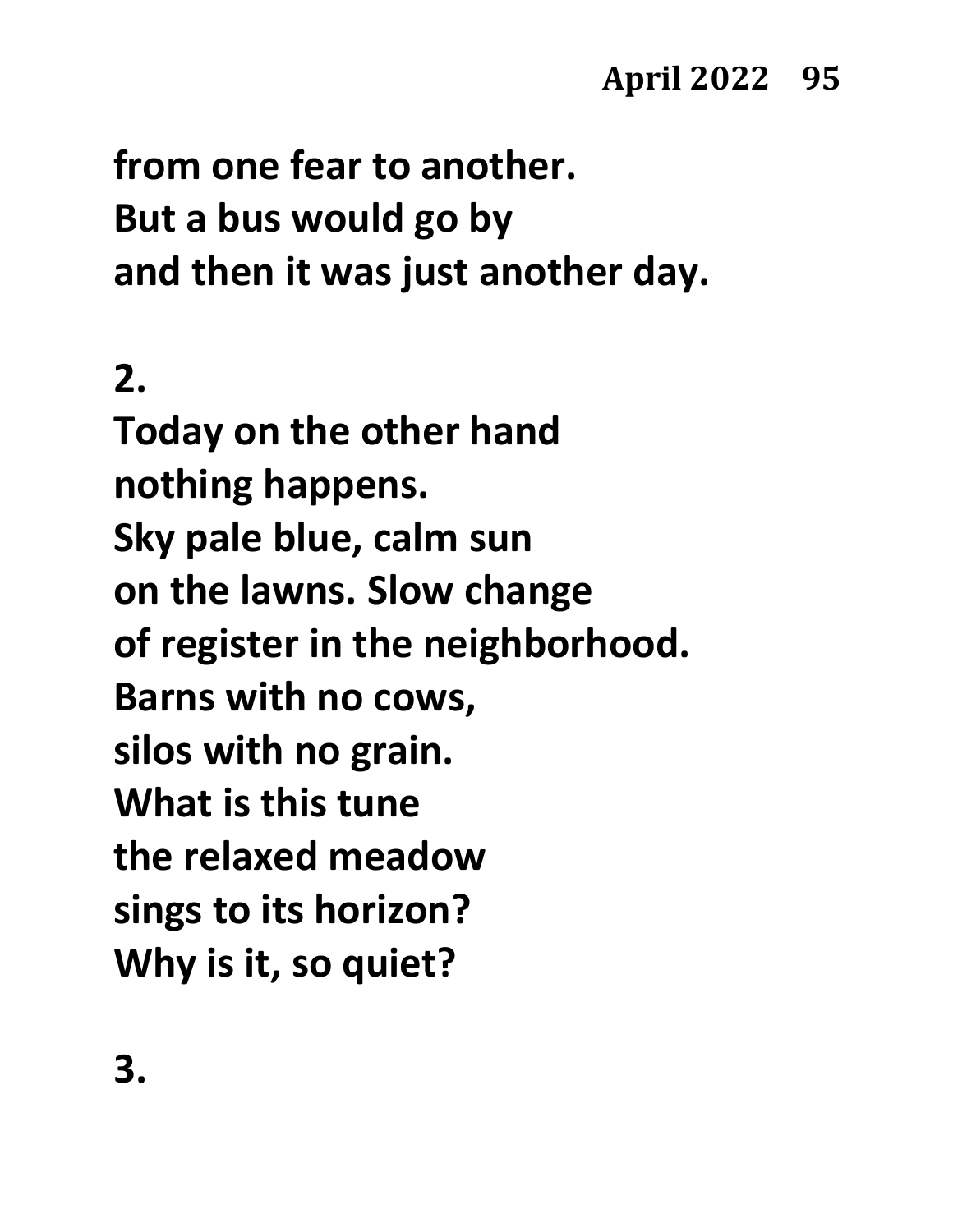**Inferences abound. They come from the mind kie flowers from the ground. Wait till I see me walking in the field– then I will believe. Wait till the blackbird perches on the phone pole– then I will listen. The empty road whispers how closeI am to going away.**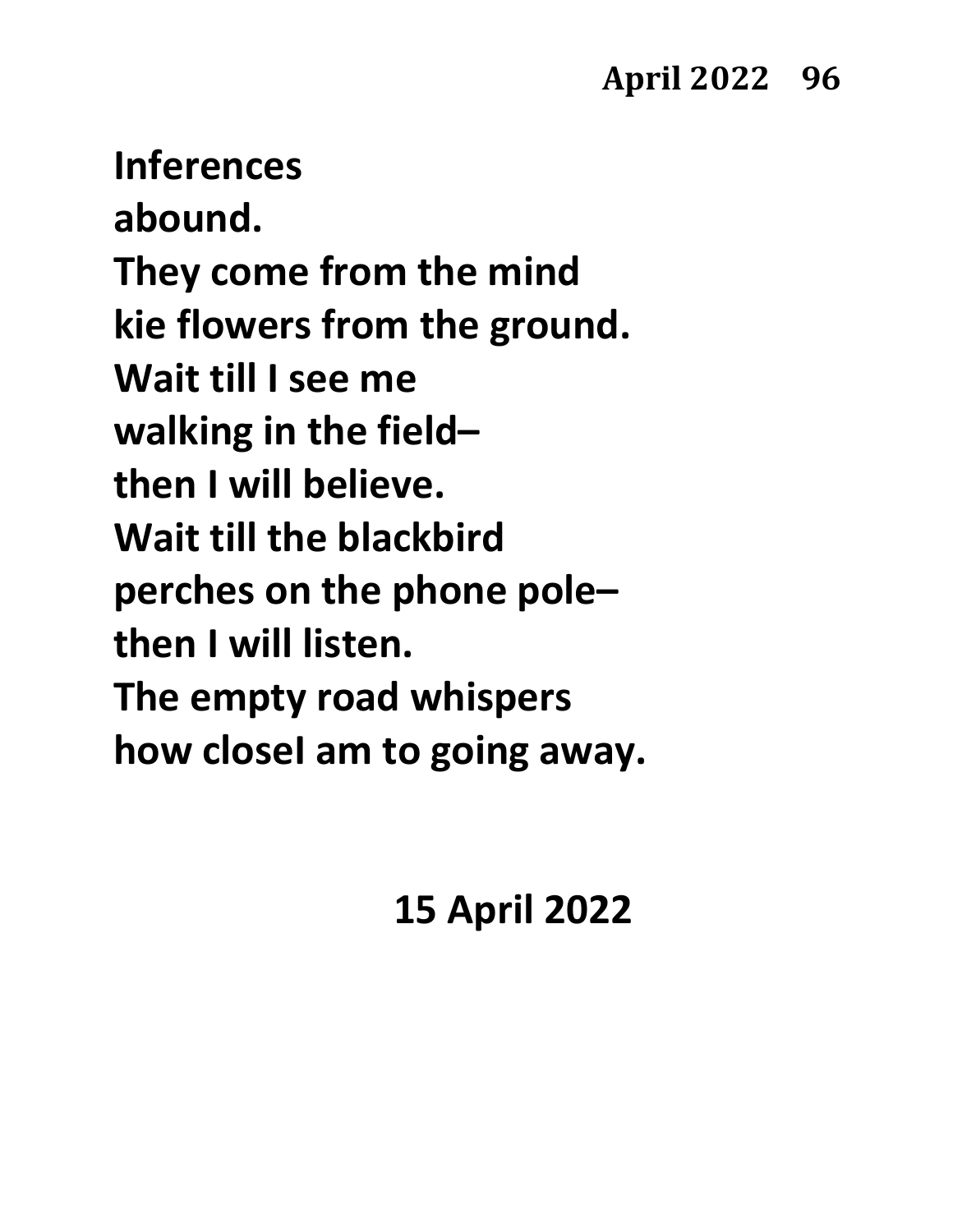**= = = = = =**

**Sometimes the sun is an asterisk tells me to look down to the foot of the page where the small print of reality clusters, hard to read, full of strange names and numbers, the real stuff I keep trying to skim/// my way above.**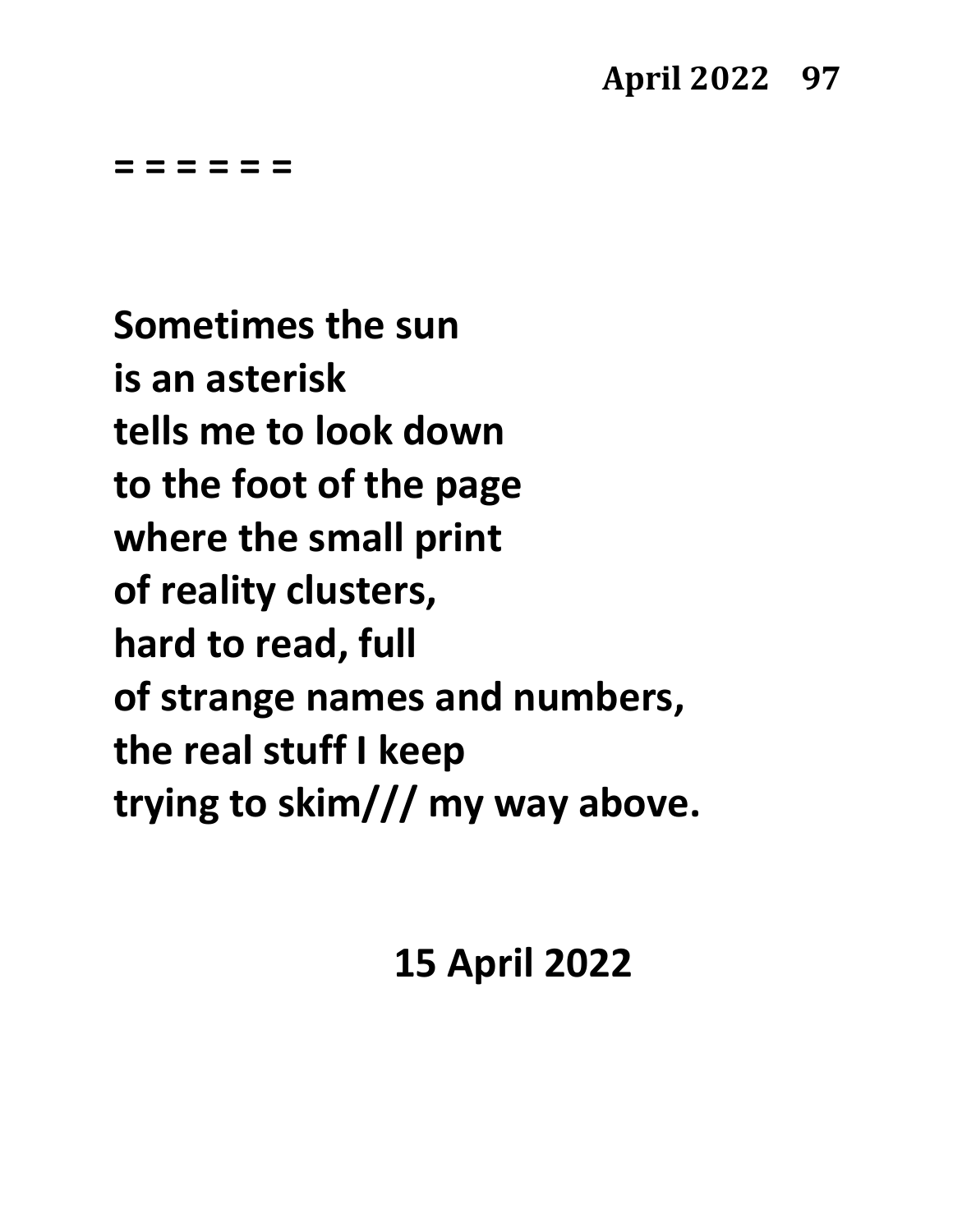**They pack white mushrooms in a blue plastic box.** *Agaricus campestris* **and I like the combination, but why do they and why do I?**

# **15.IV.22**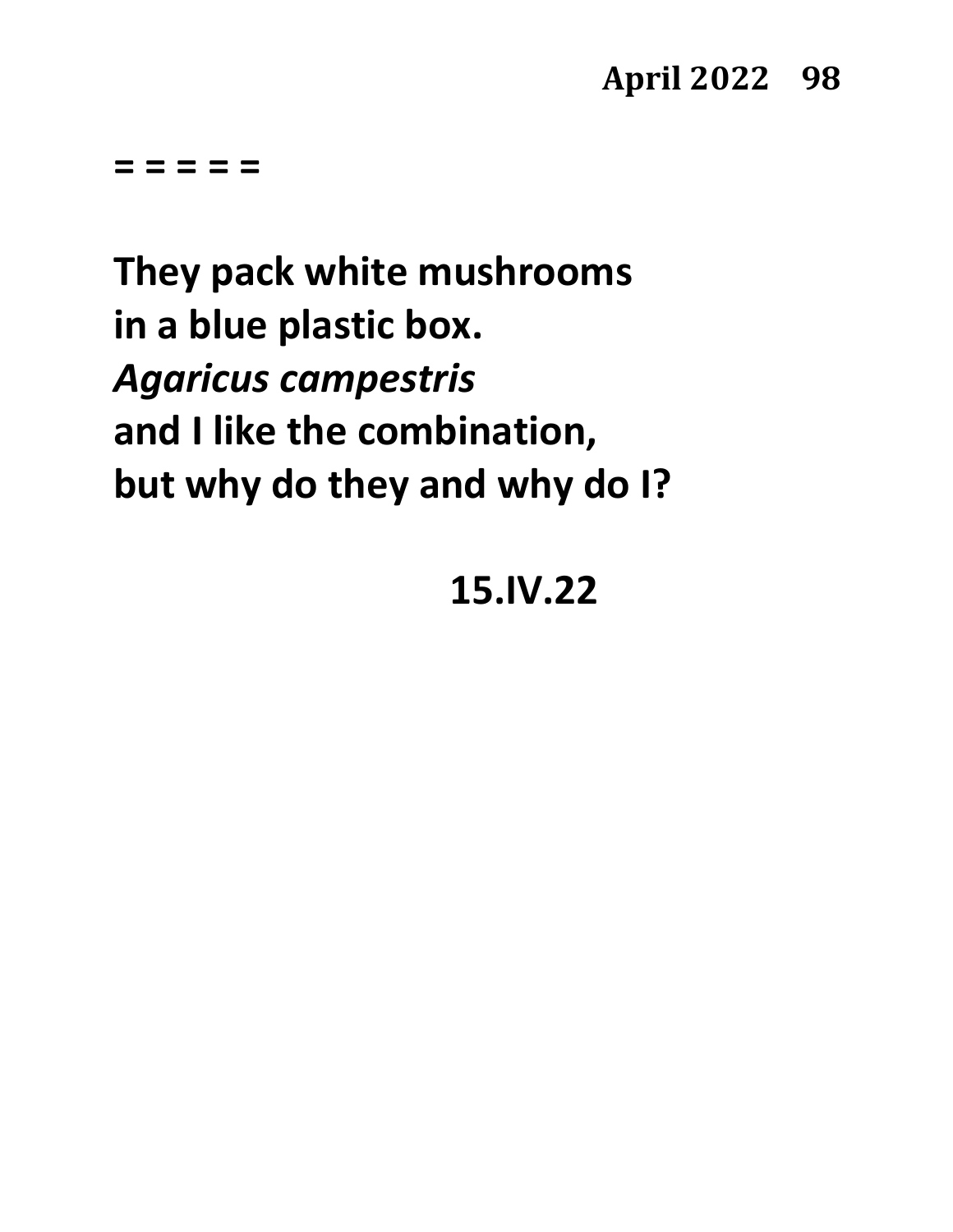# **FULL MOON HOLY SATURDAY PASSOVER RAMADAN**

**They converge, They try to tell us something. What? Hard to hear, all the languages speak at once, so loud, the sound track of reality shouts, each clear voice distorts the others, help, we want the sweet music of sleep. And I couldn't sleep. Sleep is a colloquial language but I lay there struggling with the formal grammars of pain and anxiety and just the otgherness of everything**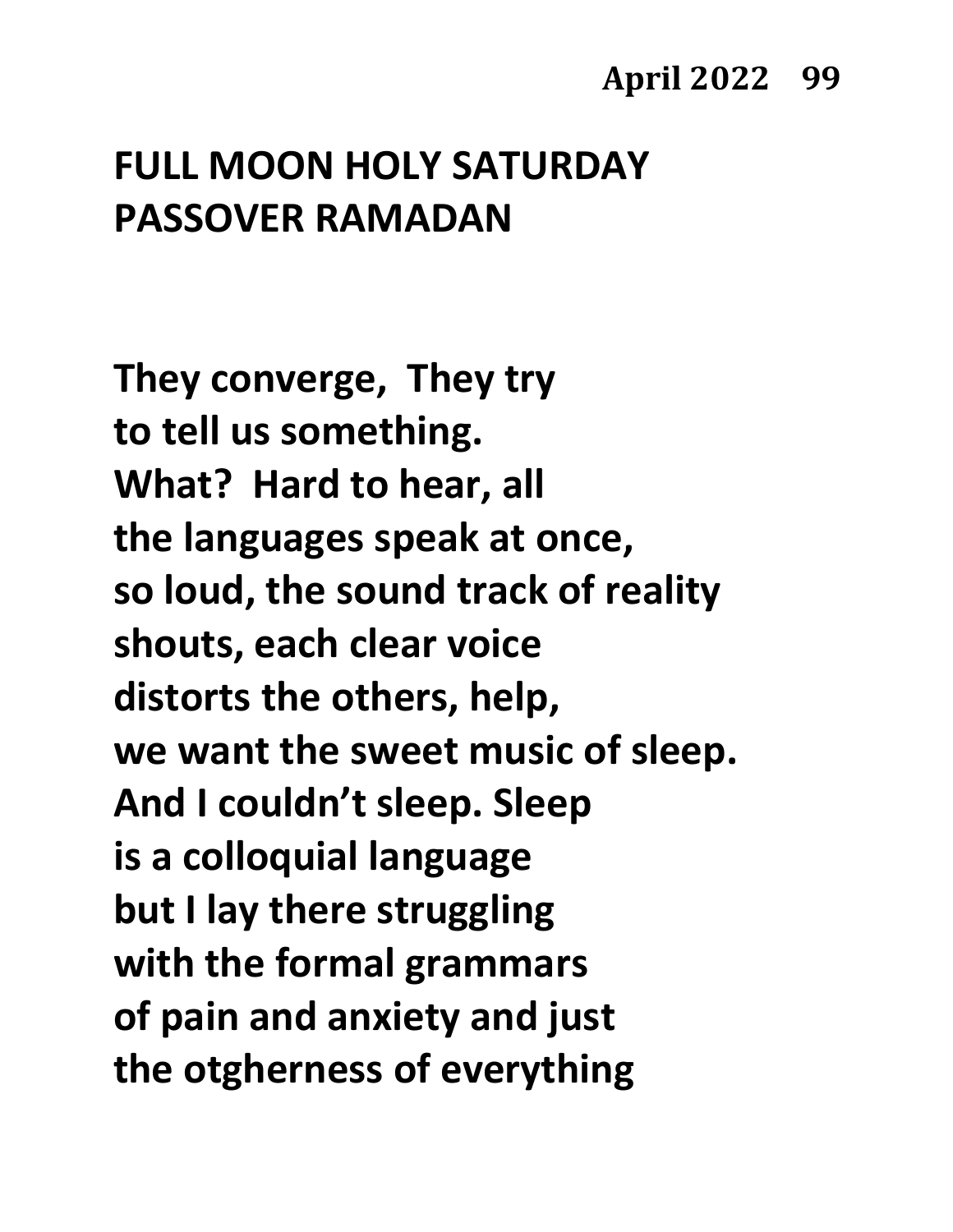**and why is it all now. I was close to nothing when I finally slept. Awake now, now what, Palliation is the answer. Ease the pain. Christ asleep in the sepulcher. The voyage begins.**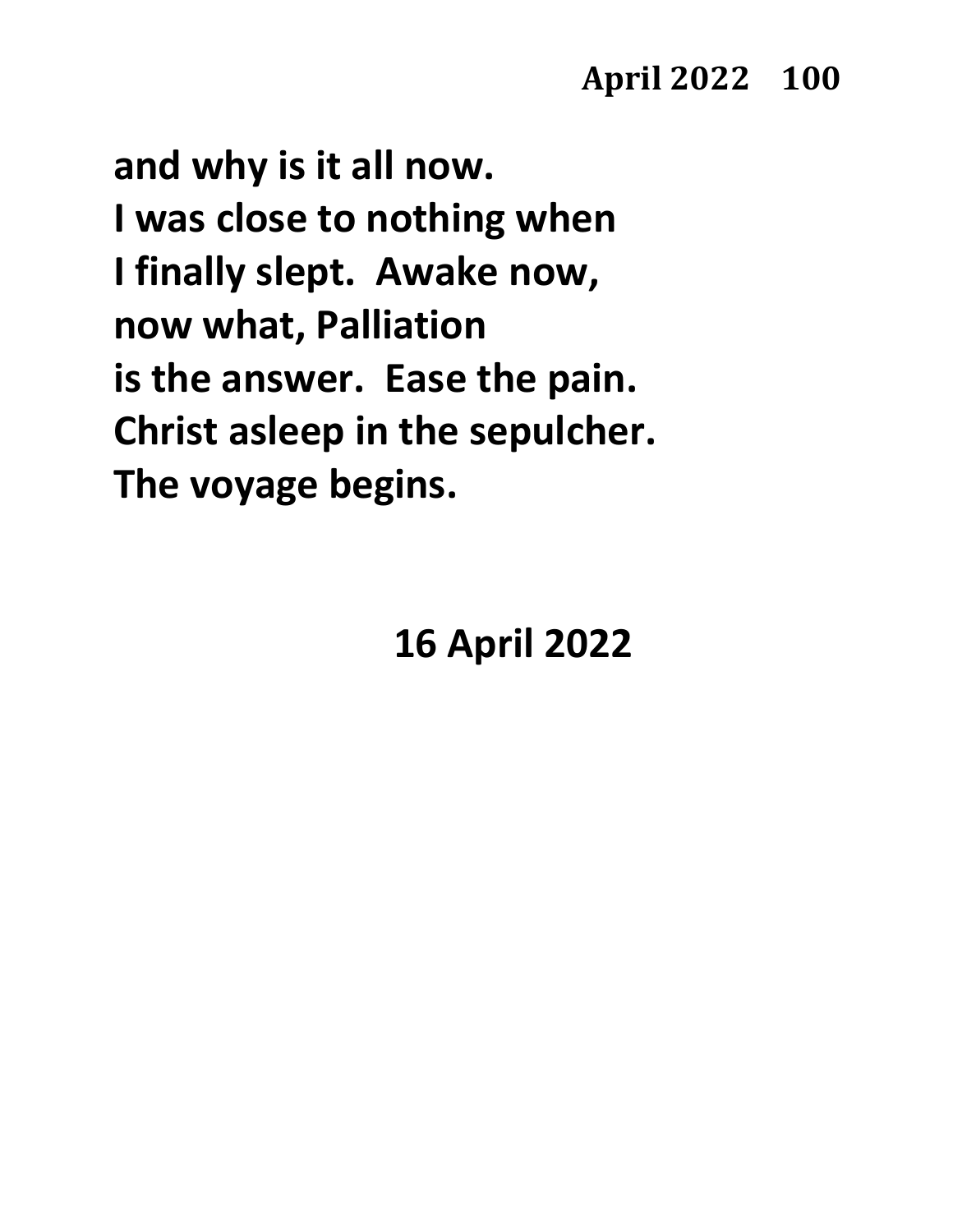**Look out the vowel, lean all the way out, don't be afraid, the consonants will keep you from falling. Now say where you are. AH or OH or EE or whoever it may be who holds you in long quiet breath. what do you feel before those artful consonants cluster round and close in, keep you safe but at what cost, the lost abyss of your own breath.**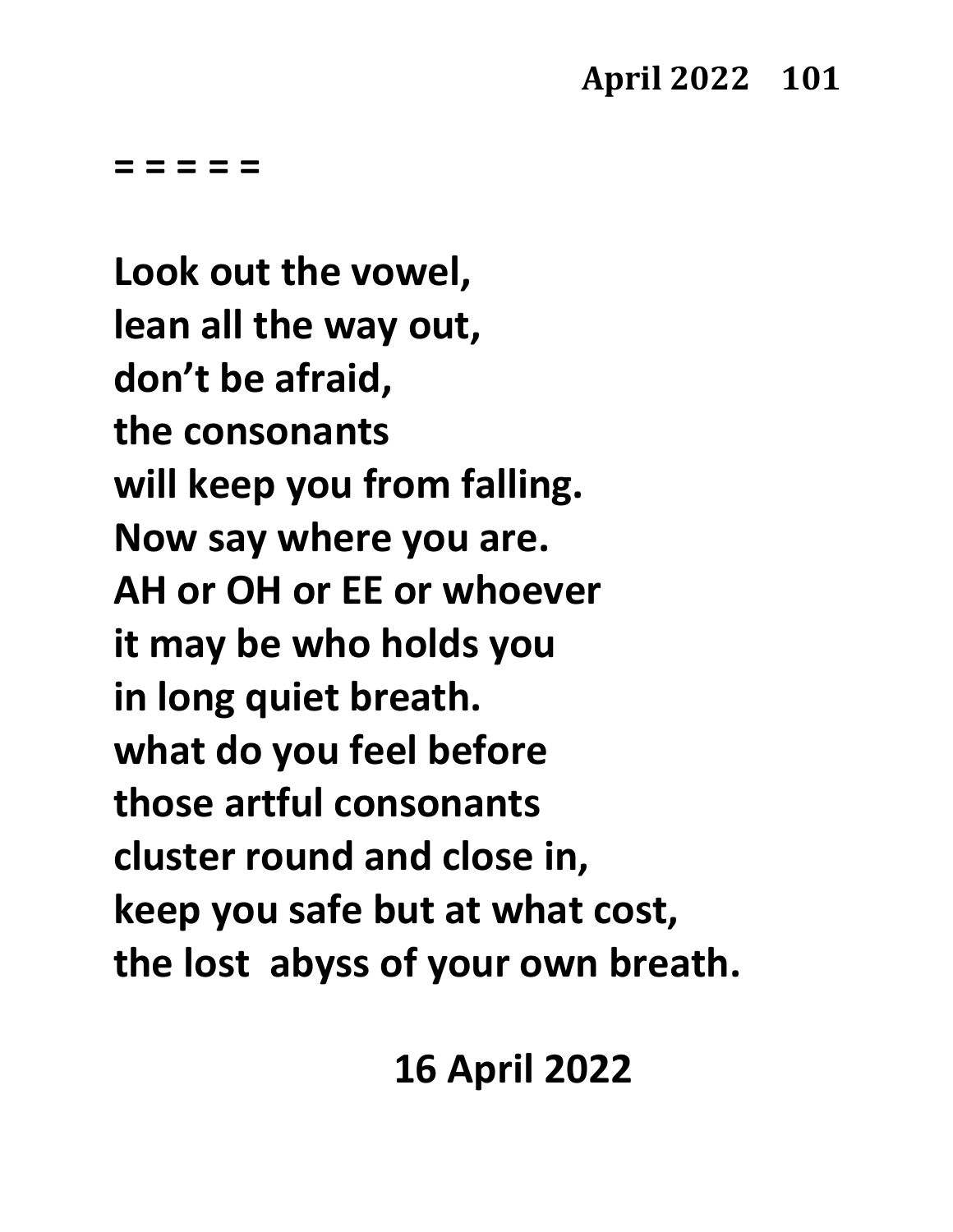**= = = = = =**

**Sometimes I wish I had a piano, not that I could actually play recognizable music on it, no, despite the nuns' earnest lessons after school. But anybody can press a key, white or black, anybody can make a sound come out and listen to the sound. Anybody can stroke polished wood, watch the soft hammers pound the sounding strings, why do they call them that, they're wires, metal, could hurt your skin, can hurt your ears if your fingers**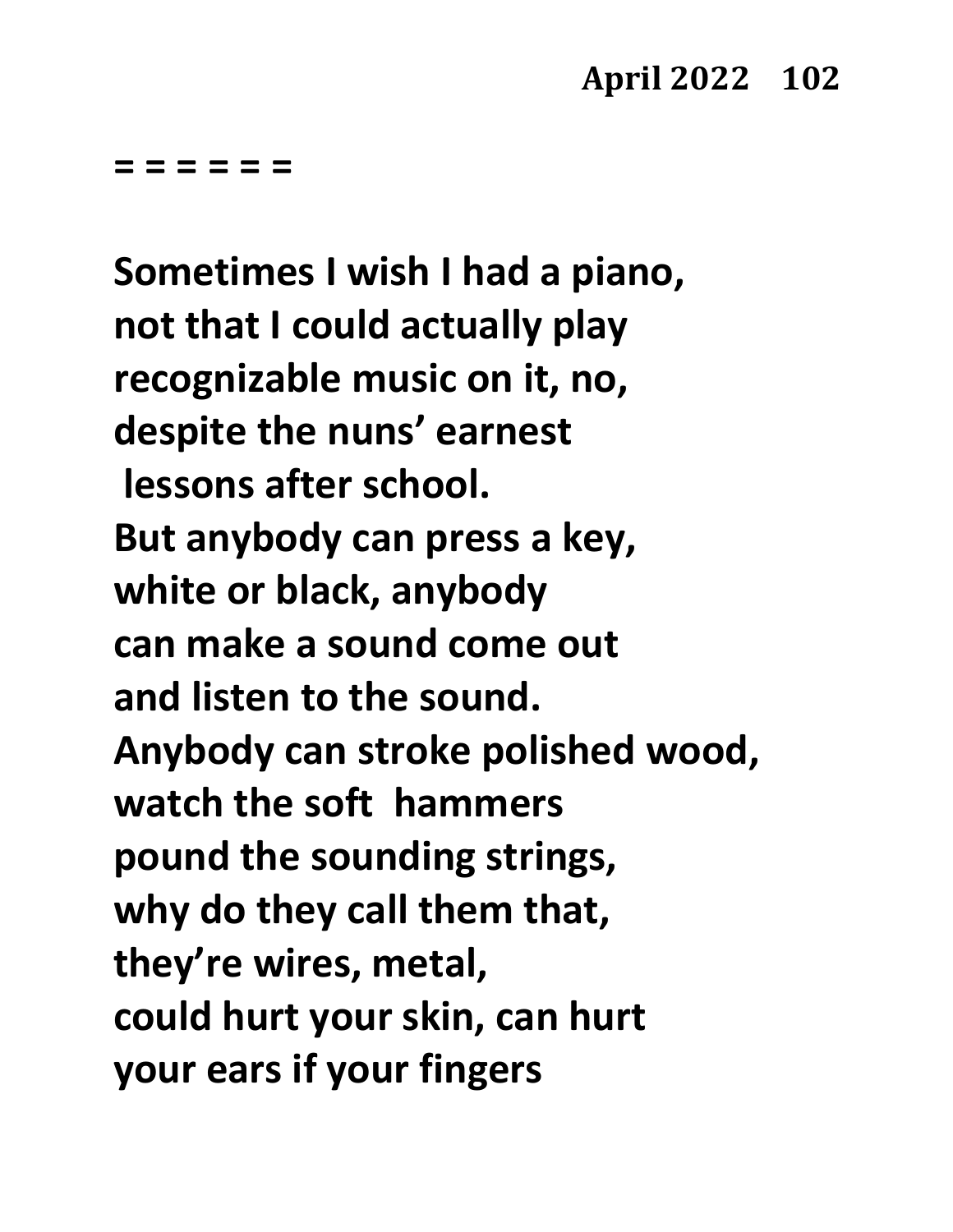**press the wrong keys or just too many of them. I wish I had a piano, wood and ivory, copper and felt, pedals to trick the quick sound into lasting, wood, wood, black or brown, so much wood and weighs so much, no man can carry one alone. But when I'm alone no one neary to bother, I can sit, yes, sit calmly, and let my fingers happen to the poor keys.**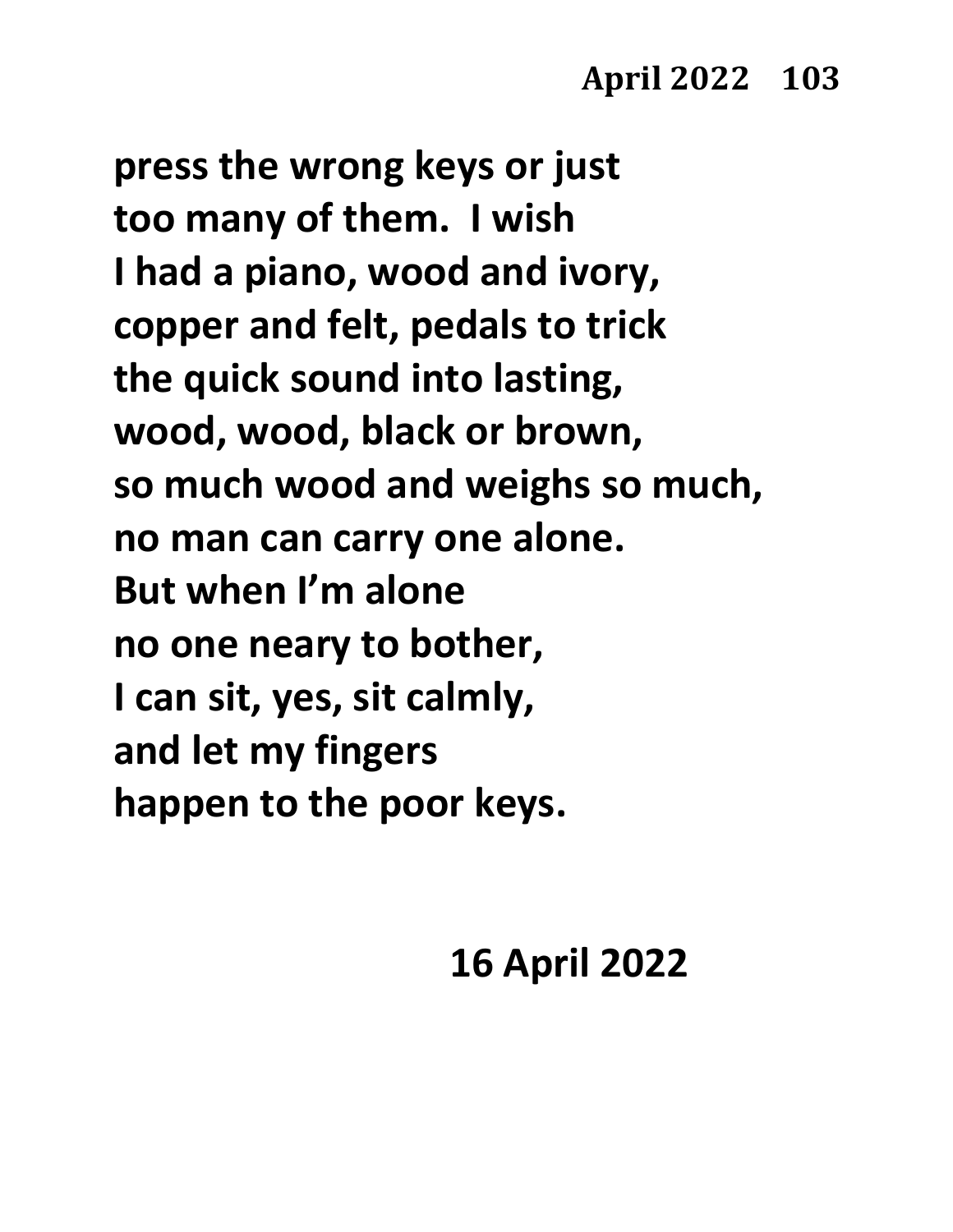**I heard a church bell ring far away. It's just possible, acoustic trick, calm air, the trees repeat. There's one bell a mile south, a smaller one half a mile north that never rings, kept locked up who knows why, but I heard a church bell ringing, like that movie by Bela Tarr where all you see is distance, the bells of elsewhere you dare to hear. 16 April 2022**

#### **= = = = = =**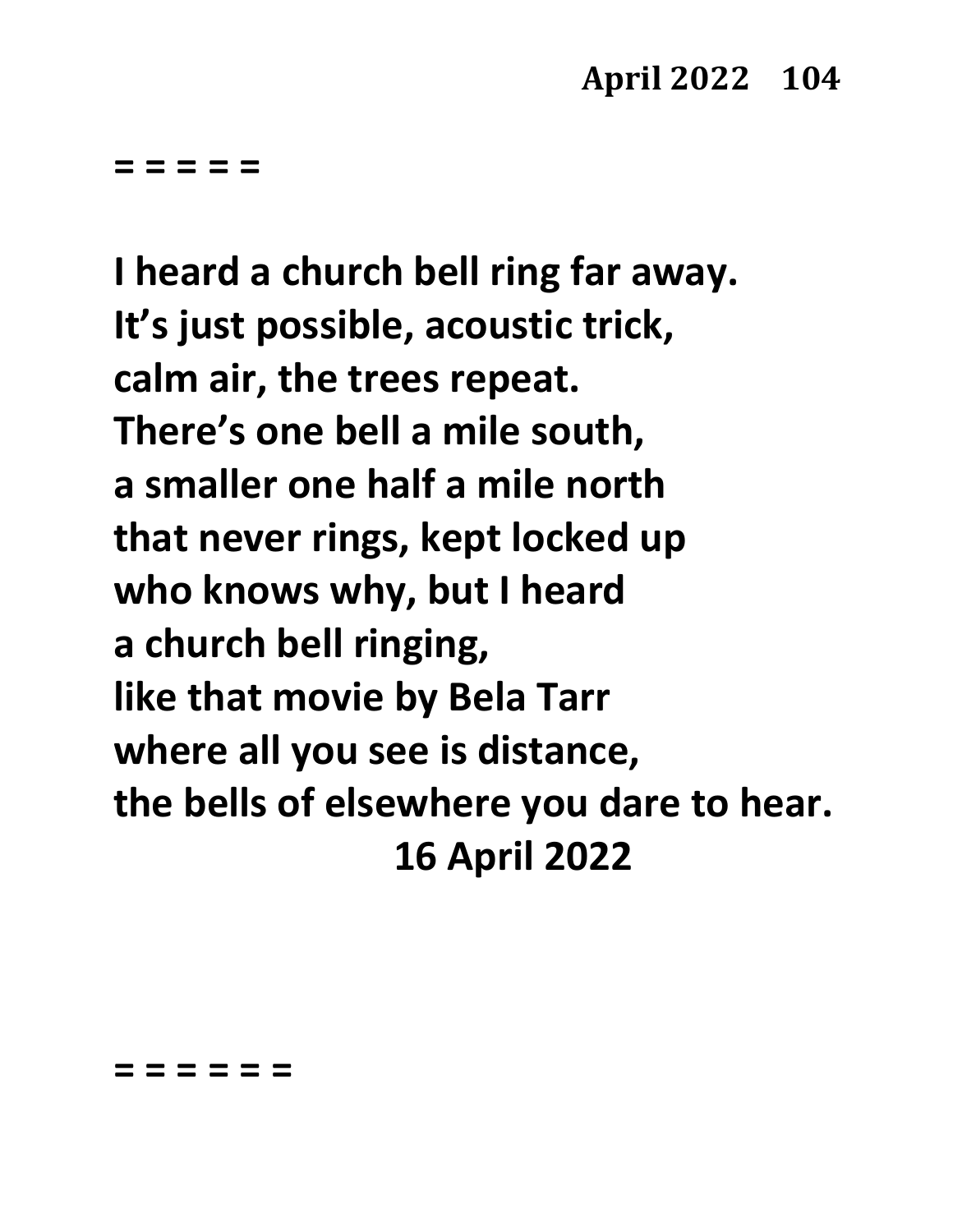**A roll of cloud like cloth across the blue. Easter Sunday, small bird flying very high, unusual. Usually we stay in our zones vertical, horizontal, this town, the walls of ancient Rome, city limits, notes of the tune. Easter, rising from the dead, rising against government, what do we learn from our festivals?**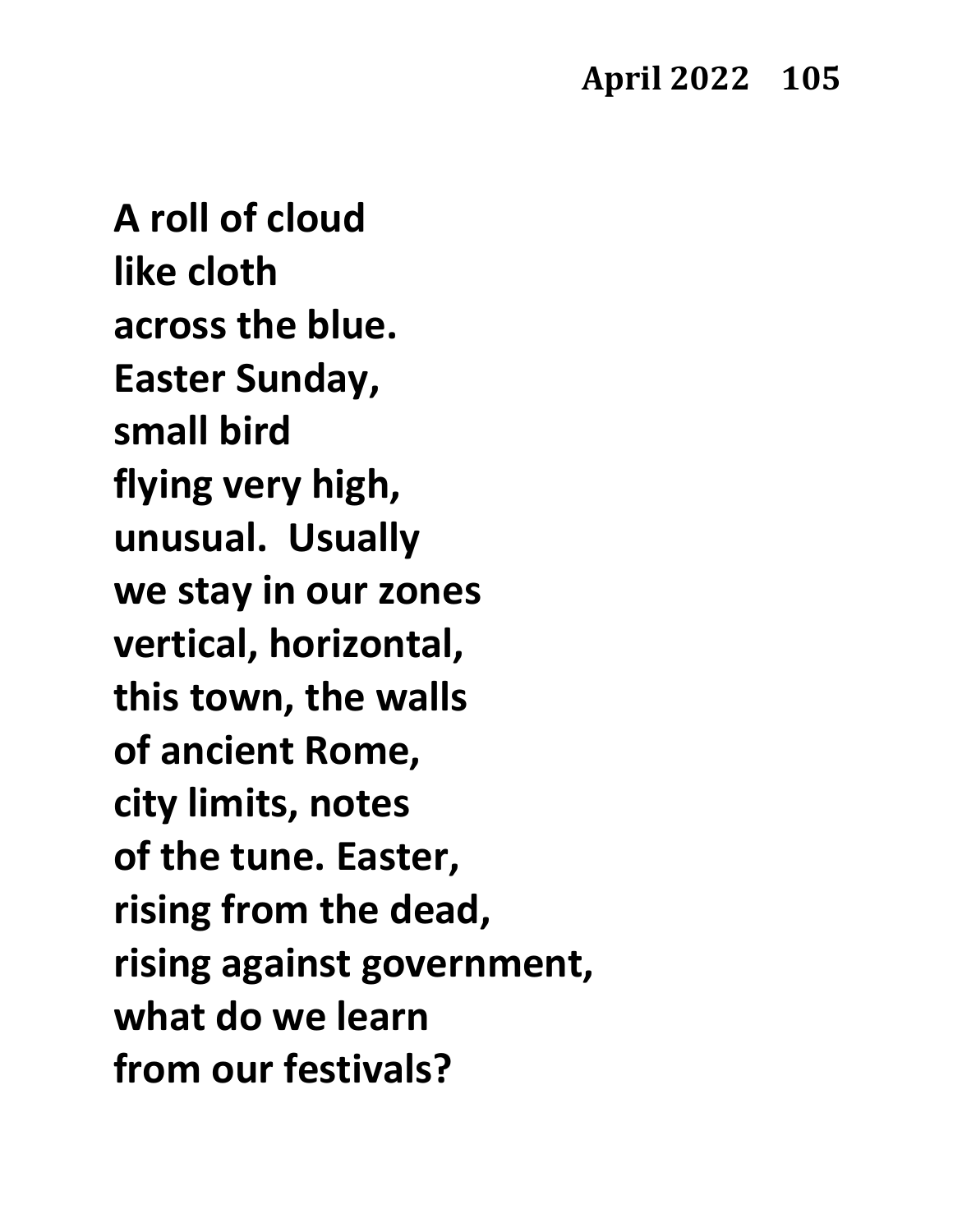**Come back, bird, explain your altitude, I need to learn something from you before the day takes me away.**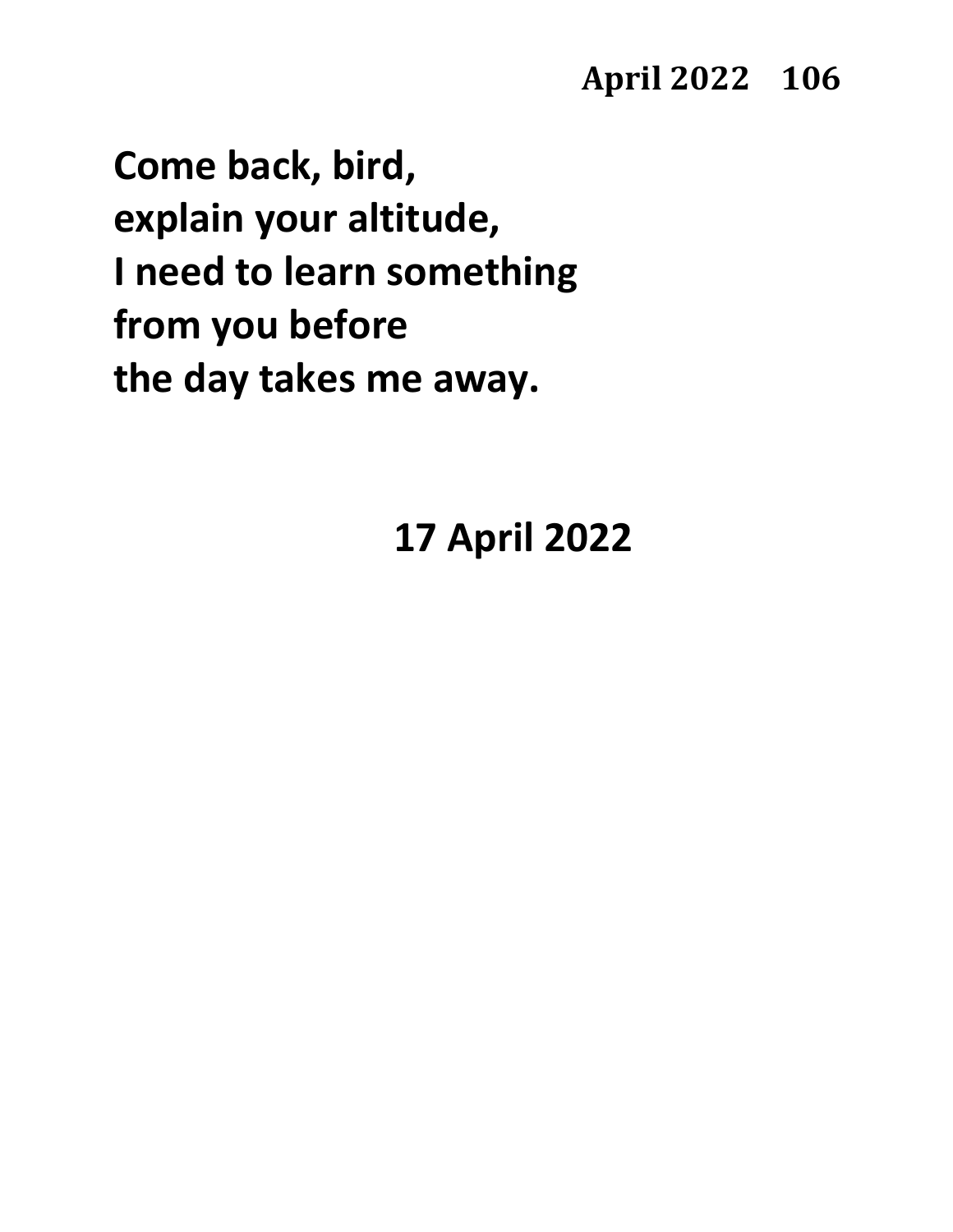**The daffodils by the old freestone wall look fussy this year, less chalice-like, more petal-flaunting, a hundred yards of them along the road, the wall, low wall, yellow river bright in sudden sunshine, April. Forsythia. It is important to learn a foreign language, one no longer spoken–Greek will do, or Latin even though that's not as foreign as it could be, or Phoenician or Tocharian or sun-drenched Aztec on this cool day.**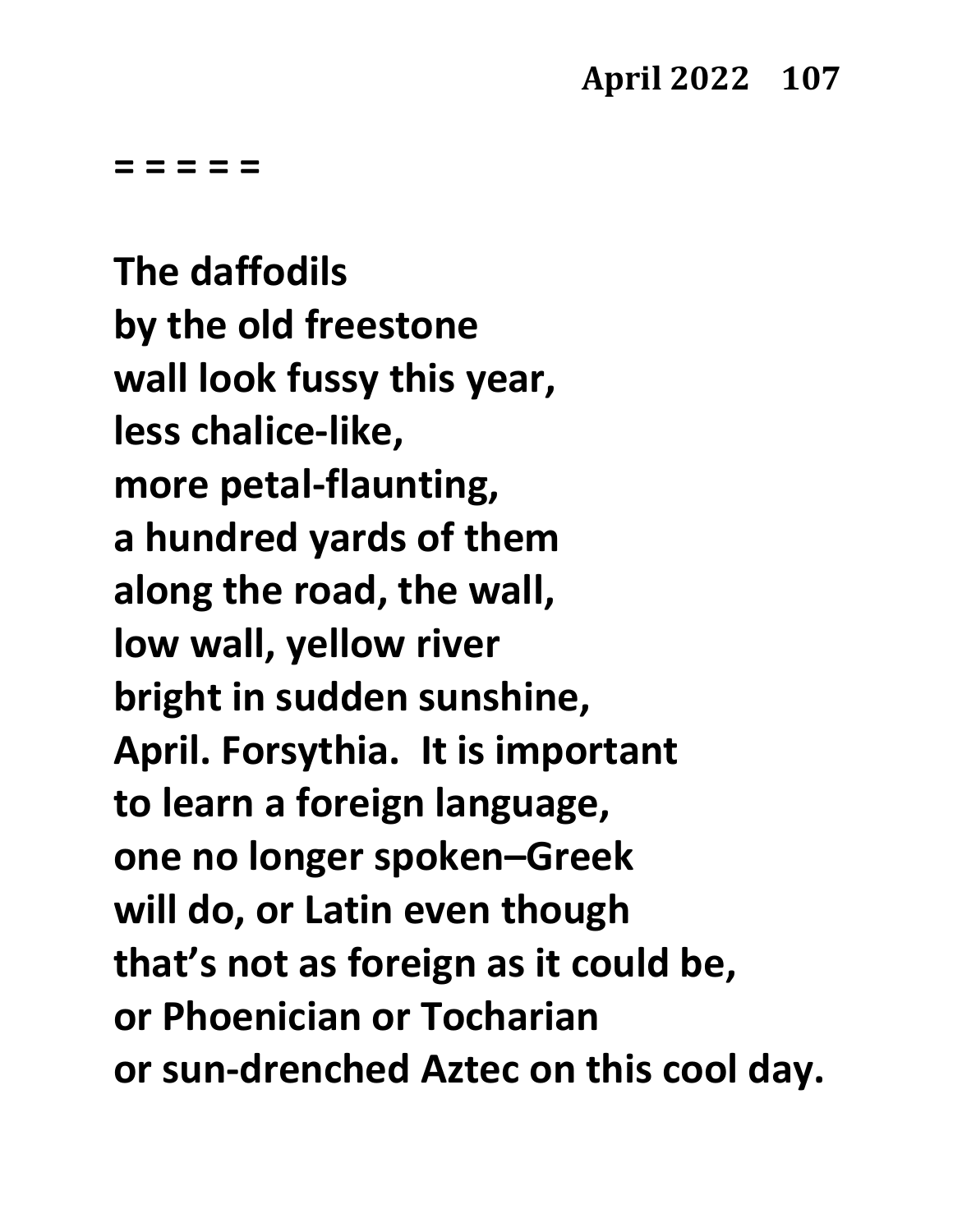**That's what the flowers said, we are yellow, you know nothing but the names of things and qualities and actions so it behooved you to learn all the languages of humankind so you can flower too, and we have only a few weeks to teach you. Fetch out your grammar books and begin while we wave you on gently in the sun.**

## **17 April 2022**

**= = = = =**

### **It's not wrong to be sentimental**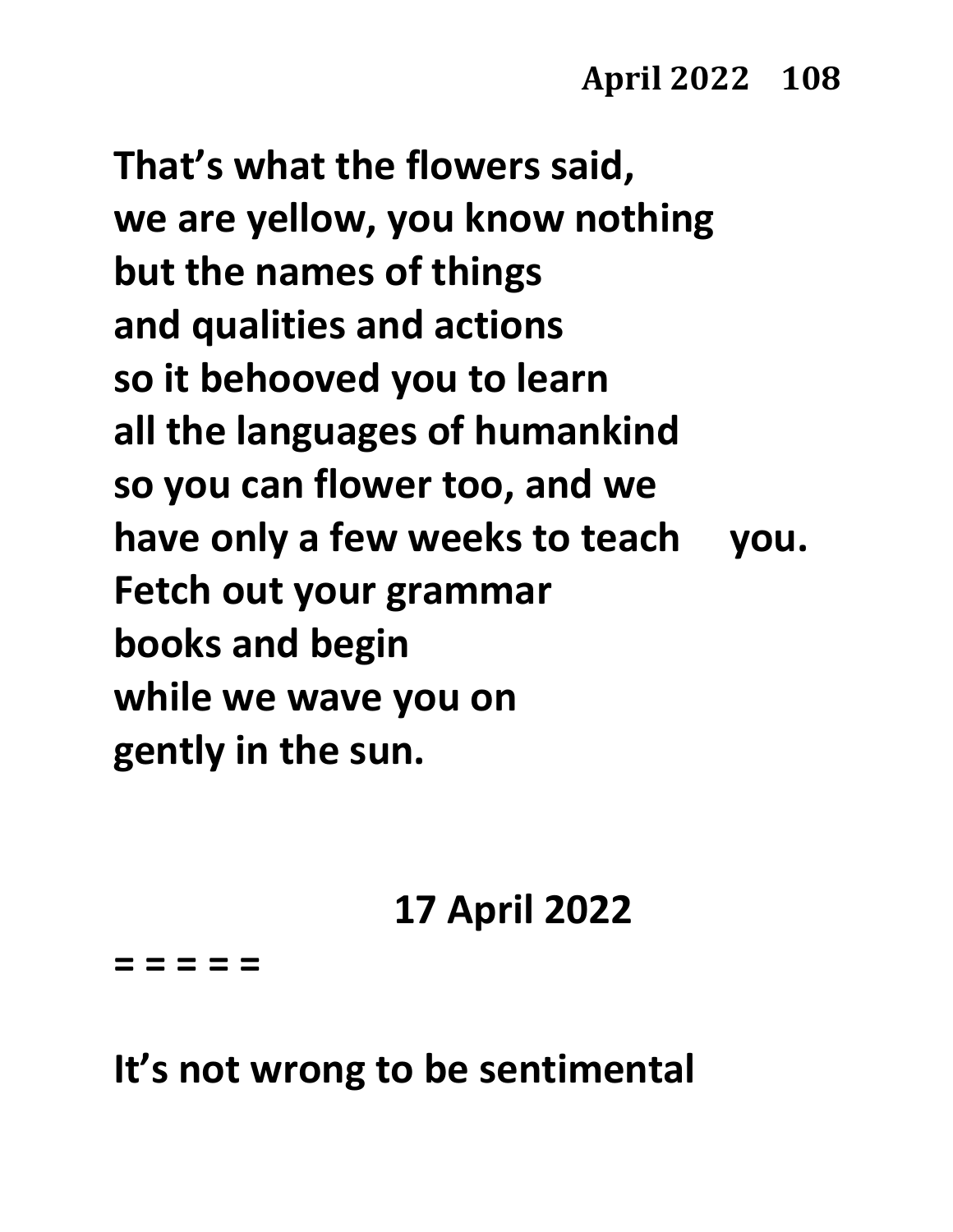**as long as you really believe what you say.**

**Otherwise the words will fester**

- **through the day and give you bad dreams.**
- **Fact. So if you cant's say what you mean,**
- **at least don't say what you don't mean.**
- **Sentimental goes right to the heart.**

# **17 April 2022**

#### **= = = = =**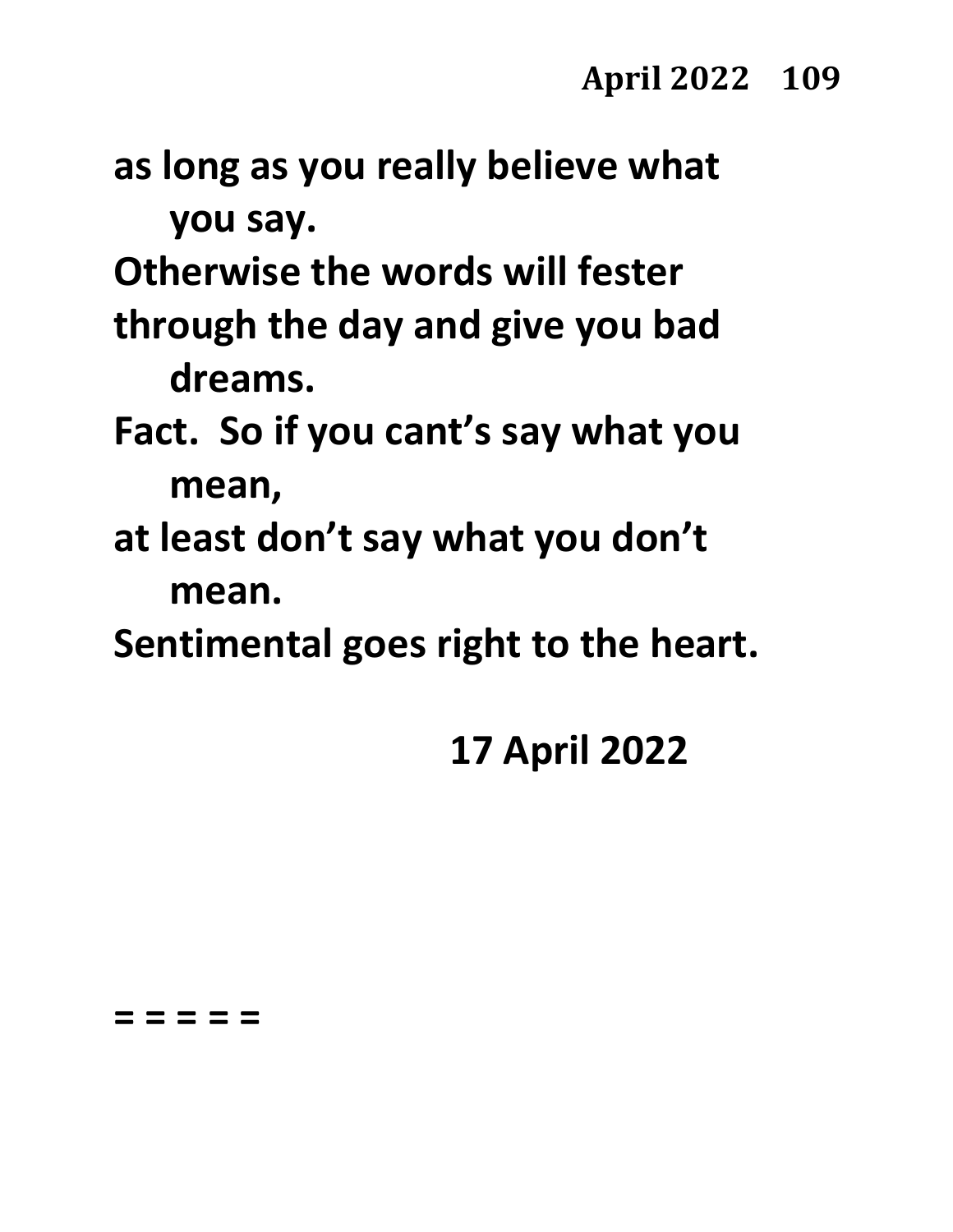**Now the stone's been rolled away, the Christ is walking down the road out of the garden, the Mary at his side.**

**He is going east and she west, carrying his word. To us who need it.**

**That is all we know for sure. All round the world stones still stand, reminding us.**

**18 April 2022**

**= = = = =**

**Not so cold today**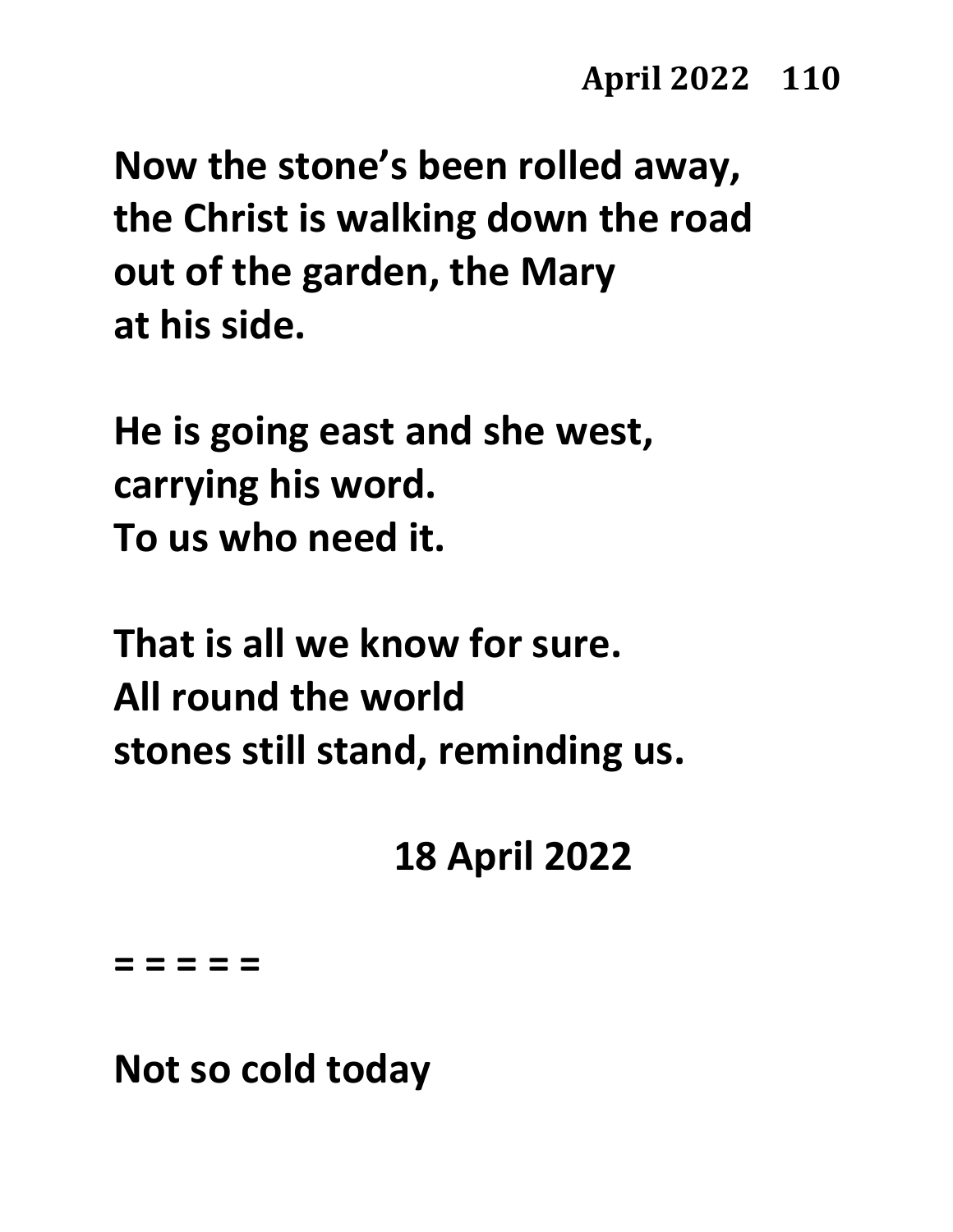**I thought you'd want to know.**

**Sun and blackbirds and no gunshots heard.**

**I feel almost calm, like a Chinese river with a poet sitting by it a thousand years ago one word at a time.**

#### **18 April 2022**

**= = = = = =**

*secret stevedores transfigure the sea*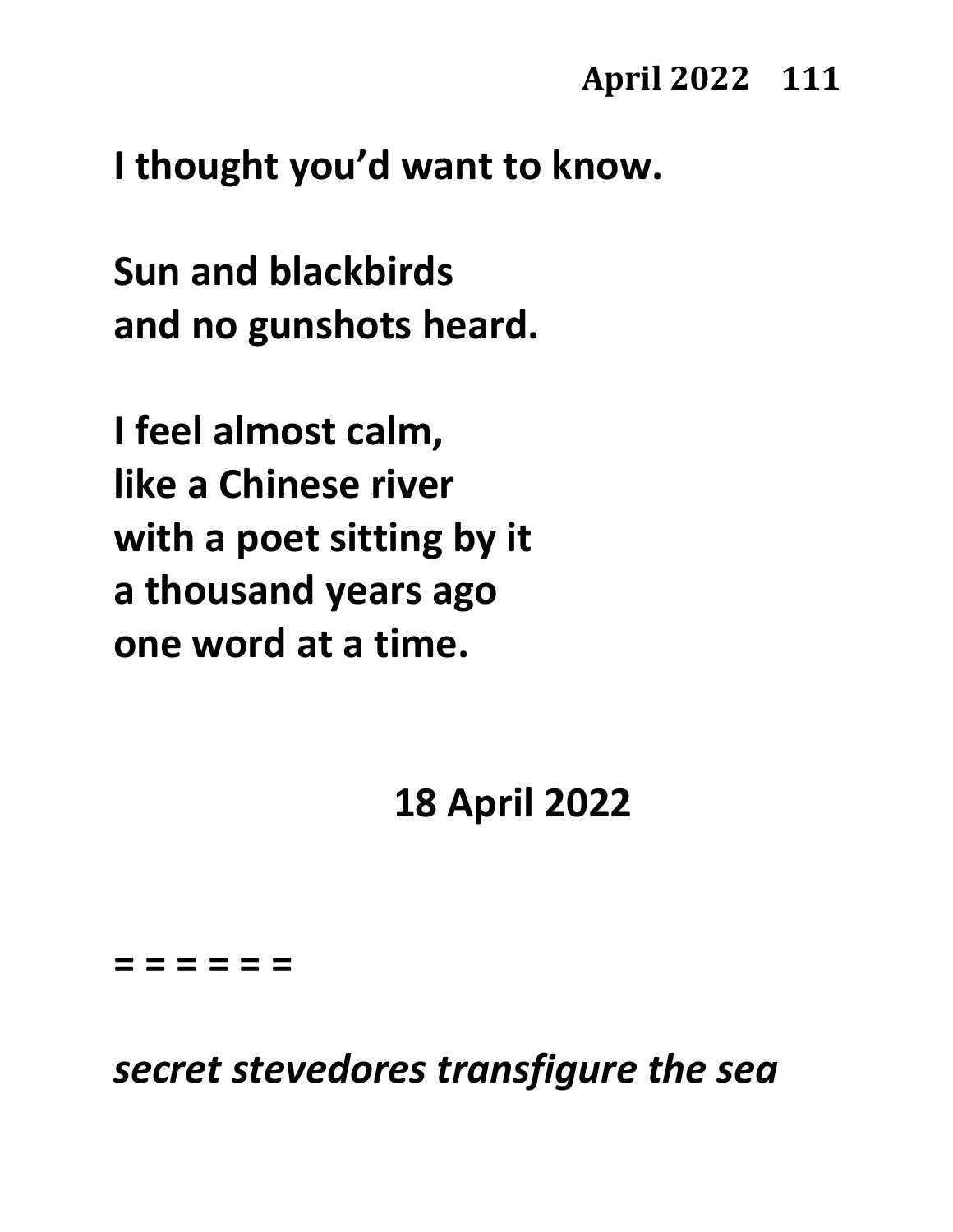**A phrase from Joel Newberger's "Jaec Olim" text, a line as I remember it, that's the gist of it anyhow, but whether it was a question or a statement or a deed the future will bring, should bring, that I can't remember.**

**But the future is the easiest thing of all to remember. Any image of it is true, every blank page is a meaningful silence. We say: The day will come.**

**En tout cas, I see them at work, bold Polacks and Micks and Dagoes stripped to the waist, hauling from the ocean harbor great baskets dripping with what the sea needs no longer, emptying**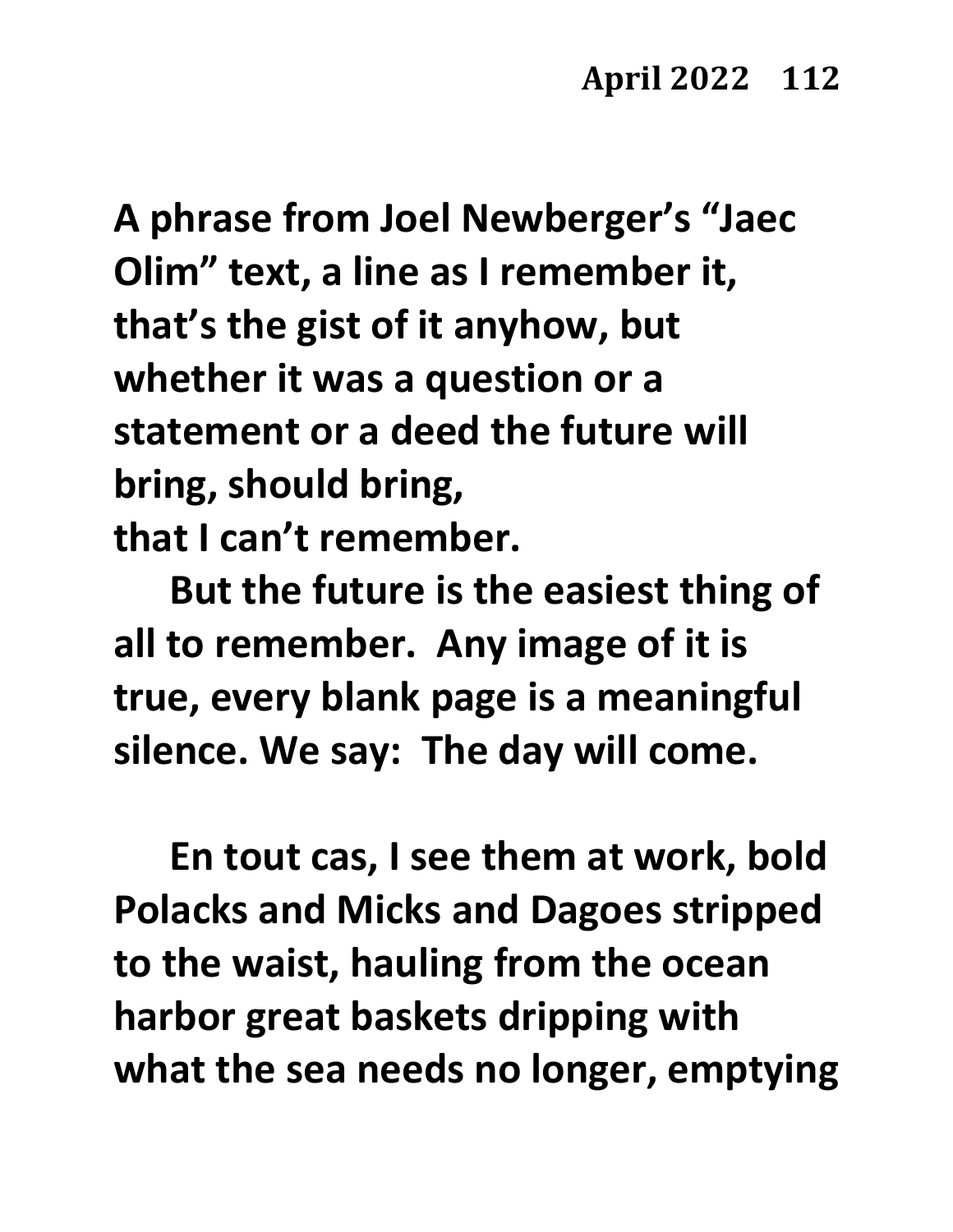**the sea of all the irrelevance we bring to it by hand or spittle or streams from farmland and factories. And when the half-naked men, muscular, goodhumored mostly, only beginning to grey at the temples, when their great baskets come up** 

**empty, why then their real work begins, hauling from the eighteen-wheeler that the Temple has filled, hauling cartons and barrels of sacred, or is it secret, matter that will change in a few hours the sea, the whole sea, into what it fundamentally is, mother and child, dining room and library, home of our habits and we will at last bring back the report she sent us out, up, on land, to find, to become.**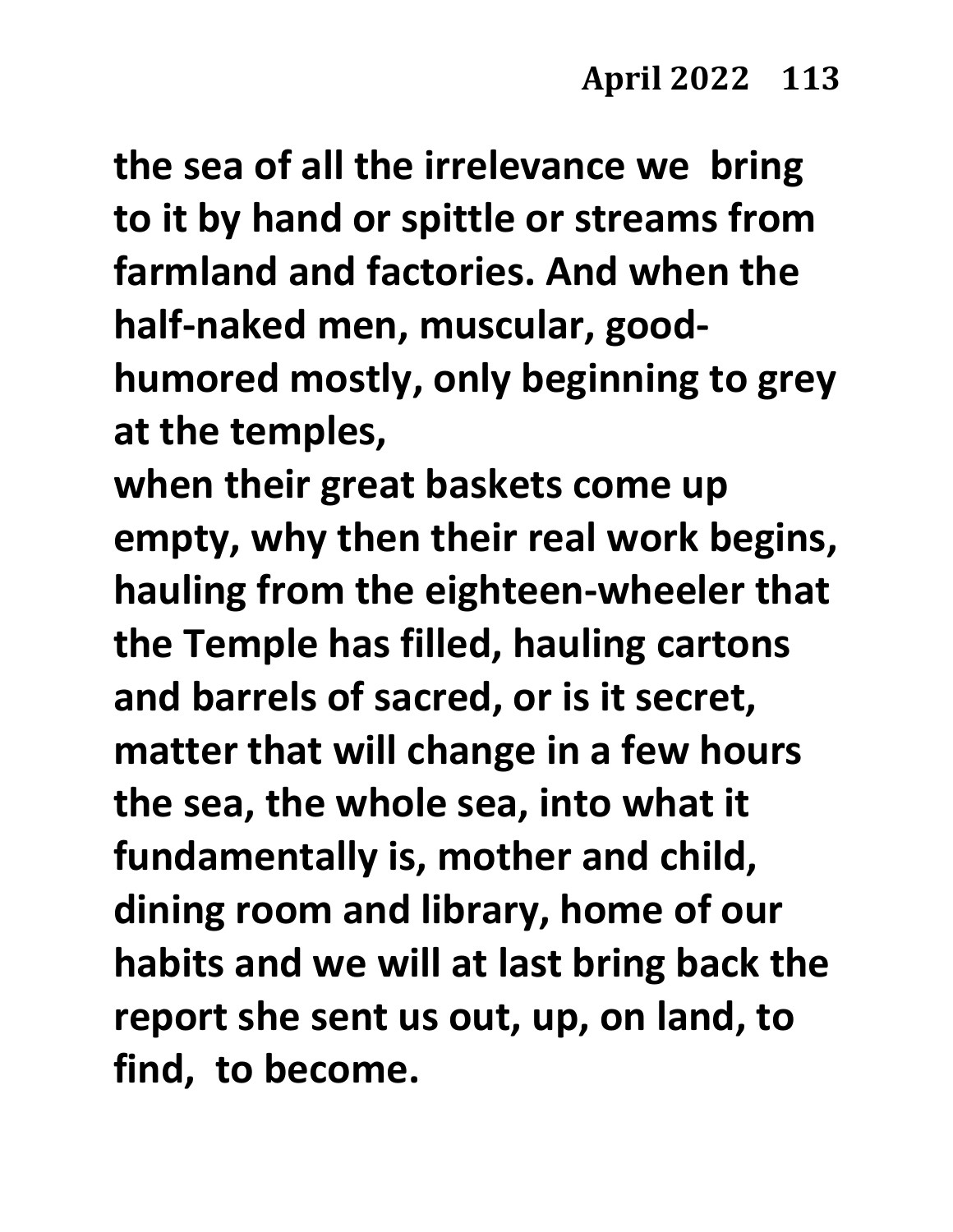**How can I guess what's in those containers? Isn't it enough to see those brave strong men, who pretend to be Polish or Irish or Italian but really are of no nation we know how to name?** 

**Must language make me guess? Of so, I'll choose matter, pure matter, the word means mother somehow too, pure matter, the stuff of which everything is made, no matter what. So that: half-naked men restore the sea to its first virginity by bringing the purity of matter and casting it with a prayer.**

**And then they don their garments remember that the other half of a halfnaked man is a woman. Garbed now in pleasant guise they walk with their wives or consorts along the street up**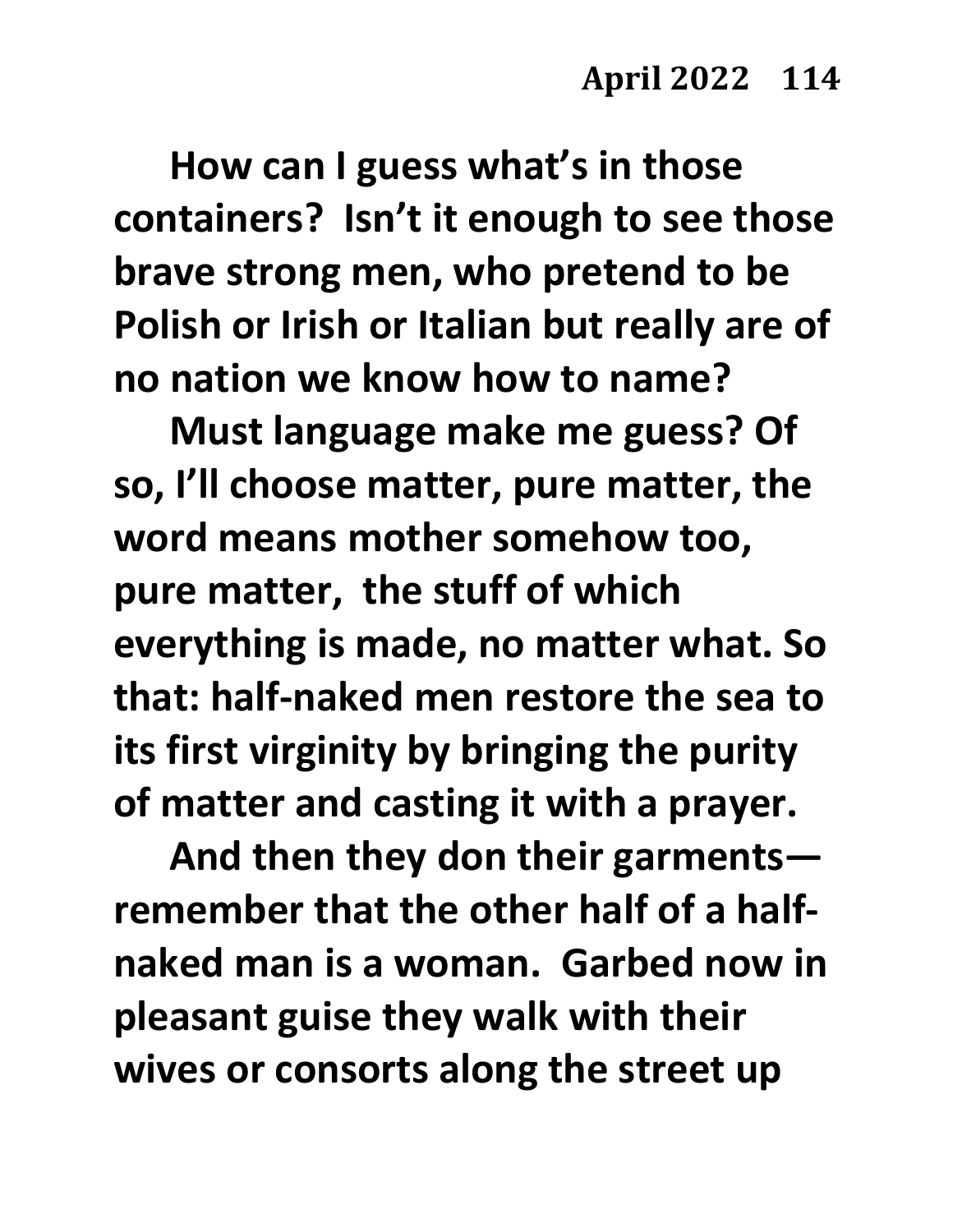**from the docks, and everything they pass is new, and the lame who limp by them are instantly healed. Heal mean whole, whole, like the sea. 18 April 2022**

**VISTAS OF EDEN**

*for Raquel Rabinovich, in homage*

**Eden was not green, It was a sandy place full of light and shade that came from somewhere,**

**shadows of what was to come. Nothing grew there until**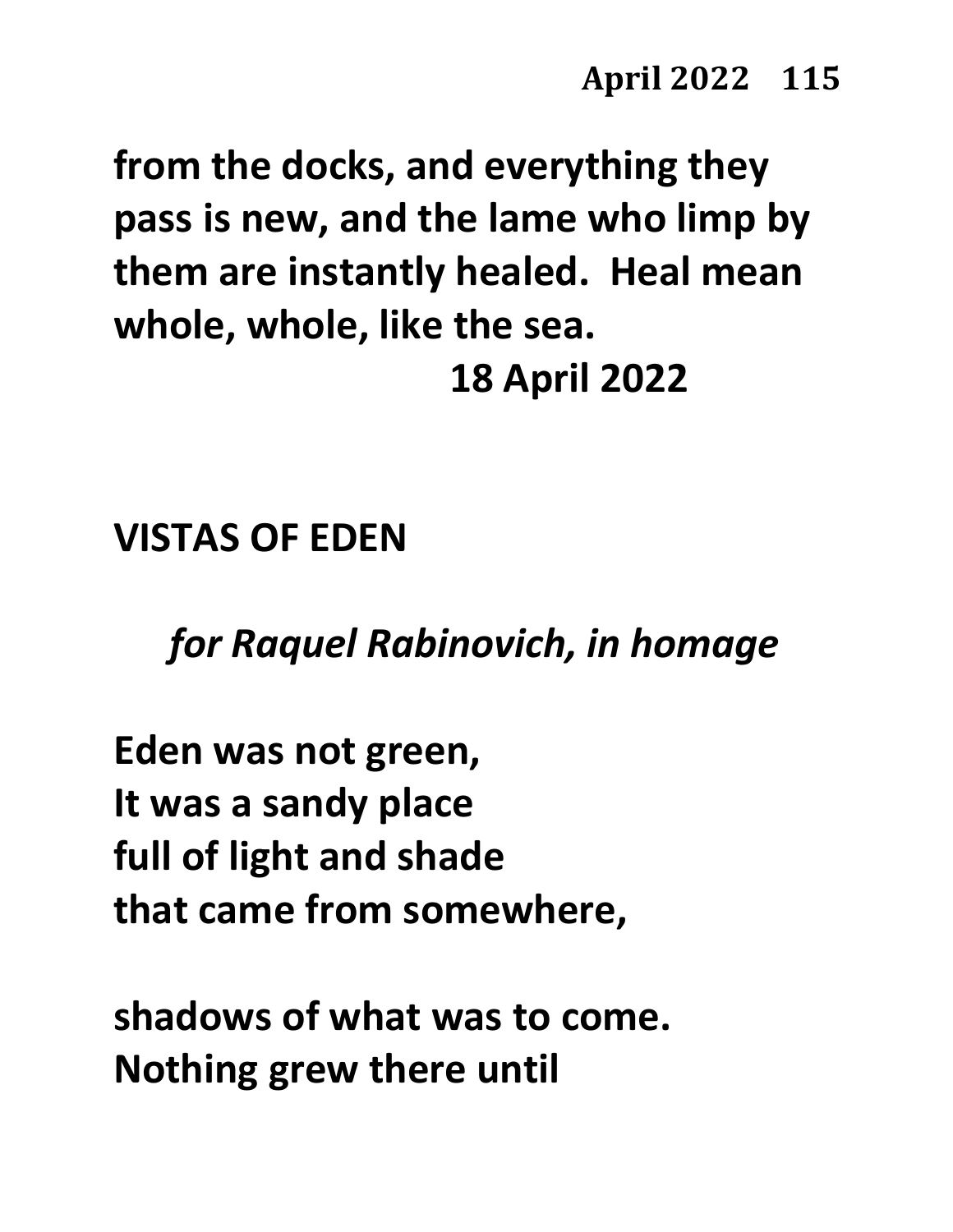**the thought of it arose in someone's mind—Adam we call him, the ruddy earth itself, or Eve, the living one, who glanced at nothing and a tree appeared.**

**These are the shadows of Eden, the shadows of the substances we were and are and will become,**

**across the sandy plain the shadows move, take shape, rise and fall. Sand is time and space is time,**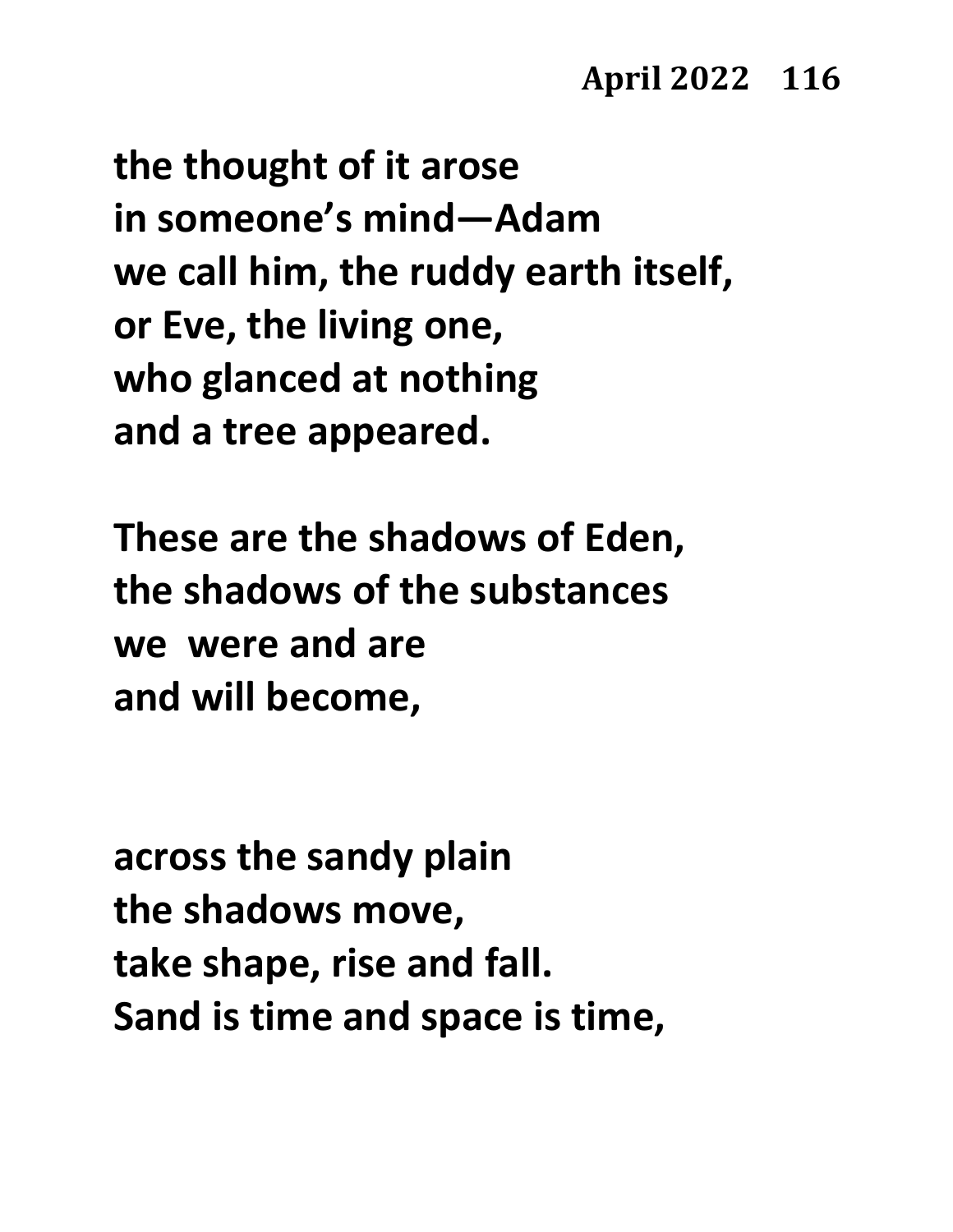**six days of creation then the silent seventh, the day that still is now, holy quiet when the human mind is allowed to understand all it has seen. `8 April 2022**

**= = = = = =**

**Get the day wrong doesn't matter, theparty lasts forever. Lust is a must. Not the doing (what a waste of time!)mbut the yen itself, the en/ergy that Paul deplored and Tanta blesses, the self striving to transcend itself**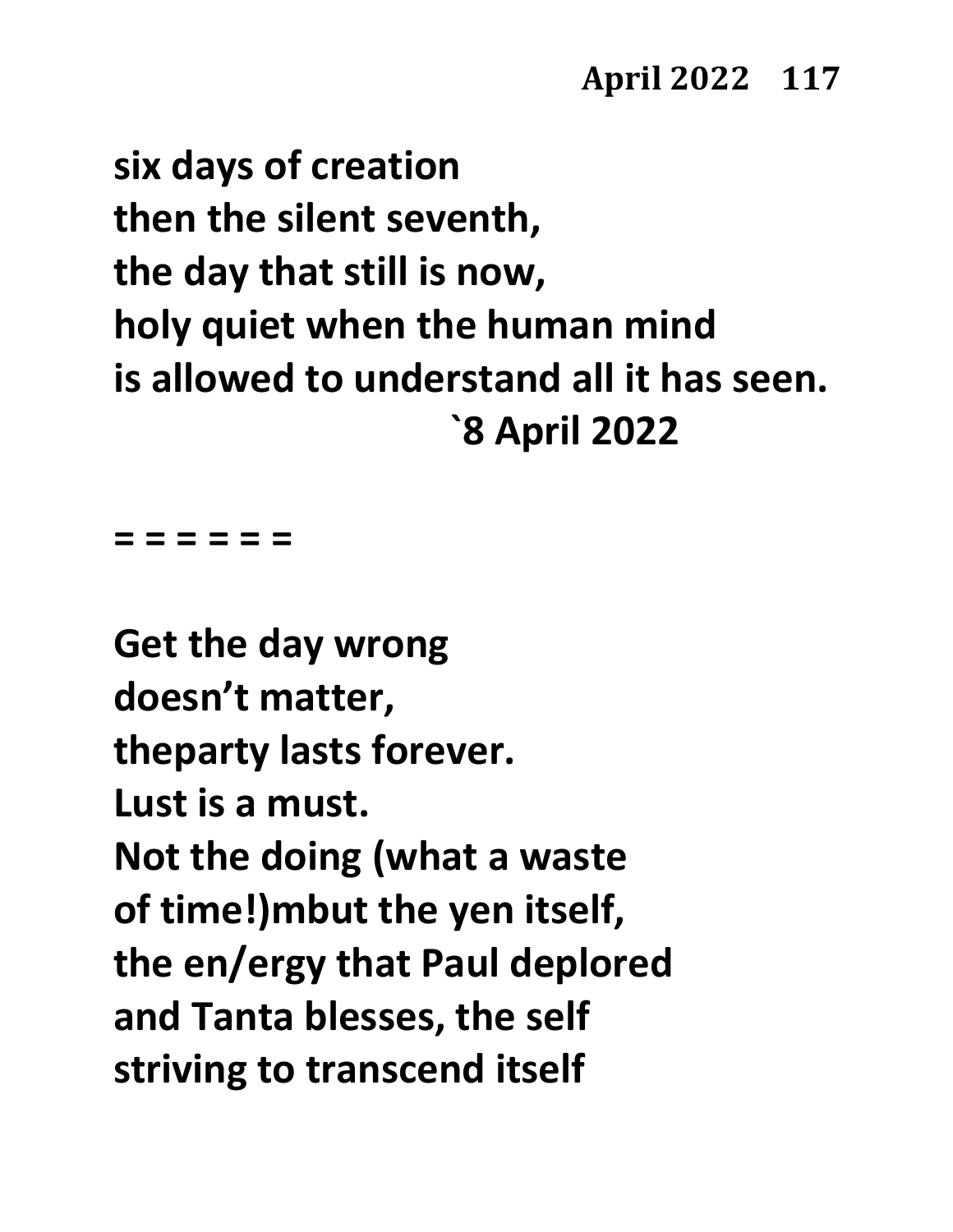# **by sheer knowing where knowing turns into being and we are. Take the world to bed and see.**

**19 April 2022**

**= = = = =**

**Go bother the quarryman, gaze at his new-cut stone, blow off the marble dust with your own breath and study the flat surface newly revealed and read it. Read quick and eager, it has been waiting for you ages in the mountain,**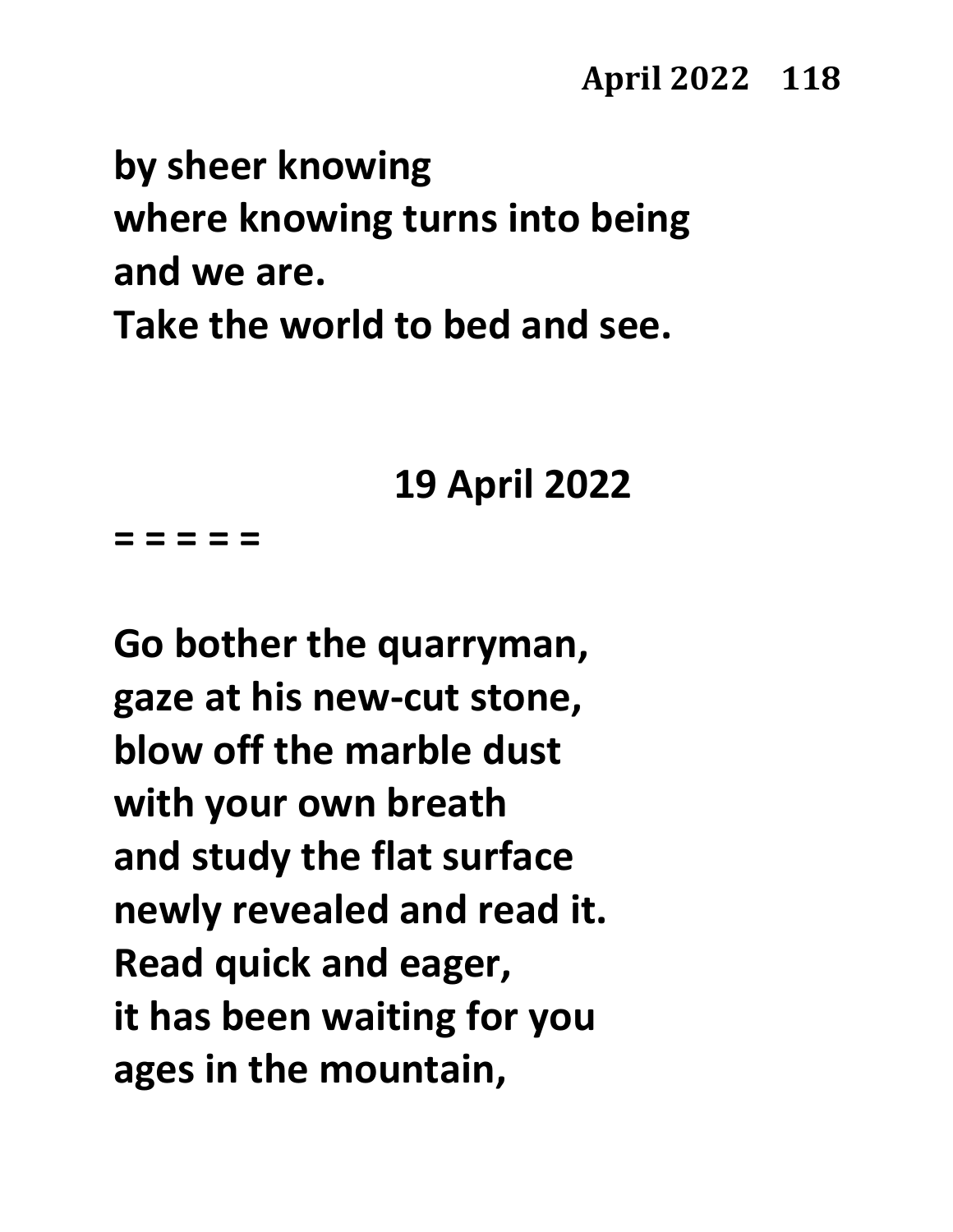**for you or one like you, someone now. Never mind the Bible, you're reding a letter written a million years ago– what does it tell your eyes to tell you?** *Go back to the sea and begin again, be beautiful like me.* **Most human letters tell you that.**

### **19 April 2022**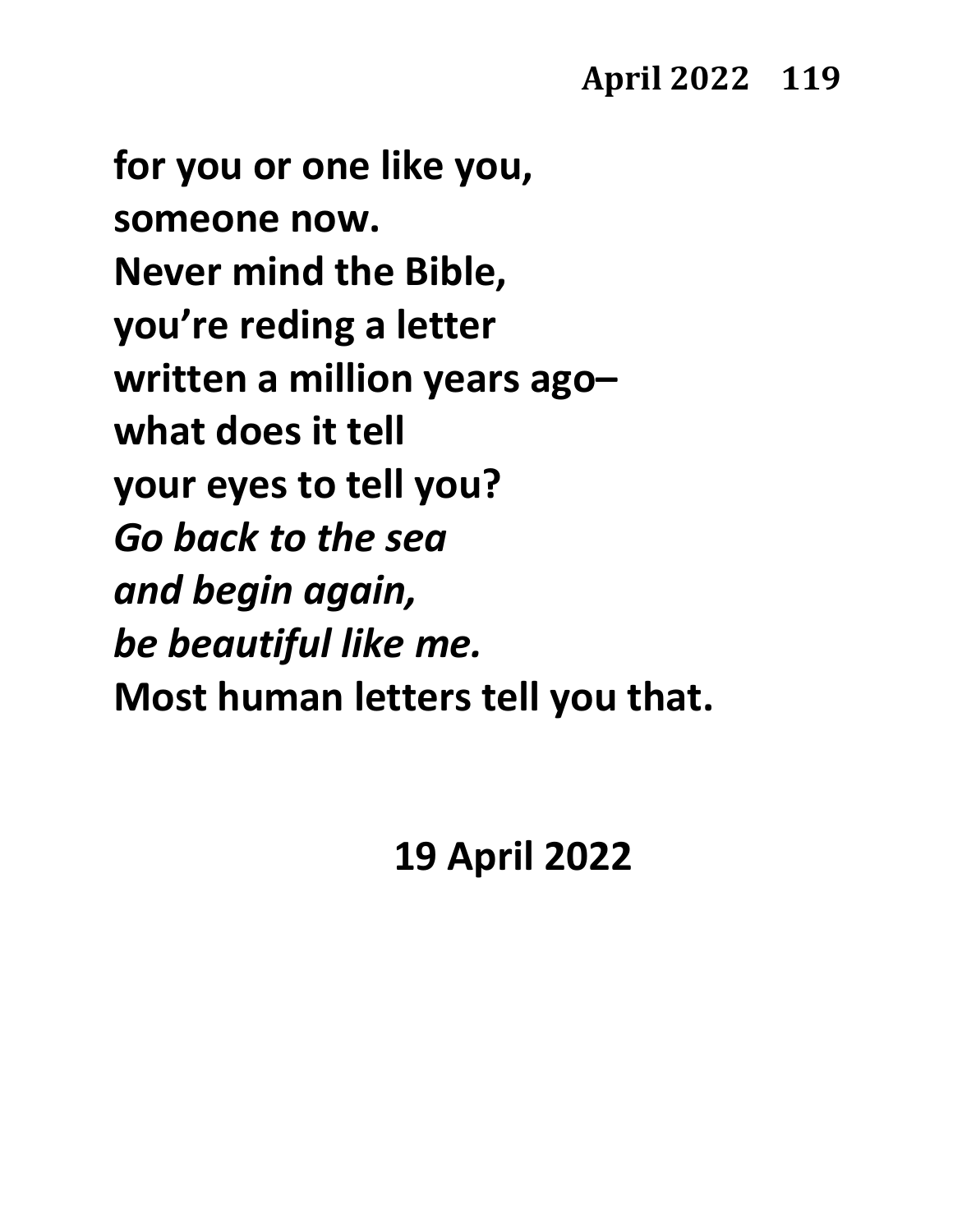**Past midnight we saw it snowing fast, it didn't last, not a trace of it this morning except what it made me dream, lots of snow and couldn't go to a distant airport en route to some even further place where some sort of festival more or less included us. So here we are. No sun but plenty light on empty road.**

**19 April 2022**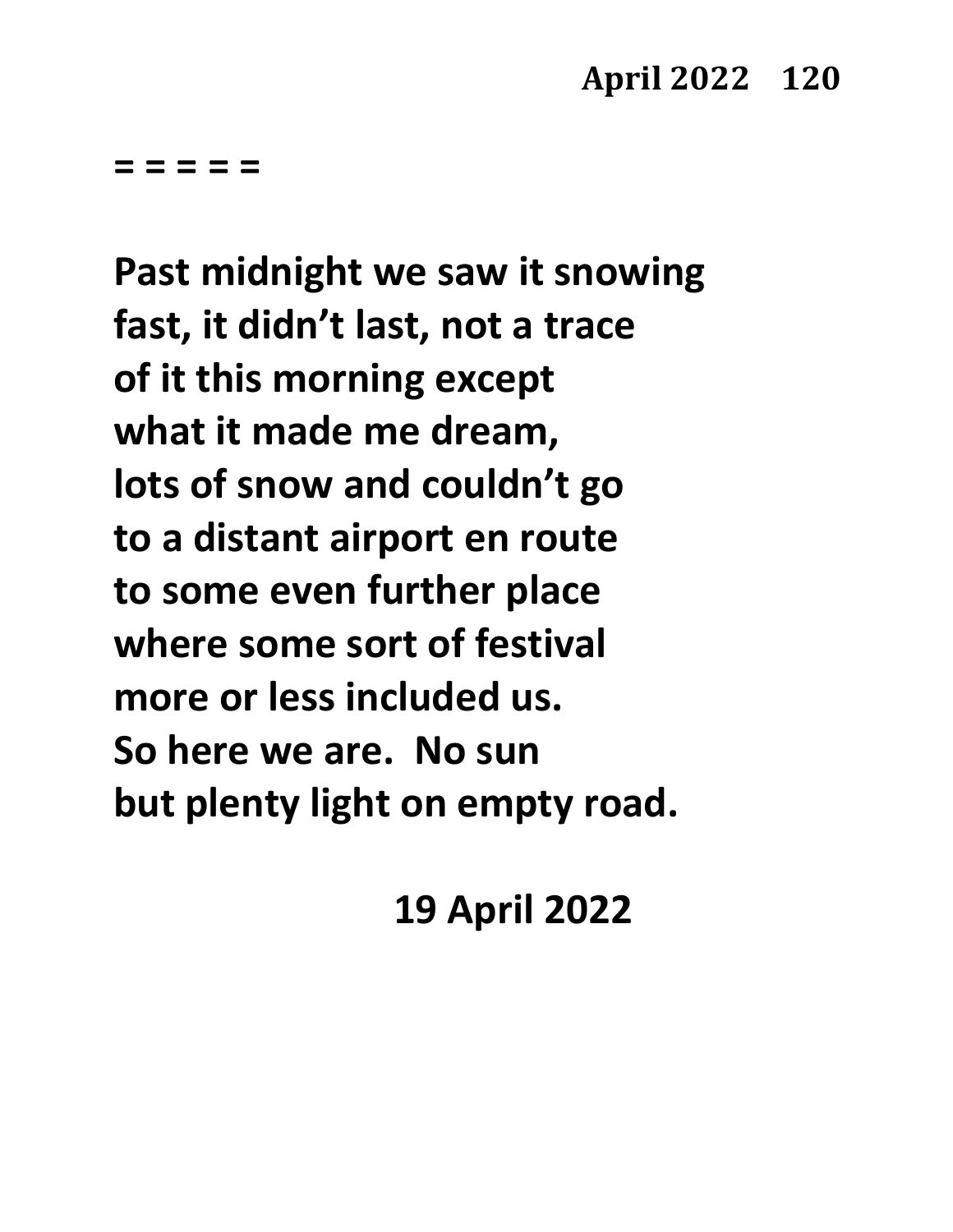**= = = = = =**

*The artisan called before the Tribunal deposed:*

**The touch s all I wanted, one touch tells everything. The surface** *is* **the core, the heart throbs where you can see it, only there. To touch is to know, lay a finger on the skin and the soul of the person sings a canticle instantly only the one who touches can hear.**

**As one glimpse of the sea tells all we will ever really know of what she is, our mother,**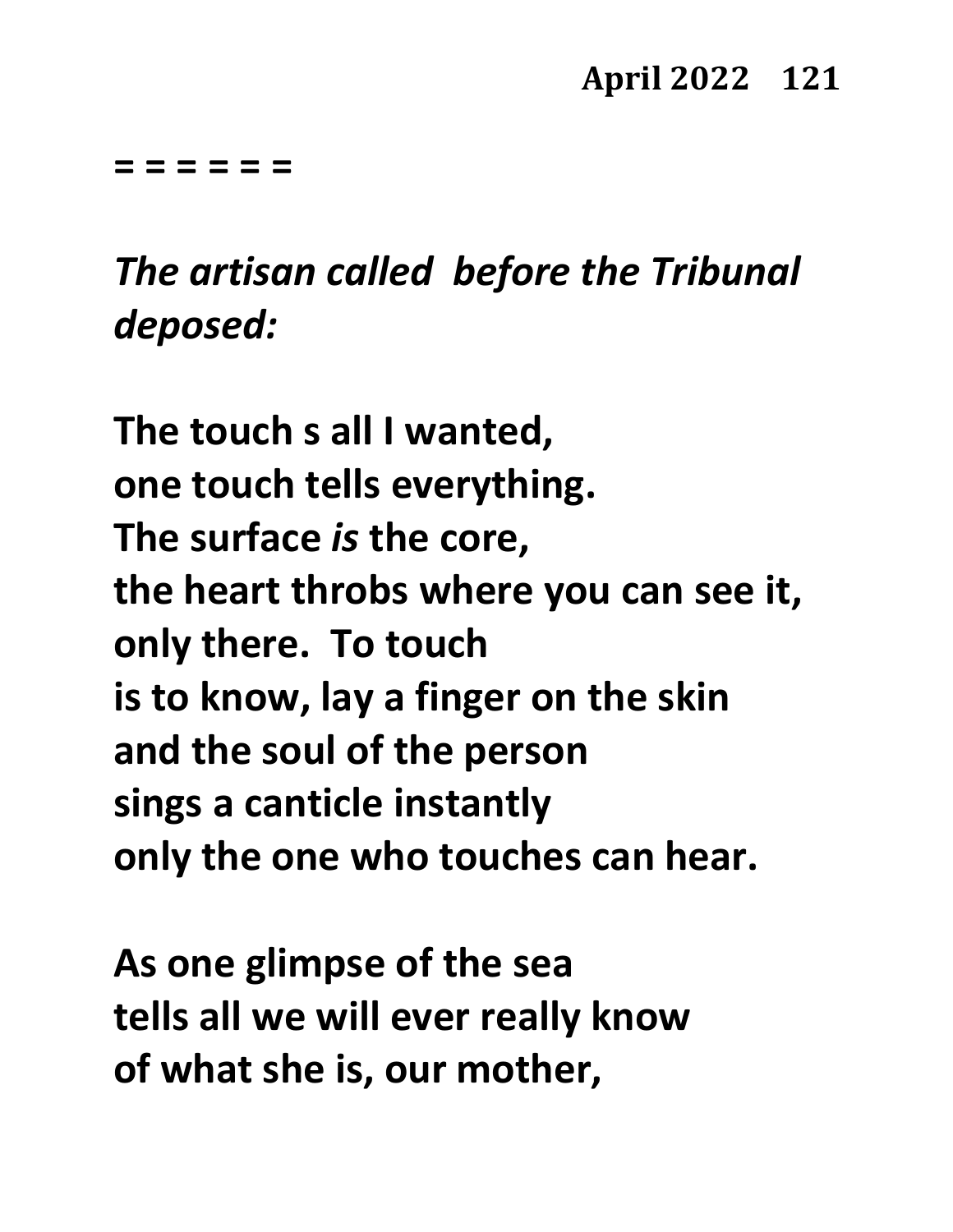**so one glimpse of a tree, a mountain. We see the entire universe when we glance up at the sky.**

**Do yoy understand at last? Your law books take much too long, by the time you've read a few pages you've forgotten the taste, of the real, the touch.**

**19 April 2022**

#### **CALL THE DR.**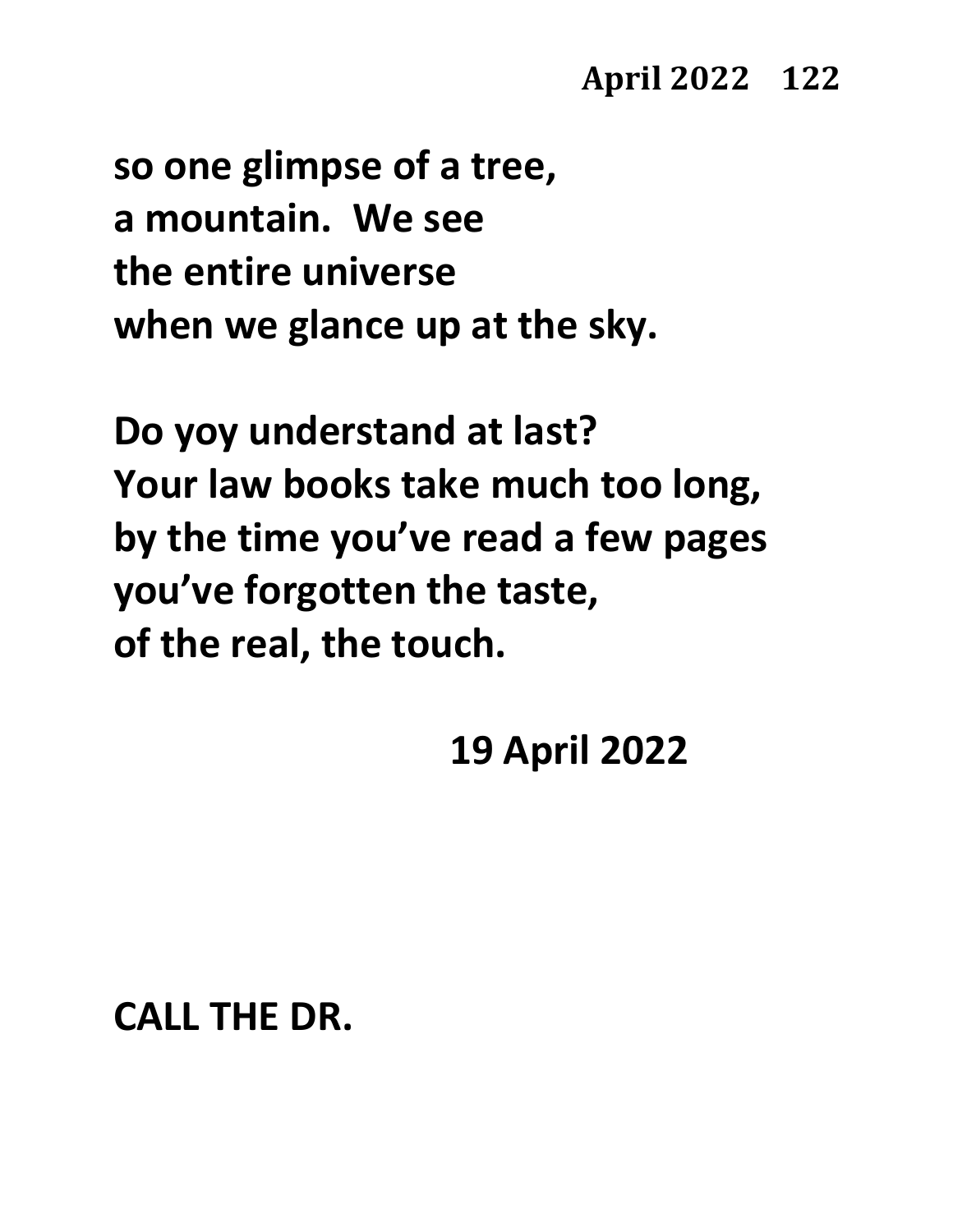**New devils, nude evils, writhing towards us over the outstretched pain. I can barely hear themselves think. And yet I hurt.**

**20,IV,22**

#### **BIRTHDAY ODE**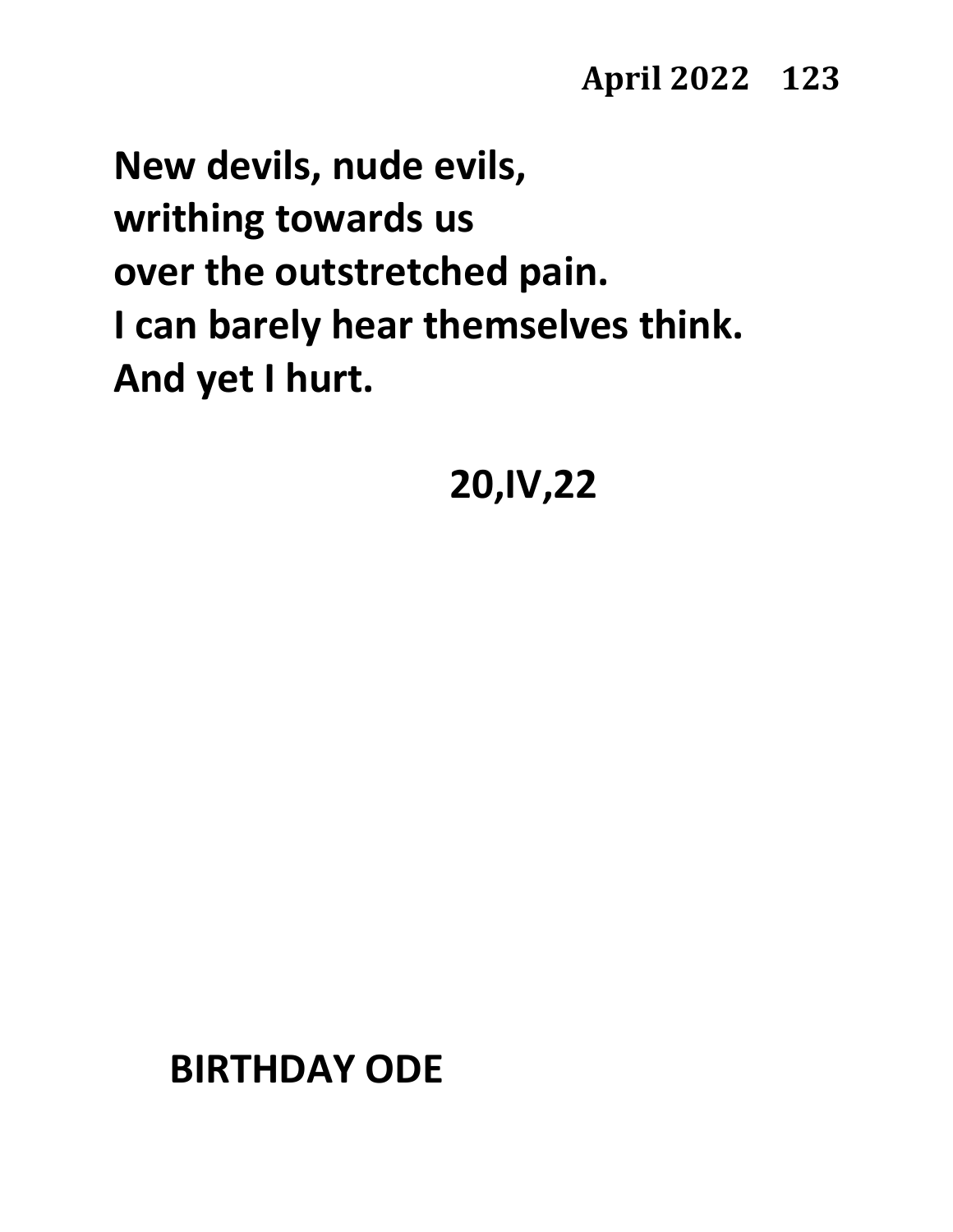#### **April 2022 124**

#### *for Billie*

**Joachim looked at Anna spoke almost whispering What child is this born from our kisses, young and pretty just as I'd expect from any daughter of yours and yet who is this she's married, a joiner, a turner, a nobody from Nazareth and we of royal stock, he's old enough to be her uncle! But Anna was gentle, told her husband to look instead at the lovely newborn,**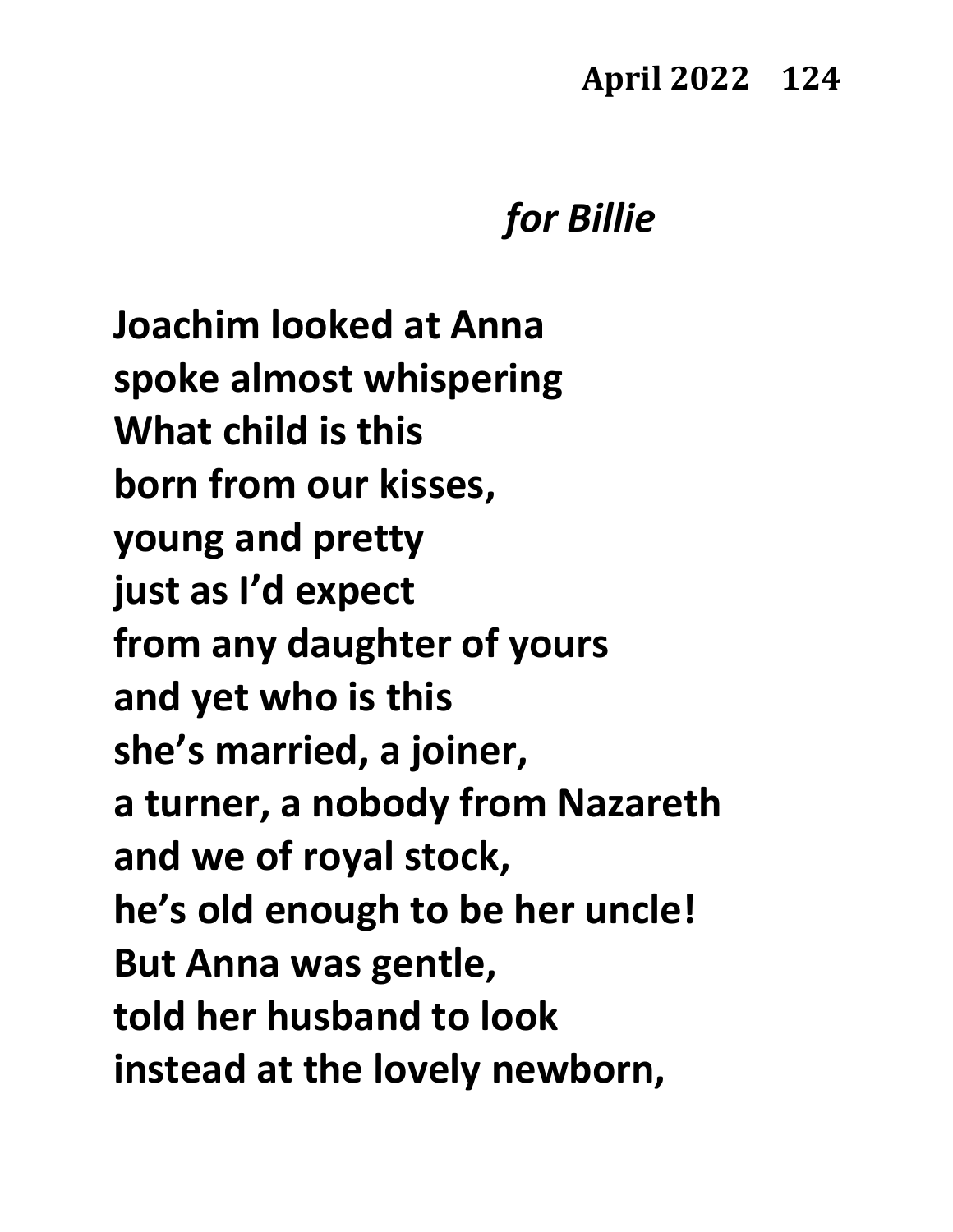**their own first grand-child! The father doesn't count, only the mother matters she explained, the mother and the child, lovely he is and may yet rise up like our ancestors to be a king among his people! Only the mother matters.**

### **2.**

**I heard this conversation in my head, along with the trumpet calls of physiology, the buzz of witness, the greening grass of the Triangle, yes, I live here too, I thought of you, your birthday on the way,**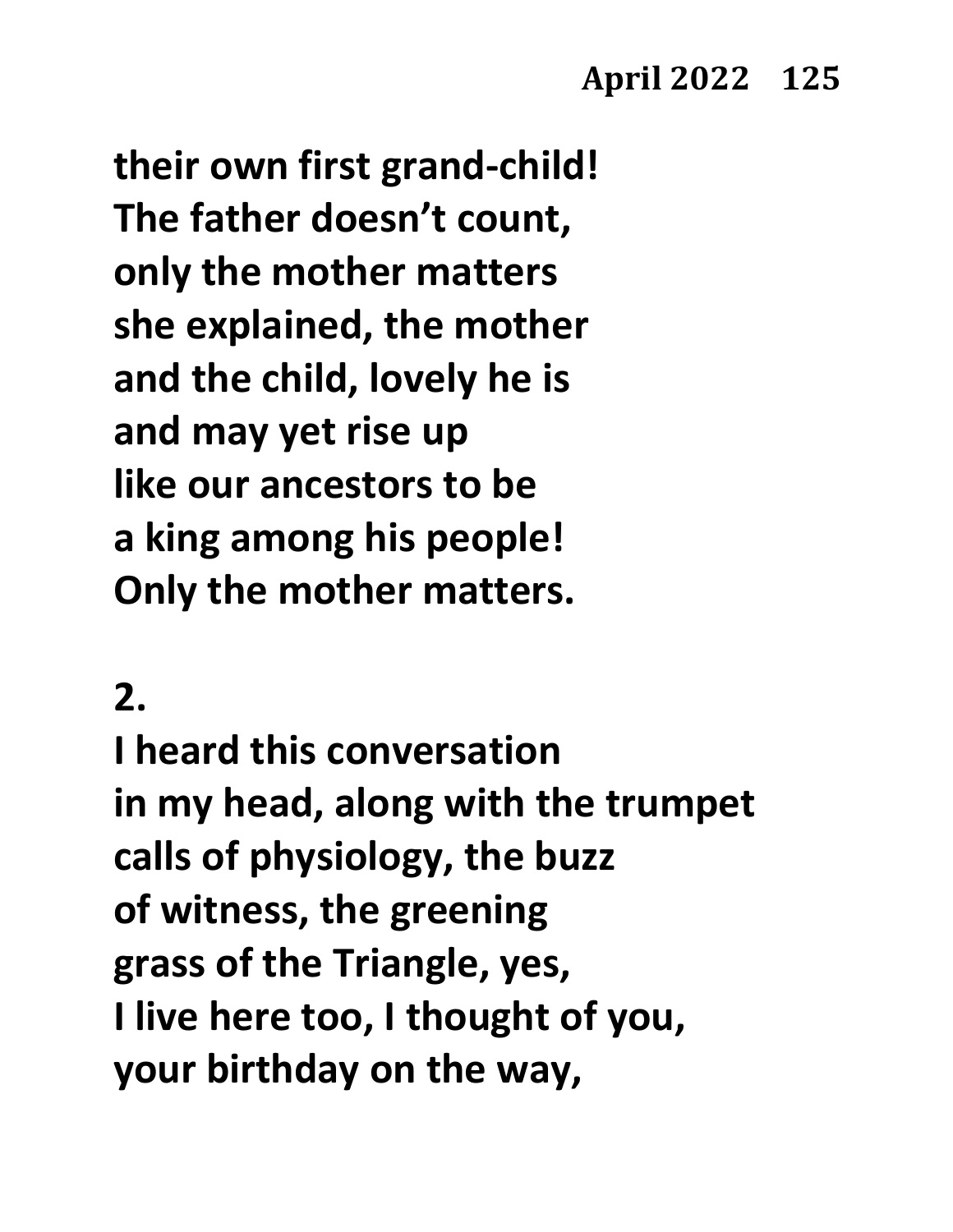**coming up the river from the sea, our time is tide, es verdad, señora, it floats to us, its fins so gentle, step in, stand in the shallows and see with our feet, see what time feels like and how it has brought you here, there, anywhere, look down at the clear water, Mary's eyes looking at her child.**

#### **3.**

**When a friend has a birthday and you actually remember it, you say to yourself, Who is she really? I've know her so long, tittle tattle, near and far,**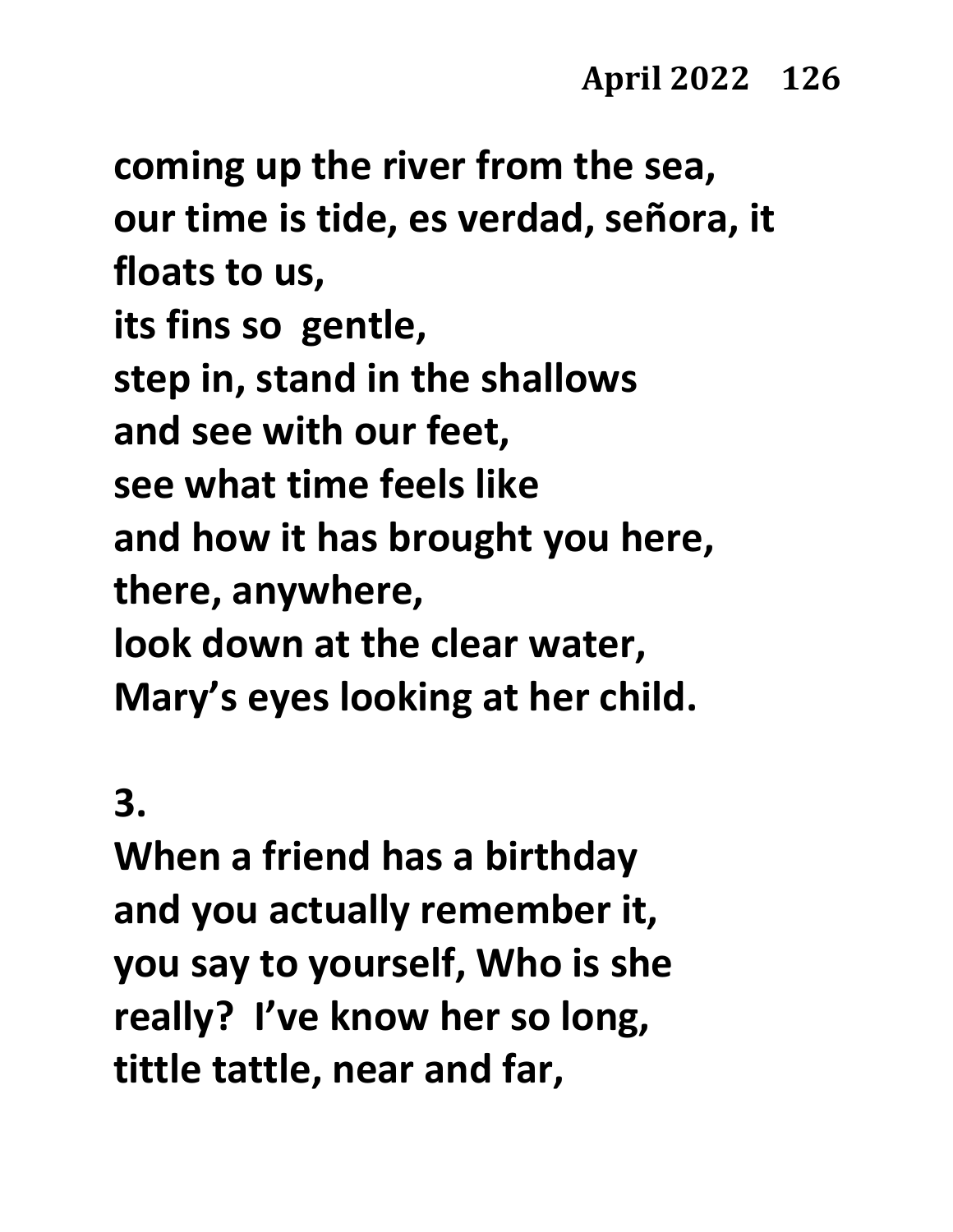**books and baskets, hugs and hums, who is this person really, heart and soul and habit and goes home at night and clubs the stairs? The question is its own answer. She goes up the stairs and is gone, to Calvary or Paradise or ta balcony from which she sees the opera that never ends, or where she meets in the dark her secret friends. Or sleeps. You hope she';; dream golden dreams as the Romans say or maybe even dream of you.**

**4. But that's just romance,**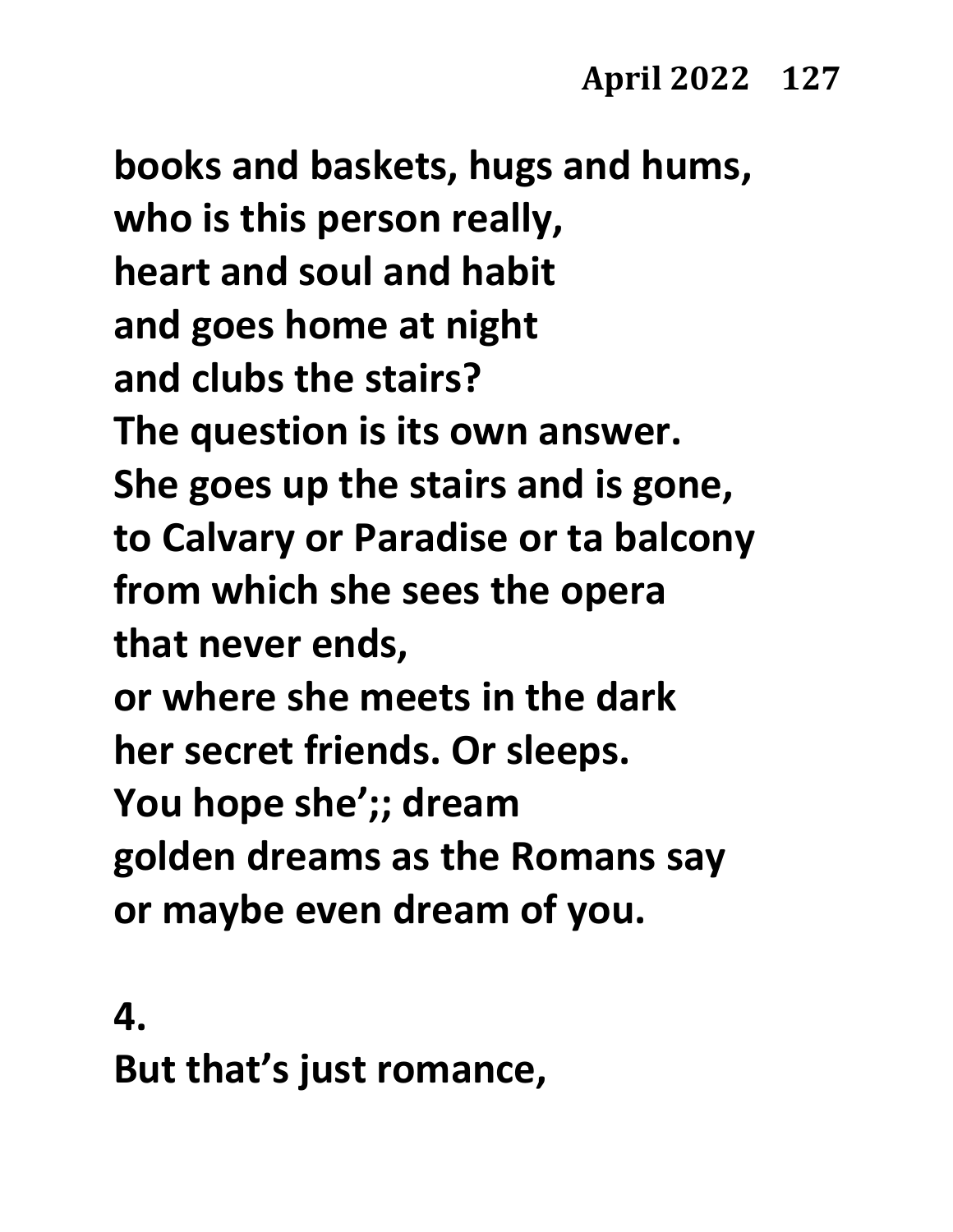**we've gotten past all that, we live in a crisis of identity, people live in categories and the categories hurt. Shoeboxes for the soul but convenient for journalists. But when I ask Who are you I don;t want to know where your grandfather came from or your toys when you were three. I want to know what the bird told you when it pierced the wall with its golden cry, the word it gave you and I beg you to tell me.**

**20 April 2022**

**= = = = =**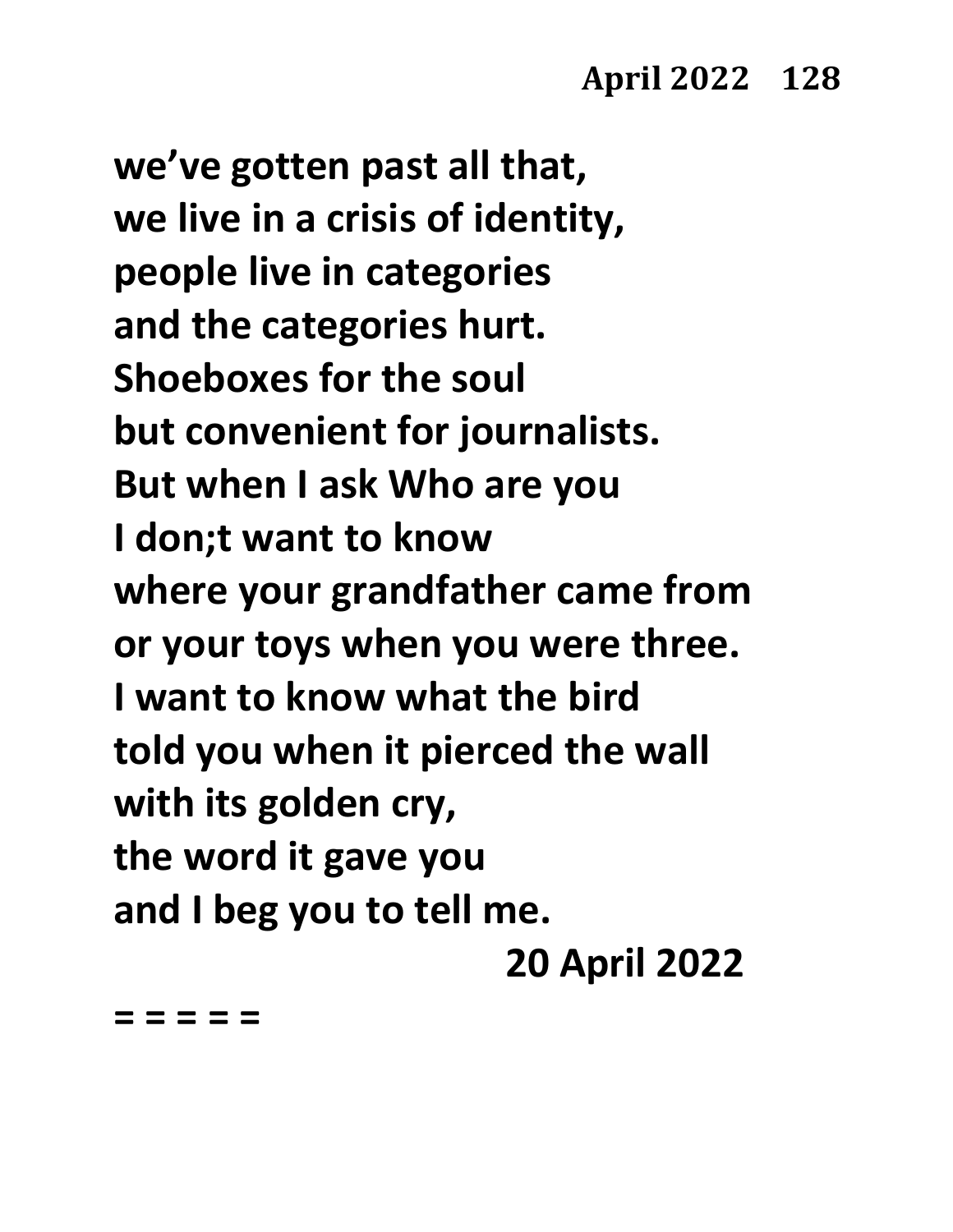**How slow they roll majestic, fat cars down the hill, pale SUVs and long sedans all coming my way till they all pass by. It is such a privilege to have a road to mind, effortless, rewards of incessant difference. Change is our favorite song!**

#### **20.IV.22**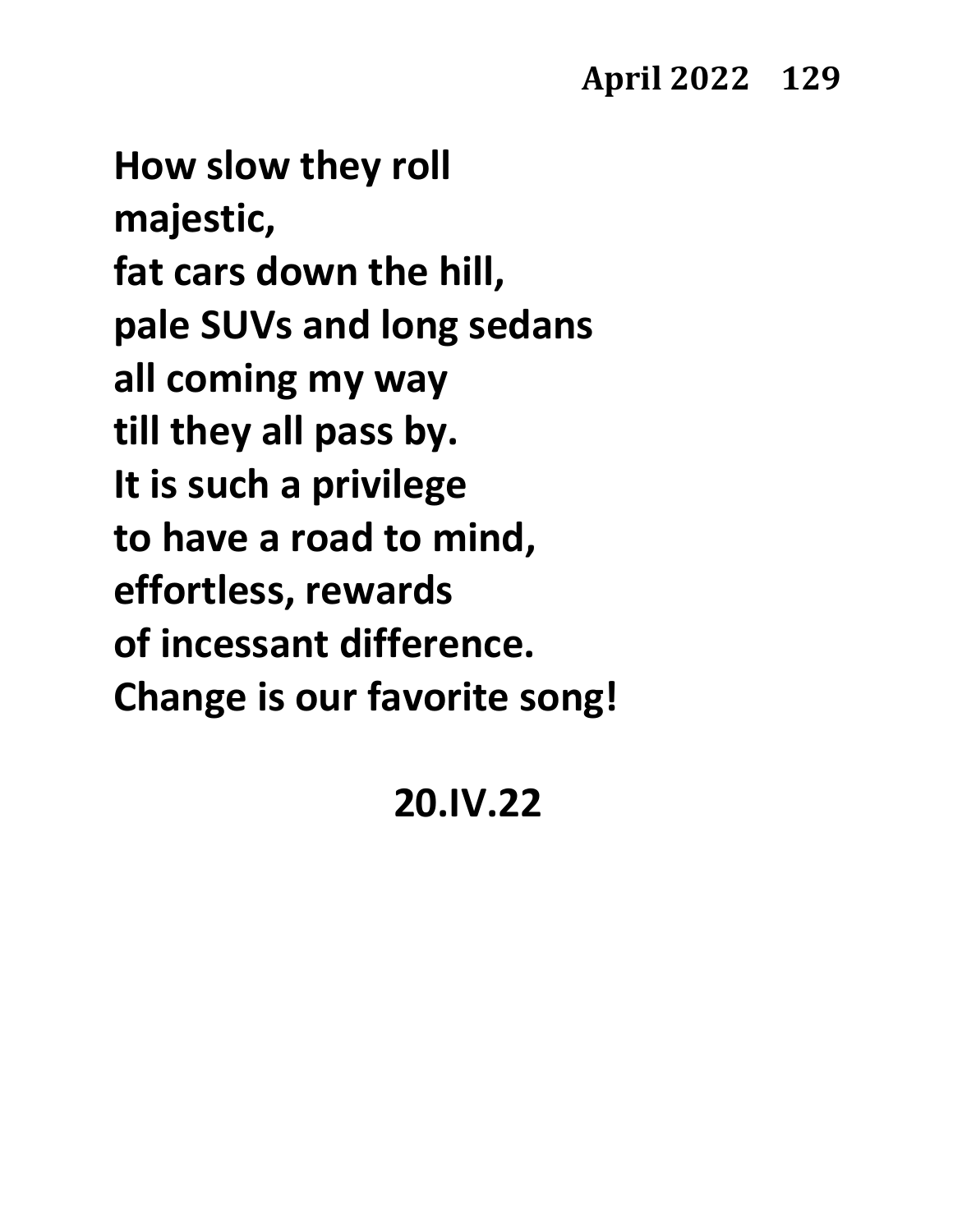**= = = =** 

**I hear in my head Poind's voice saying Stalin or somebody said I will believe the American. I forget the context, the meaning, only the words stay firm. So I will believe someone too, I will believe the tree. A hard language to learn, it takes so much listening, but once you get a smattering the earth is yours.**

### **20 April 2022**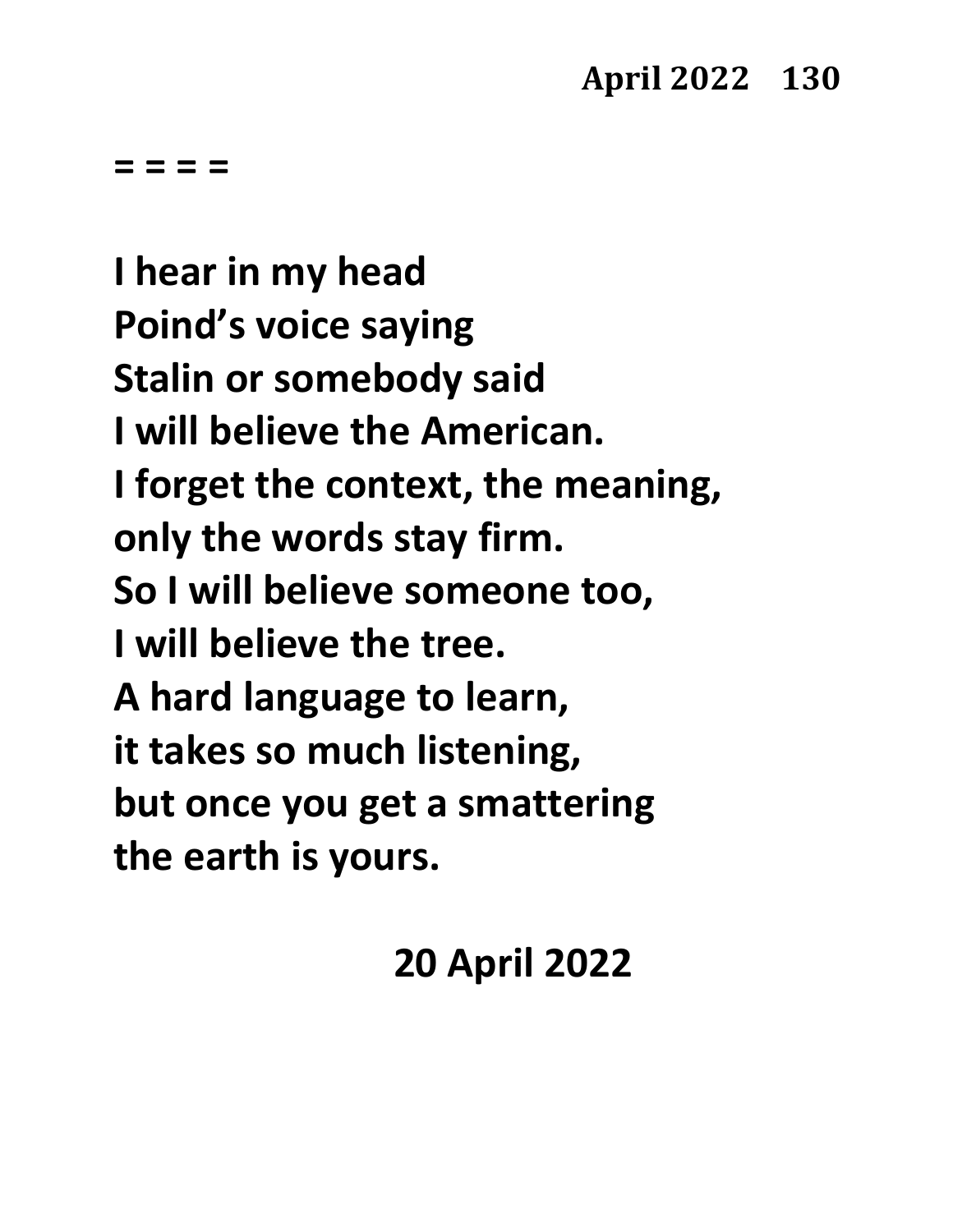**= = = = = =**

**The phone will ring it will be the king demanding more tribute. Everybody is the king. Or the queen.**

#### **21.IV.22**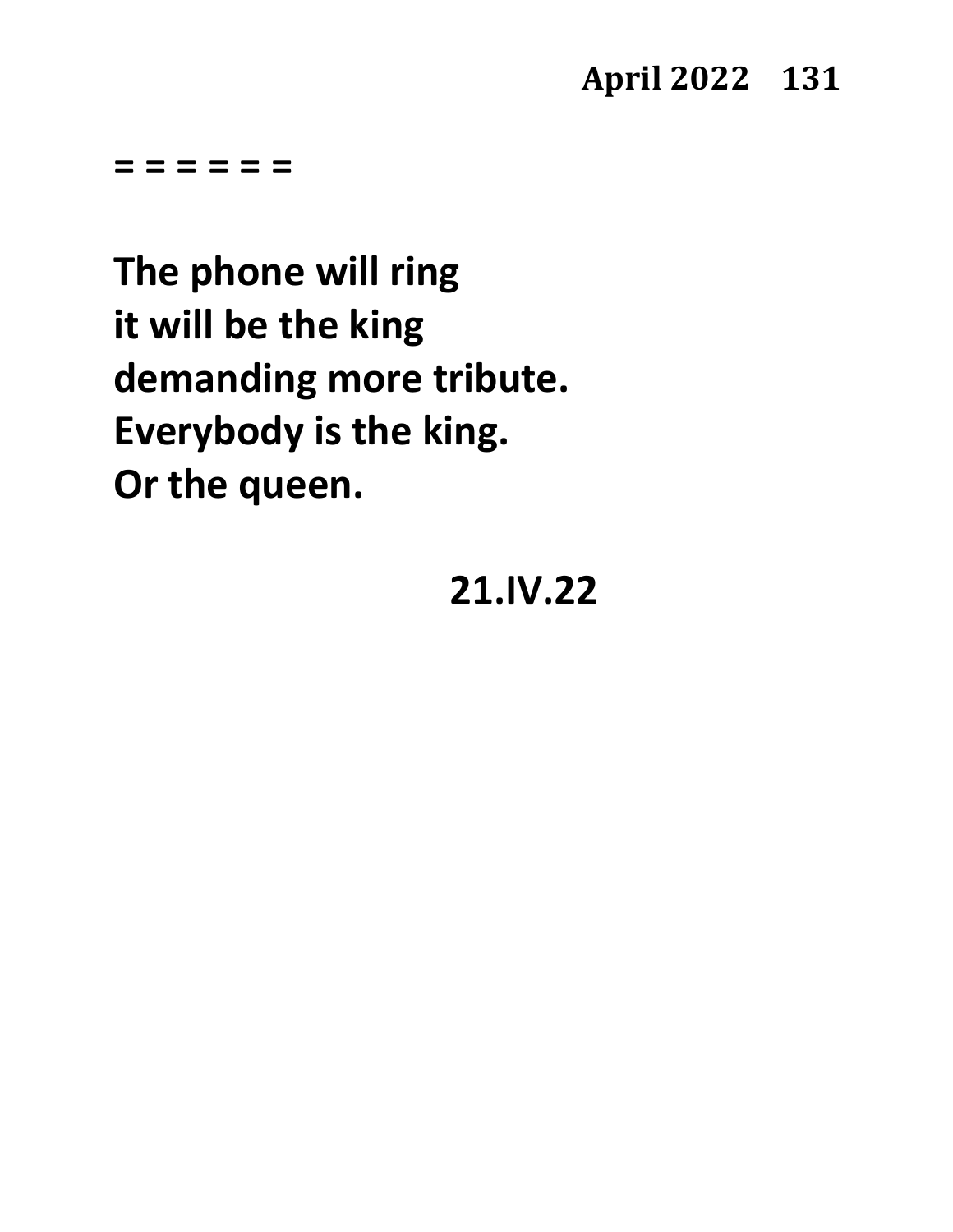#### **April 2022 132**

**= = = = = =**

**The fire hydrant the whole street archaic cars LaSalle Studebaker zeppelin in the sky.**

**Enough of that. Now is now. The hydrant is still here a girl is leaning on it.**

**No, none of that either. Just the street. Though it's a road. How many houses does it take to make a street?**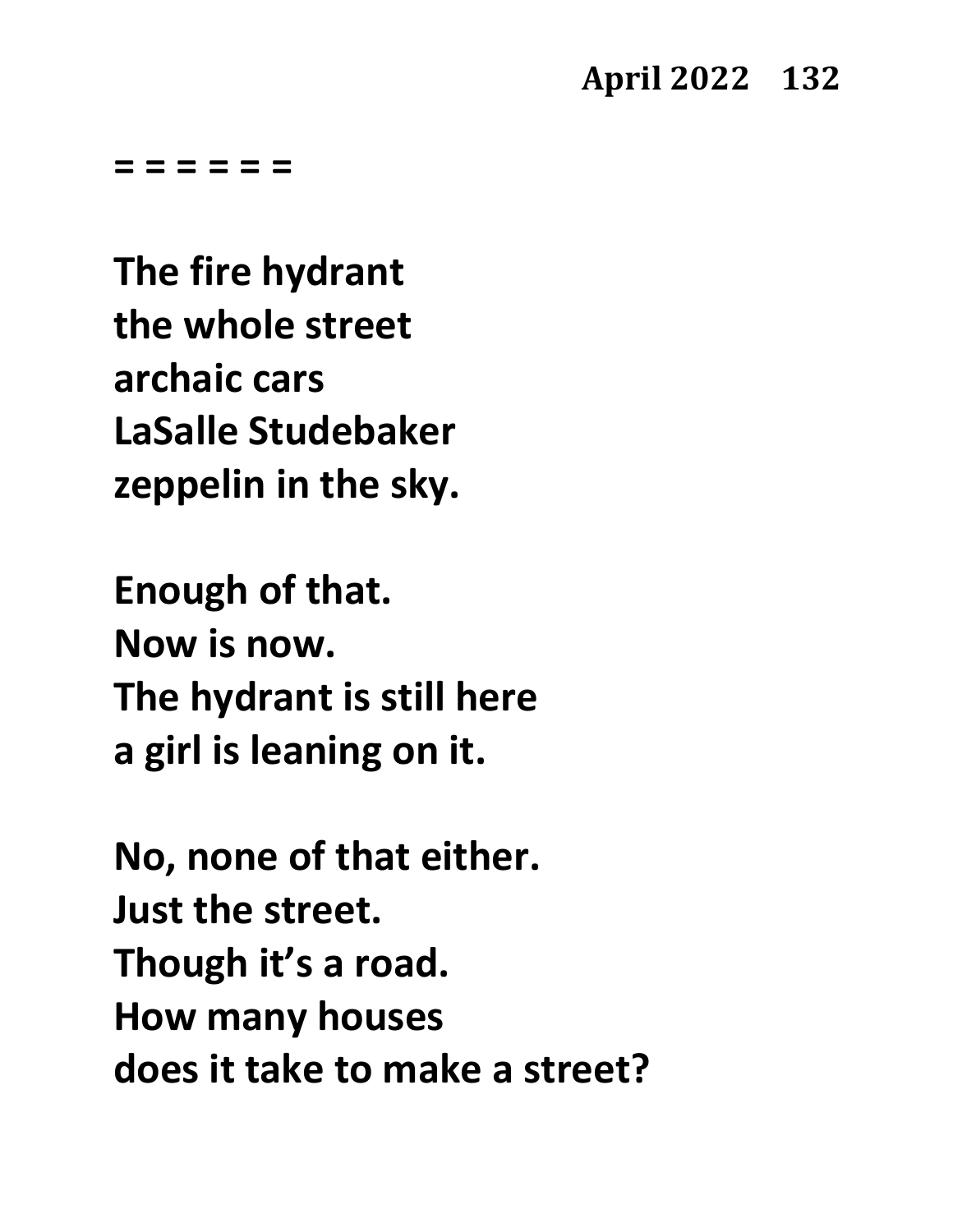**Or is the fire plug all it needs, the sense that someone cares, that there is help somewhere? Underground connections, crow in the sky?**

**21 April 2022**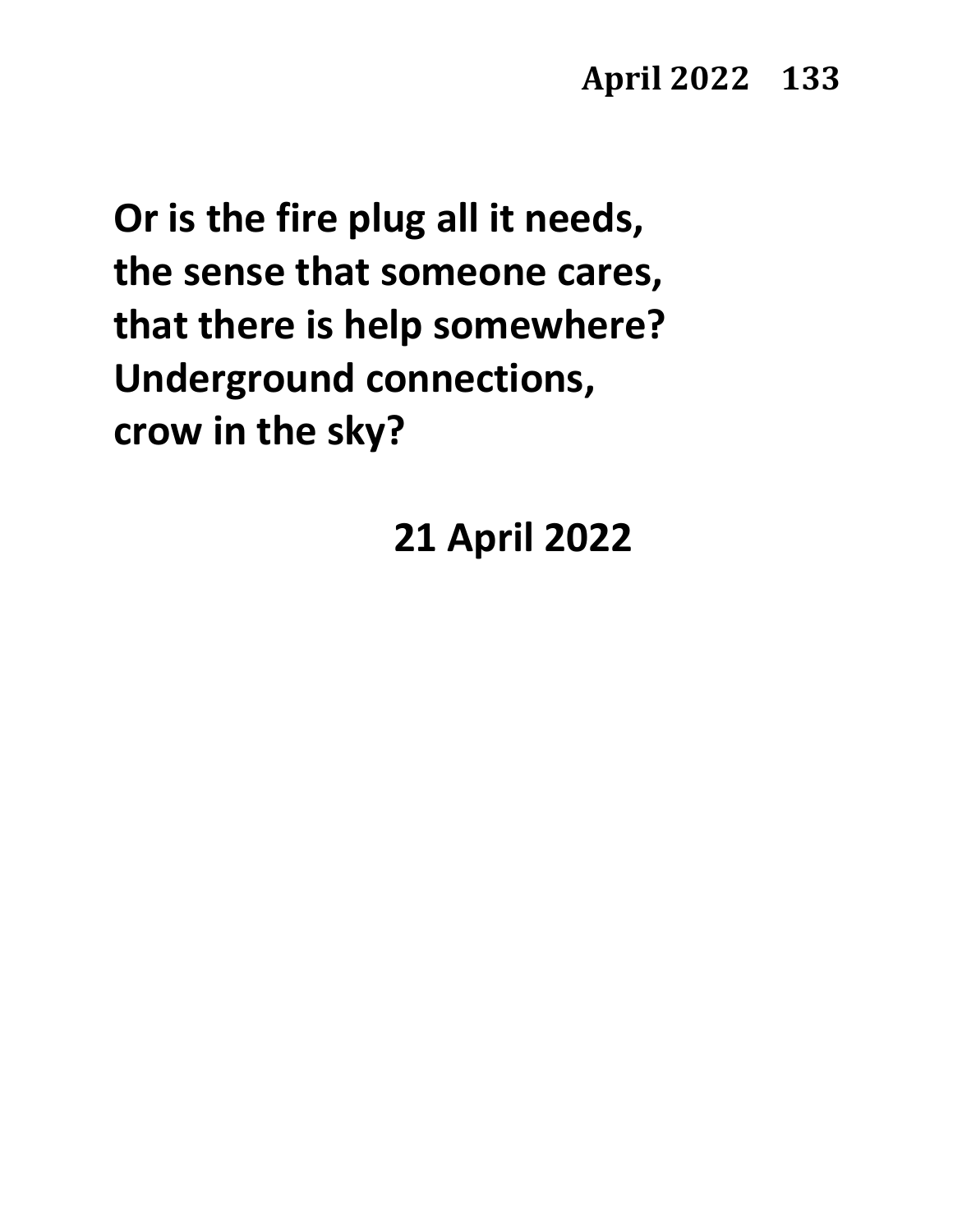**Egypt. Walk there. Just close your eyes. Egypt. When the body was knew. Learning to read. Ankles wet from the river. Who did you talk to, what did they say? Egypt keeps beginning. Papyrus in your pocket. What does the sign say? Sometimes stone is warm. Sometimes the sun. Egypt. Your backyard stretches to the horizon. Or is that a tree? No tree**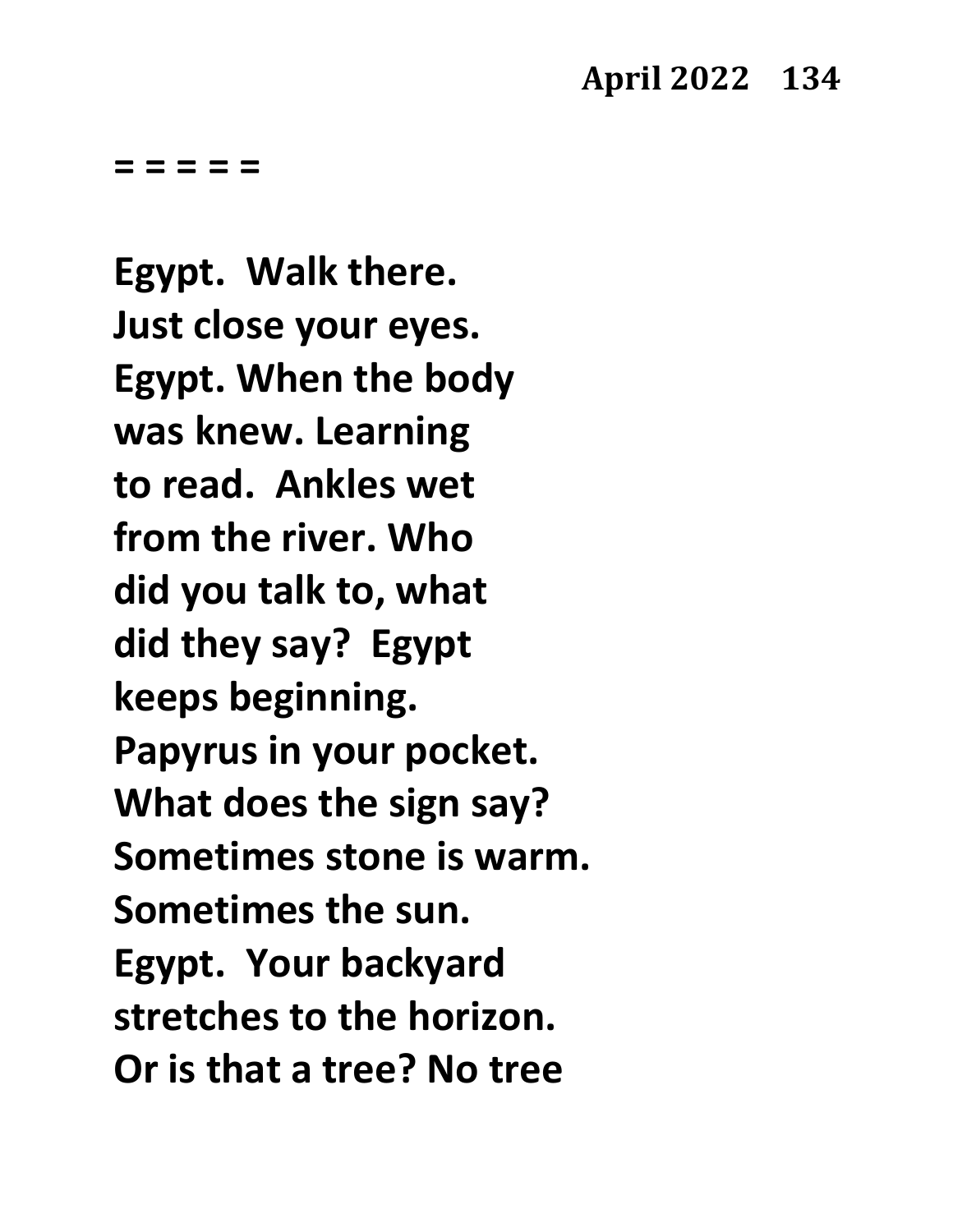**in Egypt, or not many. Pile a stone on a stone on a stone and so on, name the day, color it in, sing the tune the owl gave you. Egypt. They carry shallow baskets over their heads, full of fruits, I'm getting frightened already, Egypt, Egypt, the gods.**

#### **21 Aoril 2022**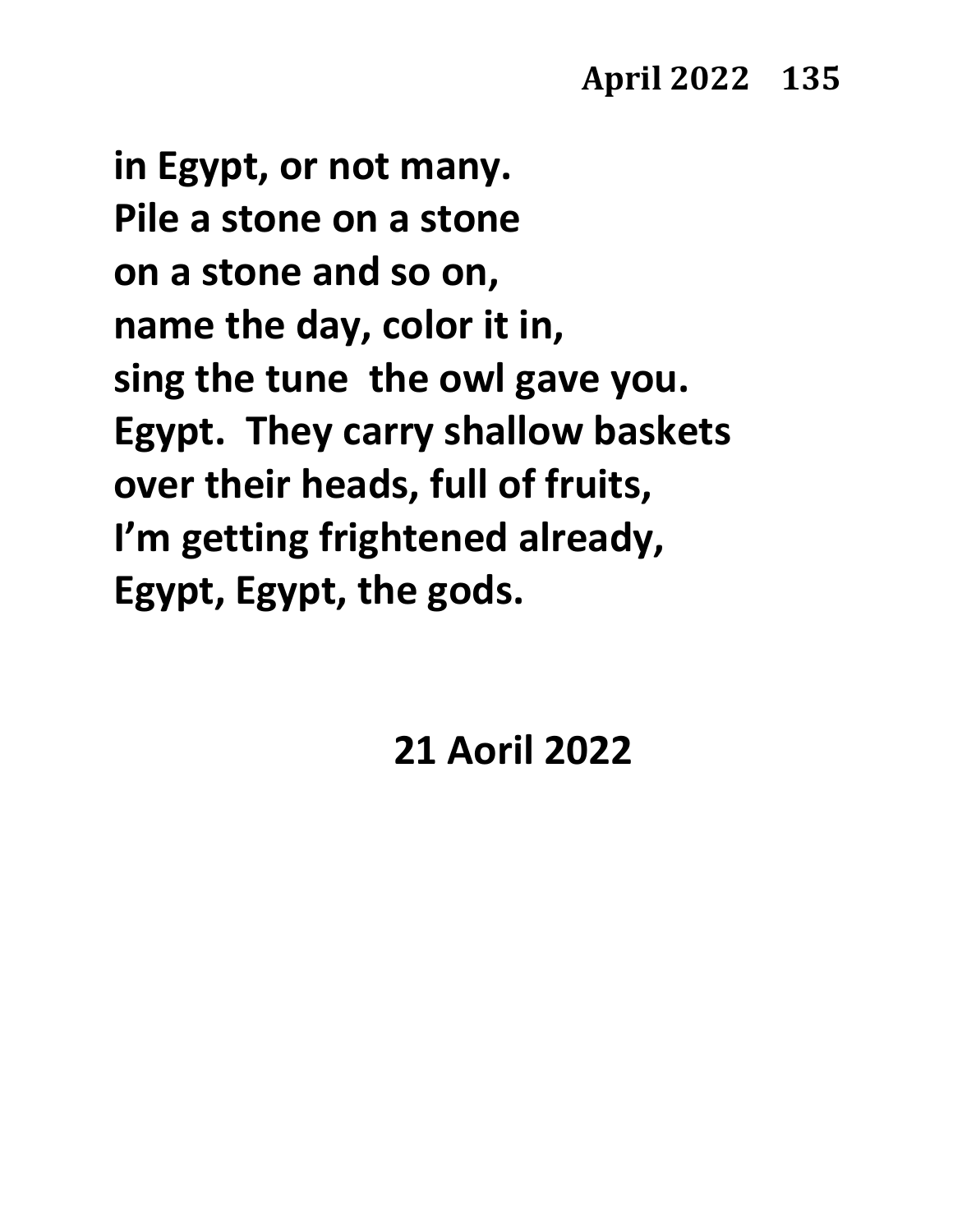**The girl said:**

**I took my name from a cloud I heard in the sky but when I was born they called me Running Water. How could I live with that, everybody wanting me, to be in me, so I took a name for myself so you can call me Silence and you can watch me any time of day.**

### **21 April 2022**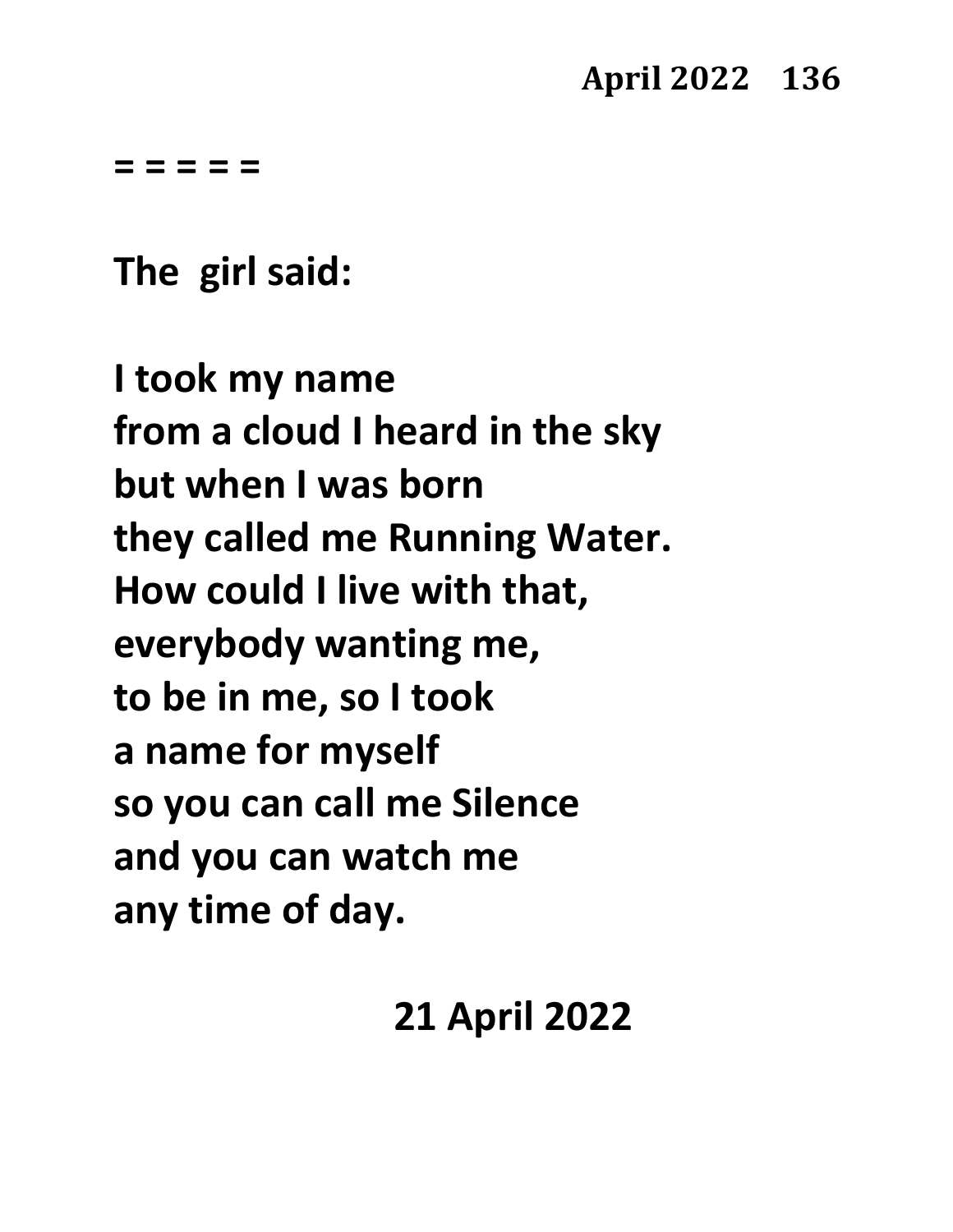**Remove the world that no one needs but leave the word alone. Intact, it generates out of pure silence a world to inhabit friendly enough, even with flowers. Soul work, a wonder.**

#### **22.IV.22**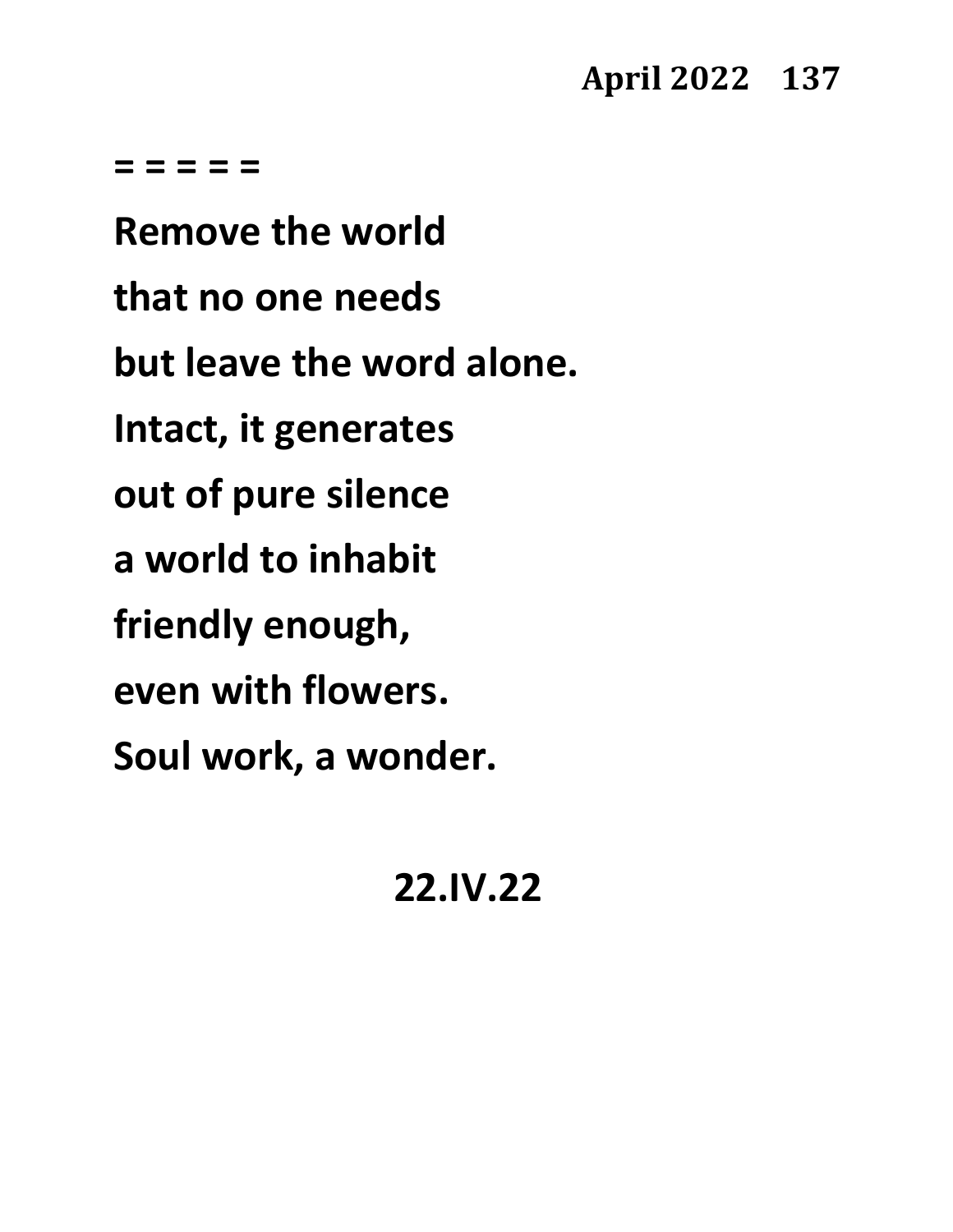**I can give you lessons in how to be fat, lie flat, act like a rat, anooze like a cat but I'm much too lazy to teach you to fly like a bat.**

**22.IV.22**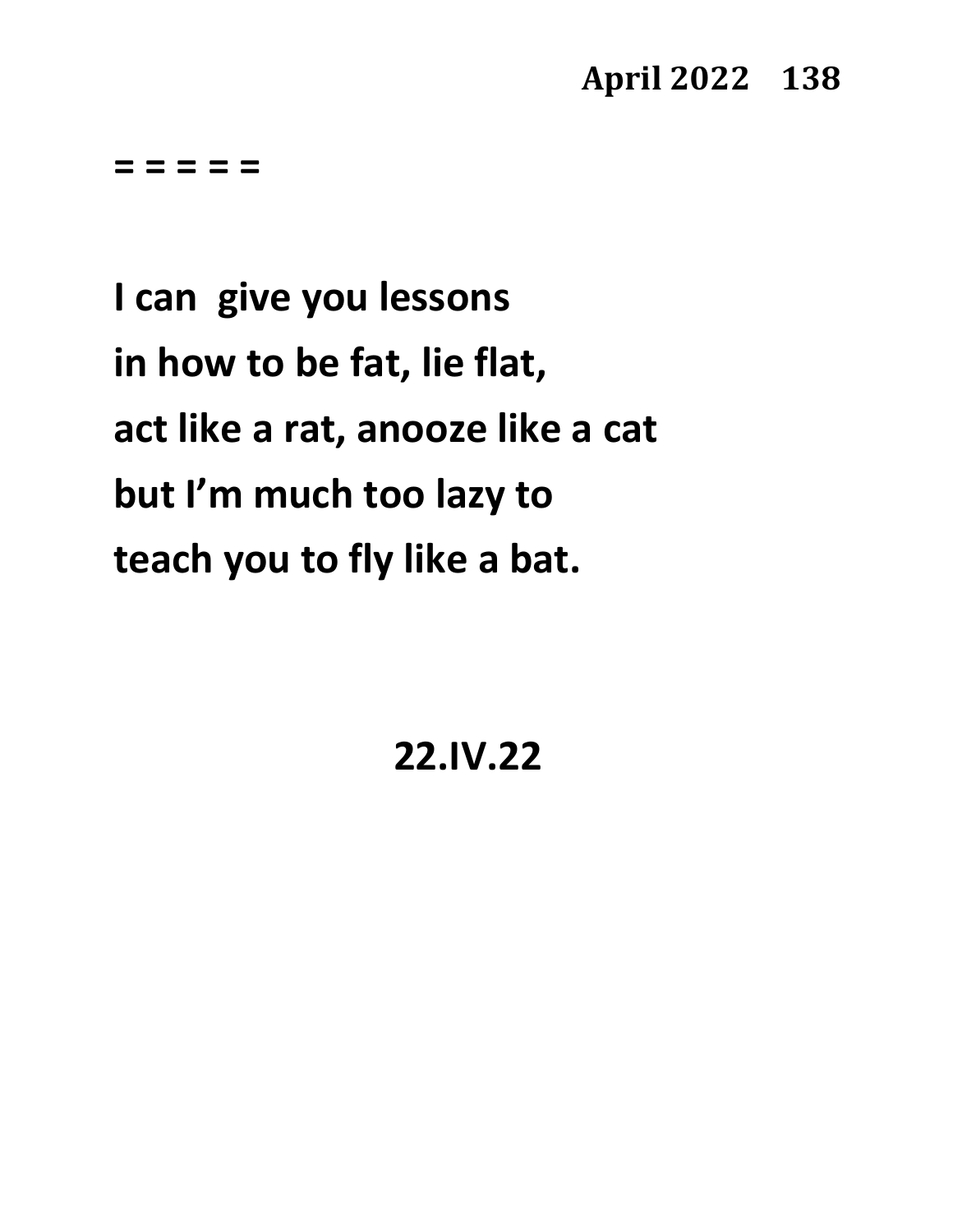**This is not the face I wanted this barely detectable smile looking out of the mirror. I wanted passion, Pagliacci, comedy, the visible gestures of the heart, but no, I look like a statue who forgot to turn into stone. Express yourself, Roberto, blue sky, thunder and lightning, tiger roar, simper for the sultan. Where did I mislay my smile?**

**22.IV.22**

**= = = = =**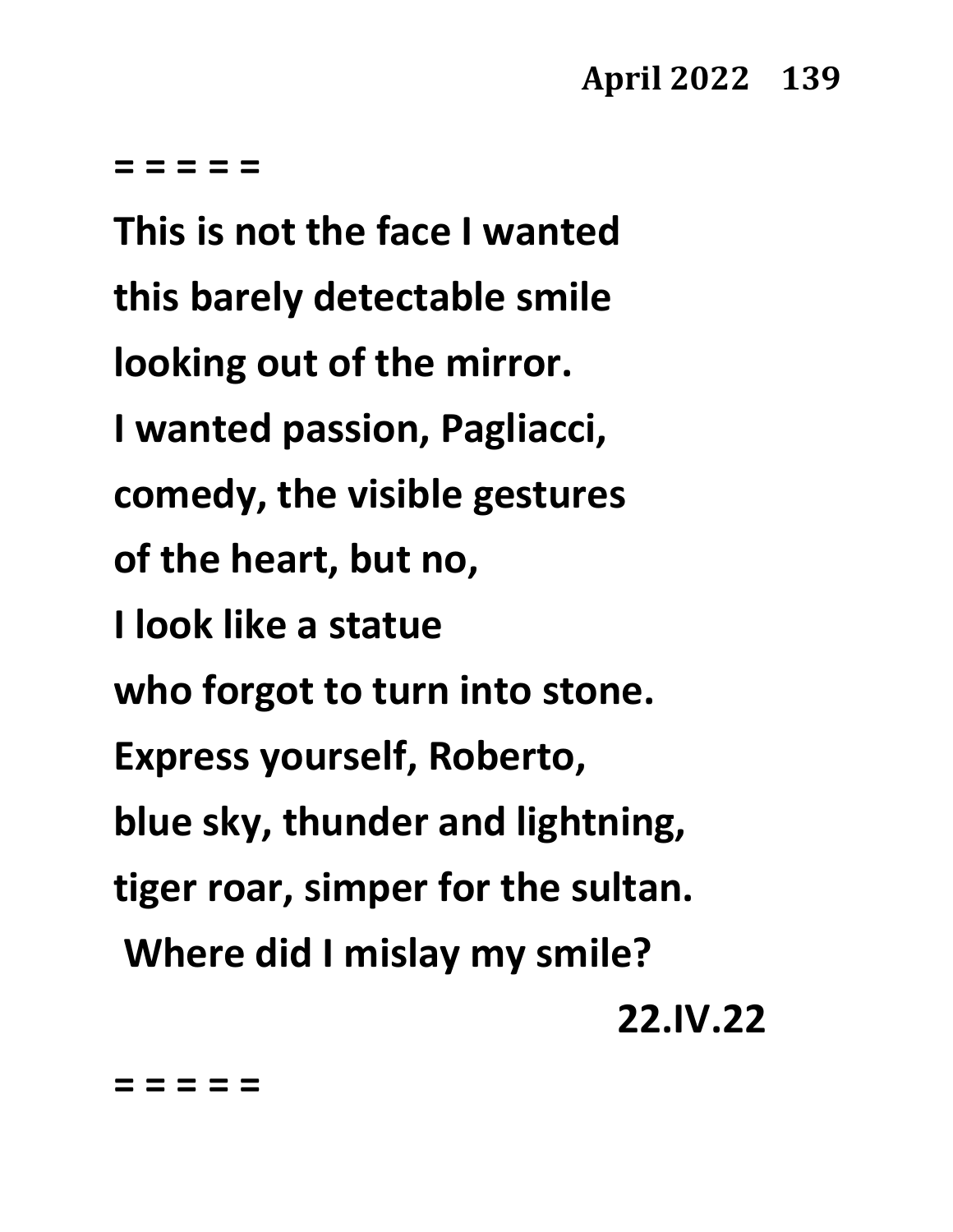**Crossing into Ontario he had forgotten his river He knew this new language, new dlag, new confusions. But he needed a river. Where can he find it? Where does a littoral creature find a shore to shelter on? Inland is scary, scary, continuous, nothing moving but the weather, weird. So he began to sing, Where is my river, mother, bring me my water, bring me my movement,**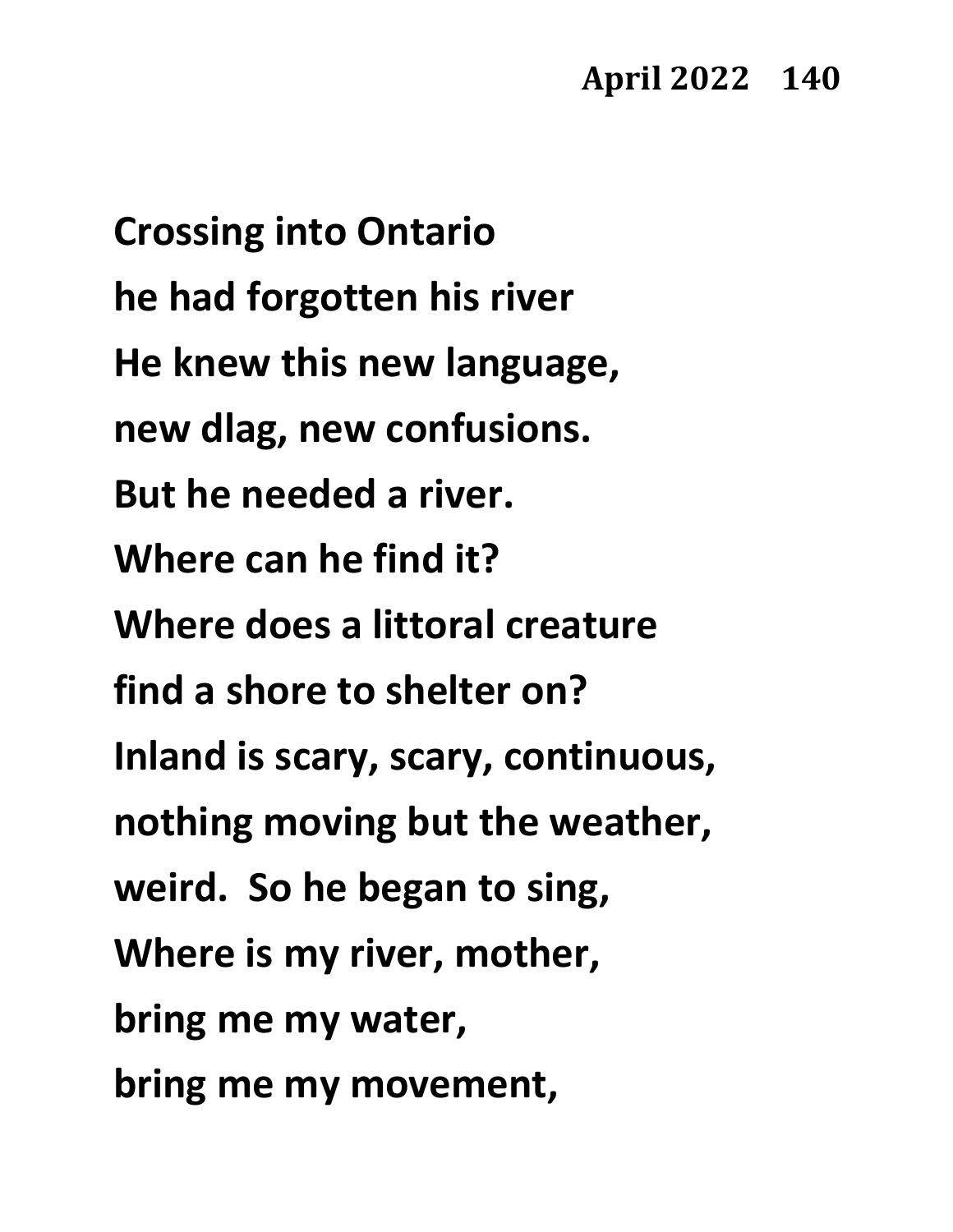**o my soul is a canoe! But the trees he passed only giggled at his song. But it is not nothing to make a pine tree laugh and so the new land let him in, tolerated his allergy to earth, put him to work, change his mind, whisper It how much worse it is in Arizona.**

**22 April 2022**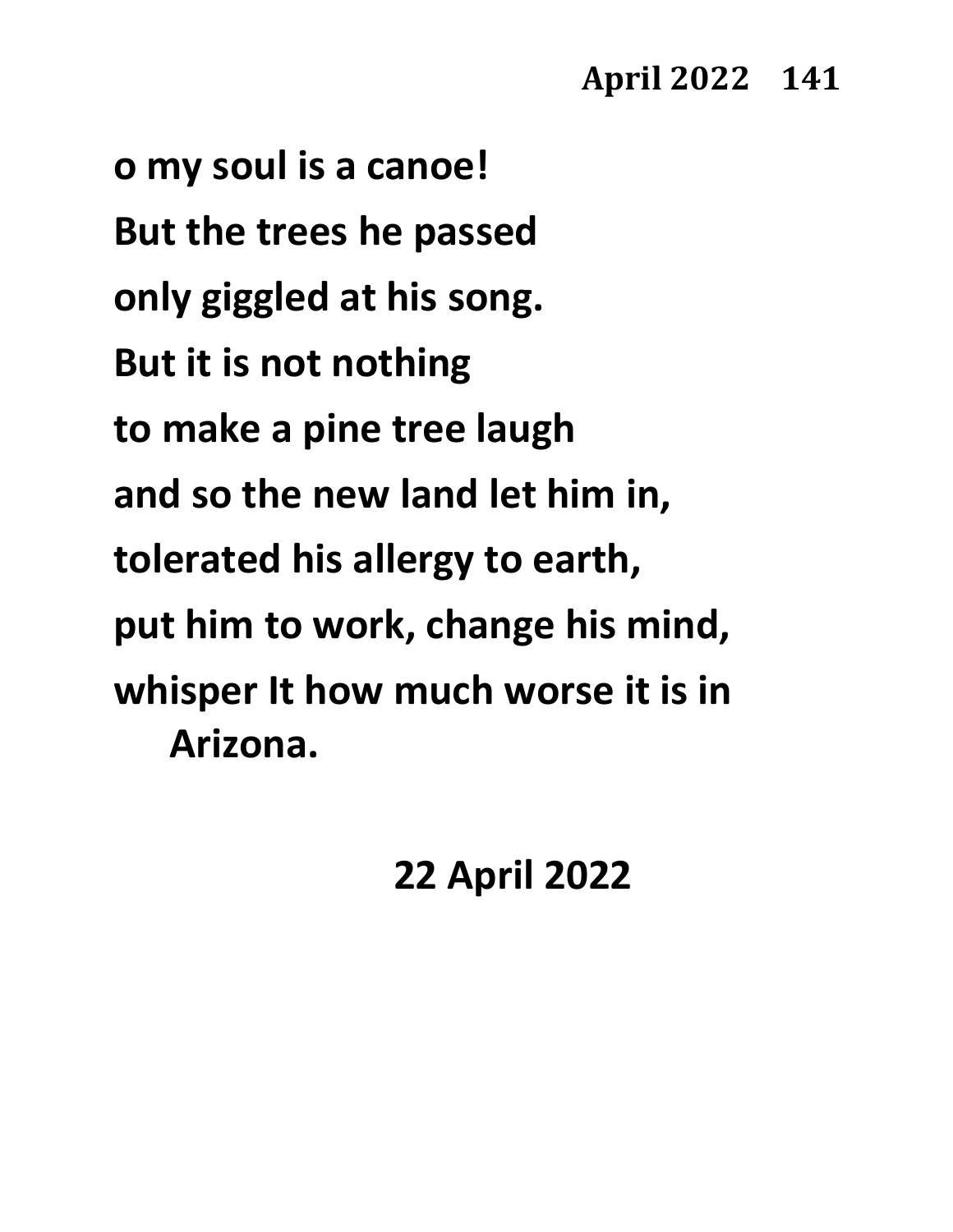#### **TOWER**

Corsetted with flowers the tower stands. A modest tower, even I can climb it, clambering up the stone steps inside to teach a place above the flowers. Me and sky together at last, this beautiful assignation coaxed by morning glories. Not high above the earth but high enough, air, sun and all the other music of space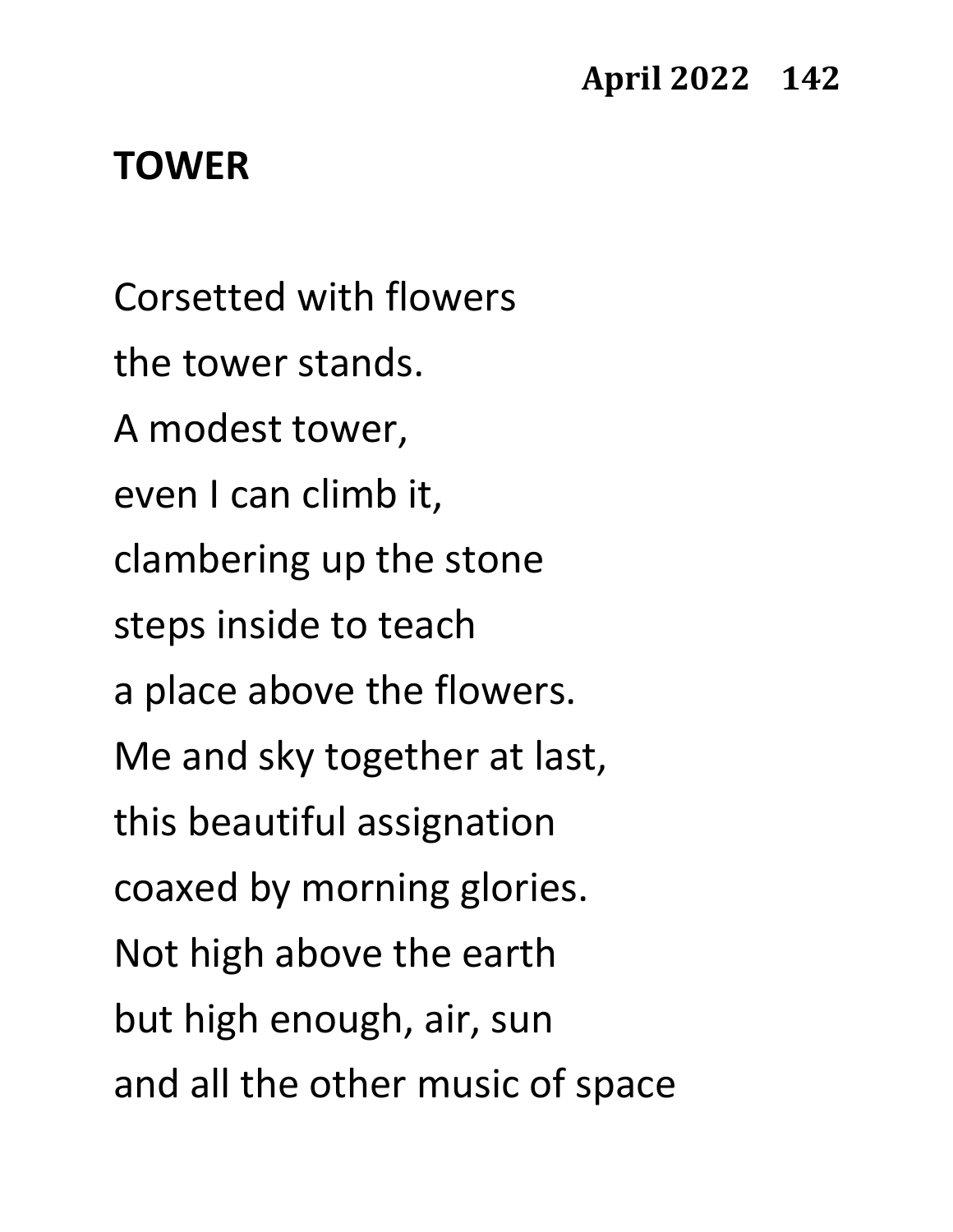#### **April 2022 143**

# cleansing me, scrubbing the me off me and letting a man stand there in the simple light.

22 April 2022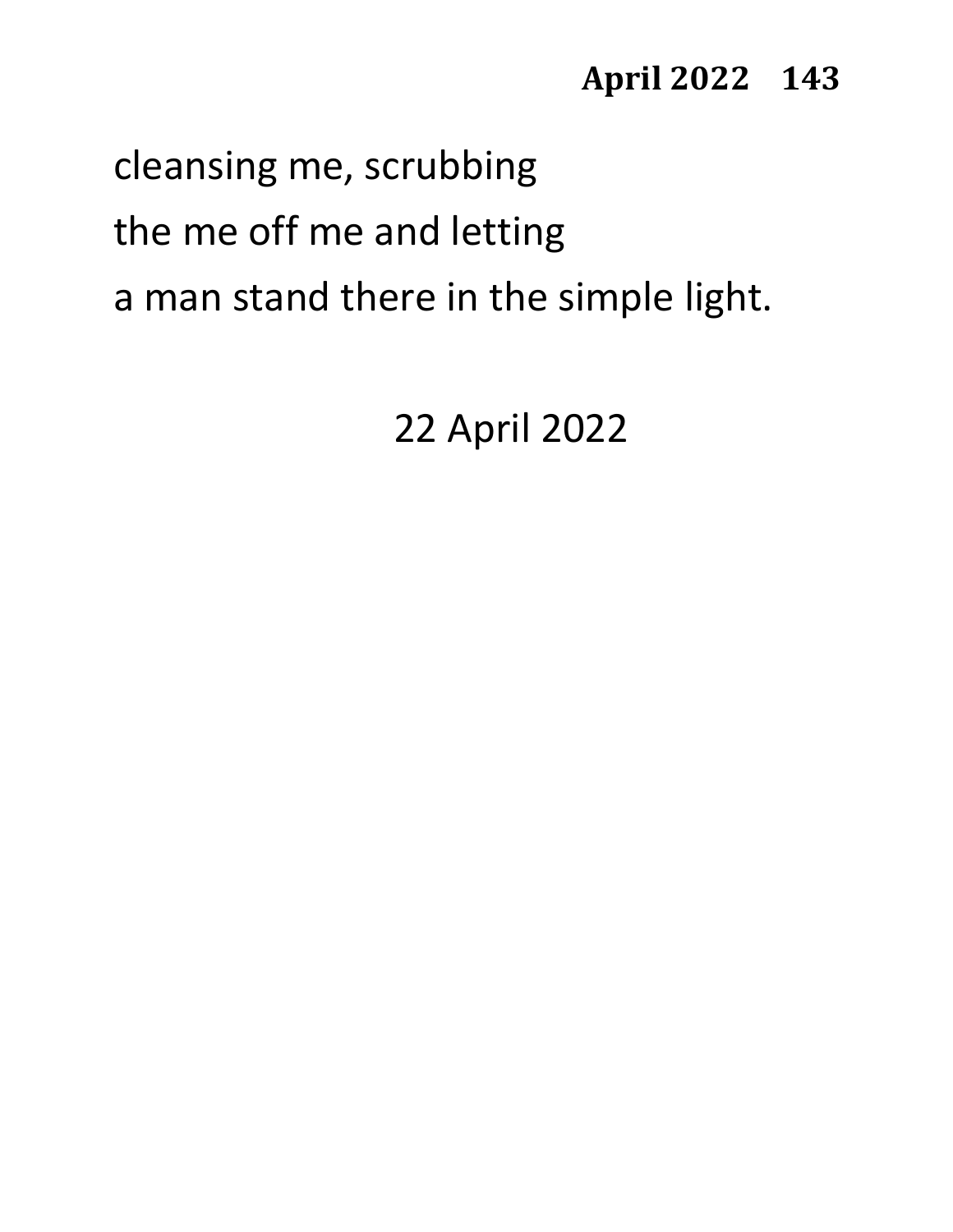#### HE SAID TO HER

Be my river.

She answered: I am the sea.

He: There must be some way that you can come to me for I am where I am and know no other wat to be

She: I'll tell you what to do close your eyes think of sad things —burned-down libraries,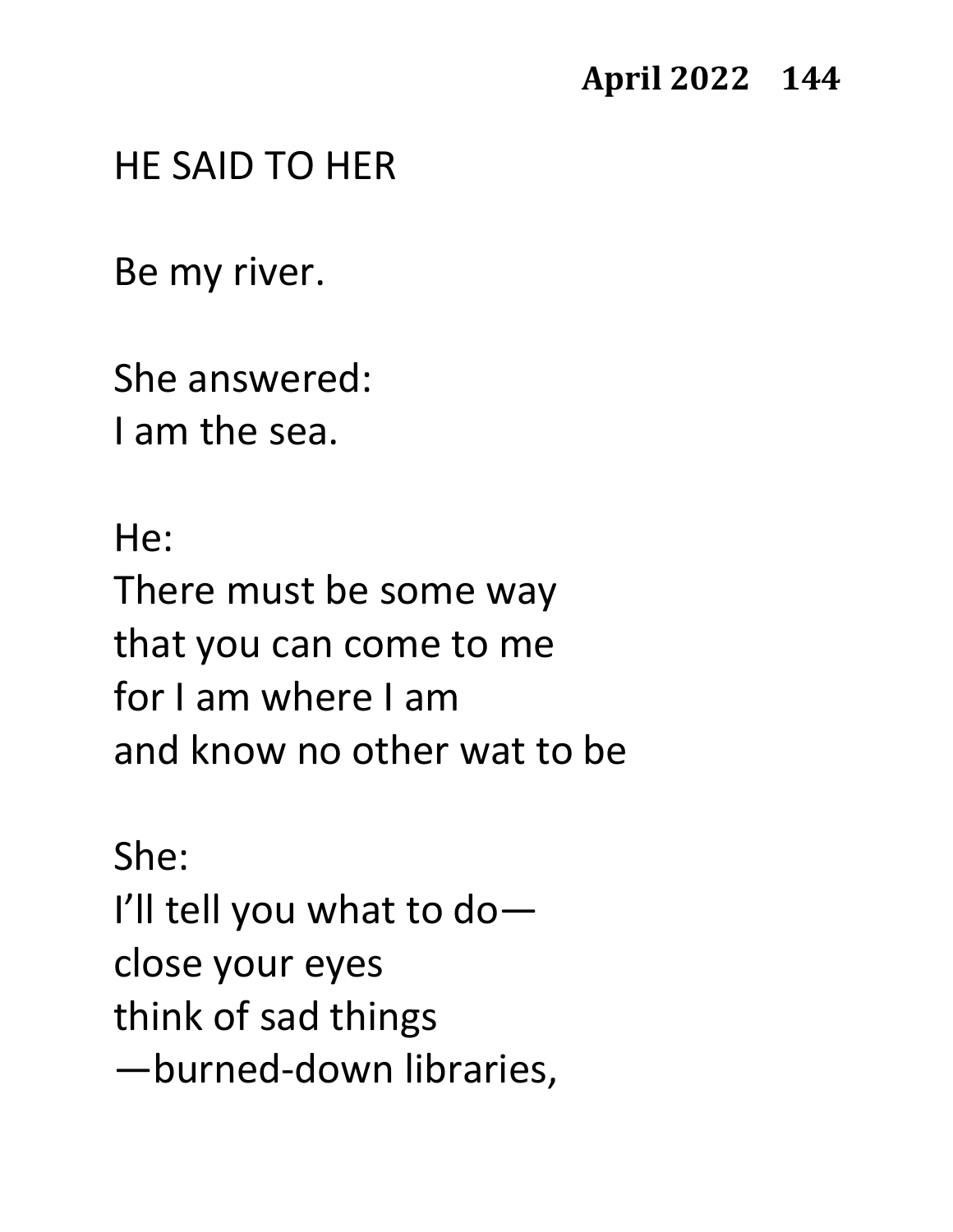lost religions, the woman you forgot to approach until you weep, just a little no need for anguish, just a tear or two. Now open your eyes and follow the tear as it rolls down your cheek, falls onto your wrist, rolls off onto the ground beneath you, starts to grow, grow wide, and flow, it flows, grows, flows, until you have a river of your own. And one day you will be able to move. Then you can follow it, follow it all the way to me.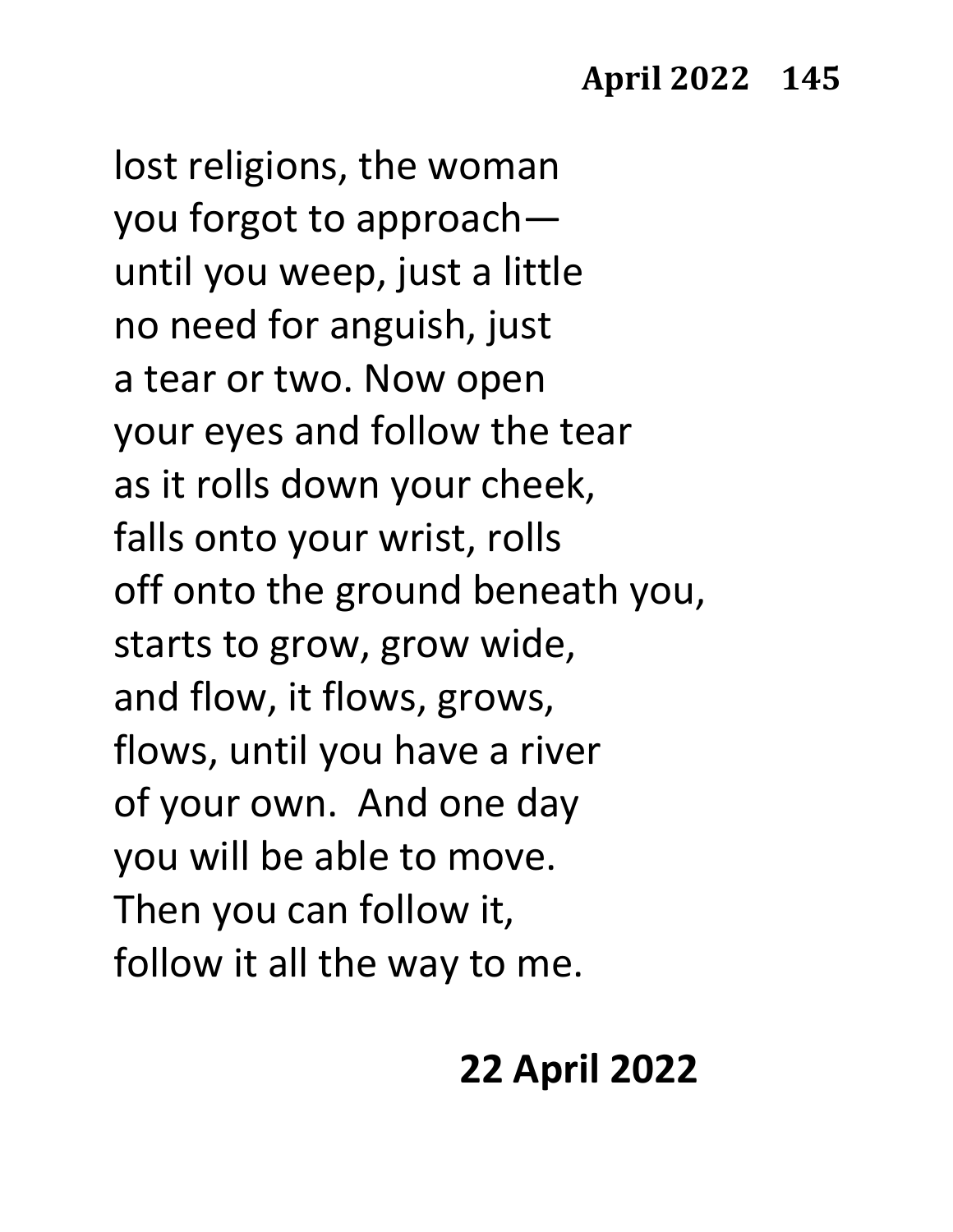**= = = = = =**

**Cam I sleep out loud using words as snores, writing them down like scratching an itch?** *Writan* **once meant scratch or scrape, the telling blade digs into obedient surfaces. Listen. I don't hear anything either. I must have awakened.**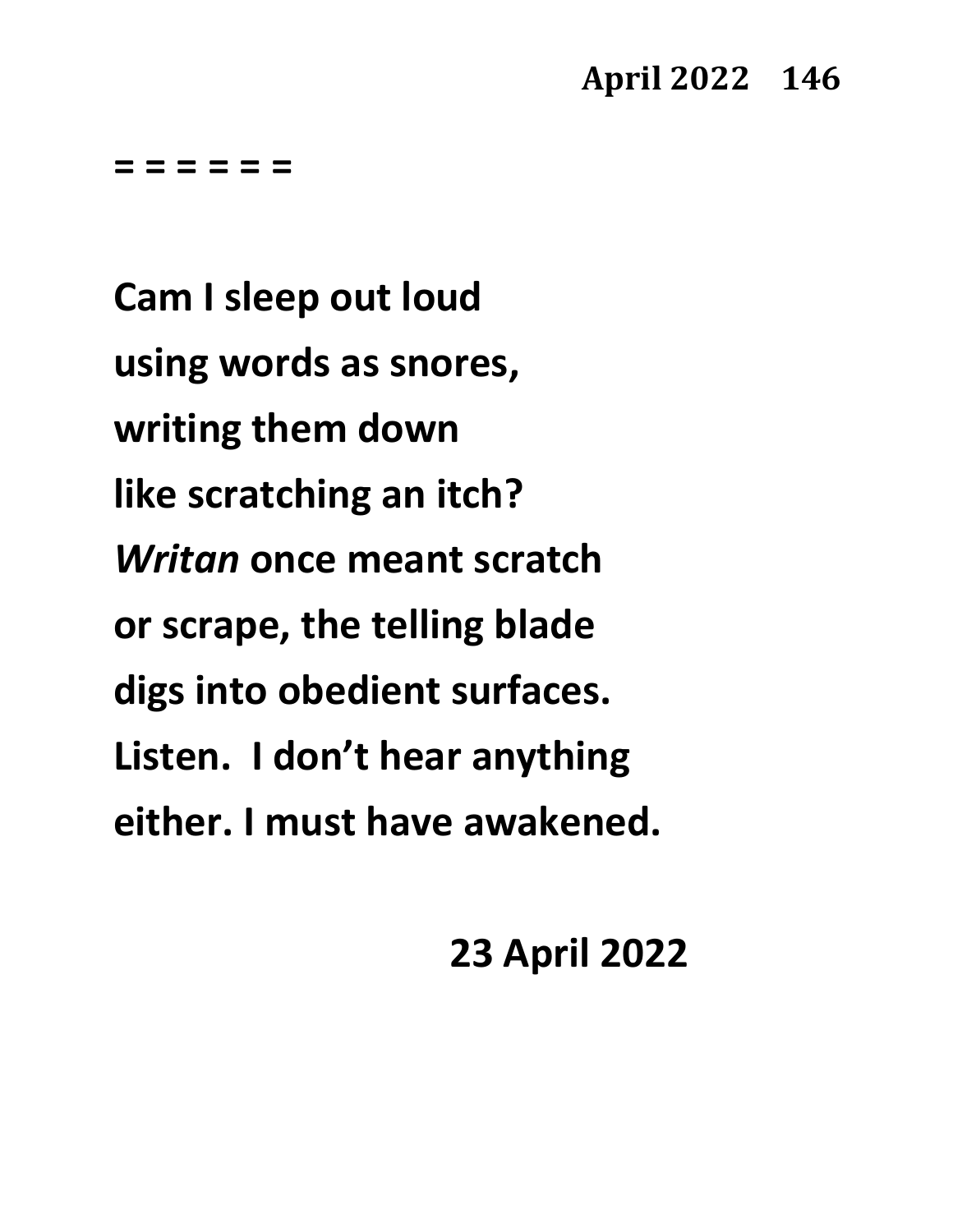#### **April 2022 147**

**= = = = =**

**Something's supposed to happen today, ask the Sun to wake the trees so they'll me. I seem to have no other almanac, short of breath, quick to forget. At peace, the Sun wakes the lawn too. 23 April 2022**

**= = = = = =**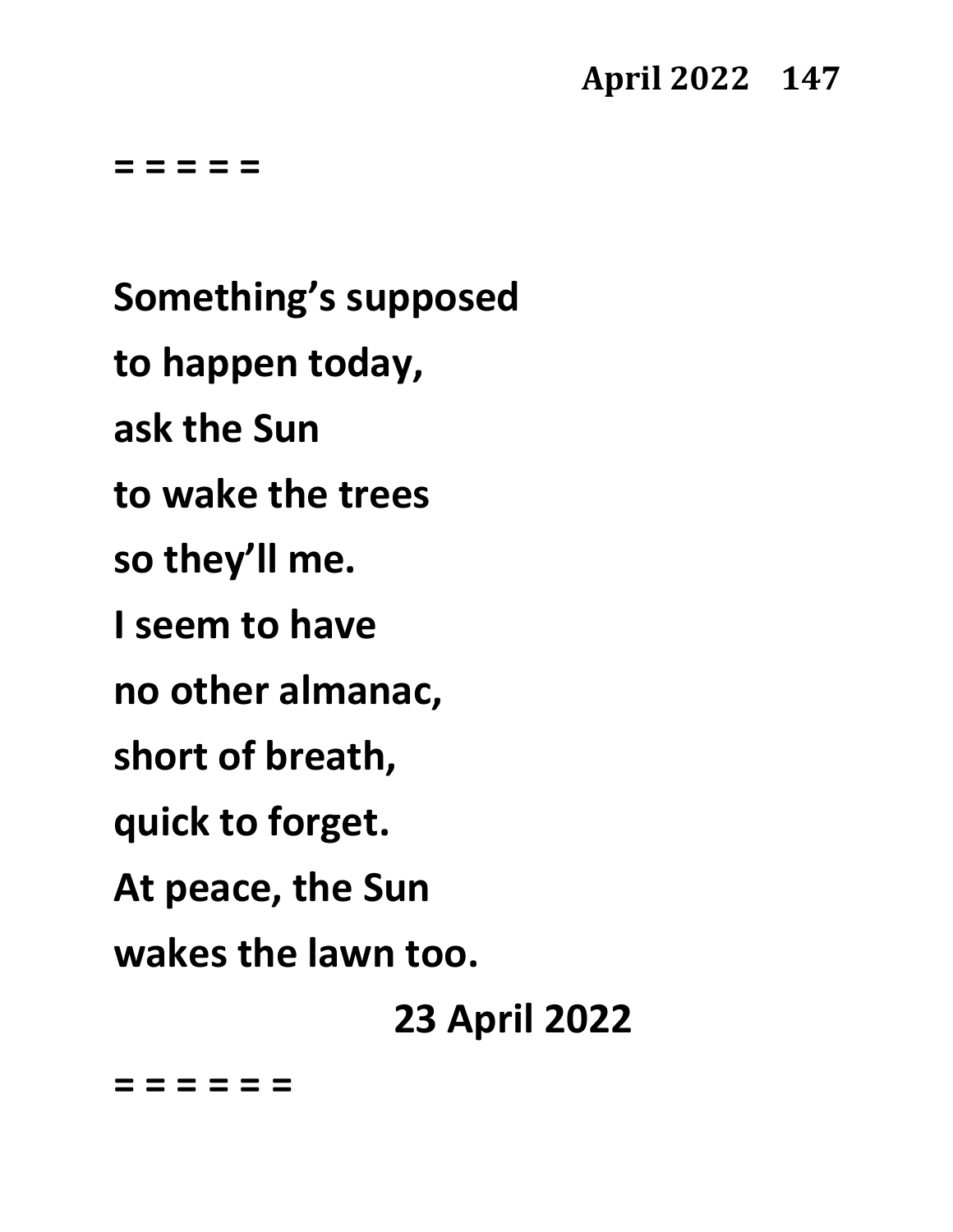**Give the angel time to speak, his clock is not like ours, yours, even the bishop keeps our same hour and the rabbi and the lama even, but the angel's moment triangulates from ours. Yours. Wait. The word is coming, shaped like a shaft of light, shadow of a bird blessed upon us. 23 April 2022**

**= = = = =**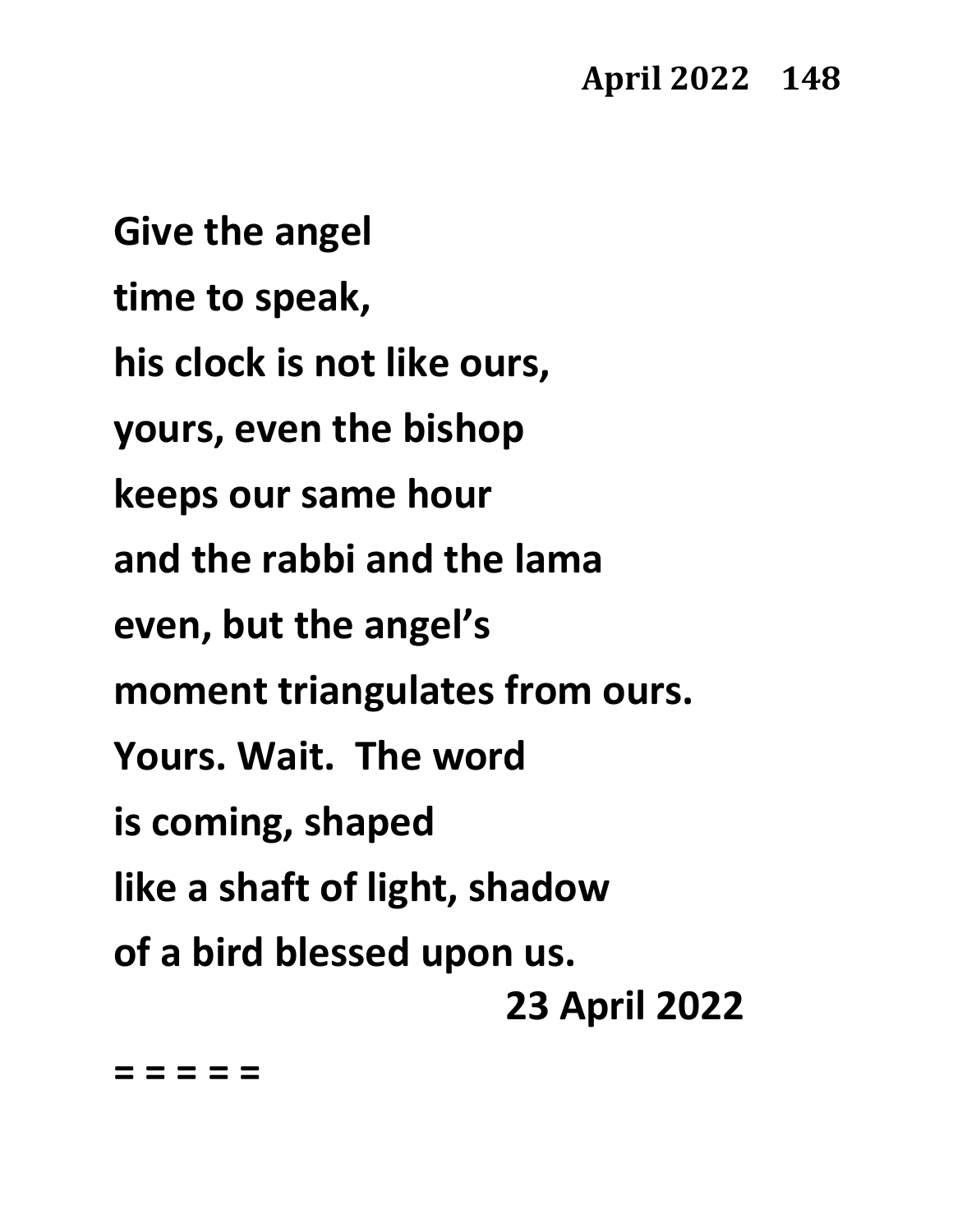**Time slipped by we say, where did it go? Fancy physics has an answer– read the paper, time has a shadow too, fleeting darkly backwards, to the beginning.**

### **23 April 2022**

**= = = = =**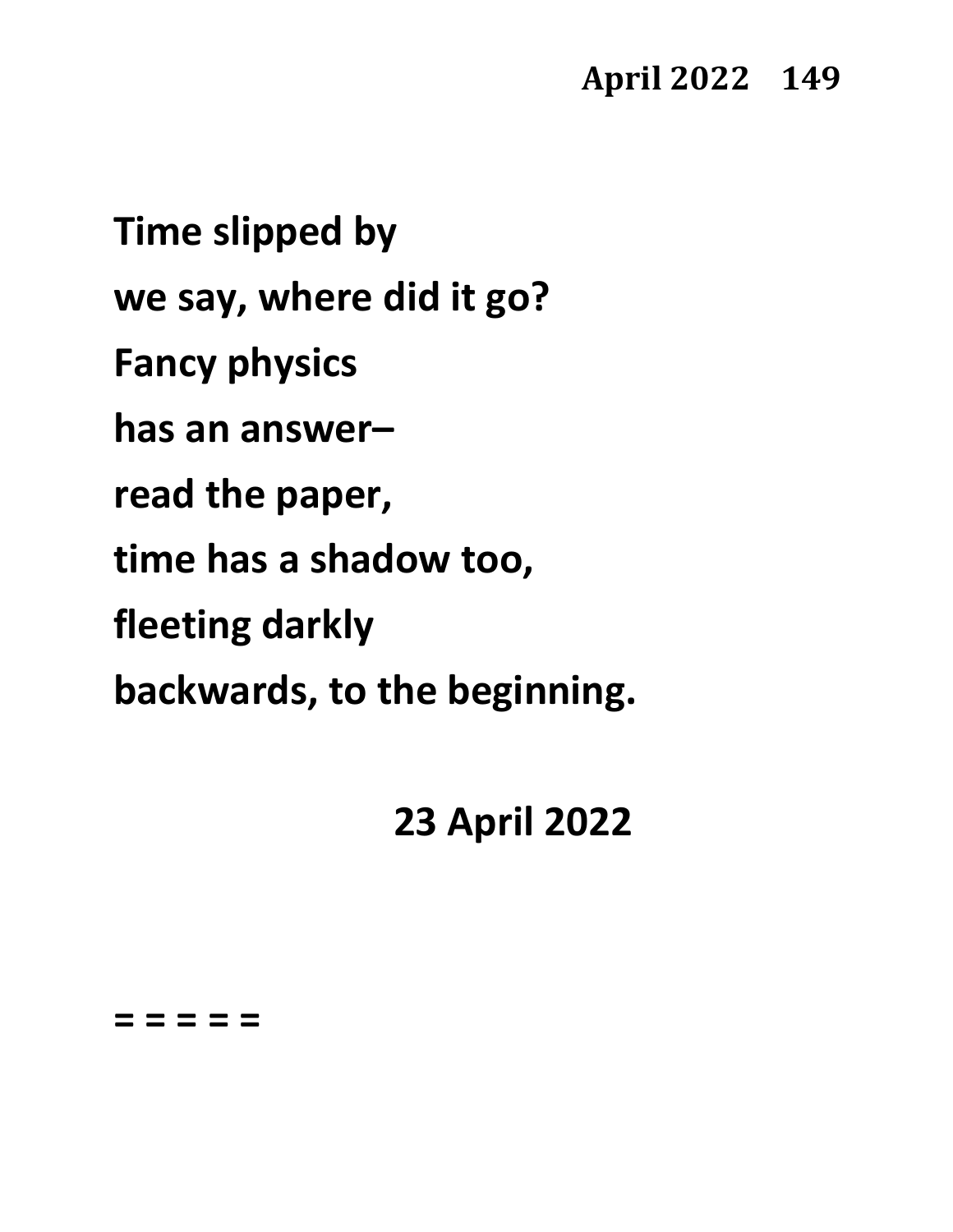**Why do we have pasts, that trail of stale crumbs the ants follow to annoy us now? Growl. Why can't it just be now, with no beaky shadow jabbing us from behind?**

#### **2.**

**Growl, as I remarked. I flee from was into is. Does that mean I flee from me? You decide. You have a me too. There's an ant crawling on your shoe.**

**3. No easy way to resolve these problems more physiological than grammatical.**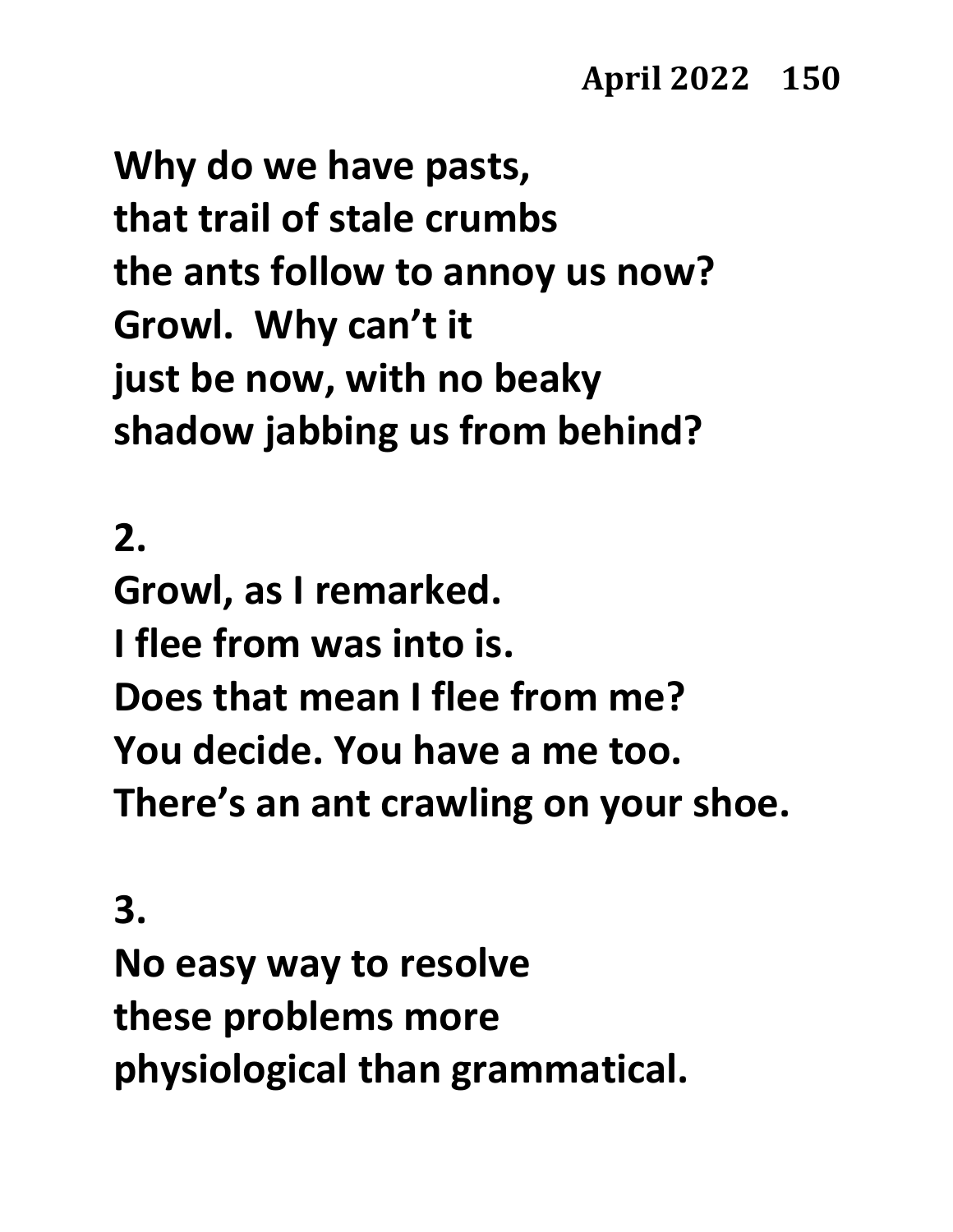### **But grammar is all we have. Or does it have us?**

#### **4.**

**Start again. When the past catches up with me I run like a crocodile, lie like an ad on TV. Anything but then. Anything but who you are and who you think I was. I am nobody. Nobody yet.**

#### **5.**

**That's why we have closets, to shove last year in and the yea before and before that**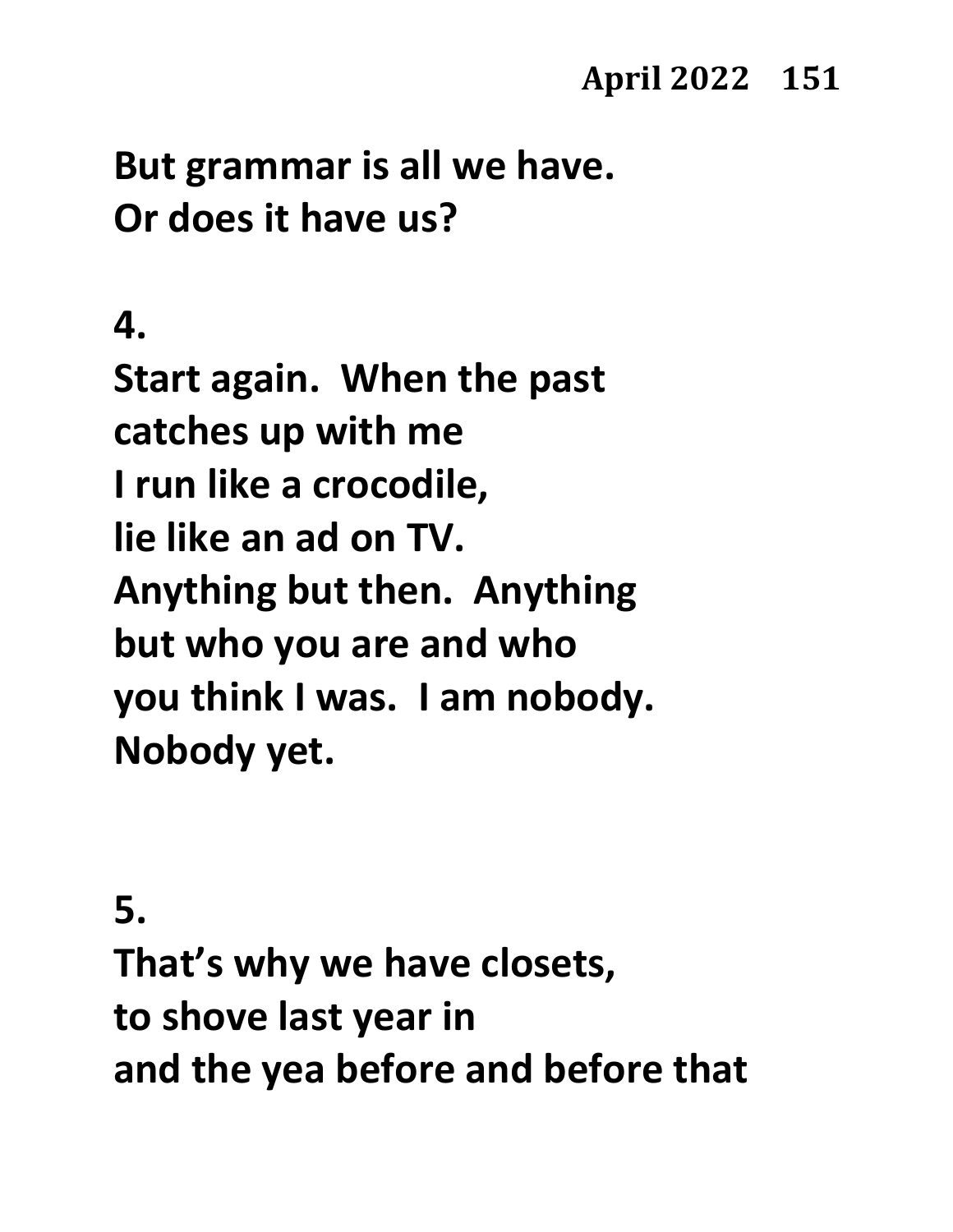**until there is a musty but nice friendly smell in there among the leather and the fur the shabby cotton of past love. Cark in here. In there, I mean, comfy in its own way, to lean onto the memories. Danger. Growl get out and slam the door. That ant is on my ankle now.**

**23 April 2022**

#### **= = = = = =**

**I talked to them all and told them all that they needed to know**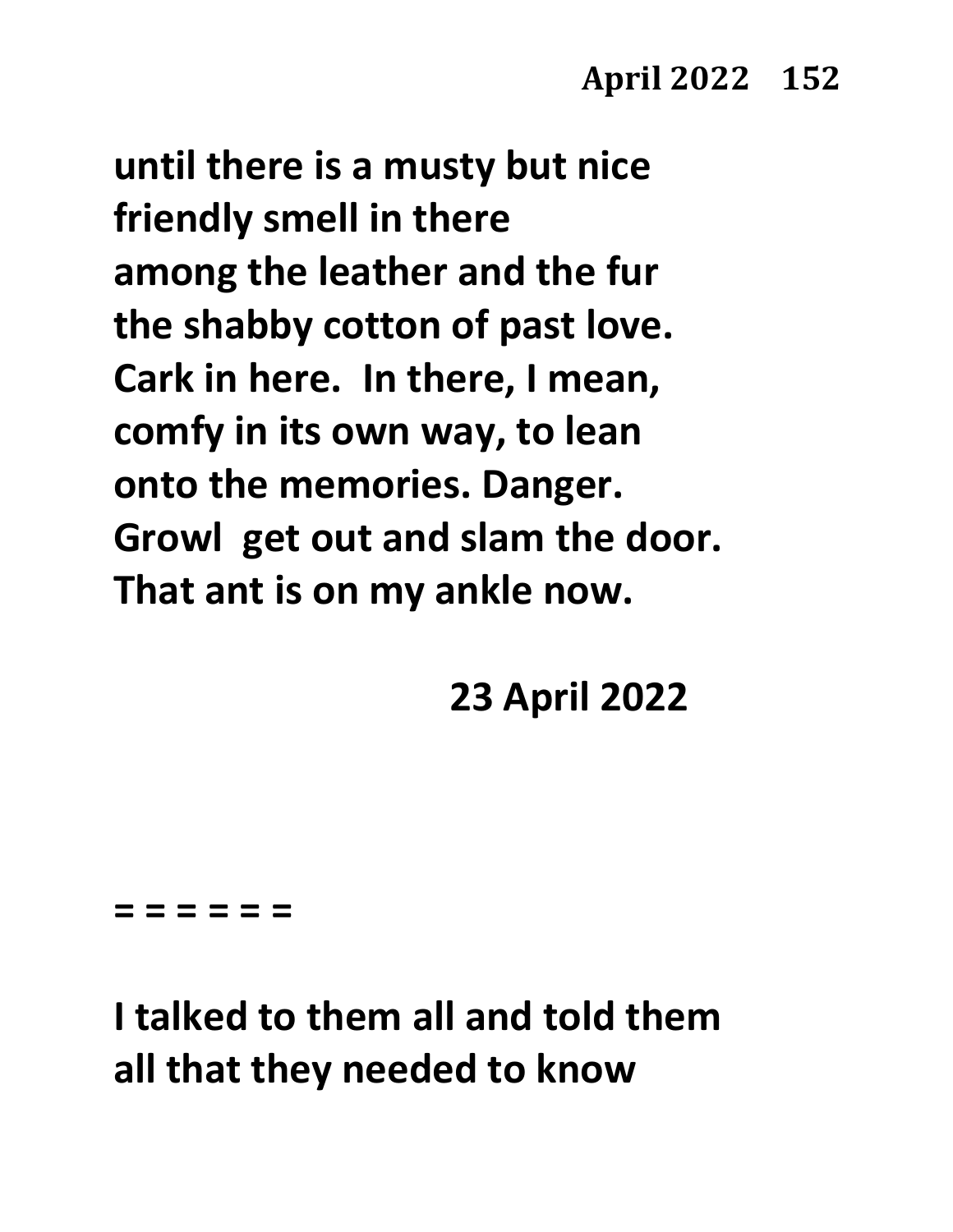**tp impersonate the emperor, ill today, not sitting on his throne. But dozens ready now through my skillful instructions to ho out, thousands of them, standing on street corners, driving cars, walking in the woods, and every one of them a perfect replica of the emperor, every one of them saying I, and meaning it, I, I am ND I must be obeyed. And I too listened and obeyed.**

### **24 April 2022**

**= = = = =**

**The girl was made f white stone, alabaster I guess, leaned both her arms on the car window**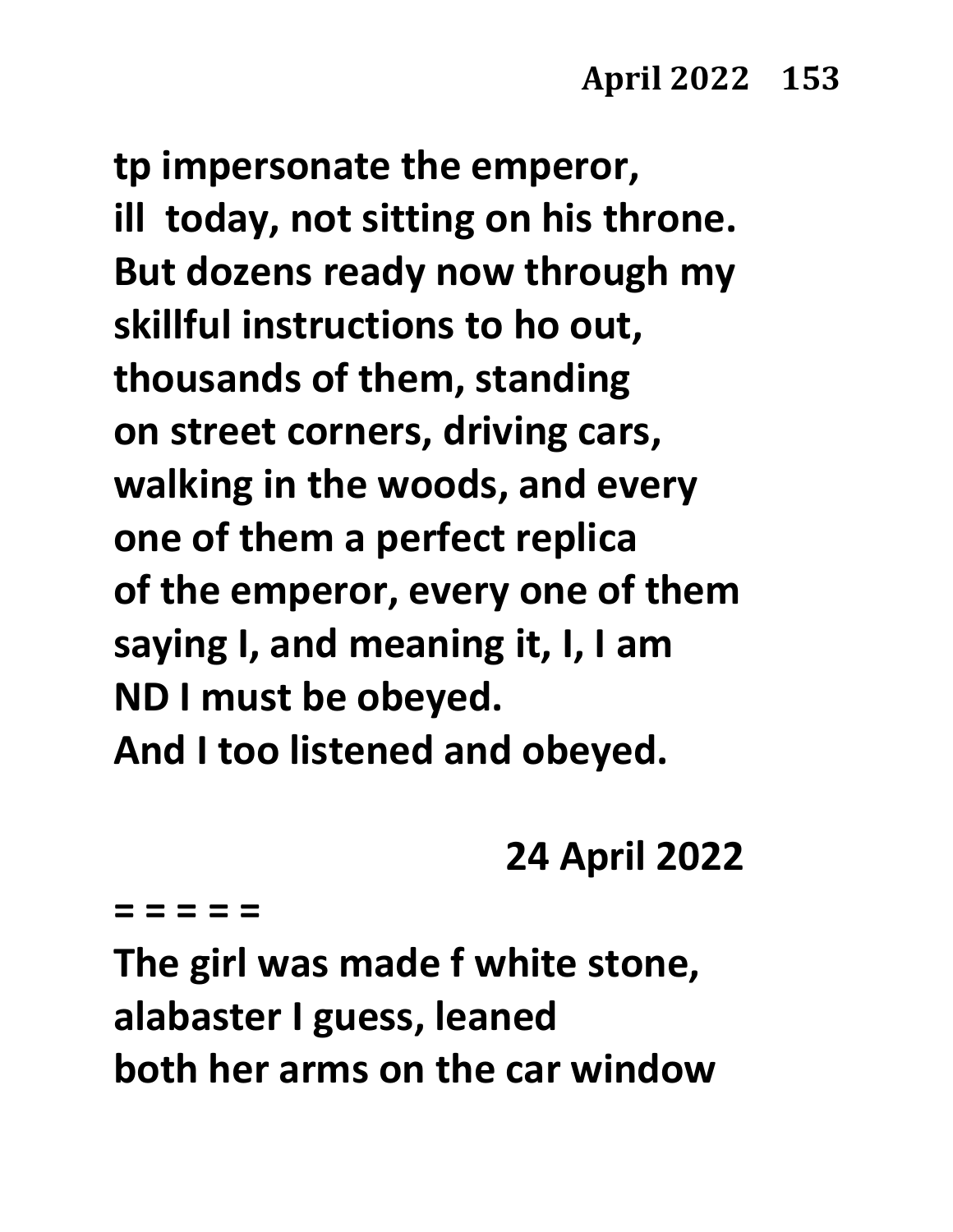**and spoke a sort of English could\mostly figure out. She was in love with someone, not me, someone I didn't know well enough to guide jis errant inclinations towards her pale stone tenderness. You poor girl, I said, how painful that mus be, to want love in vaqil— I did not dare pat her poor arms, desire is contagious, so is loss. I'll pray for you I said, she took her arms away and disappeared and I've felt guilty ever since. 24 April 2022**

**= = = = =**

**The song should be long as a sword but hide in its scabbard,**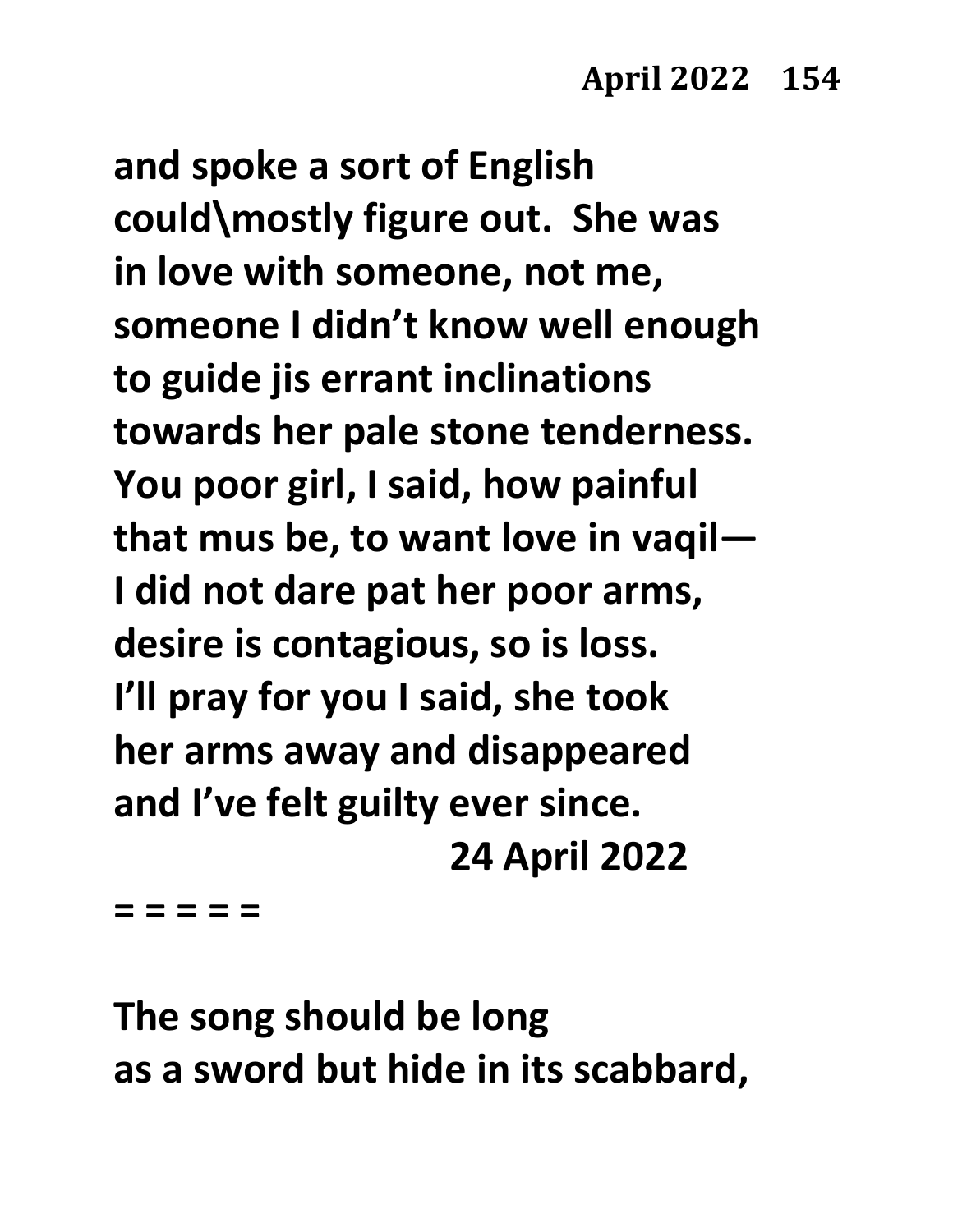**long as a river and permit all the little streams of imagery to wander their way in, affluents of meaning. The song should be true as breath but not too personal, the song must survive its singer. find new mouths to make it live. If this were itself a song I wonder would it let me sing it?**

### **24 April 2022**

**= = = = =**

**It is a day for saying, that is to say**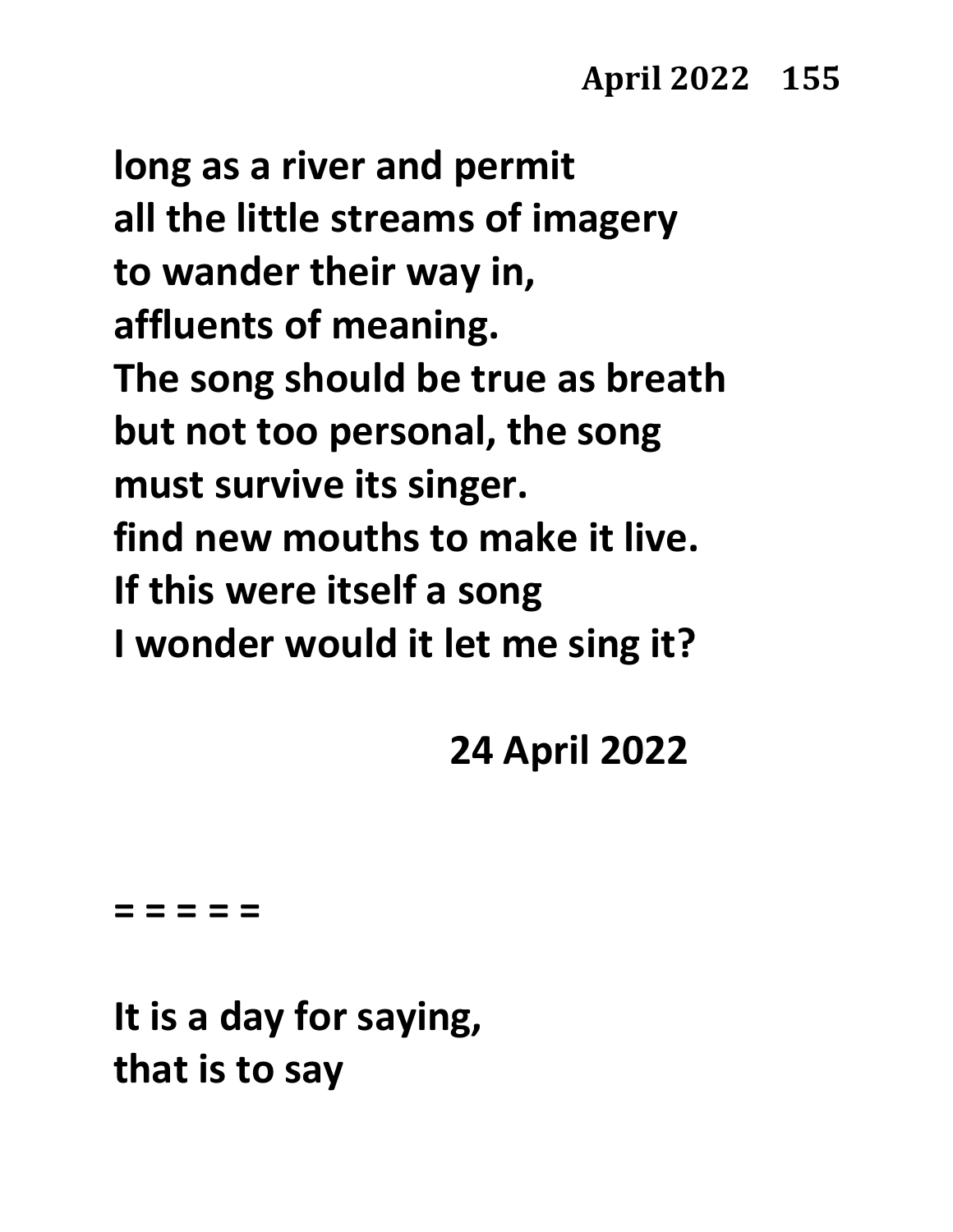#### **April 2022 156**

**a day is to say, if I may repeat myself, I was here yesterday too.**

### **25.IV.22**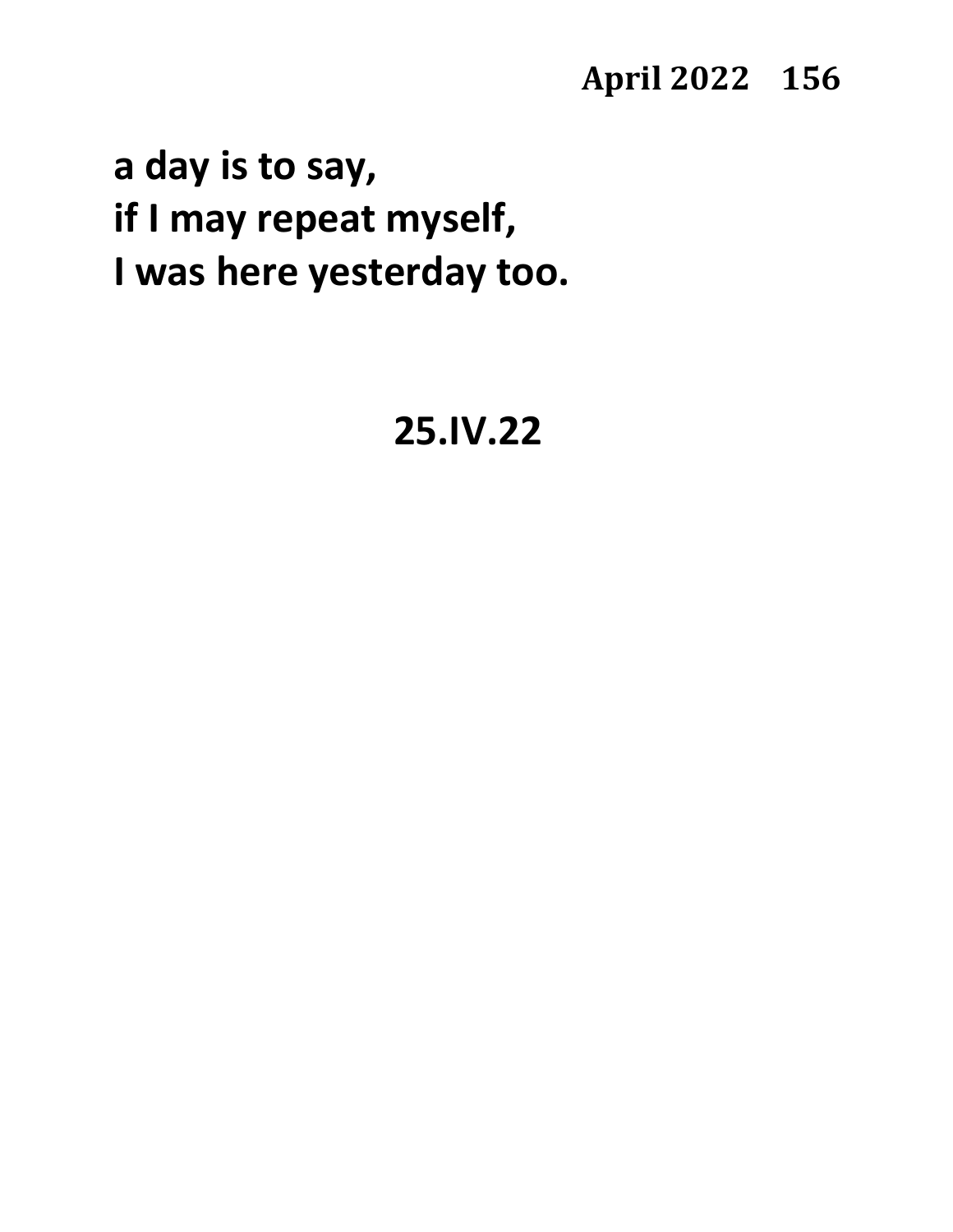**= = = = = =**

**Trusting blondly the brunette earth I have come to my grey time in a world turning green. And they were all here all the while, crayons in a child's hand.**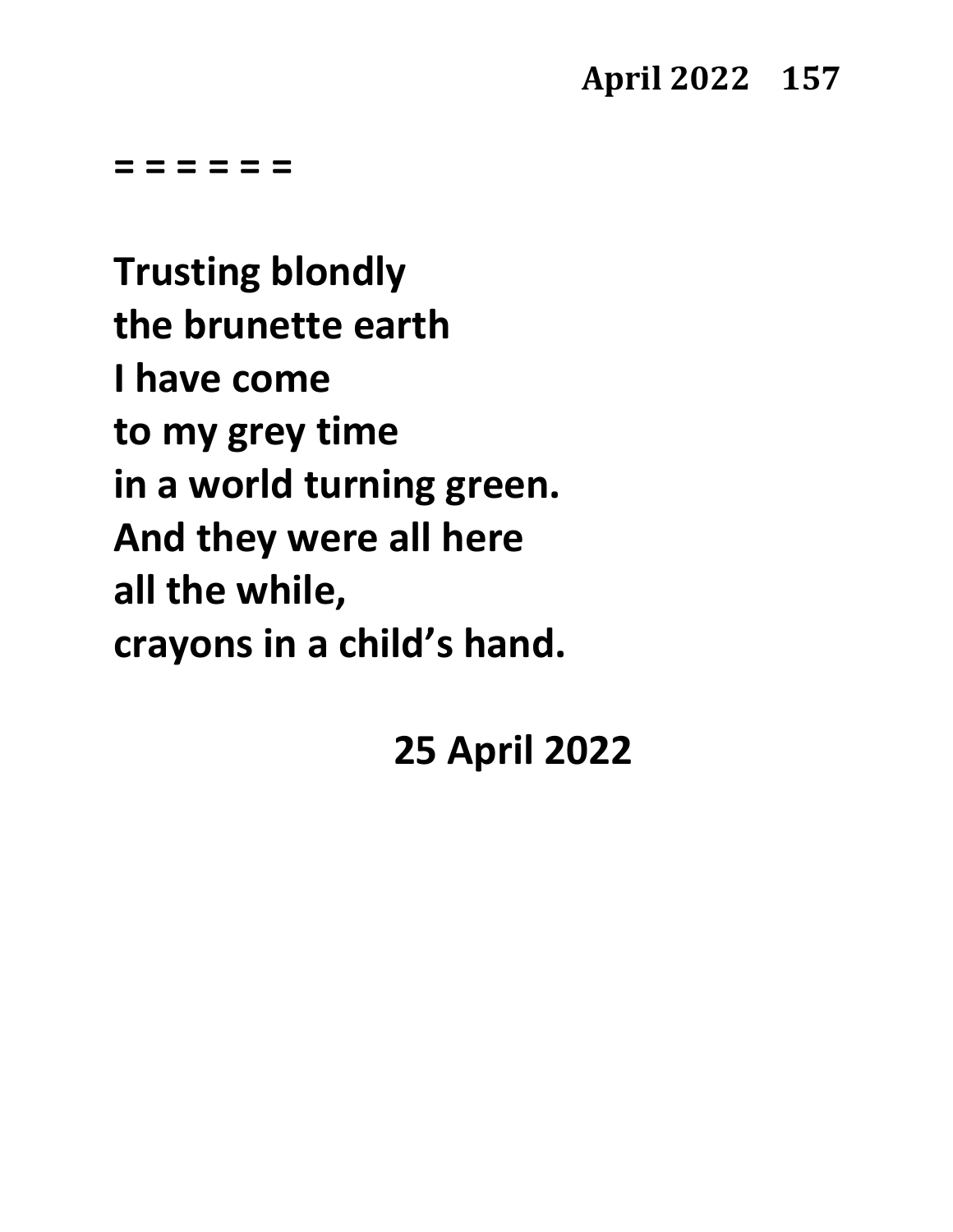**= = = = = =**

**Light thickens in the trees. Morning measures. Is there a woman in the air, another matter we try to find each time we wake? We move and they stand still but inside it may be the opposite, they change and we are fixed. Can't I be a tree and change my mind?**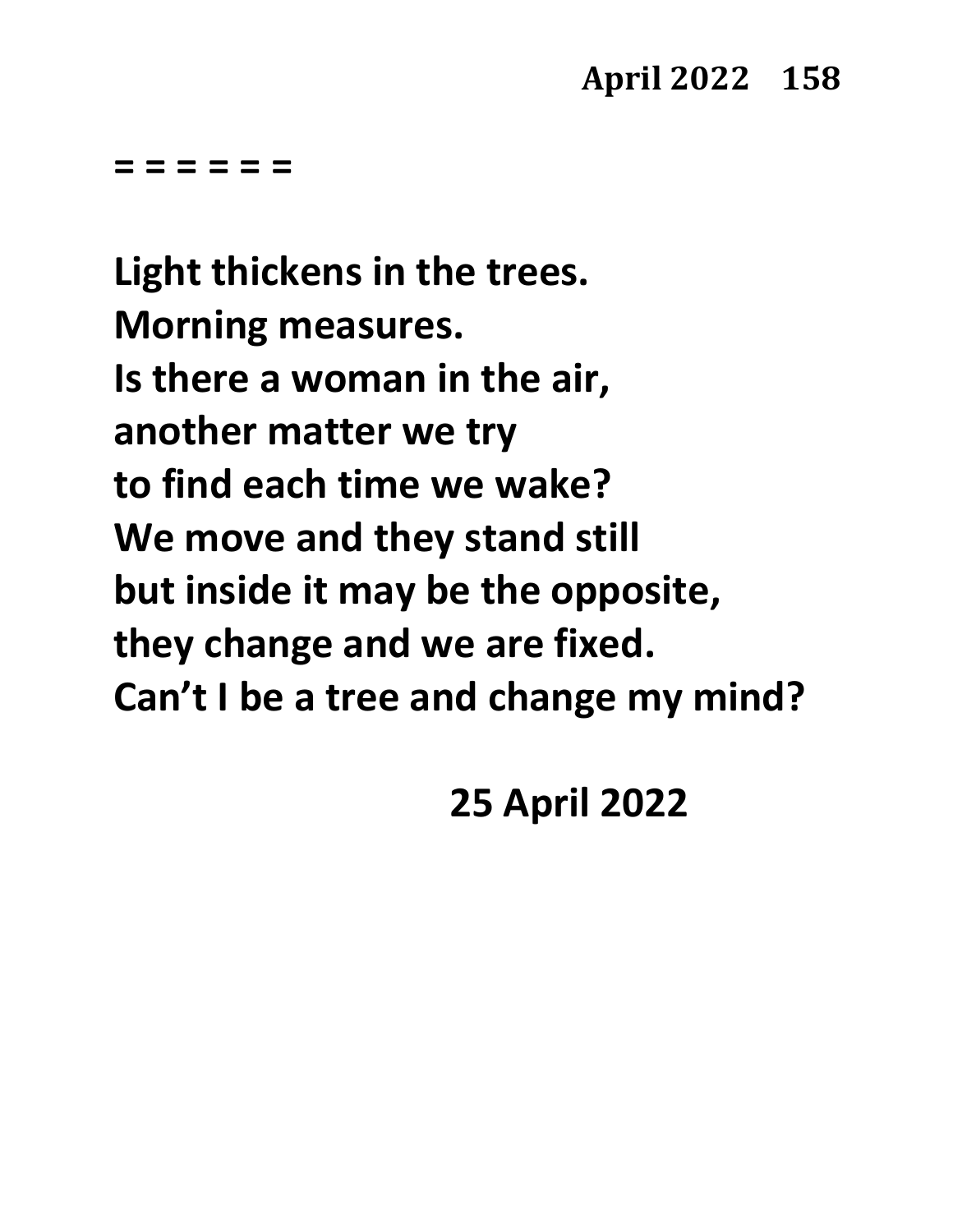**= = = = =**

**In the weeks between snow and lawn mower: uneasy peace.**

**Things could come again or come too soon. Here on an April morning a man with a hedge-trimmer eliminates nothing but silence.**

**25.IV.22**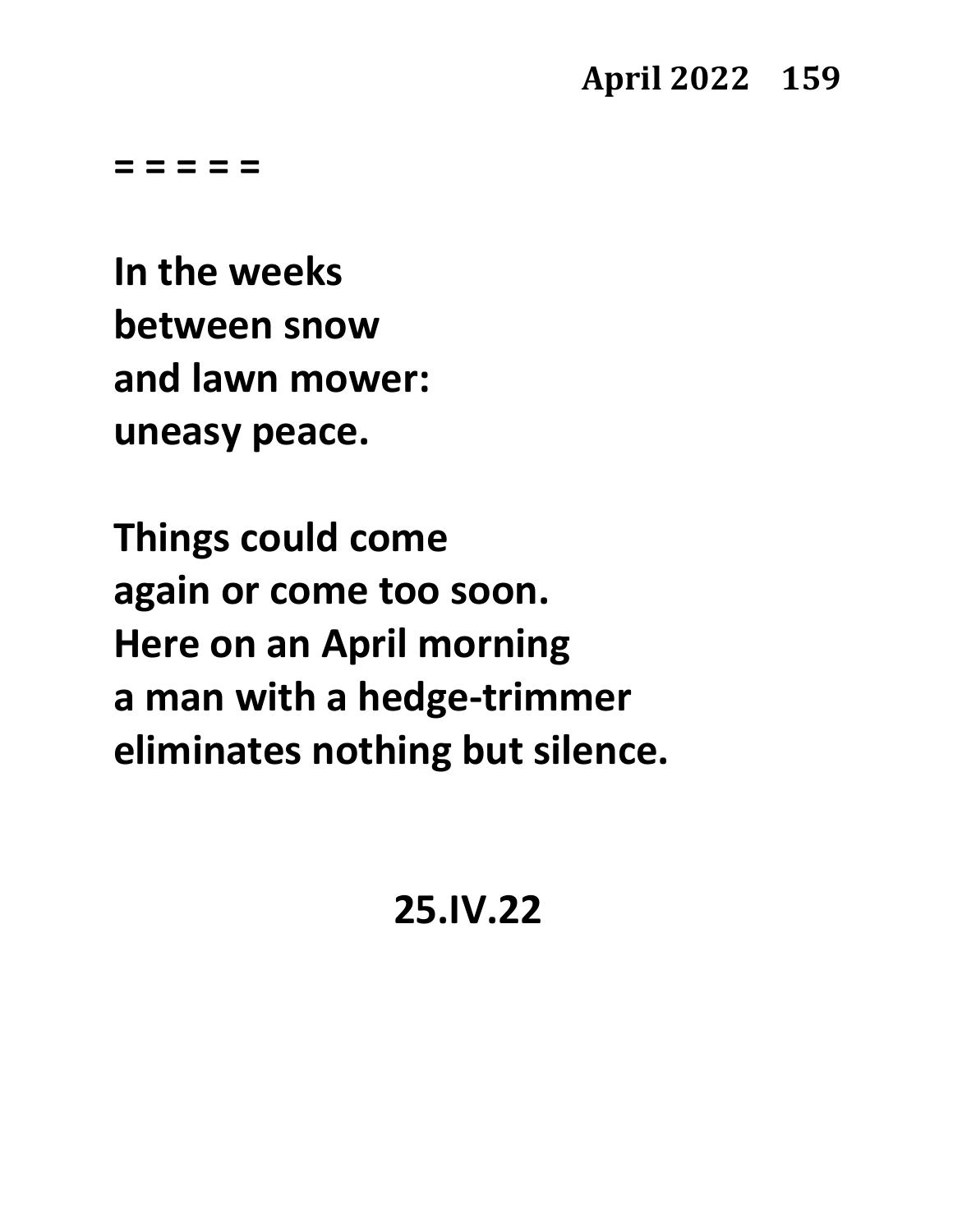#### **HOW TO WRITE**

**Hear a word and follow it as you would a bluebird through the woods.**

**Something like that. All the trees it touches, all the leaves in lands among, all the insolent silences it majes sing.**

**And if you don't hear a word to start with,**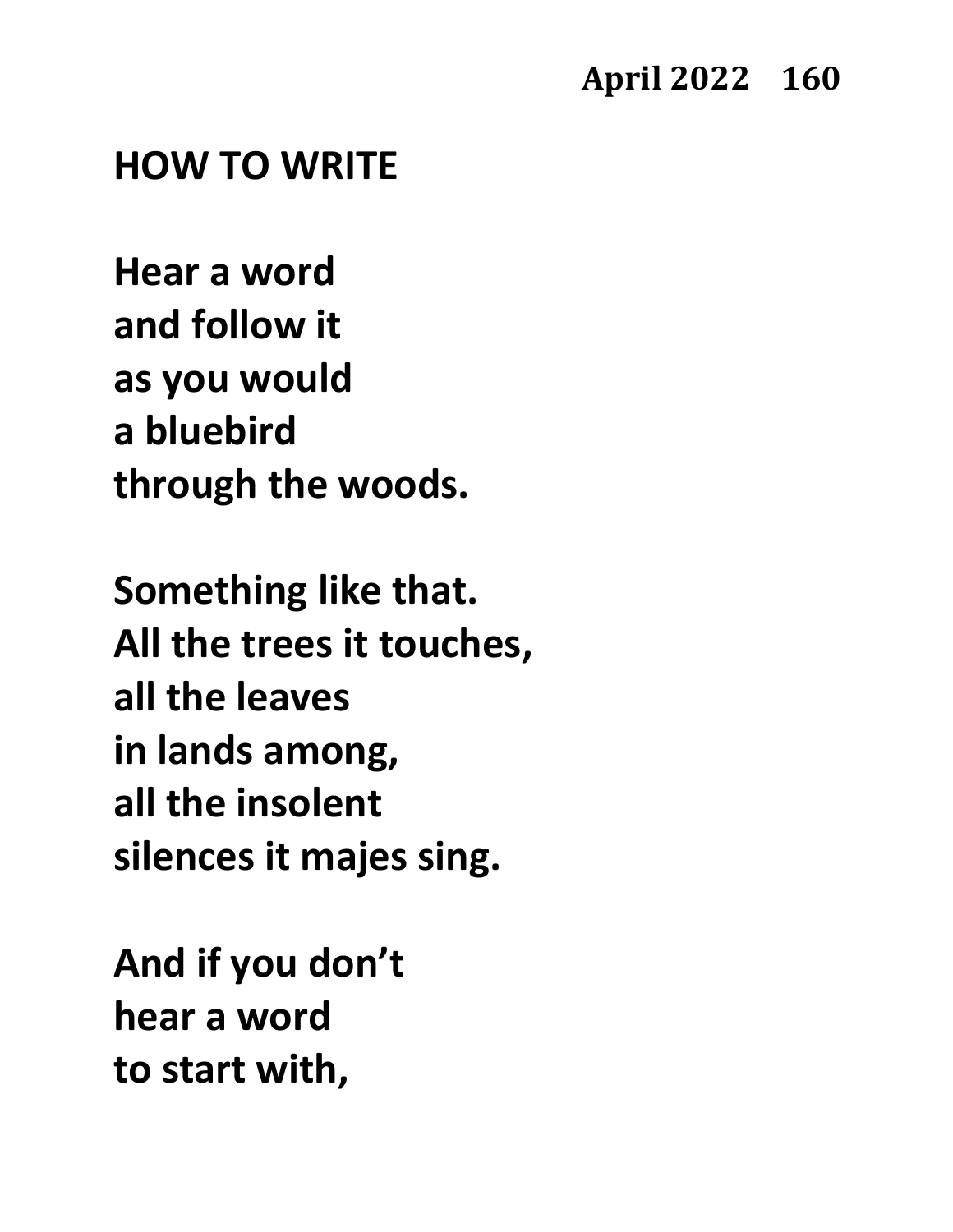#### **April 2022 161**

# **pretend you do. No one will know and the bird will still fly.**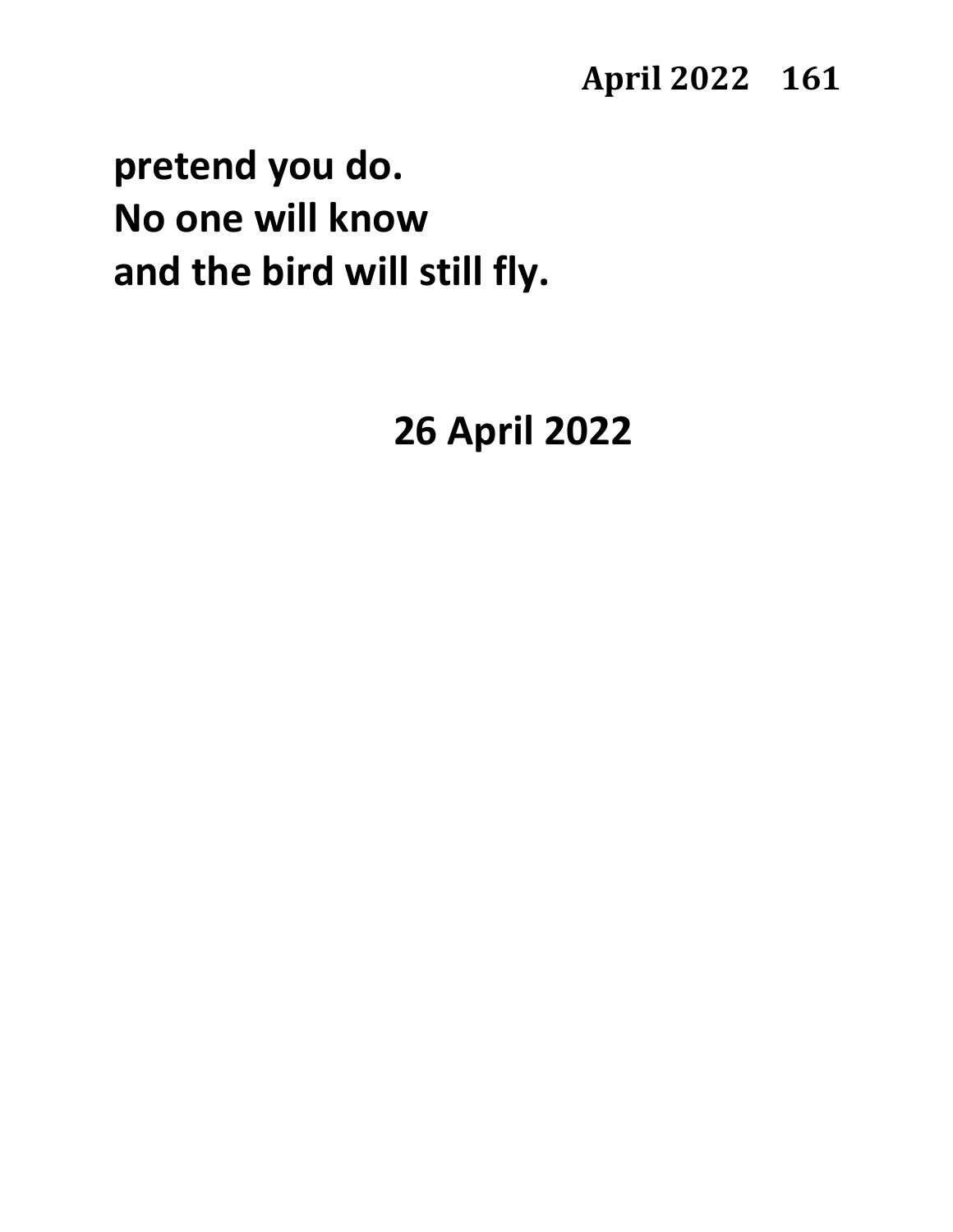**= = = = =** 

**Cautiously, through the mire, wake.** 

**It's the day swamp now, you can see the slither, the slip, the sludge on all sides, soft though enough to get through to where a day goes.**

**Pantomime solutions look like men at work. Subways reach out from cities, try to reach daylight and some do. I remember a span or trestle over Jamaica Bay, alas, not coming this way.**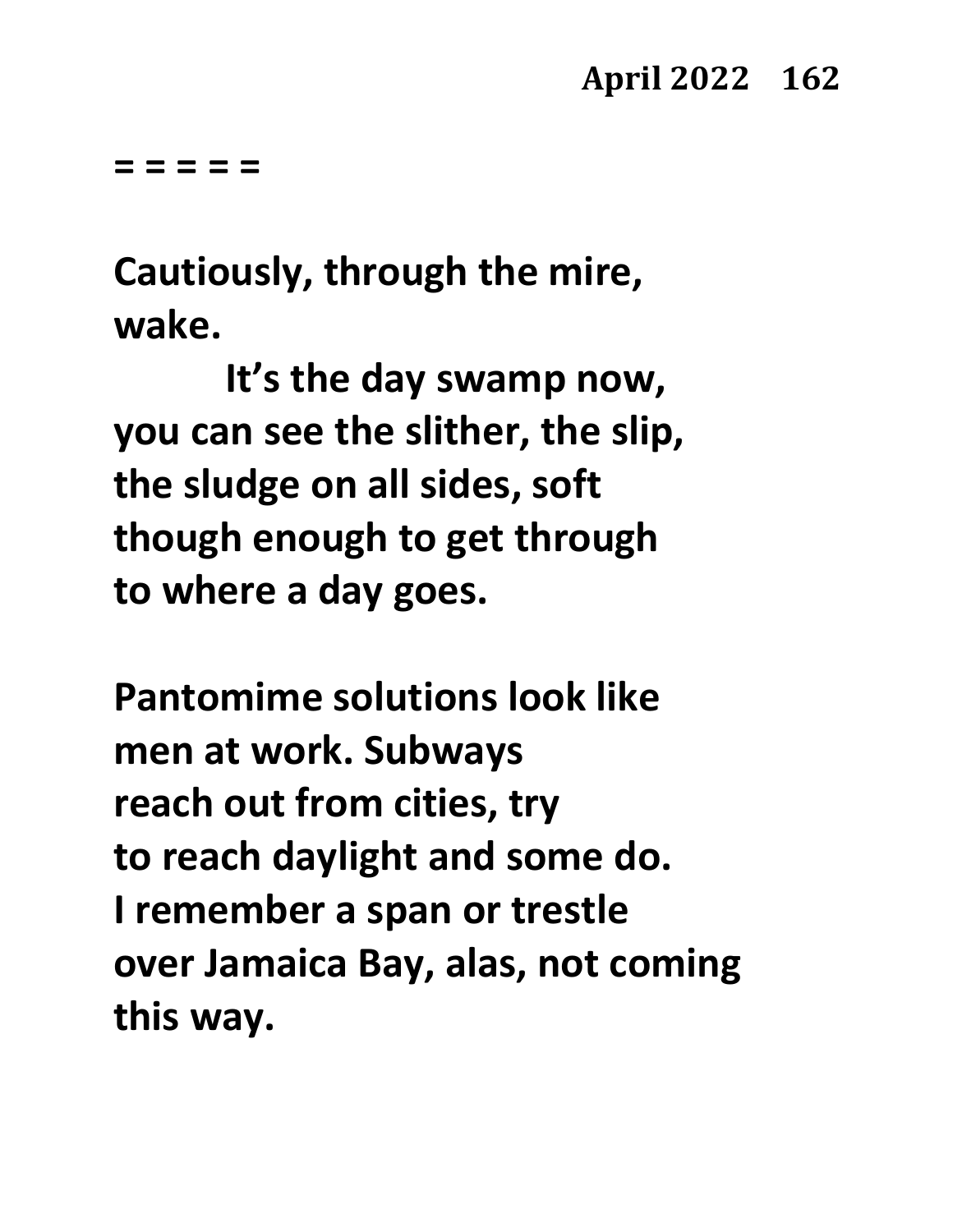# **But here is still here, thick round our ankles and no fear or nothing rain can't wash away.**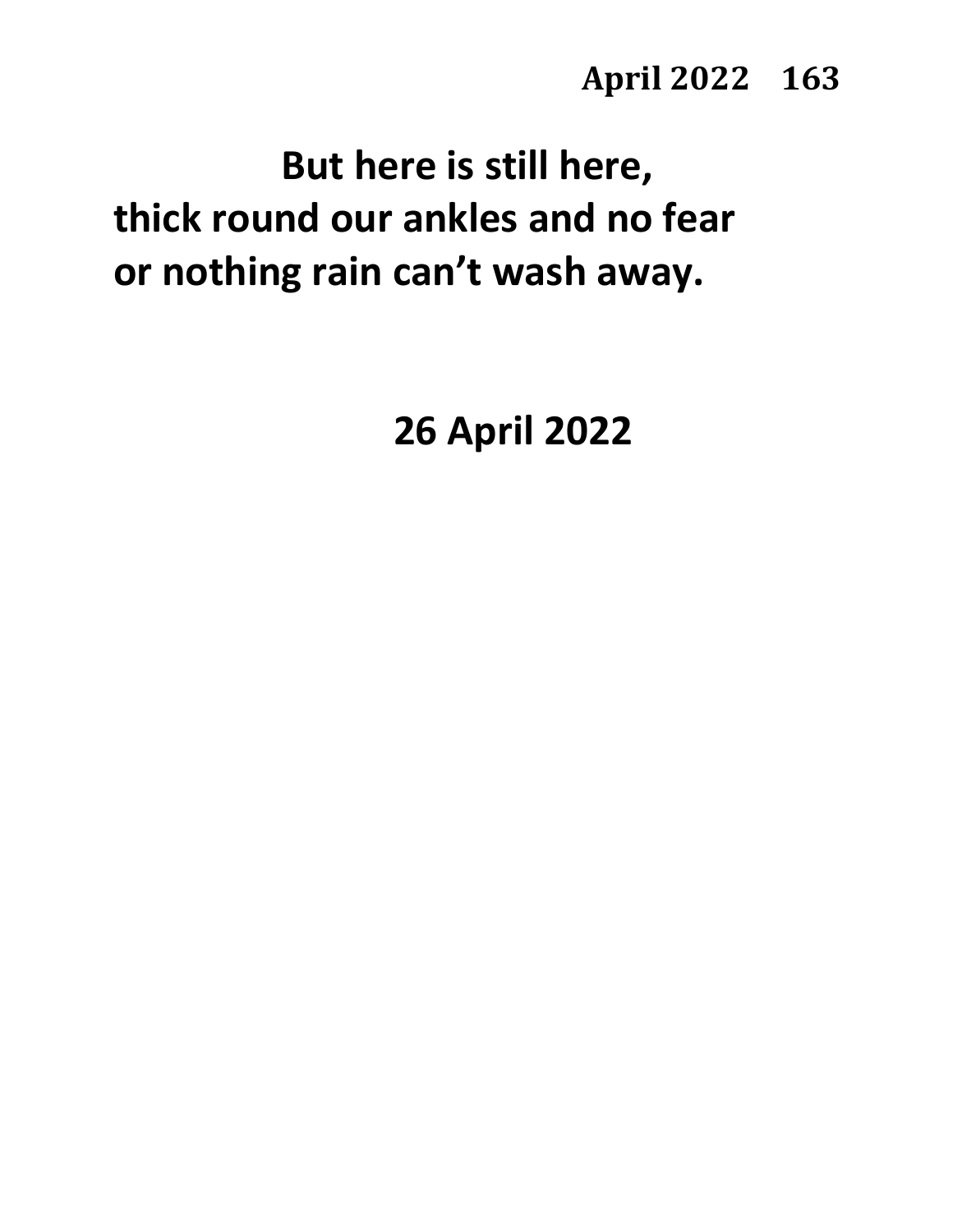**= = = = = =**

**Raindrops on the window song enough for both of us, can't see it raining but behold the evidence, pan for gold, secret temples in the Sinai. Where was I? A window, ours, with rain on it. Hers. Or his, gender has its mysteries it shares with space and time. Two raindrops tell me all this; sometimes it's exciting just to be.**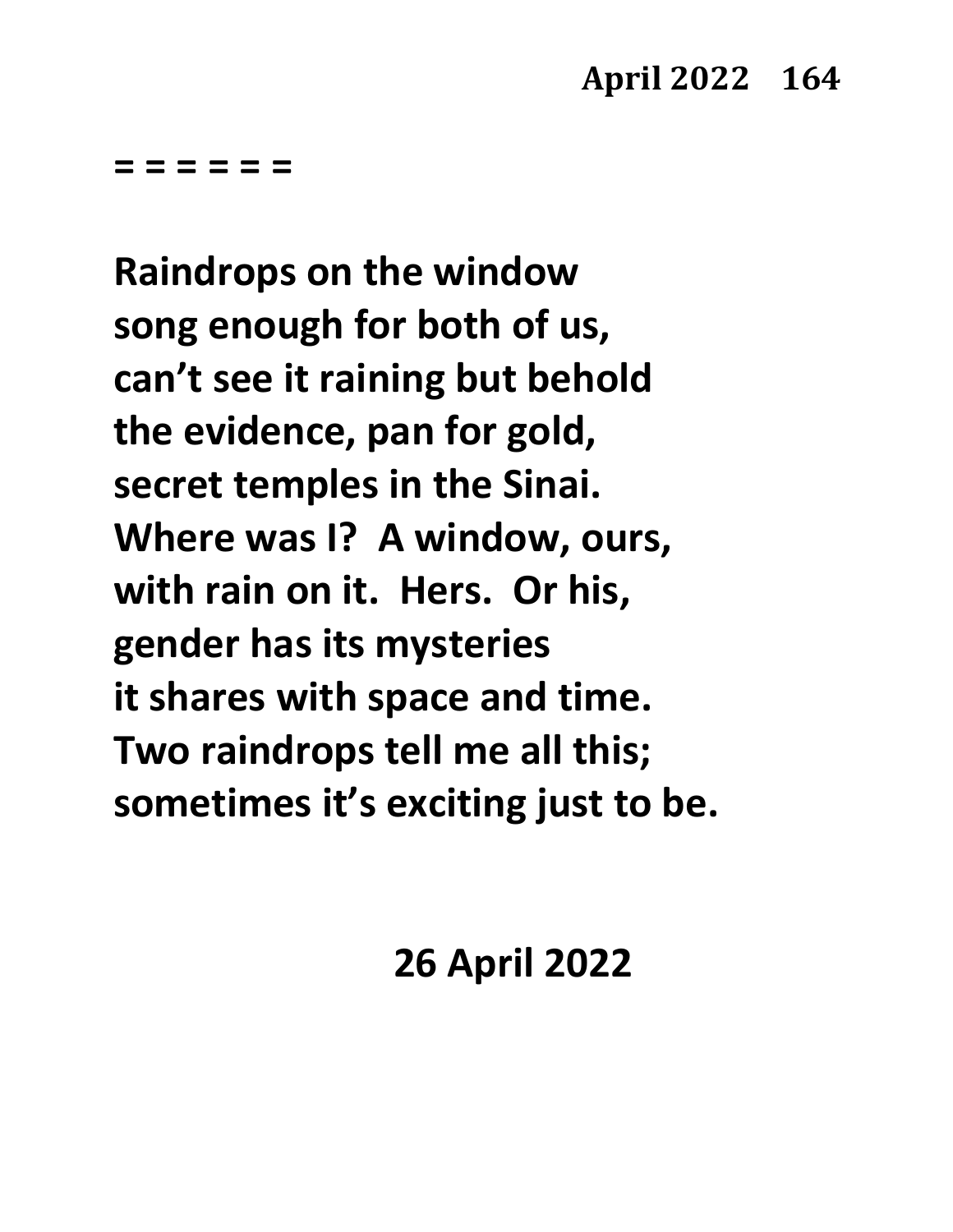**= = = = = ==**

**Across the Adriatic but this time west to east, and no pasturing in Ithaca, a bold enlightenment ever east, fierce even to understand what is beyond the land. They came the long way to America, the right way, to where the sun came from. Their Adriatic was Bering Strait, it all happened before the book and we are still confused. Not everyone born here is native– that is the problem. Language changed the mountains, but rivers did their best**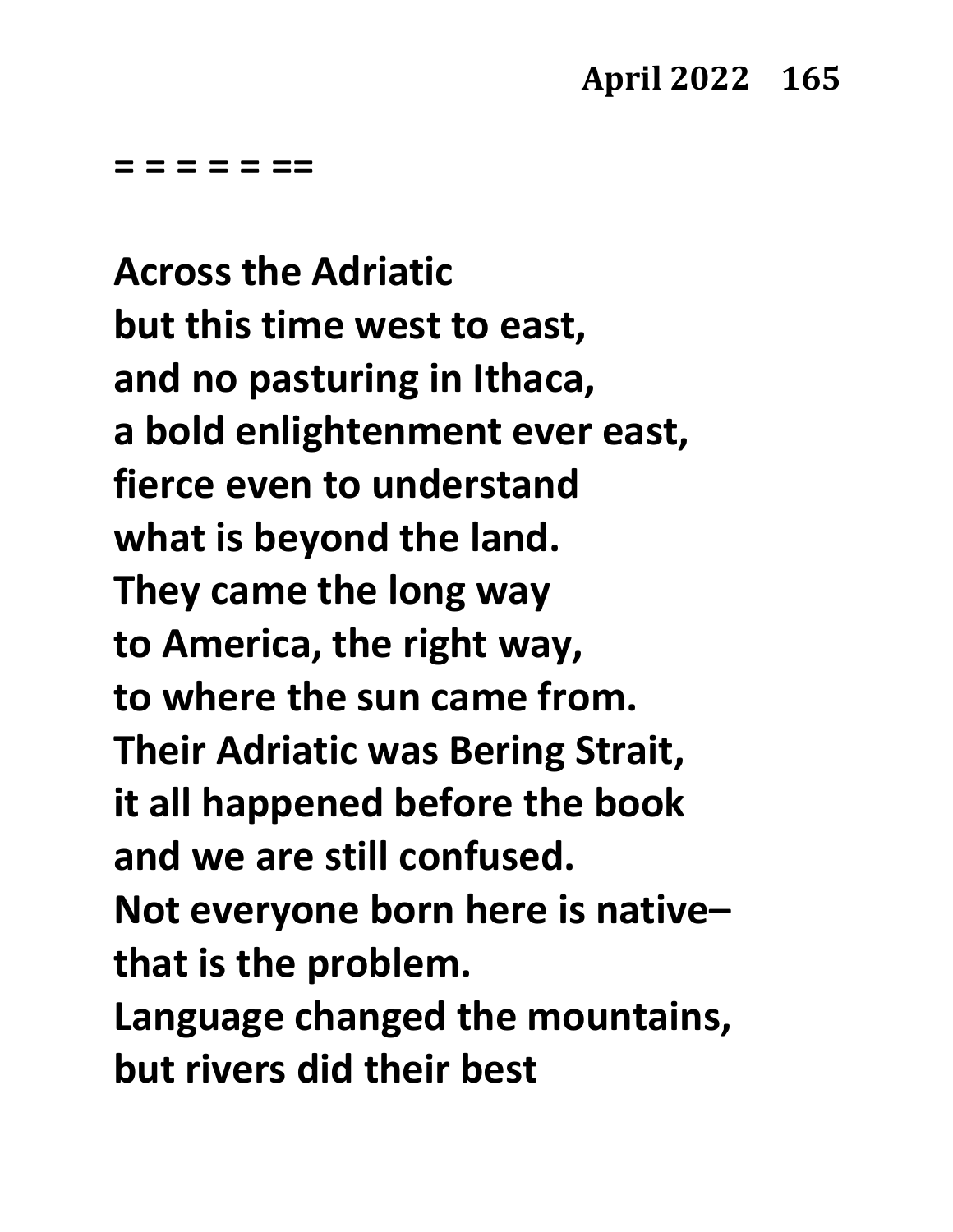**to wash us clean. Still do. Look at you now, in the glory of identity, the river spoke and you know who you are!**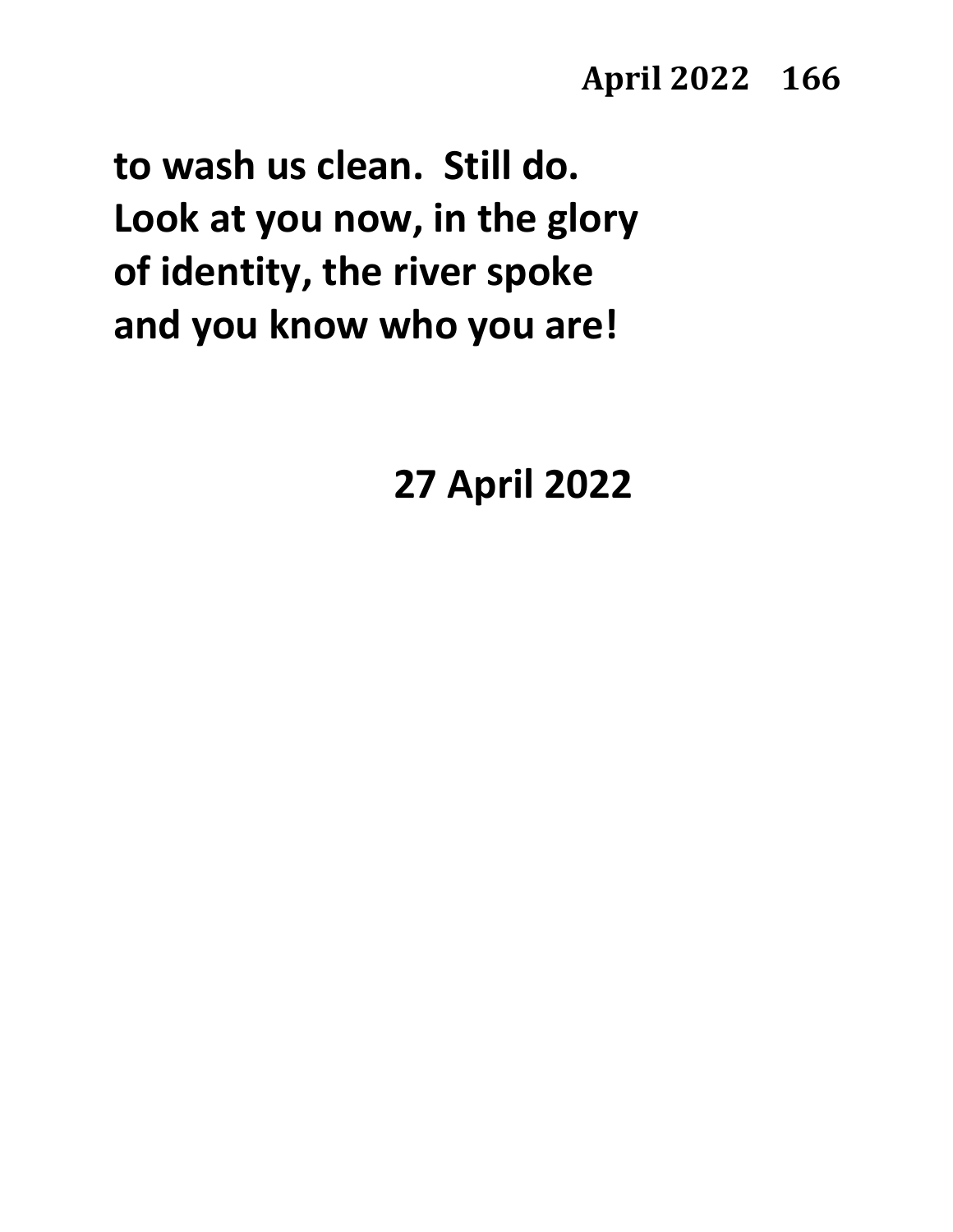**= = = = =**

**Can't risk being too clear. They cut their highway through the anticline, bridged the river at its widest point. Wonder why. Salt water, seals at Saugerties. open the window, call it a door, let's all be mammals together, bring the thermometer, staple the pages together and tuck them way in the back of the drawer behind the gloves and binoculars, shovel the path, ring the bell, pretend nobody's home. Sigh. This is what I tell myself every day. The game goes on,**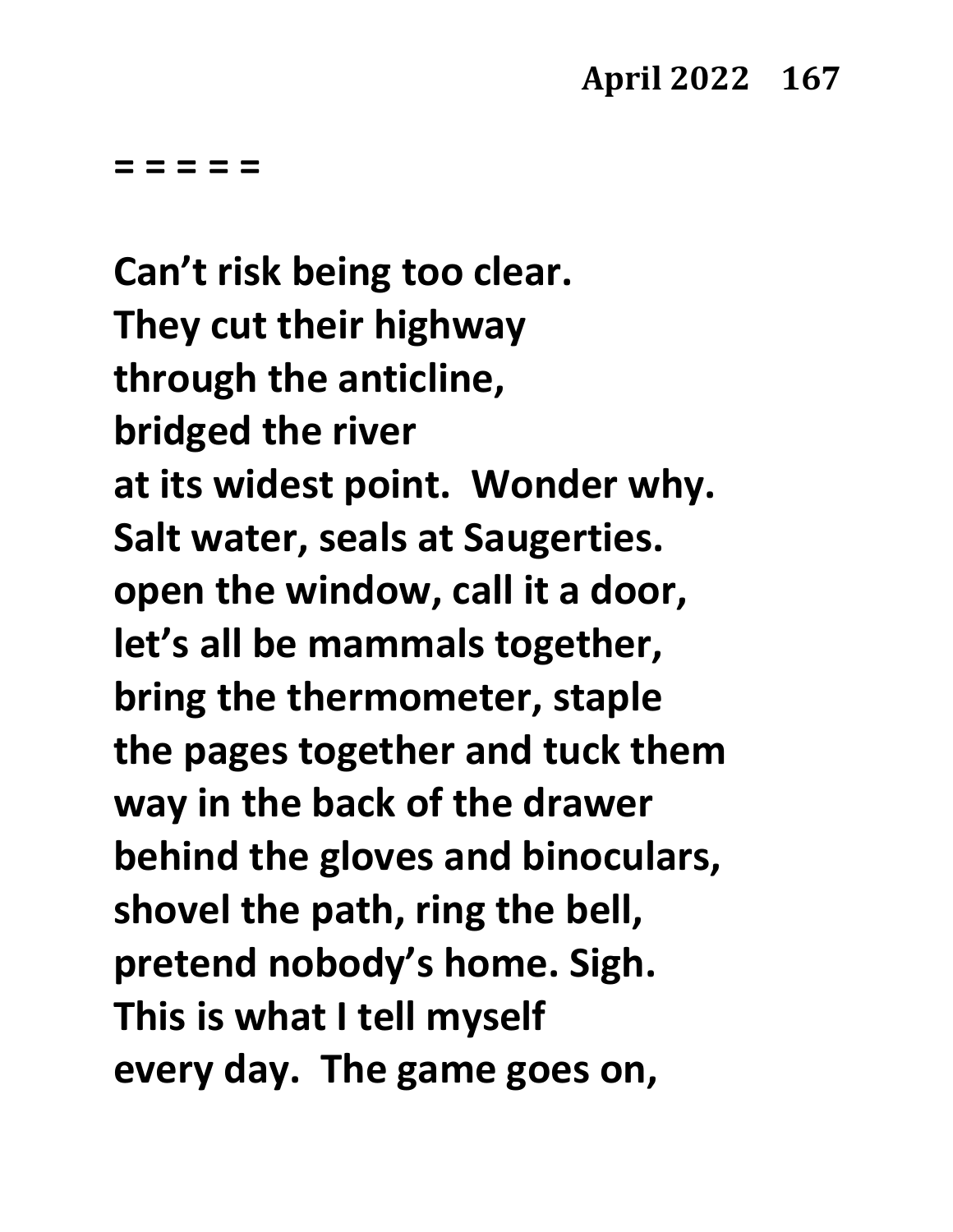**turn the page in the book you forgot to put away. Words stare at you, the way they do, always talking, telling, asking. And you do. Chapter 37 Journey to Greece. Not me, somebody on their way to Anatolia, Sunrise City the Hreeks called it, now go to find out why. Bare red hills of beginning. Close the window. Calm down. The door swings shut, be calm, it's only the wind.**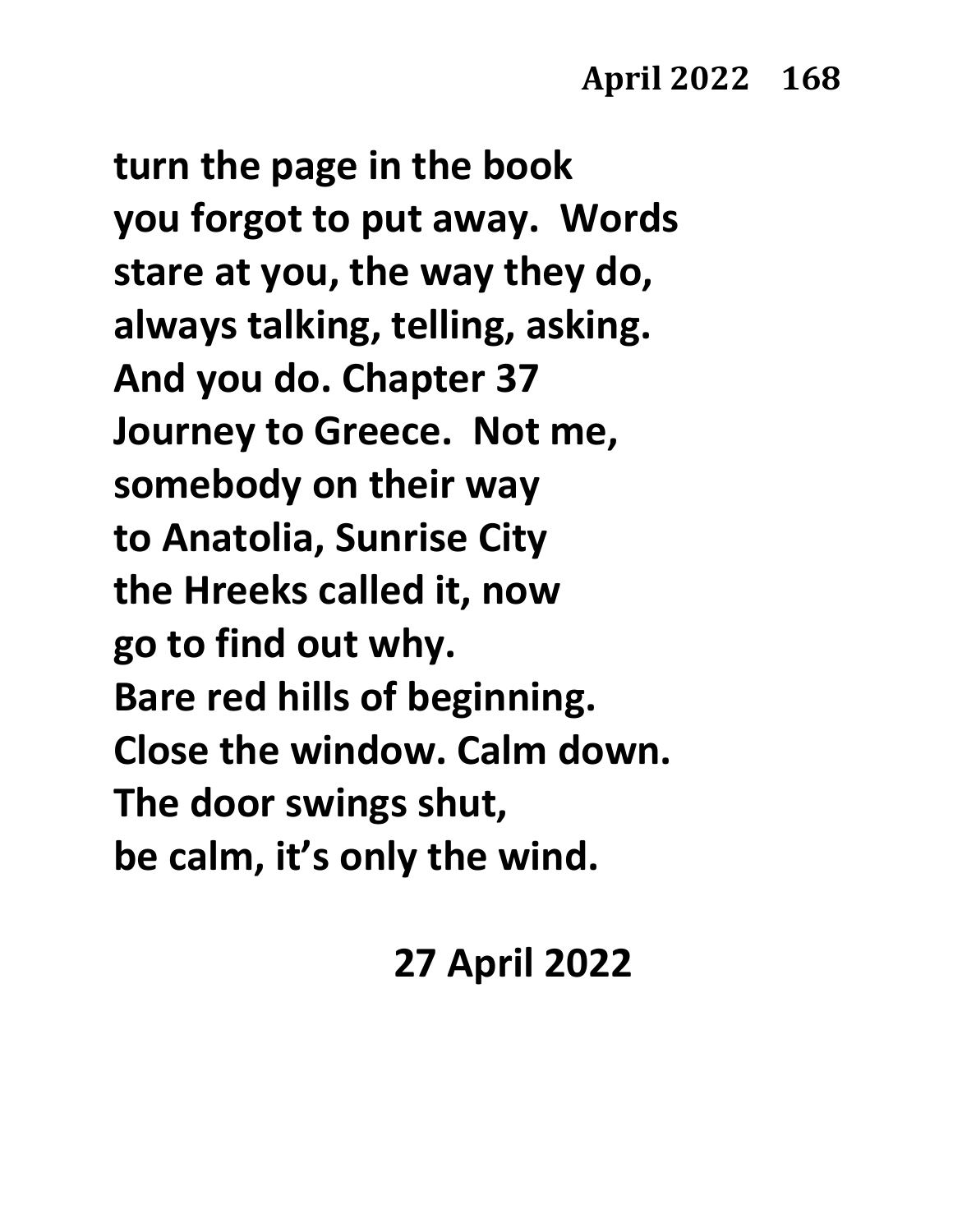#### **WHY ARE YOU GOING?**

**Haven't you been away enough. long enough to be here a while? Away is such charmer, music, images, svelte characters, swoony marketplaces, stone. Yes, I understand the appeal of marble and limestone, yes, the ruined temples, black sand by a strange sea, or the same sea speaking weird languages, yes, but here has here in it, here is right here, underfoot, my hand in your hand, here has no glamor, only the magic of being. 27 April 2022**

**= = = = = =**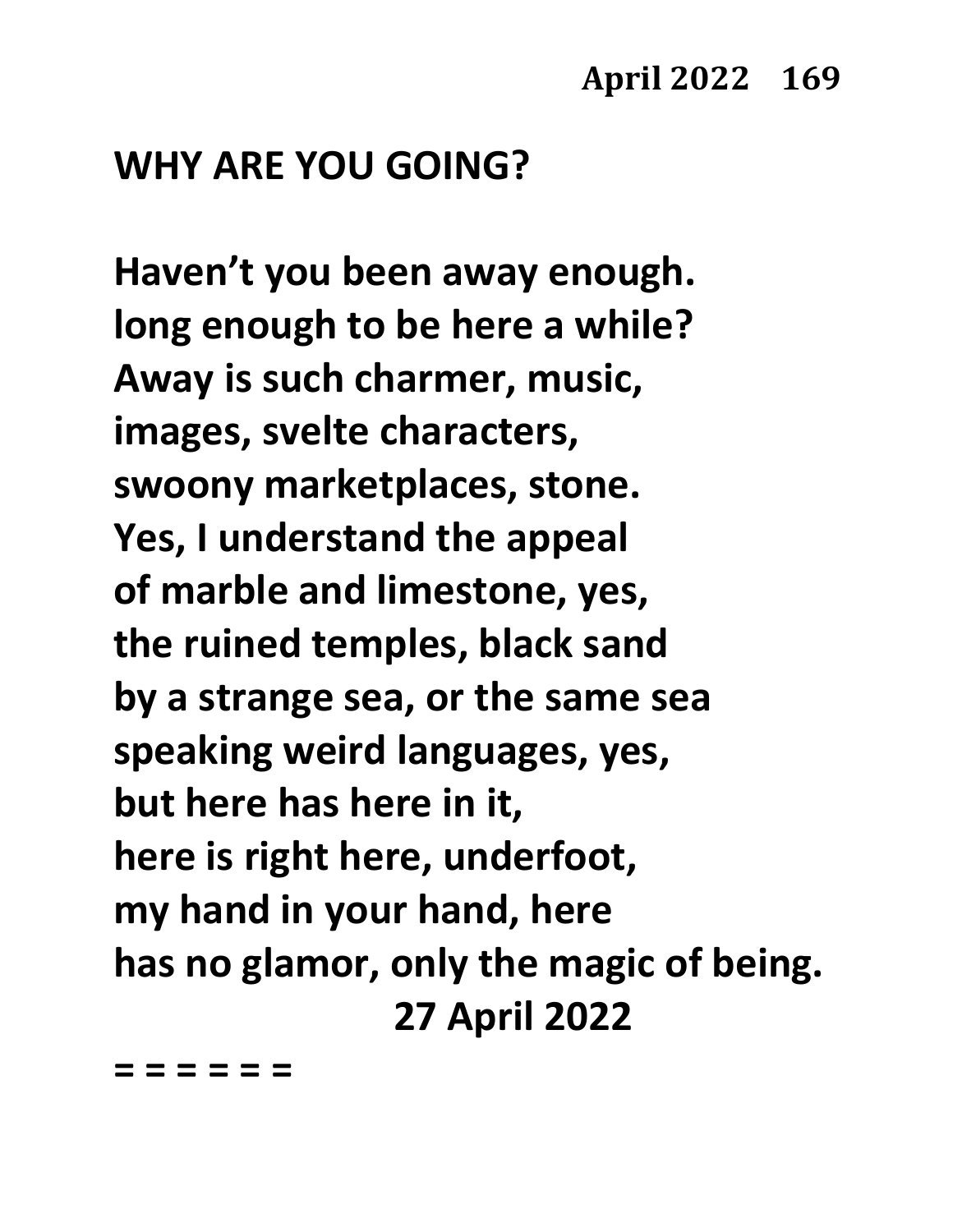**April 2022 170**

**The sun has come back. Now it's up to me. I'll start with a word and see where it goes. It brings me right here, home under the sun.**

**27.IV.22**

**= = = = =**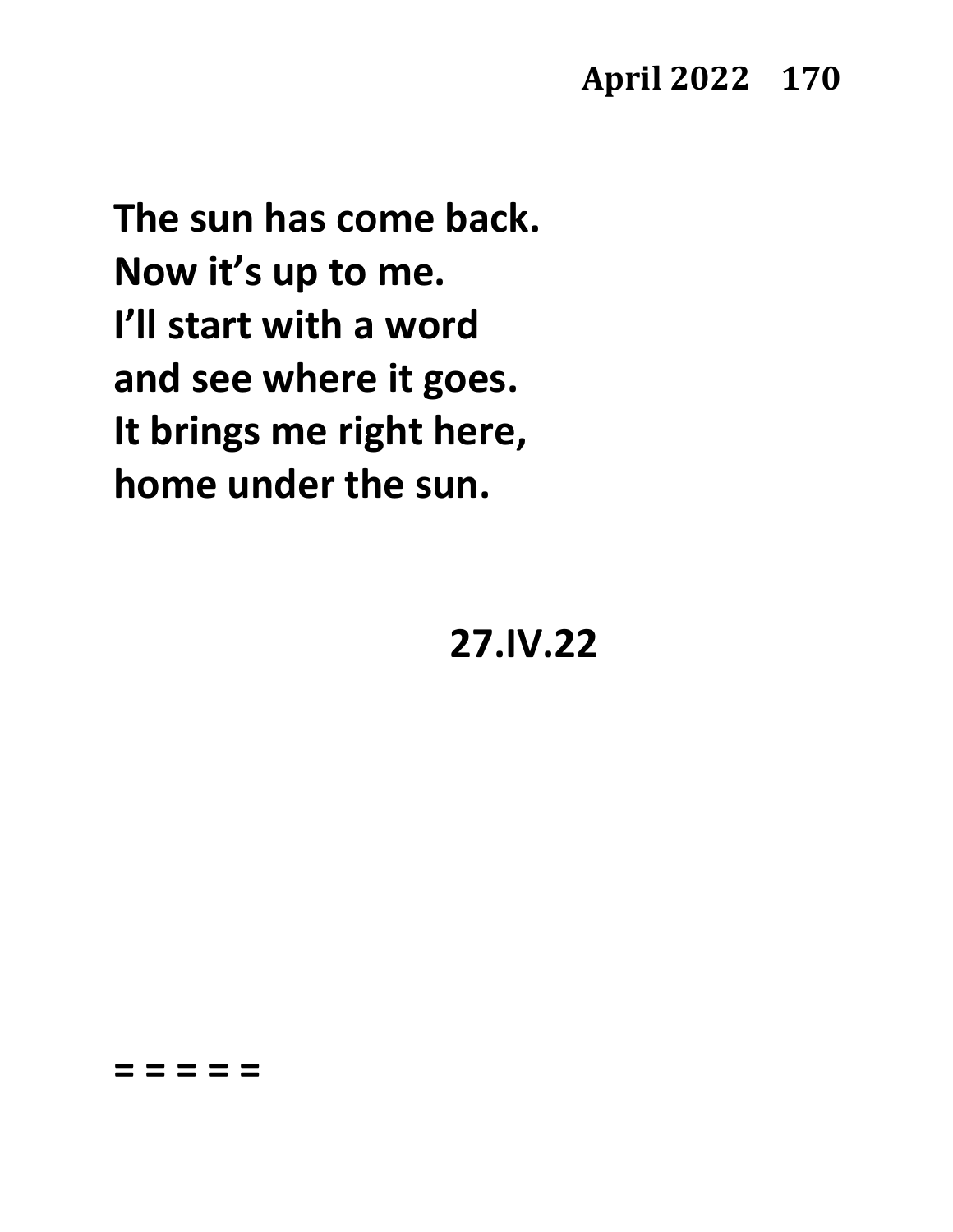**Wounded foot, just like America the culture's negative but the wound won't heal. Small wound, big pain. Half an inch, if that, and broken sleep. In and ouch, harsh gates of doze. I lay this complaint before language in the hope it will seem just silly a month from now.**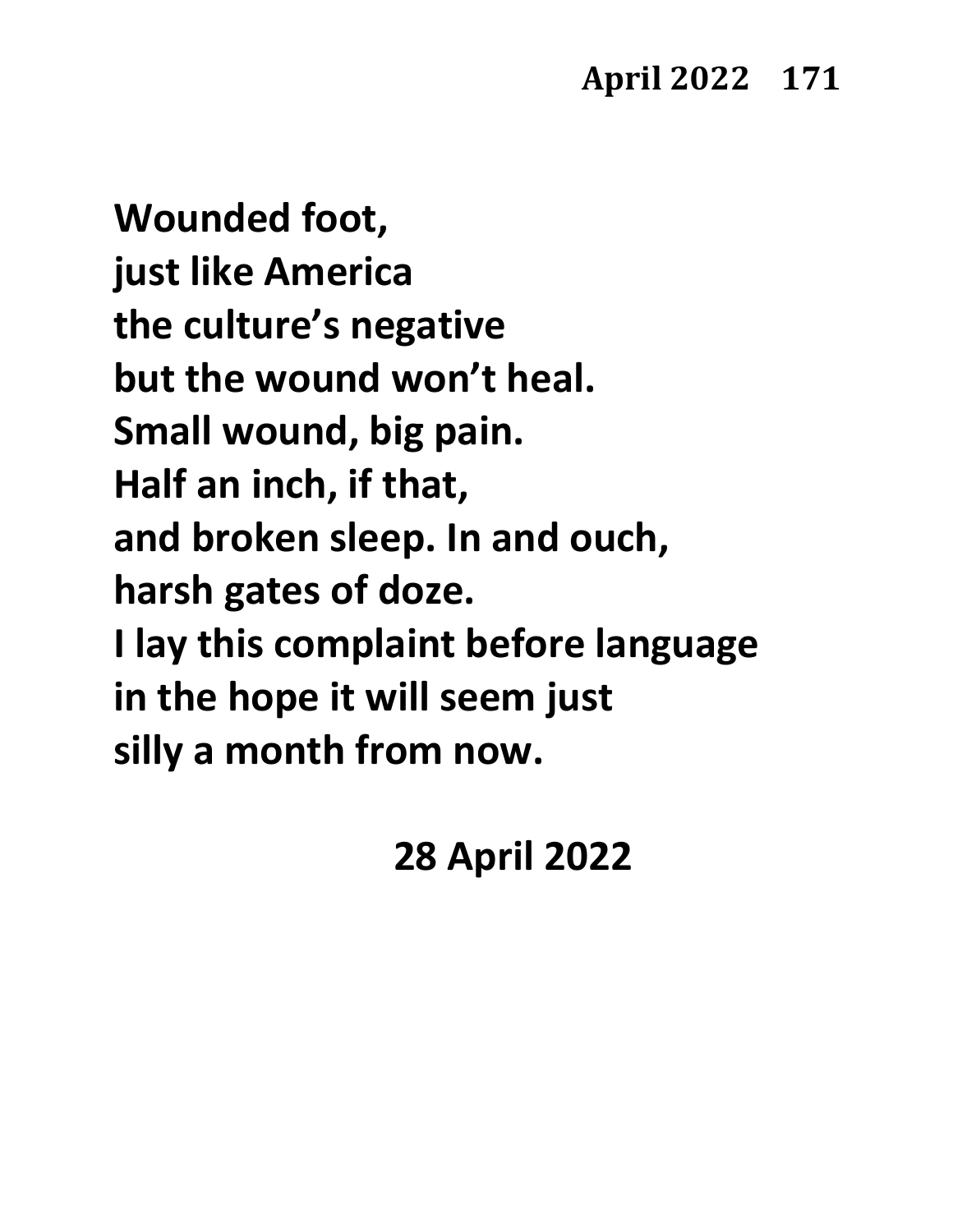**= = = = =**

**Phone lines quiver in the wind– who hears that cello playing? Wind he bow and earth theold Cremona, listen hard as we can to understand what the air is saying, remember they used to call a song an air, aria, the breath inside us in lov with all out there.**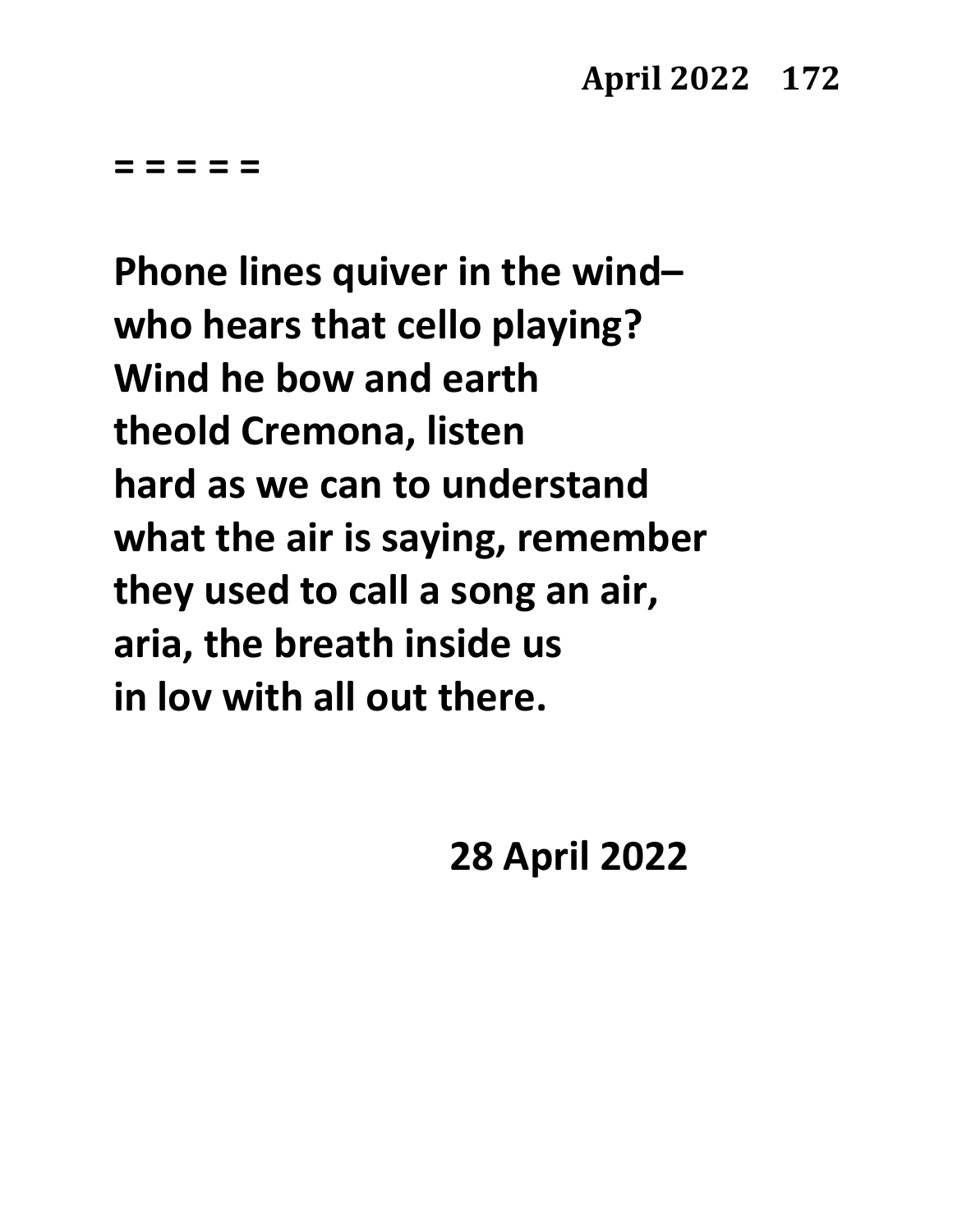**= = = = =**

**Reading the paper and reading a paper are different animals. One goes in and one goes out, one washes up on the beach one lies there like a pretty stone. What do they do in languages with no articles, like Russian, War and Peace, Peter and Wolf? You never know if you never know. The paper rustles when you read tt. a paper makes you look up yo see if the audience is still with you don't lose your place in the text.**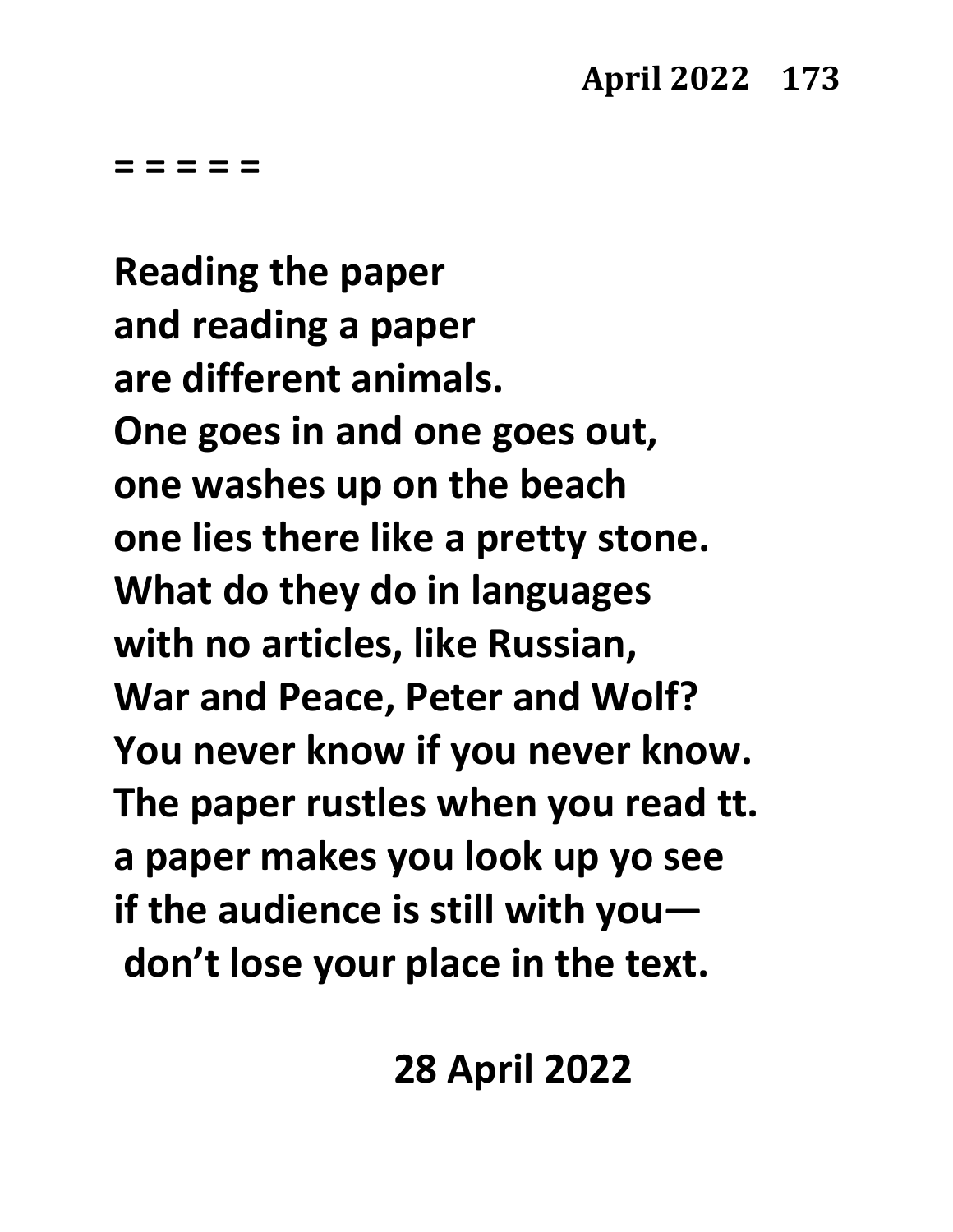**= = = = = =**

**She thought it was a bus it was a cloud instead but she got on it anyhow and headed west. What comes after Nebraska? Time will tell. Maybe she will rain down on some desert town and make the children happy. She remembers her childhood, Goethe could tell jokes too, and Dostoevski was a clown. She smiles in heaven so don't we answernwith our own?**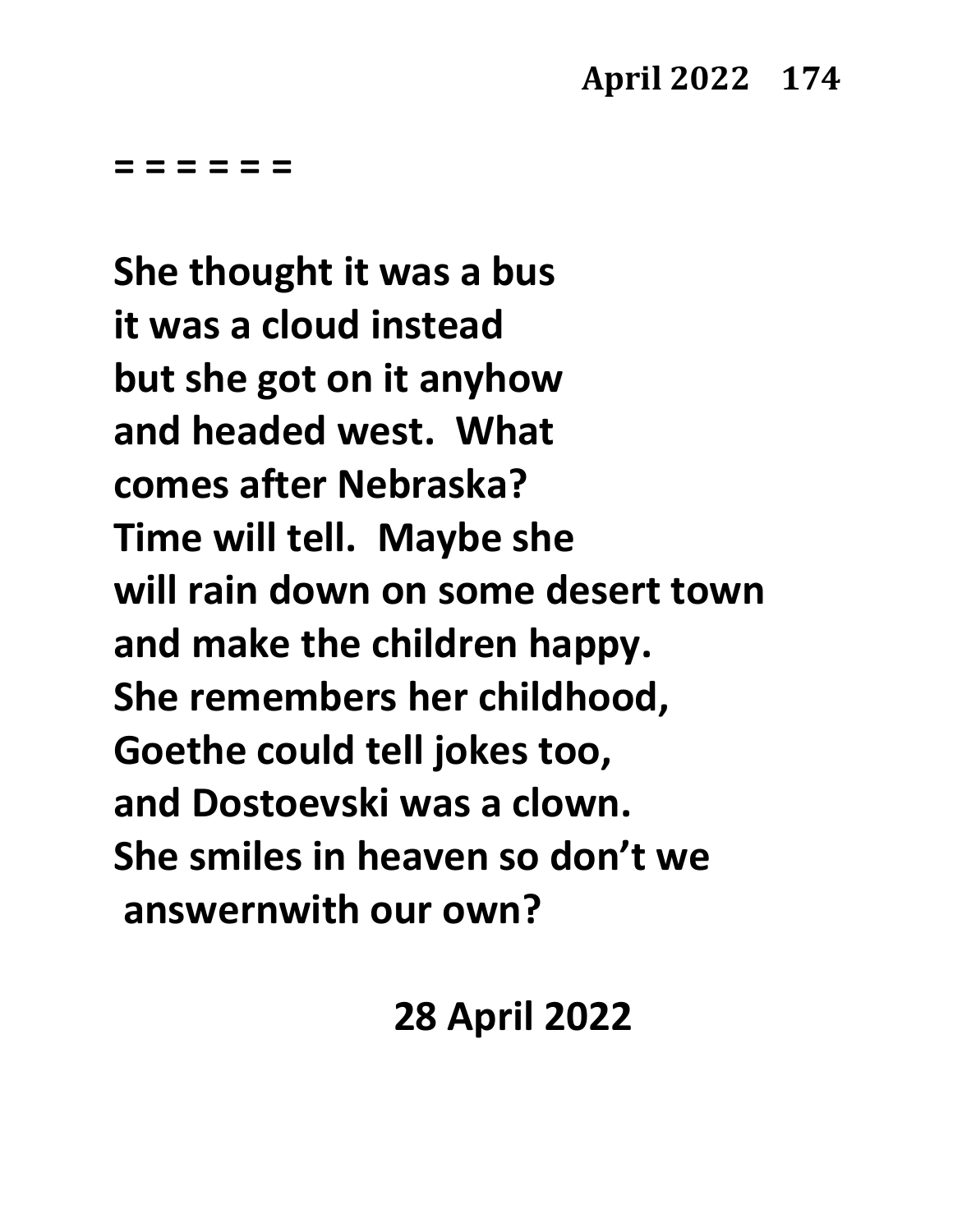**= = = = = =**

**I keep thinking about the black sand of the Algarve, which I have never seen, I see, swimmer's sprawled drying in strong sunshine, surf nibbling at their toes. Sometimes a cloud comes over and I see no more, just hear the words, sounds like Arabic, must be Portugal, o words, o dearest of old friends.**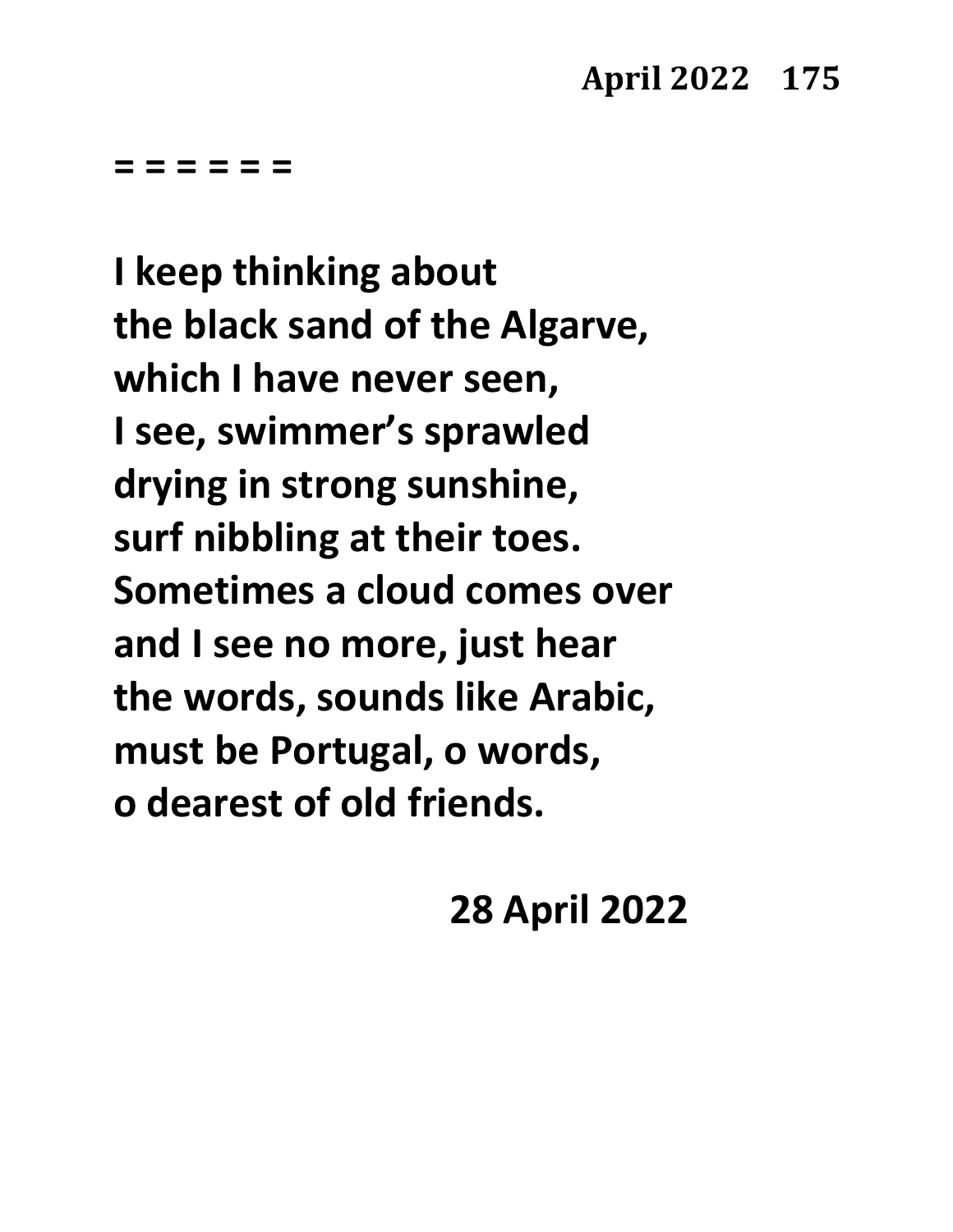#### **THE GRAIL**

**A girl in wind. A leaf blows up against the windowpane or a moth, whatever it was is gone. A boy walking through the woods. Headlights at night quick through trees, highway beyond the woods. A man reads the paper on a porch, a woman watches, half-smiling with tenderness, a little skeptical. This is the cup the Lord hath filled for us, take, drink. 28 April 2022**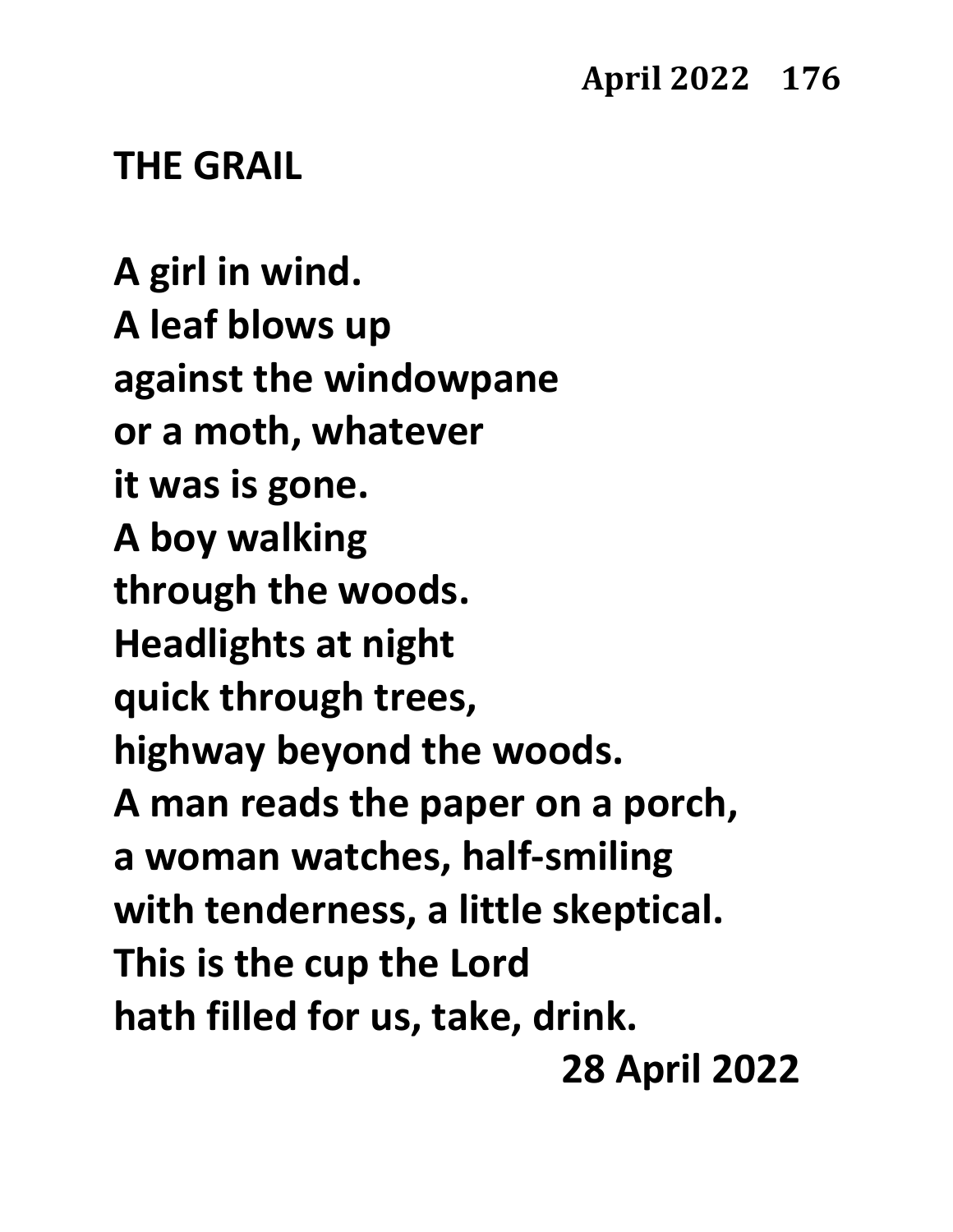#### **April 2022 177**

**= = = = = =**

**And when the water spoke it went like this: I wish, I wish to walk in you and you beside me walking home, always home, no exile, only island.**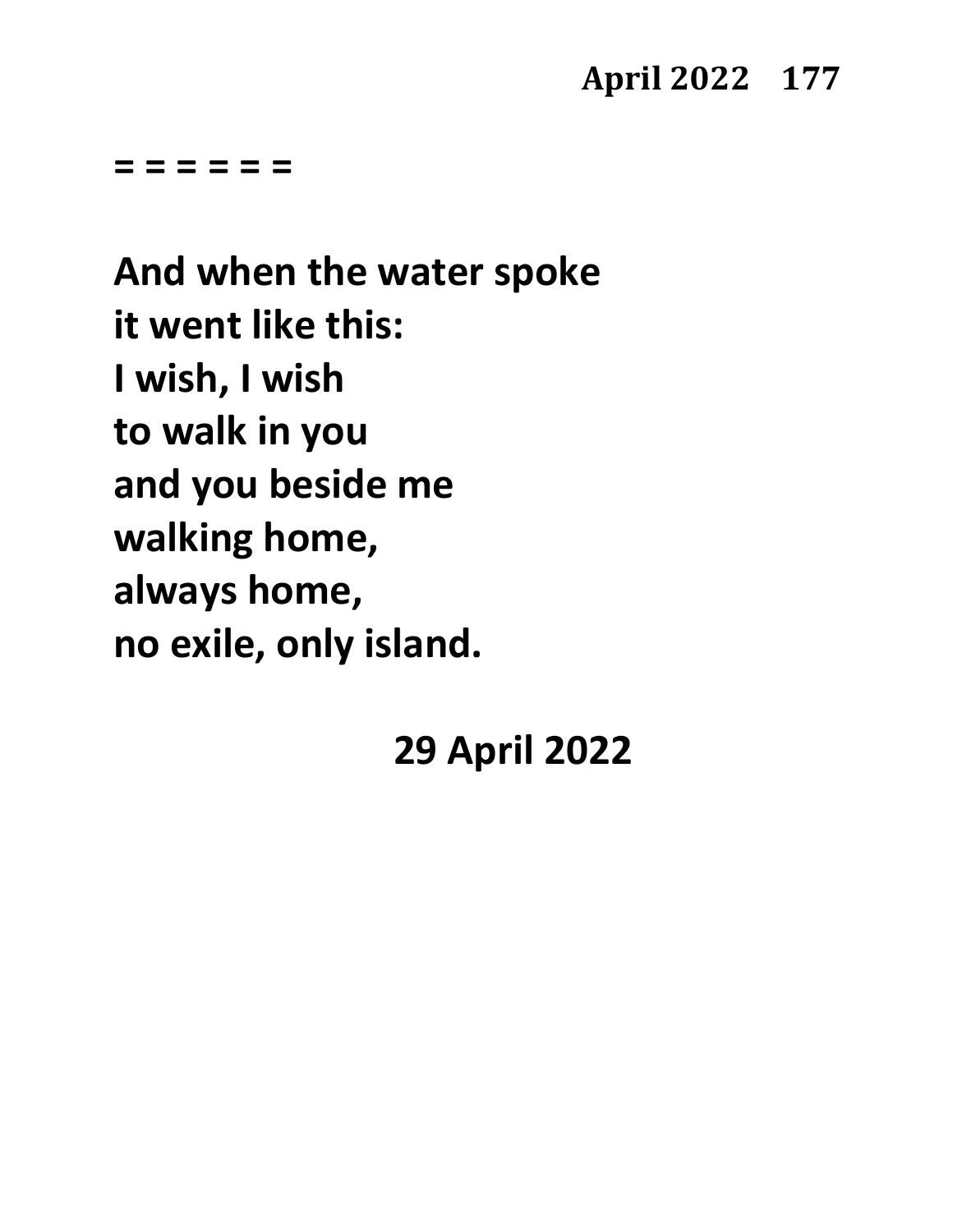**April 2022 178**

**= = = = =**

**The outboard motor is a thing of joy, I wish I had one so I could sleep and we ould go.**

#### **29.IV.22**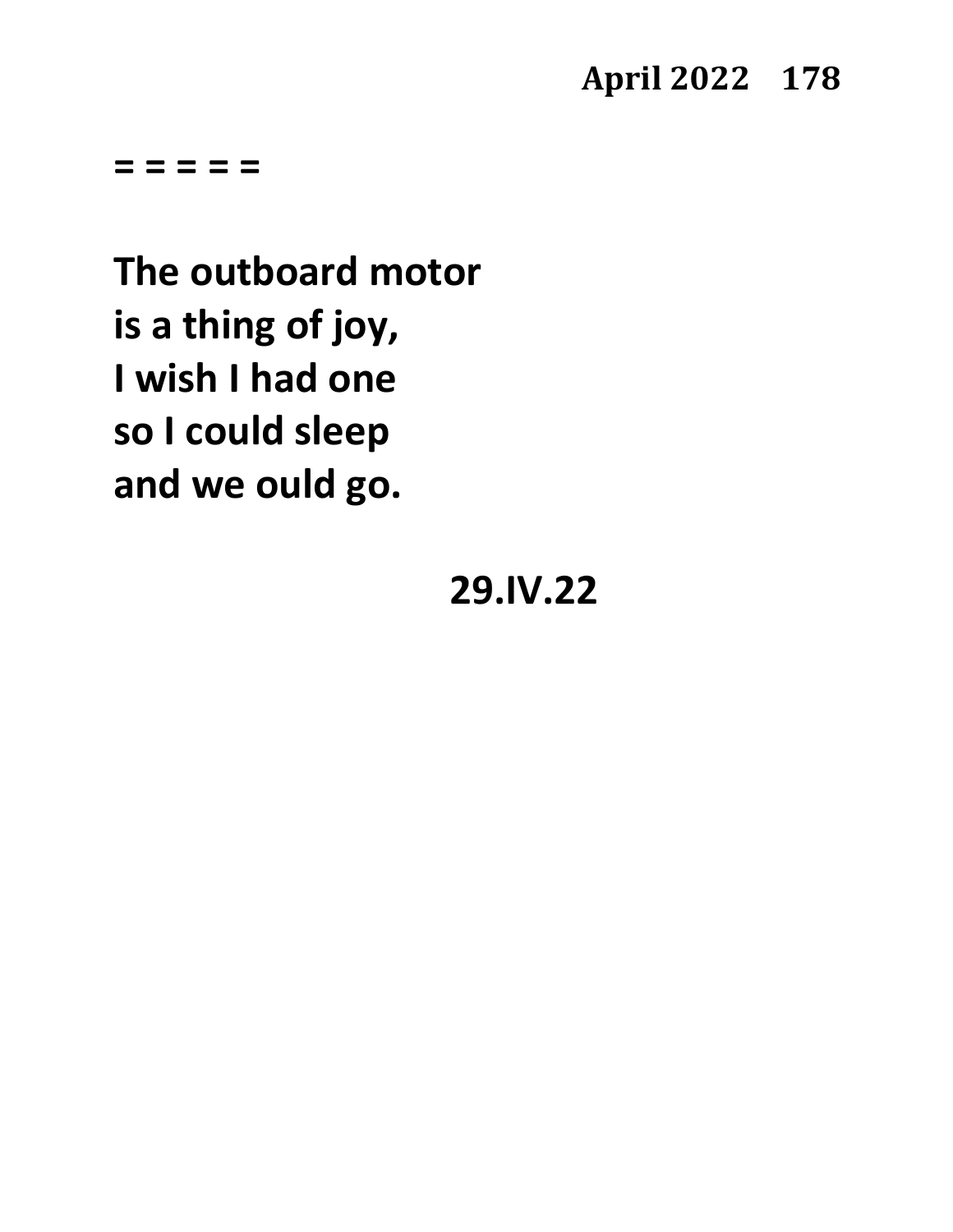**= = = = =**

**No spots in the sky. The casual magic of morning, ceremonial shadows lapping the lawn. Calm. The business day is on its way, I alone am here to tell it. Nobody on the grass, the woodchuck still asleep. My mind persists in hearing the subway growl a hundred miles away, south, and I am left alone with matter.**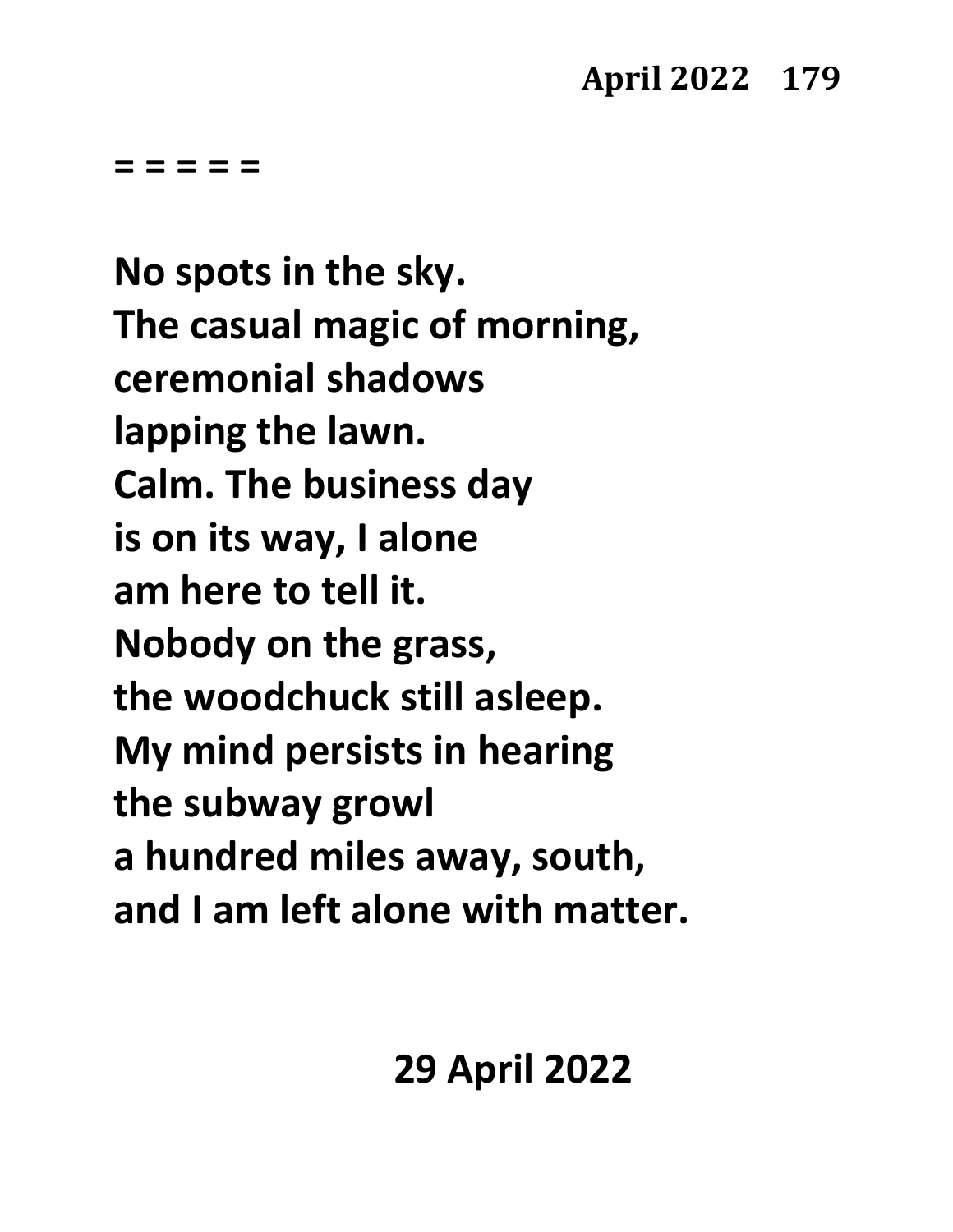**April 2022 180**

## **APRIL LUNE**

**Anybody could have said these words, I just happened to.**

**29.IV.22**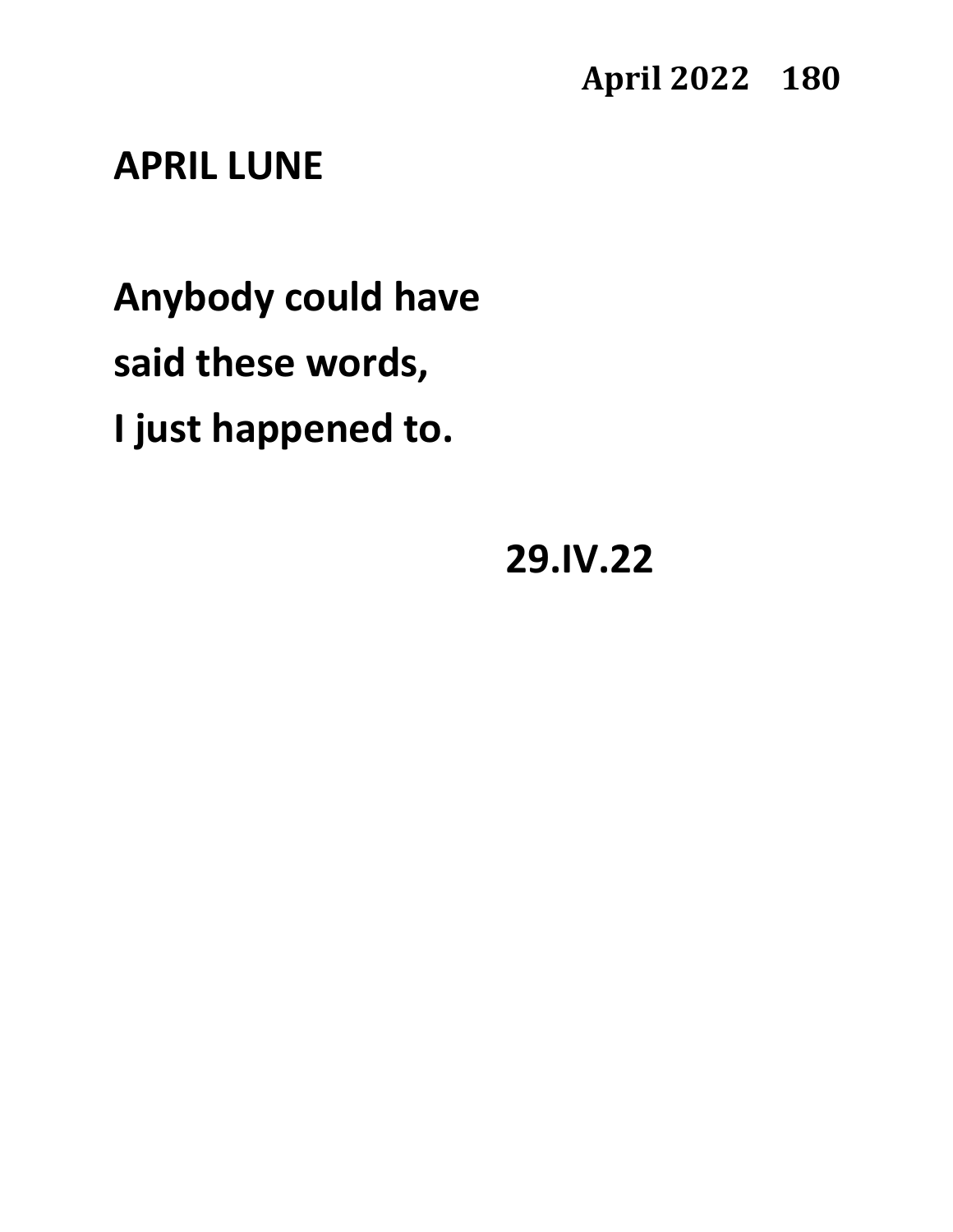# **THE MEMORY HOUSE**

**so famous in rhe Renaissance has another meaning now. Everything, anything I remember is where I live. Everything that ever happened is still happening. All the lost things cluster round, almost palpable, heartfelt, stuffed in the mind. It all is lost but all still here, my feet that make the floorboards creak, the door opens by itself, the dead ask permission to come `in. 29 April 2002**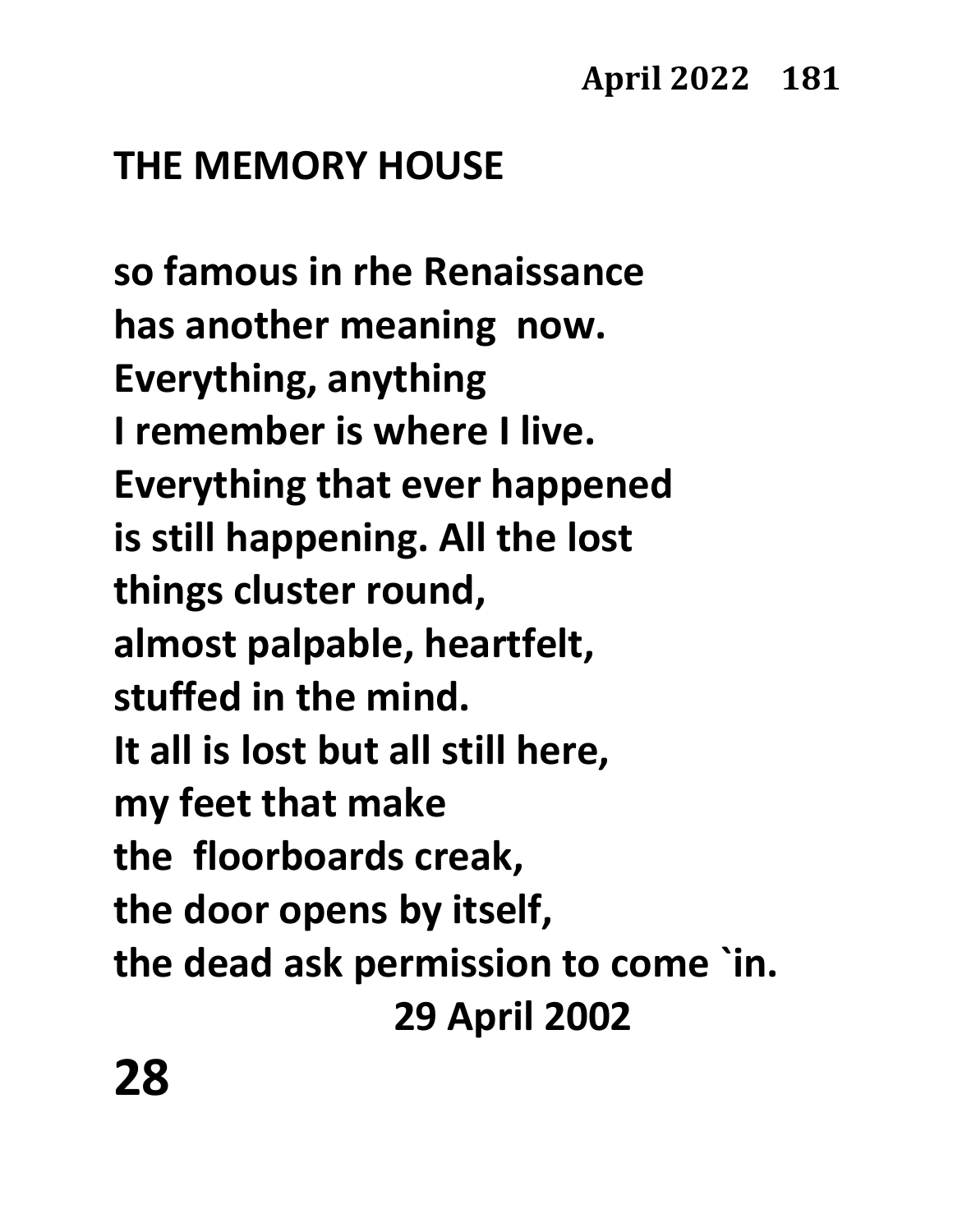**I see the number and know it's Olson's door. But is that his sea the photo shows or is it my sea too. Hard to tell from the picture, the houses could be anybody, the rock feels right at home, cold, uncomfortable but bearing jup. Bearing us. Gloucester on an April day but who can prove it? I have walked through that door but they've repainted it, I have worshipped that sea but at night, from the castle– one is always alone with the sea.**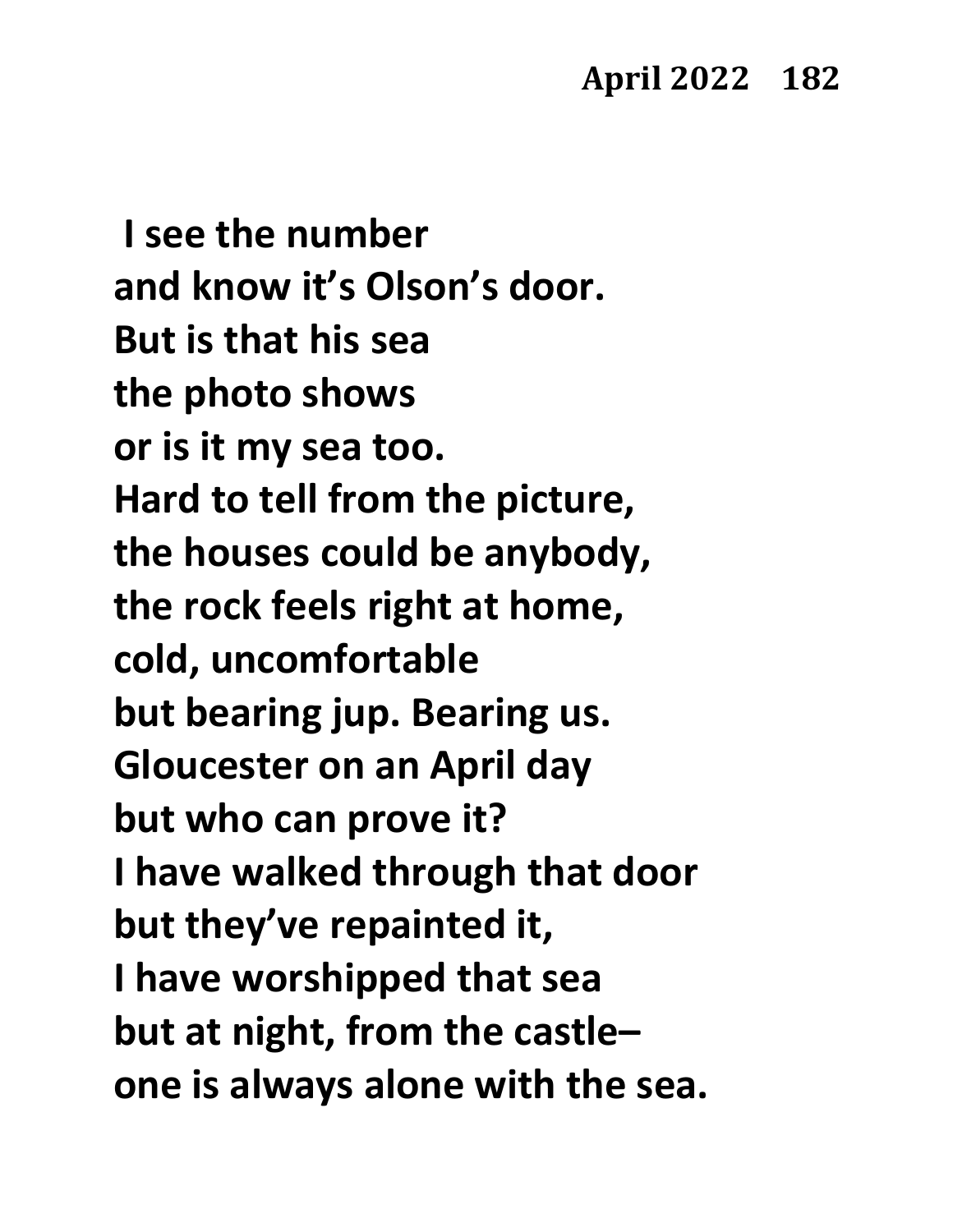## **April 2022 183**

# **29 April 2022**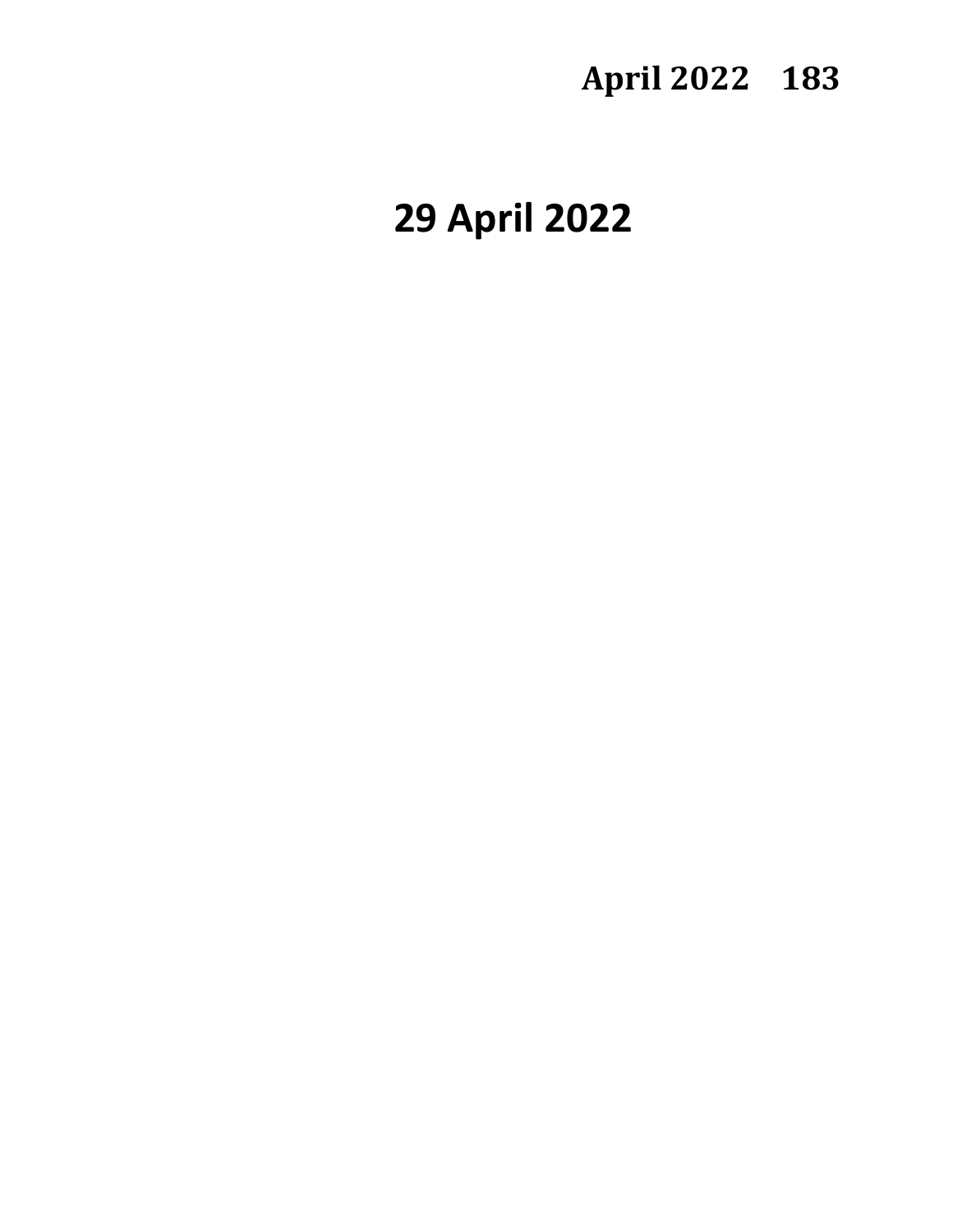#### **IT ISN'T RAINING**

**so this should be easy: imagine the trajectory of a single raindrop as a silver line from somewhere. Goal: find out where. Method: Climb the line. If it were raining now you might lose your way, slip onto another line, confuse your destination. Nut as it is, that single line stretches unmistakably up from your thought to its source. that might be the source of it all. 29 April 2022**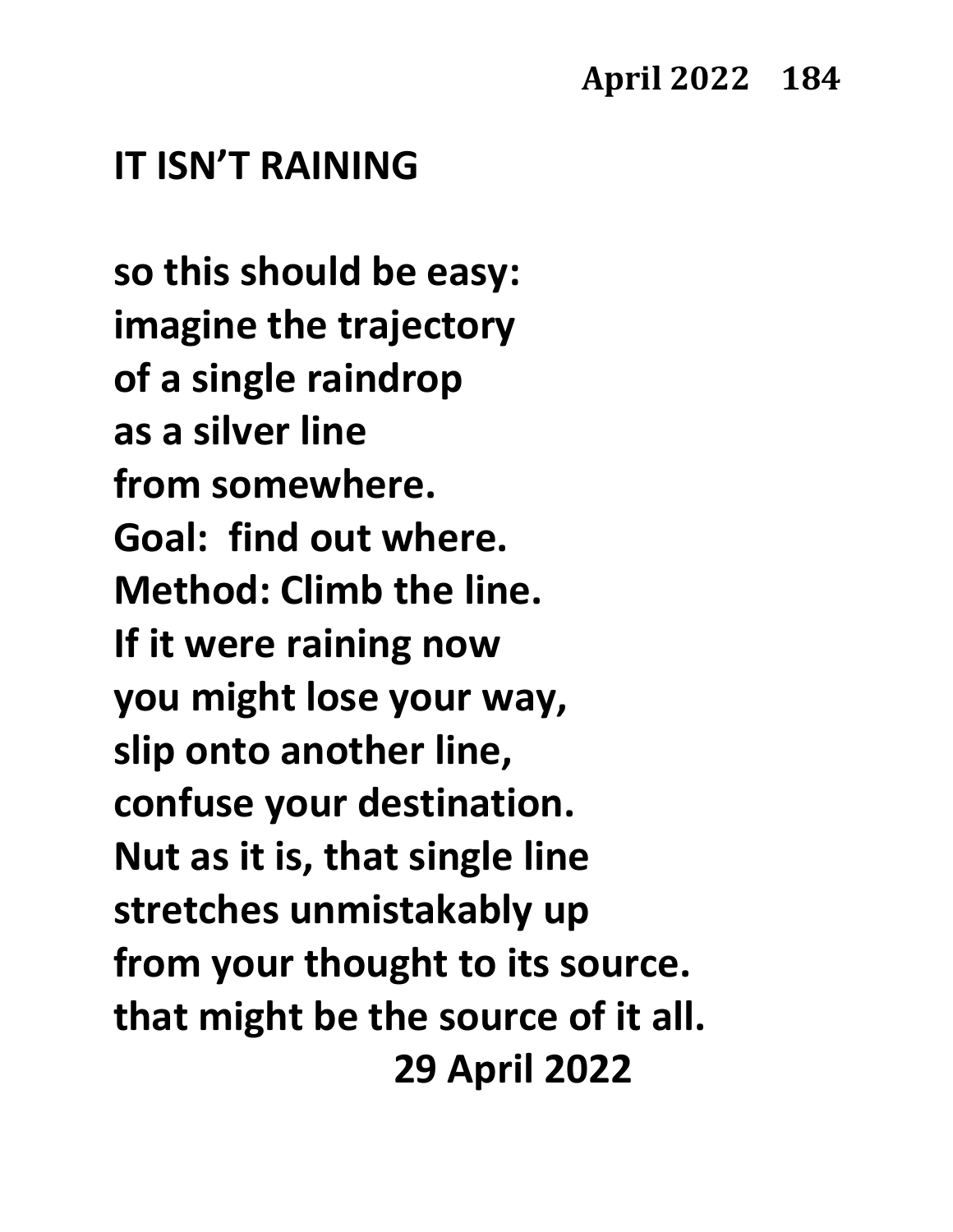**= = = = =**

**Sometimes the song goes on by itself, breath's sediment slipping from the lips, the human hum finds words as if nby accident. But which comes first it;s hard to tell. And no one needs to know, we are not scientists, we are people singing naked in the woods.**

## **29 April 2022**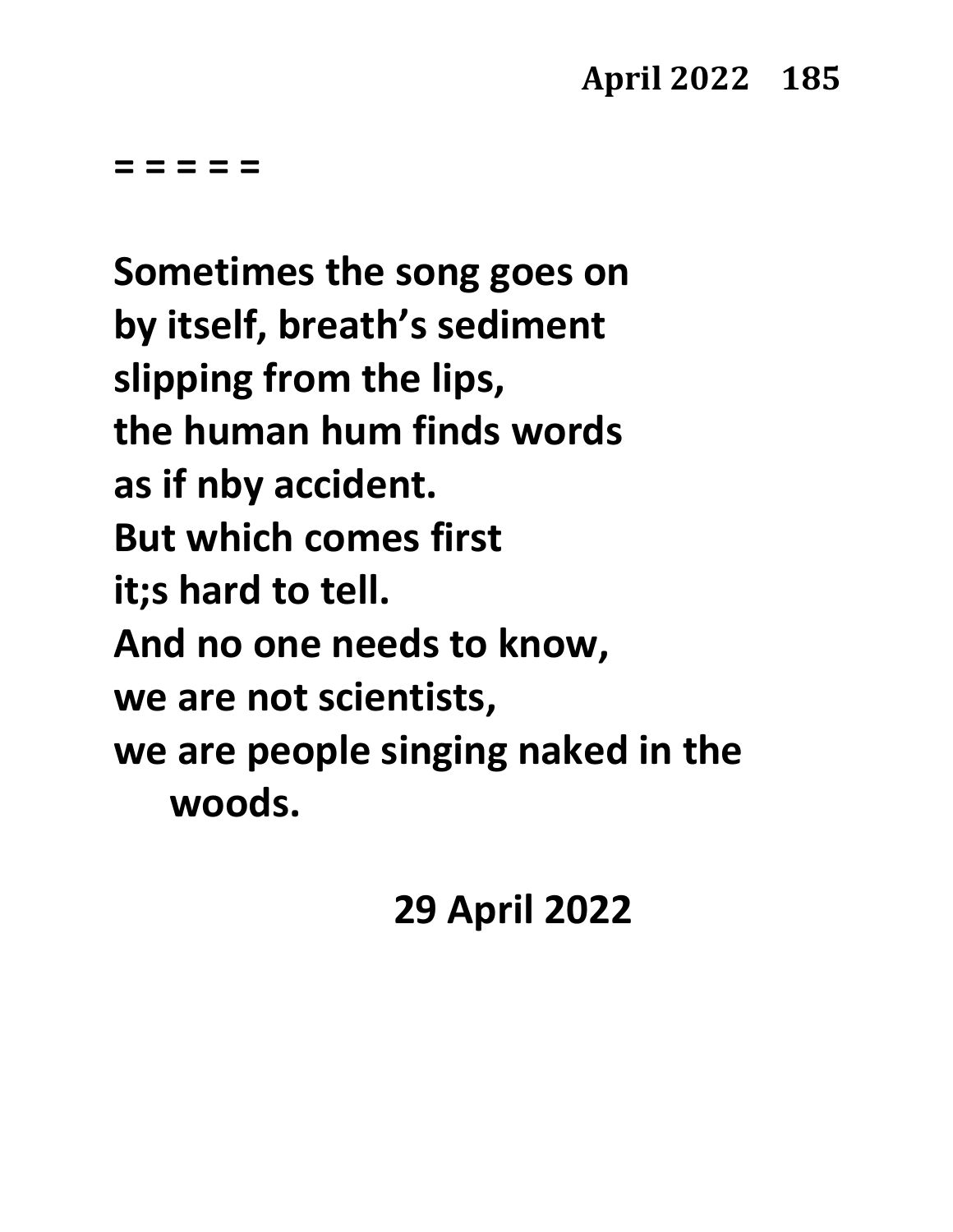**= = = = =**

**The armillary sphere is mostly air. And how deep is your atmosphere, senorita, and yours, monsignor, the weight of air holding your biretta in place? Ah, we are lucky children in this generous school, air for all and math for supper. 29 April 2022 APRIL LUNE Anybody could write these words, I just happened to.**

## **29.IV.22**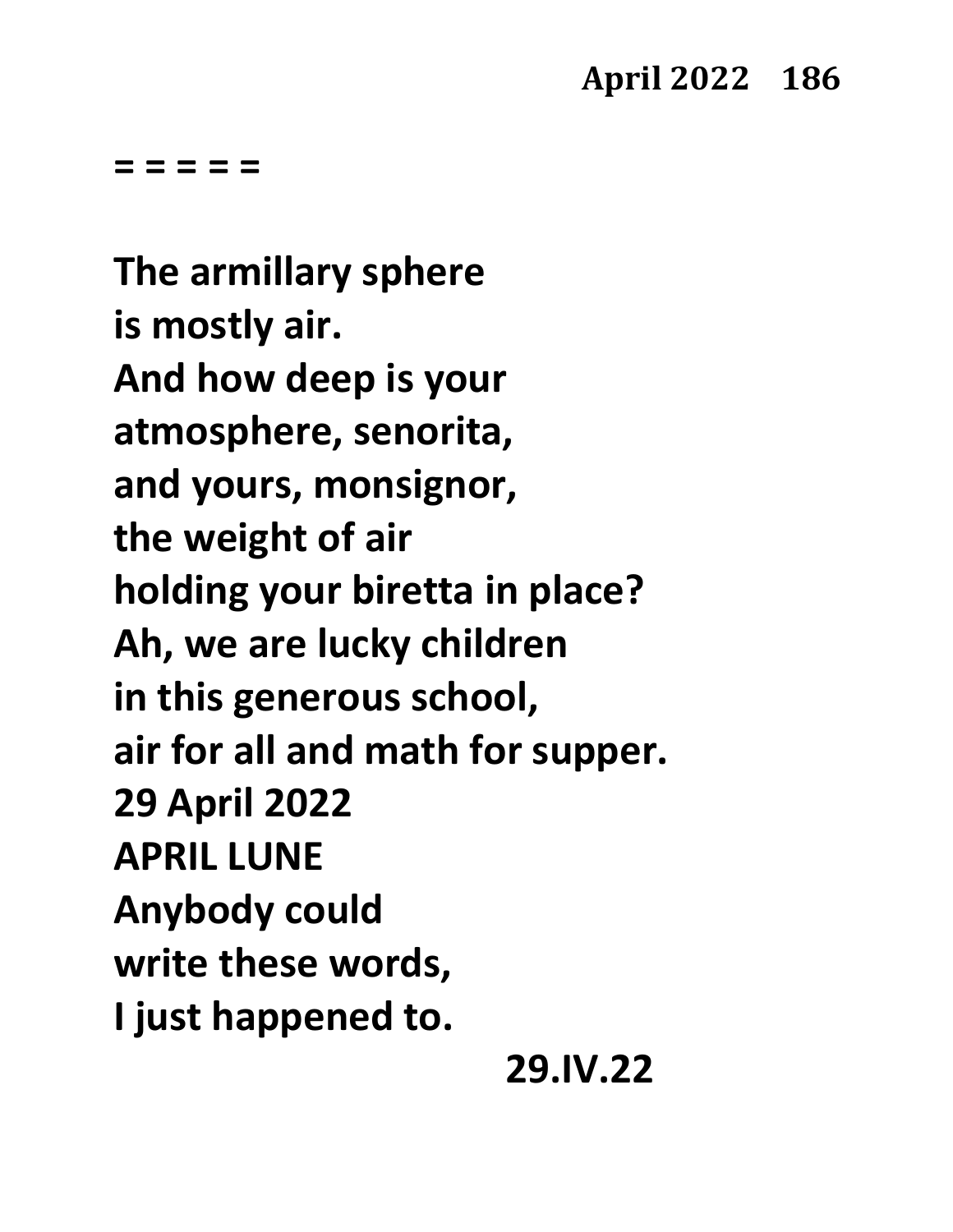**= = = = =** 

**Rileys lived next door when I was little. Yes, there were Irish in the hood back then but who knows now. Or even then why were we here and not in Bay Ridge or Ocean Parkway with the money, fancy church, houses with yards all round them not just out back on the alley. Irish. And a German with his dog. And French I swear it ip the block towards Avenue R, probably from Canada anyhow,**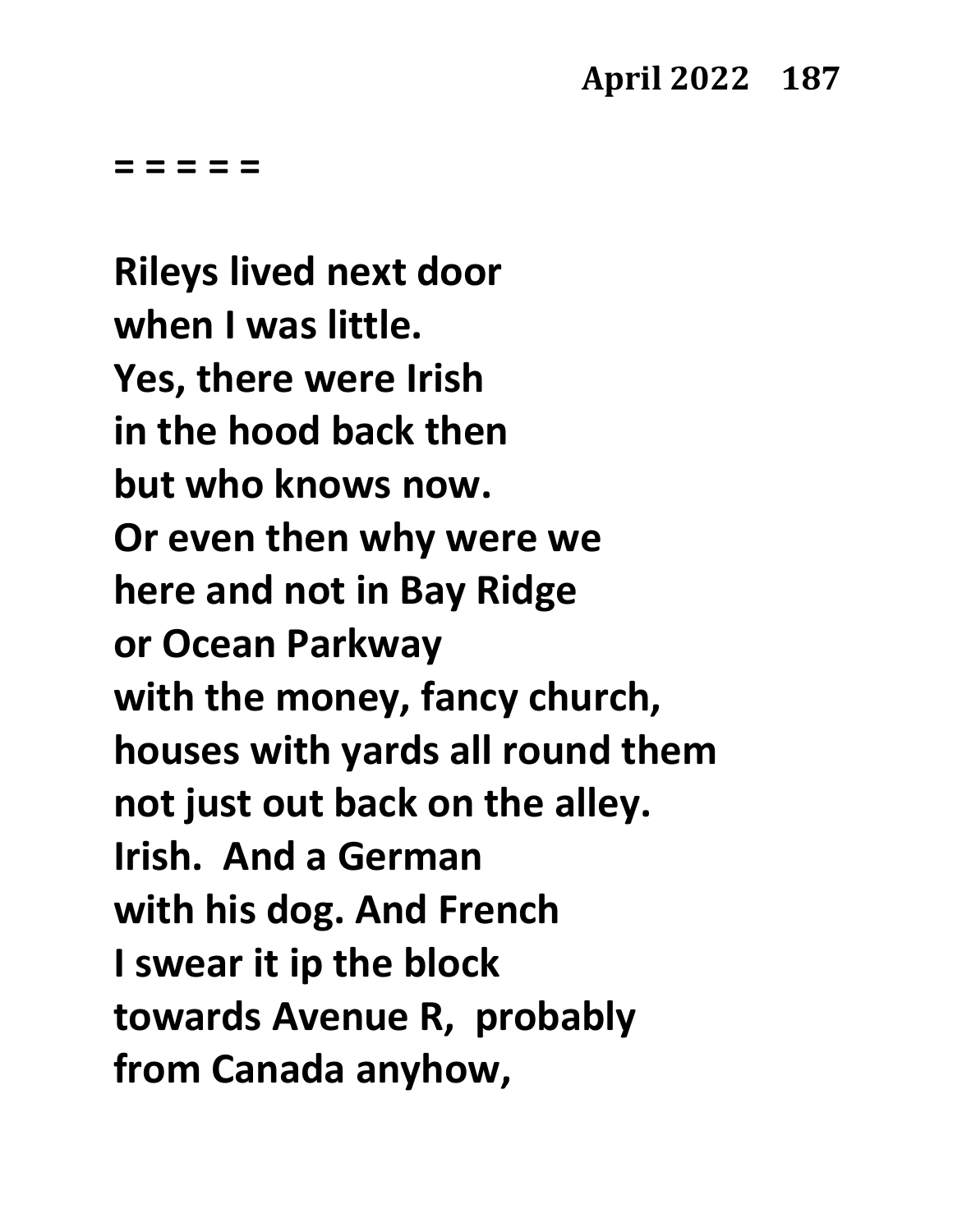# **you know the way things are. It all has to come out in the end.**

# **29 April 2022**